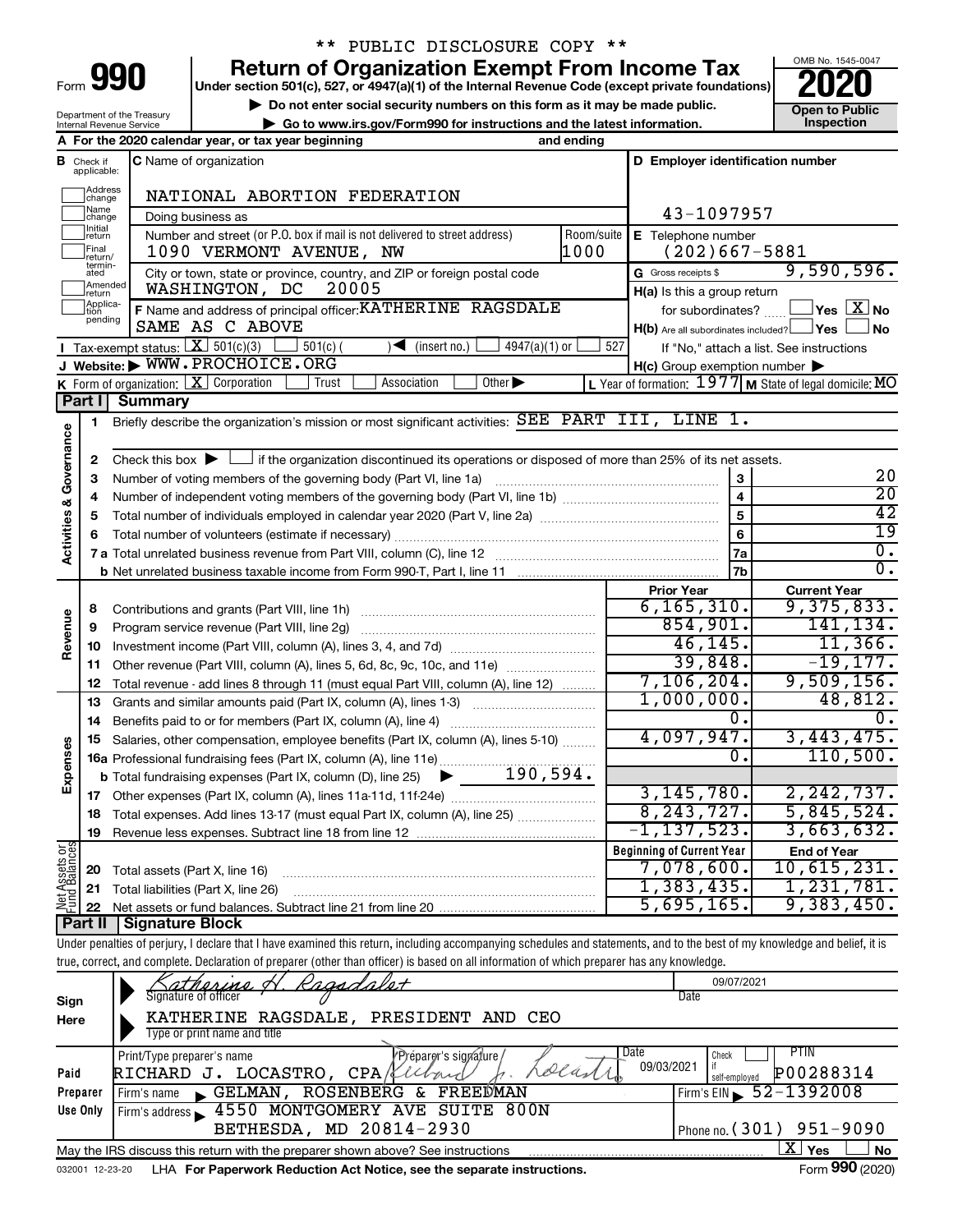|              | $\boxed{\text{X}}$                                                                                                                                |
|--------------|---------------------------------------------------------------------------------------------------------------------------------------------------|
| 1            | Briefly describe the organization's mission:                                                                                                      |
|              | NAF IS THE PROFESSIONAL ASSOCIATION OF ABORTION PROVIDERS.<br><b>OUR</b><br>MISSION IS TO UNITE, REPRESENT, SERVE, AND SUPPORT ABORTION PROVIDERS |
|              | IN DELIVERING PATIENT-CENTERED, EVIDENCE-BASED CARE.                                                                                              |
|              |                                                                                                                                                   |
| $\mathbf{2}$ | Did the organization undertake any significant program services during the year which were not listed on the                                      |
|              | $\sqrt{\mathsf{Yes}\mathord{\;\mathbb{X}}\mathord{\;\mathsf{No}}}$<br>prior Form 990 or 990-EZ?                                                   |
|              | If "Yes," describe these new services on Schedule O.                                                                                              |
| 3            | $\Box$ Yes $[\,\mathbf{X}\,]$ No<br>Did the organization cease conducting, or make significant changes in how it conducts, any program services?  |
|              | If "Yes," describe these changes on Schedule O.                                                                                                   |
| 4            | Describe the organization's program service accomplishments for each of its three largest program services, as measured by expenses.              |
|              | Section 501(c)(3) and 501(c)(4) organizations are required to report the amount of grants and allocations to others, the total expenses, and      |
|              | revenue, if any, for each program service reported.<br>2,724,264.<br>141, 134.                                                                    |
| 4a           | including grants of \$<br>(Expenses \$<br>) (Revenue \$<br>(Code:<br>MEMBERSHIP SERVICES: NAF SETS THE STANDARDS FOR QUALITY ABORTION CARE        |
|              | THROUGH OUR EVIDENCE-BASED CLINICAL POLICY GUIDELINES (CPGS).<br>FIRST                                                                            |
|              | PUBLISHED IN 1996, NAF'S CPGS ARE UPDATED AND REISSUED ANNUALLY IN                                                                                |
|              | ORDER TO HELP PROVIDERS STAY CURRENT IN ABORTION PRACTICE AND PROVIDE                                                                             |
|              | THE HIGHEST OUALITY ABORTION CARE. OUR OUALITY ASSURANCE AND                                                                                      |
|              | IMPROVEMENT (QAI) PROGRAM INCLUDES SITE VISITS TO ASSESS MEMBERS                                                                                  |
|              | COMPLIANCE WITH THE CPGS, AND PROVIDES TECHNICAL ASSISTANCE AND                                                                                   |
|              | TRAINING TO HELP PROVIDERS MEET REGULATORY REQUIREMENTS. WE DEVELOP AND                                                                           |
|              | DISSEMINATE RESEARCH-BASED PROTOCOLS AND CLINICAL PUBLICATIONS TO OUR                                                                             |
|              | MEMBERS ON CURRENT MEDICAL ISSUES. OUR GROUP PURCHASING PROGRAM HELPS<br>CLINICS STAY OPEN SO WOMEN CAN ACCESS QUALITY ABORTION CARE.             |
|              |                                                                                                                                                   |
| 4b           | 519, 760 . including grants of \$<br>(Expenses \$<br>(Revenue \$<br>(Code:                                                                        |
|              | PUBLIC AFFAIRS, GOVERNMENT RELATIONS, AND LEGAL: NAF USES OUR WEBSITE,                                                                            |
|              | MEDIA RELATIONS PROGRAM, SOCIAL MEDIA, AND PATIENT EDUCATION MATERIALS                                                                            |
|              | TO EDUCATE THE PUBLIC ABOUT ABORTION AND ACCESS ISSUES. NAF WORKS TO                                                                              |
|              | ENSURE THE VOICES OF ABORTION PROVIDERS AND WOMEN WHO CHOOSE ABORTION                                                                             |
|              | CARE ARE PART OF THE PUBLIC DEBATE ABOUT ABORTION POLICIES.<br>NAF                                                                                |
|              | PARTICIPATES IN NUMEROUS MEDIA INTERVIEWS, WRITES OP-EDS AND LETTERS TO                                                                           |
|              | THE EDITOR, AND PROVIDES BACKGROUND INFORMATION AND MEDICAL EXPERTISE                                                                             |
|              | TO GOVERNMENT OFFICIALS, REGULATORY BOARDS, AND THE MEDIA. NAF PROVIDES                                                                           |
|              | INFORMATION ON LEGAL AND REGULATORY ISSUES TO OUR MEMBERSHIP AND<br>DEVELOPS SPECIALIZED LEGAL PUBLICATIONS TO MEET OUR MEMBERS'<br>NEEDS.        |
|              |                                                                                                                                                   |
|              |                                                                                                                                                   |
| 4с           | 837, 960 . including grants of \$<br>$48,812.$ ) (Revenue \$<br>(Expenses \$<br>(Code:                                                            |
|              | TRAINING AND PROFESSIONAL EDUCATION: NAF PROVIDES THE LEADING                                                                                     |
|              | ABORTION-SPECIFIC ONGOING PROGRAM OF ACCREDITED CONTINUING MEDICAL                                                                                |
|              | EDUCATION FOR PHYSICIANS AND OTHER HEALTH CARE PROFESSIONALS.<br>IN                                                                               |
|              | ADDITION TO OUR ANNUAL MEETING AND OUR REGIONAL TRAINING PROGRAMS, NAF                                                                            |
|              | ALSO SPONSORS OTHER WORKSHOPS AND WEB-BASED RESOURCES ON CLINICALLY                                                                               |
|              | RELEVANT TOPICS. NAF'S EDUCATION PROGRAMS ARE RECOGNIZED BY THE<br>ACCREDITATION COUNCIL FOR CONTINUING MEDICAL EDUCATION AND ARE                 |
|              | REGULARLY APPROVED FOR PHYSICIAN CREDIT BY THE AMERICAN COLLEGE OF                                                                                |
|              | OBSTETRICIANS AND GYNECOLOGISTS; THE AMERICAN MEDICAL ASSOCIATION; AND                                                                            |
|              | THE AMERICAN ACADEMY OF FAMILY PHYSICIANS; AND FOR NURSING CREDIT BY                                                                              |
|              | THE CALIFORNIA BOARD OF REGISTERED NURSING.                                                                                                       |
|              |                                                                                                                                                   |
|              | 4d Other program services (Describe on Schedule O.)                                                                                               |
|              | 545, 175. including grants of \$<br>(Expenses \$<br>(Revenue \$                                                                                   |
|              | 4,627,159.<br>Total program service expenses                                                                                                      |
|              |                                                                                                                                                   |
| 4e           | Form 990 (2020)                                                                                                                                   |
|              | 032002 12-23-20                                                                                                                                   |
|              | 2<br>10100903 745960 23550<br>2020.04020 NATIONAL ABORTION FEDERATIO 23550 2                                                                      |

**2**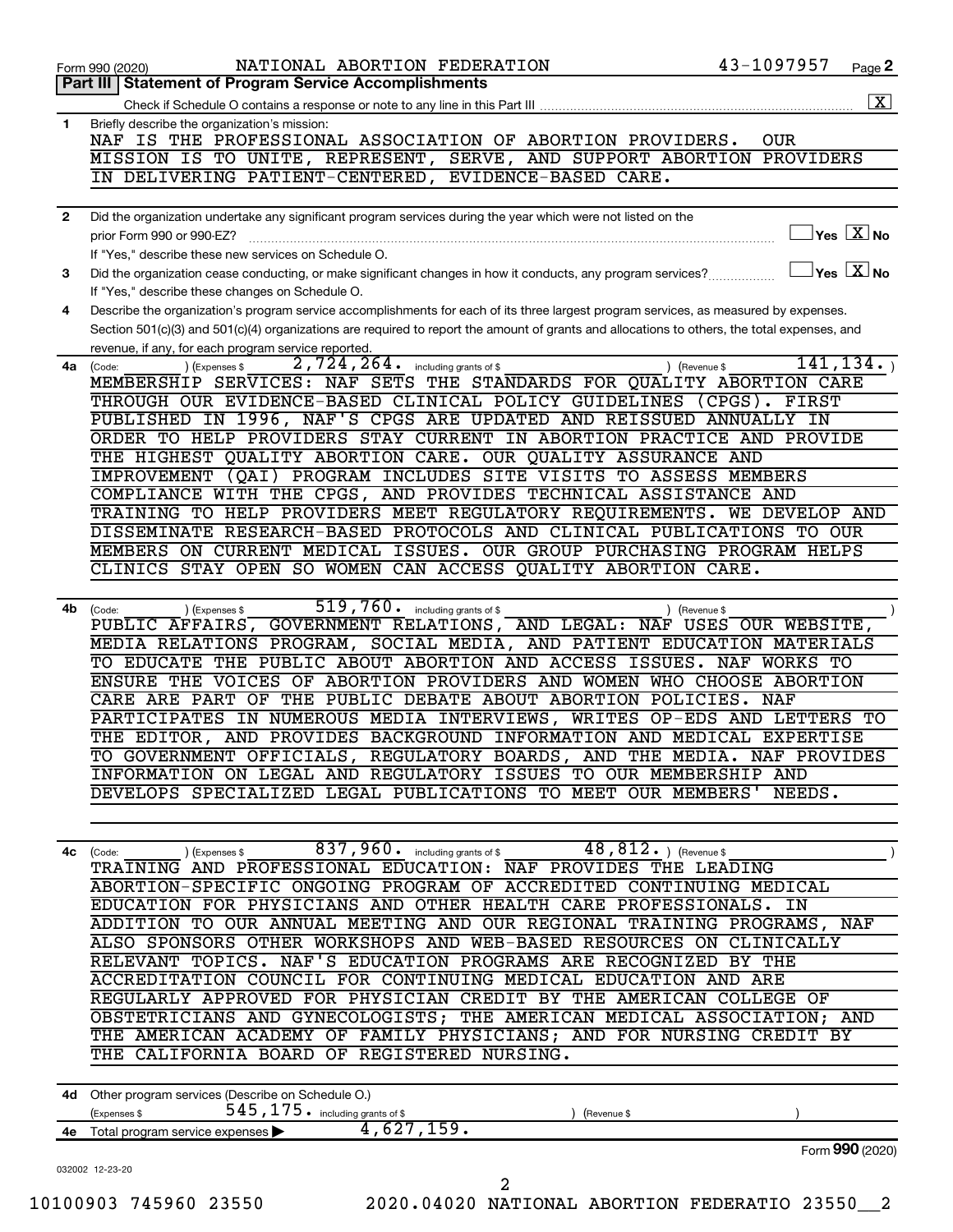**Part IV Checklist of Required Schedules**

Form 990 (2020) Page NATIONAL ABORTION FEDERATION 43-1097957

|     |                                                                                                                                                                                                                                                              |                 | Yes | No                    |
|-----|--------------------------------------------------------------------------------------------------------------------------------------------------------------------------------------------------------------------------------------------------------------|-----------------|-----|-----------------------|
| 1.  | Is the organization described in section $501(c)(3)$ or $4947(a)(1)$ (other than a private foundation)?                                                                                                                                                      |                 |     |                       |
|     | If "Yes," complete Schedule A                                                                                                                                                                                                                                | 1               | x   |                       |
| 2   | Is the organization required to complete Schedule B, Schedule of Contributors? [1111] [12] the organization required to complete Schedule B, Schedule of Contributors?                                                                                       | $\overline{2}$  | х   |                       |
| 3   | Did the organization engage in direct or indirect political campaign activities on behalf of or in opposition to candidates for                                                                                                                              |                 |     |                       |
|     | public office? If "Yes," complete Schedule C, Part I                                                                                                                                                                                                         | З               |     | x                     |
| 4   | Section 501(c)(3) organizations. Did the organization engage in lobbying activities, or have a section 501(h) election in effect                                                                                                                             |                 |     |                       |
|     |                                                                                                                                                                                                                                                              | 4               | x   |                       |
| 5   | Is the organization a section 501(c)(4), 501(c)(5), or 501(c)(6) organization that receives membership dues, assessments, or                                                                                                                                 |                 |     | x                     |
|     |                                                                                                                                                                                                                                                              | 5               |     |                       |
| 6   | Did the organization maintain any donor advised funds or any similar funds or accounts for which donors have the right to<br>provide advice on the distribution or investment of amounts in such funds or accounts? If "Yes," complete Schedule D, Part I    |                 |     | x                     |
|     | Did the organization receive or hold a conservation easement, including easements to preserve open space,                                                                                                                                                    | 6               |     |                       |
| 7   |                                                                                                                                                                                                                                                              | $\overline{7}$  |     | x                     |
| 8   | .<br>Did the organization maintain collections of works of art, historical treasures, or other similar assets? If "Yes," complete                                                                                                                            |                 |     |                       |
|     |                                                                                                                                                                                                                                                              | 8               |     | х                     |
| 9   | Schedule D, Part III <b>Marting Commission Commission Commission</b> Commission Commission Commission Commission Commission<br>Did the organization report an amount in Part X, line 21, for escrow or custodial account liability, serve as a custodian for |                 |     |                       |
|     | amounts not listed in Part X; or provide credit counseling, debt management, credit repair, or debt negotiation services?                                                                                                                                    |                 |     |                       |
|     |                                                                                                                                                                                                                                                              | 9               |     | х                     |
| 10  | Did the organization, directly or through a related organization, hold assets in donor-restricted endowments                                                                                                                                                 |                 |     |                       |
|     |                                                                                                                                                                                                                                                              | 10              |     | x                     |
| 11  | If the organization's answer to any of the following questions is "Yes," then complete Schedule D, Parts VI, VII, VIII, IX, or X                                                                                                                             |                 |     |                       |
|     | as applicable.                                                                                                                                                                                                                                               |                 |     |                       |
|     | a Did the organization report an amount for land, buildings, and equipment in Part X, line 10? If "Yes," complete Schedule D,                                                                                                                                |                 |     |                       |
|     | Part VI                                                                                                                                                                                                                                                      | 11a             | x   |                       |
|     | <b>b</b> Did the organization report an amount for investments - other securities in Part X, line 12, that is 5% or more of its total                                                                                                                        |                 |     |                       |
|     |                                                                                                                                                                                                                                                              | 11b             |     | x                     |
|     | c Did the organization report an amount for investments - program related in Part X, line 13, that is 5% or more of its total                                                                                                                                |                 |     |                       |
|     |                                                                                                                                                                                                                                                              | 11c             |     | x                     |
|     | d Did the organization report an amount for other assets in Part X, line 15, that is 5% or more of its total assets reported in                                                                                                                              |                 |     |                       |
|     |                                                                                                                                                                                                                                                              | 11d             | X   |                       |
|     |                                                                                                                                                                                                                                                              | 11e             | х   |                       |
| f   | Did the organization's separate or consolidated financial statements for the tax year include a footnote that addresses                                                                                                                                      |                 |     |                       |
|     | the organization's liability for uncertain tax positions under FIN 48 (ASC 740)? If "Yes," complete Schedule D, Part X                                                                                                                                       | 11f             | x   |                       |
|     | 12a Did the organization obtain separate, independent audited financial statements for the tax year? If "Yes," complete                                                                                                                                      |                 |     |                       |
|     | Schedule D, Parts XI and XII                                                                                                                                                                                                                                 | 12a             | x   |                       |
|     | <b>b</b> Was the organization included in consolidated, independent audited financial statements for the tax year?                                                                                                                                           |                 |     | Х                     |
|     | If "Yes," and if the organization answered "No" to line 12a, then completing Schedule D, Parts XI and XII is optional <i>www.</i>                                                                                                                            | 12 <sub>b</sub> |     | $\overline{\text{x}}$ |
| 13  | Is the organization a school described in section $170(b)(1)(A)(ii)$ ? If "Yes," complete Schedule E<br>Did the organization maintain an office, employees, or agents outside of the United States?                                                          | 13<br>14a       | х   |                       |
| 14a | <b>b</b> Did the organization have aggregate revenues or expenses of more than \$10,000 from grantmaking, fundraising, business,                                                                                                                             |                 |     |                       |
|     | investment, and program service activities outside the United States, or aggregate foreign investments valued at \$100,000                                                                                                                                   |                 |     |                       |
|     |                                                                                                                                                                                                                                                              | 14b             | x   |                       |
| 15  | Did the organization report on Part IX, column (A), line 3, more than \$5,000 of grants or other assistance to or for any                                                                                                                                    |                 |     |                       |
|     | foreign organization? If "Yes," complete Schedule F, Parts II and IV                                                                                                                                                                                         | 15              |     | x                     |
| 16  | Did the organization report on Part IX, column (A), line 3, more than \$5,000 of aggregate grants or other assistance to                                                                                                                                     |                 |     |                       |
|     |                                                                                                                                                                                                                                                              | 16              |     | x                     |
| 17  | Did the organization report a total of more than \$15,000 of expenses for professional fundraising services on Part IX,                                                                                                                                      |                 |     |                       |
|     |                                                                                                                                                                                                                                                              | 17              | x   |                       |
| 18  | Did the organization report more than \$15,000 total of fundraising event gross income and contributions on Part VIII, lines                                                                                                                                 |                 |     |                       |
|     |                                                                                                                                                                                                                                                              | 18              |     | x                     |
| 19  | Did the organization report more than \$15,000 of gross income from gaming activities on Part VIII, line 9a? If "Yes,"                                                                                                                                       |                 |     |                       |
|     |                                                                                                                                                                                                                                                              | 19              |     | x                     |
|     |                                                                                                                                                                                                                                                              | 20a             |     | X                     |
|     |                                                                                                                                                                                                                                                              | 20 <sub>b</sub> |     |                       |
| 21  | Did the organization report more than \$5,000 of grants or other assistance to any domestic organization or                                                                                                                                                  |                 |     |                       |
|     |                                                                                                                                                                                                                                                              | 21              | x   |                       |
|     | 032003 12-23-20                                                                                                                                                                                                                                              |                 |     | Form 990 (2020)       |

032003 12-23-20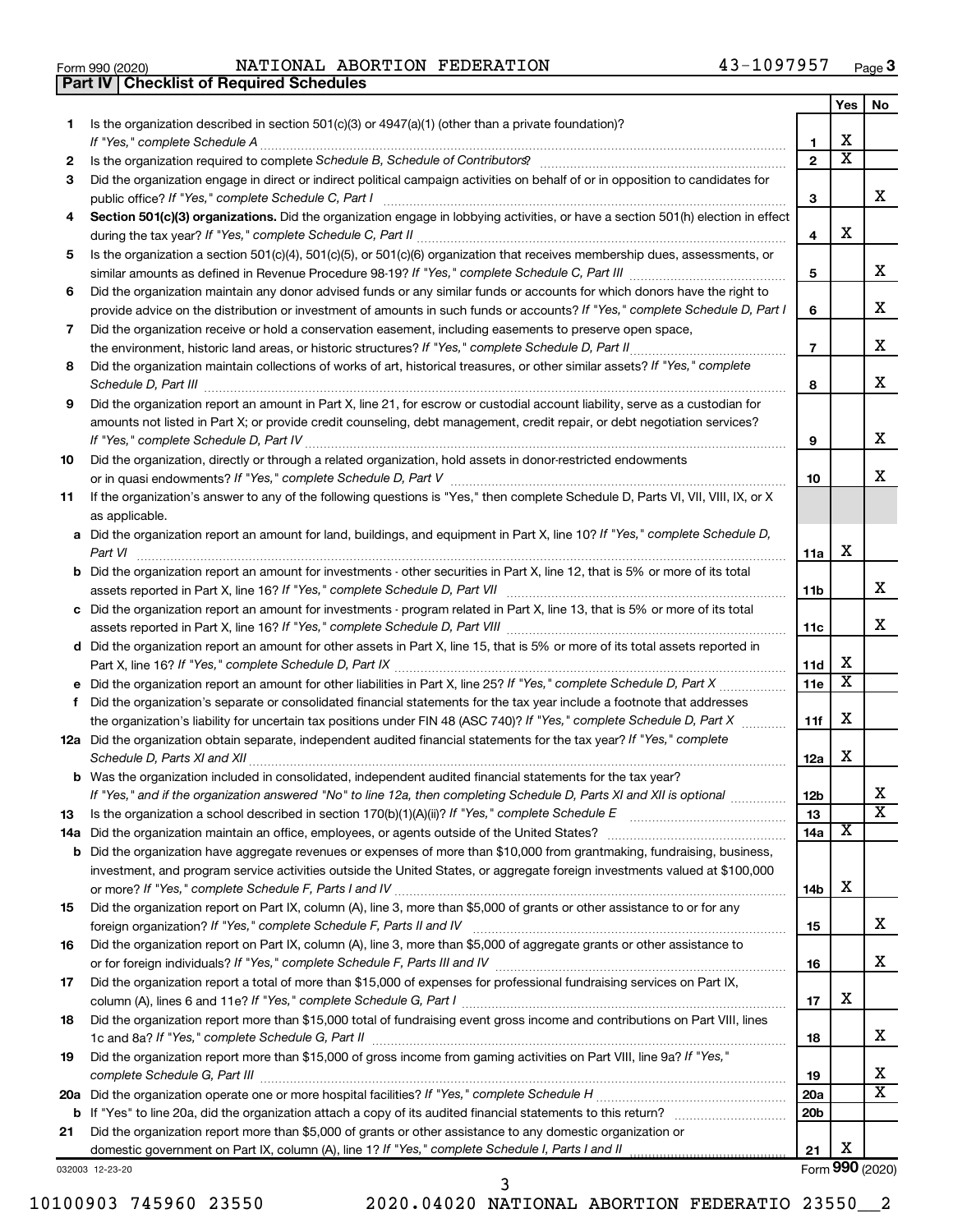|  | Form 990 (2020) |
|--|-----------------|
|  |                 |

*(continued)* **Part IV Checklist of Required Schedules**

|        |                                                                                                                                     |                 | <b>Yes</b> | No.                     |
|--------|-------------------------------------------------------------------------------------------------------------------------------------|-----------------|------------|-------------------------|
| 22     | Did the organization report more than \$5,000 of grants or other assistance to or for domestic individuals on                       |                 |            |                         |
|        |                                                                                                                                     | 22              |            | х                       |
| 23     | Did the organization answer "Yes" to Part VII, Section A, line 3, 4, or 5 about compensation of the organization's current          |                 |            |                         |
|        | and former officers, directors, trustees, key employees, and highest compensated employees? If "Yes," complete                      |                 |            |                         |
|        | Schedule J <b>Execute Schedule Schedule Schedule Schedule</b> J <b>Execute Schedule J Execute Schedule J</b>                        | 23              | X          |                         |
|        | 24a Did the organization have a tax-exempt bond issue with an outstanding principal amount of more than \$100,000 as of the         |                 |            |                         |
|        | last day of the year, that was issued after December 31, 2002? If "Yes," answer lines 24b through 24d and complete                  |                 |            |                         |
|        |                                                                                                                                     | 24a             |            | x                       |
|        |                                                                                                                                     | 24 <sub>b</sub> |            |                         |
|        | c Did the organization maintain an escrow account other than a refunding escrow at any time during the year to defease              |                 |            |                         |
|        |                                                                                                                                     | 24c             |            |                         |
|        |                                                                                                                                     | 24d             |            |                         |
|        | 25a Section 501(c)(3), 501(c)(4), and 501(c)(29) organizations. Did the organization engage in an excess benefit                    |                 |            |                         |
|        |                                                                                                                                     | 25a             |            | х                       |
|        | <b>b</b> Is the organization aware that it engaged in an excess benefit transaction with a disqualified person in a prior year, and |                 |            |                         |
|        | that the transaction has not been reported on any of the organization's prior Forms 990 or 990-EZ? If "Yes," complete               |                 |            |                         |
|        | Schedule L, Part I                                                                                                                  | 25b             |            | x                       |
| 26     | Did the organization report any amount on Part X, line 5 or 22, for receivables from or payables to any current                     |                 |            |                         |
|        | or former officer, director, trustee, key employee, creator or founder, substantial contributor, or 35%                             |                 |            |                         |
|        |                                                                                                                                     | 26              |            | х                       |
| 27     | Did the organization provide a grant or other assistance to any current or former officer, director, trustee, key employee,         |                 |            |                         |
|        | creator or founder, substantial contributor or employee thereof, a grant selection committee member, or to a 35% controlled         |                 |            |                         |
|        | entity (including an employee thereof) or family member of any of these persons? If "Yes," complete Schedule L, Part III            | 27              |            | x                       |
| 28     | Was the organization a party to a business transaction with one of the following parties (see Schedule L, Part IV                   |                 |            |                         |
|        | instructions, for applicable filing thresholds, conditions, and exceptions):                                                        |                 |            |                         |
|        | a A current or former officer, director, trustee, key employee, creator or founder, or substantial contributor? If                  |                 |            |                         |
|        |                                                                                                                                     | 28a             |            | х                       |
|        |                                                                                                                                     | 28 <sub>b</sub> |            | $\overline{\text{X}}$   |
|        | c A 35% controlled entity of one or more individuals and/or organizations described in lines 28a or 28b?If                          |                 |            |                         |
|        |                                                                                                                                     | 28c             |            | х                       |
| 29     |                                                                                                                                     | 29              | X          |                         |
| 30     | Did the organization receive contributions of art, historical treasures, or other similar assets, or qualified conservation         |                 |            |                         |
|        |                                                                                                                                     | 30              |            | х                       |
| 31     | Did the organization liquidate, terminate, or dissolve and cease operations? If "Yes," complete Schedule N, Part I                  | 31              |            | $\overline{\mathtt{x}}$ |
| 32     | Did the organization sell, exchange, dispose of, or transfer more than 25% of its net assets? If "Yes," complete                    |                 |            |                         |
|        |                                                                                                                                     | 32              |            | х                       |
| 33     | Did the organization own 100% of an entity disregarded as separate from the organization under Regulations                          |                 |            |                         |
|        |                                                                                                                                     | 33              |            | x                       |
| 34     | Was the organization related to any tax-exempt or taxable entity? If "Yes," complete Schedule R, Part II, III, or IV, and           |                 |            |                         |
|        | Part V, line 1                                                                                                                      | 34              | X          |                         |
|        |                                                                                                                                     | <b>35a</b>      | X          |                         |
|        | b If "Yes" to line 35a, did the organization receive any payment from or engage in any transaction with a controlled entity         |                 |            |                         |
|        |                                                                                                                                     | 35 <sub>b</sub> | х          |                         |
| 36     | Section 501(c)(3) organizations. Did the organization make any transfers to an exempt non-charitable related organization?          |                 |            |                         |
|        |                                                                                                                                     | 36              |            | х                       |
| 37     | Did the organization conduct more than 5% of its activities through an entity that is not a related organization                    |                 |            |                         |
|        |                                                                                                                                     | 37              |            | x                       |
| 38     | Did the organization complete Schedule O and provide explanations in Schedule O for Part VI, lines 11b and 19?                      |                 |            |                         |
|        |                                                                                                                                     | 38              | х          |                         |
| Part V |                                                                                                                                     |                 |            |                         |
|        |                                                                                                                                     |                 |            |                         |
|        |                                                                                                                                     |                 | Yes        | No                      |
|        | 26<br>1a                                                                                                                            |                 |            |                         |
|        | 0<br>1b                                                                                                                             |                 |            |                         |
|        | c Did the organization comply with backup withholding rules for reportable payments to vendors and reportable gaming                |                 |            |                         |
|        |                                                                                                                                     | 1c              | х          |                         |
|        | 032004 12-23-20                                                                                                                     |                 |            | Form 990 (2020)         |
|        | 4                                                                                                                                   |                 |            |                         |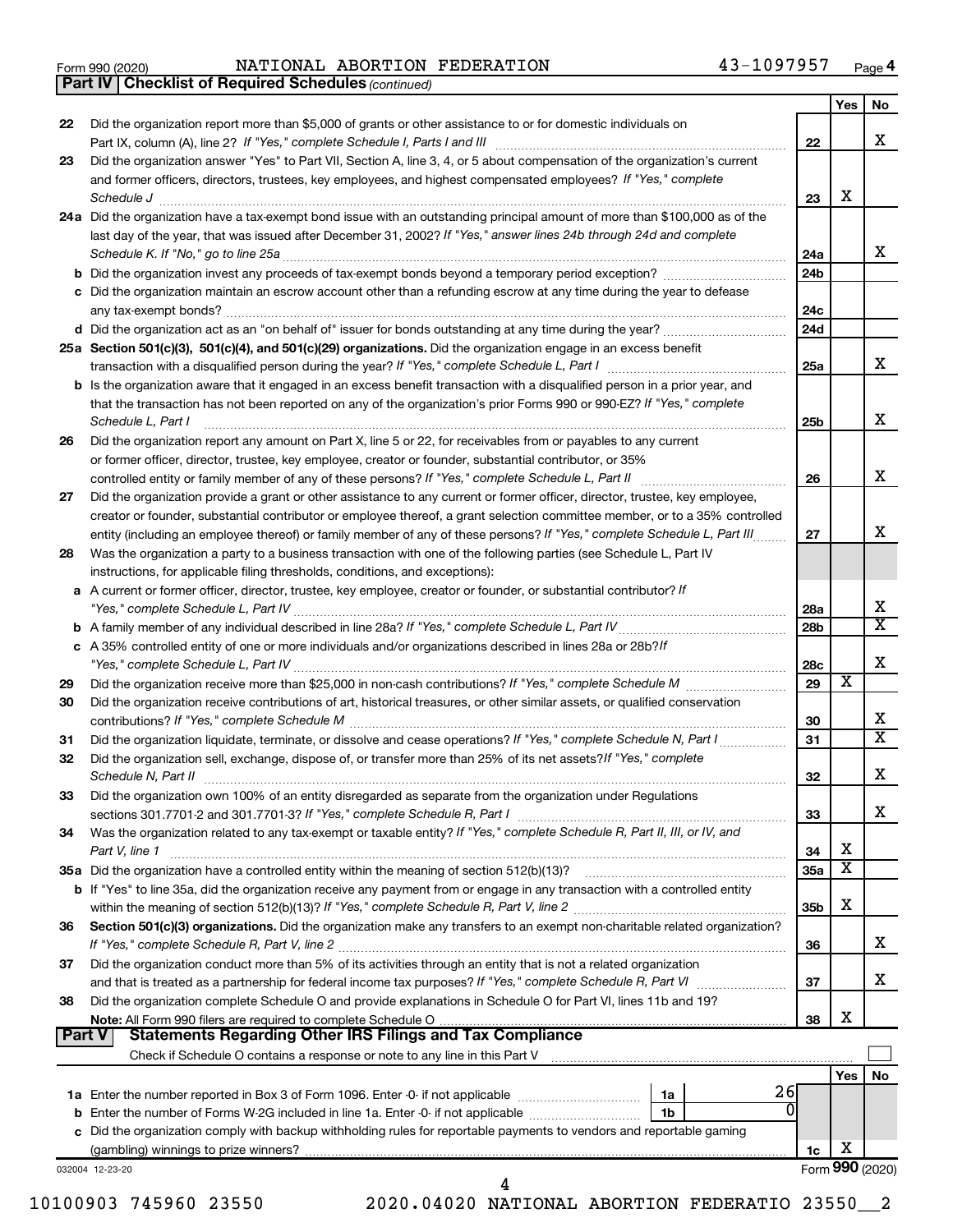|  | orm 990 (2020) <sup>-</sup> |  |
|--|-----------------------------|--|
|  |                             |  |

**Part V** Statements Regarding Other IRS Filings and Tax Compliance (continued)

|     |                                                                                                                                                                                                                                       |                | Yes | No                      |
|-----|---------------------------------------------------------------------------------------------------------------------------------------------------------------------------------------------------------------------------------------|----------------|-----|-------------------------|
|     | 2a Enter the number of employees reported on Form W-3, Transmittal of Wage and Tax Statements,                                                                                                                                        |                |     |                         |
|     | 42<br>filed for the calendar year ending with or within the year covered by this return <i>manumumumum</i><br>2a                                                                                                                      |                |     |                         |
|     | b If at least one is reported on line 2a, did the organization file all required federal employment tax returns?                                                                                                                      | 2 <sub>b</sub> | X   |                         |
|     |                                                                                                                                                                                                                                       |                |     |                         |
|     | 3a Did the organization have unrelated business gross income of \$1,000 or more during the year?                                                                                                                                      | За             |     | х                       |
|     |                                                                                                                                                                                                                                       | 3b             |     |                         |
|     | 4a At any time during the calendar year, did the organization have an interest in, or a signature or other authority over, a                                                                                                          |                |     |                         |
|     | financial account in a foreign country (such as a bank account, securities account, or other financial account)?                                                                                                                      | 4a             |     | х                       |
|     | <b>b</b> If "Yes," enter the name of the foreign country                                                                                                                                                                              |                |     |                         |
|     | See instructions for filing requirements for FinCEN Form 114, Report of Foreign Bank and Financial Accounts (FBAR).                                                                                                                   |                |     |                         |
|     |                                                                                                                                                                                                                                       | 5a             |     | х                       |
| b   |                                                                                                                                                                                                                                       | 5b             |     | х                       |
| с   |                                                                                                                                                                                                                                       | 5 <sub>c</sub> |     |                         |
|     | 6a Does the organization have annual gross receipts that are normally greater than \$100,000, and did the organization solicit                                                                                                        |                |     |                         |
|     | any contributions that were not tax deductible as charitable contributions?                                                                                                                                                           | 6a             |     | х                       |
|     | b If "Yes," did the organization include with every solicitation an express statement that such contributions or gifts                                                                                                                |                |     |                         |
|     | were not tax deductible?                                                                                                                                                                                                              | 6b             |     |                         |
| 7   | Organizations that may receive deductible contributions under section 170(c).                                                                                                                                                         |                |     | x                       |
| а   | Did the organization receive a payment in excess of \$75 made partly as a contribution and partly for goods and services provided to the payor?                                                                                       | 7a             |     |                         |
|     |                                                                                                                                                                                                                                       | 7b             |     |                         |
|     | c Did the organization sell, exchange, or otherwise dispose of tangible personal property for which it was required<br>to file Form 8282?                                                                                             | 7c             |     | х                       |
| d   | 7d<br>If "Yes," indicate the number of Forms 8282 filed during the year manufacture in the way to the number of Forms 8282 filed during the year                                                                                      |                |     |                         |
|     | Did the organization receive any funds, directly or indirectly, to pay premiums on a personal benefit contract?                                                                                                                       | 7e             |     | х                       |
| Ť   | Did the organization, during the year, pay premiums, directly or indirectly, on a personal benefit contract?                                                                                                                          | 7f             |     | $\overline{\textbf{x}}$ |
| g   | If the organization received a contribution of qualified intellectual property, did the organization file Form 8899 as required?                                                                                                      | 7g             |     |                         |
| h   | If the organization received a contribution of cars, boats, airplanes, or other vehicles, did the organization file a Form 1098-C?                                                                                                    | 7h             |     |                         |
| 8   | Sponsoring organizations maintaining donor advised funds. Did a donor advised fund maintained by the                                                                                                                                  |                |     |                         |
|     | N/A<br>sponsoring organization have excess business holdings at any time during the year?                                                                                                                                             | 8              |     |                         |
| 9   | Sponsoring organizations maintaining donor advised funds.                                                                                                                                                                             |                |     |                         |
| а   | N/A<br>Did the sponsoring organization make any taxable distributions under section 4966?                                                                                                                                             | 9а             |     |                         |
| b   | N/A                                                                                                                                                                                                                                   | 9b             |     |                         |
| 10  | Section 501(c)(7) organizations. Enter:                                                                                                                                                                                               |                |     |                         |
| а   | 10a                                                                                                                                                                                                                                   |                |     |                         |
| b   | 10 <sub>b</sub><br>Gross receipts, included on Form 990, Part VIII, line 12, for public use of club facilities                                                                                                                        |                |     |                         |
| 11. | Section 501(c)(12) organizations. Enter:                                                                                                                                                                                              |                |     |                         |
|     |                                                                                                                                                                                                                                       |                |     |                         |
|     | b Gross income from other sources (Do not net amounts due or paid to other sources against                                                                                                                                            |                |     |                         |
|     | amounts due or received from them.)<br>11b                                                                                                                                                                                            |                |     |                         |
|     | 12a Section 4947(a)(1) non-exempt charitable trusts. Is the organization filing Form 990 in lieu of Form 1041?                                                                                                                        | 12a            |     |                         |
|     | <b>b</b> If "Yes," enter the amount of tax-exempt interest received or accrued during the year $\ldots \mathbf{N}/\mathbf{A}$ .<br>12b                                                                                                |                |     |                         |
| 13  | Section 501(c)(29) qualified nonprofit health insurance issuers.                                                                                                                                                                      |                |     |                         |
|     | N/A<br>a Is the organization licensed to issue qualified health plans in more than one state? [111] increases: [11] increases: [11] and the state? [11] increases: [11] and the state? [11] increases: [11] and the state? [11] incre | 13a            |     |                         |
|     | Note: See the instructions for additional information the organization must report on Schedule O.                                                                                                                                     |                |     |                         |
|     | <b>b</b> Enter the amount of reserves the organization is required to maintain by the states in which the                                                                                                                             |                |     |                         |
|     | 13 <sub>b</sub><br>13 <sub>c</sub>                                                                                                                                                                                                    |                |     |                         |
|     | 14a Did the organization receive any payments for indoor tanning services during the tax year?                                                                                                                                        | 14a            |     | х                       |
|     | b If "Yes," has it filed a Form 720 to report these payments? If "No," provide an explanation on Schedule O                                                                                                                           | 14b            |     |                         |
| 15  | Is the organization subject to the section 4960 tax on payment(s) of more than \$1,000,000 in remuneration or                                                                                                                         |                |     |                         |
|     |                                                                                                                                                                                                                                       | 15             |     | x                       |
|     | If "Yes," see instructions and file Form 4720, Schedule N.                                                                                                                                                                            |                |     |                         |
| 16  | Is the organization an educational institution subject to the section 4968 excise tax on net investment income?                                                                                                                       | 16             |     | x                       |
|     | If "Yes," complete Form 4720, Schedule O.                                                                                                                                                                                             |                |     |                         |

Form (2020) **990**

032005 12-23-20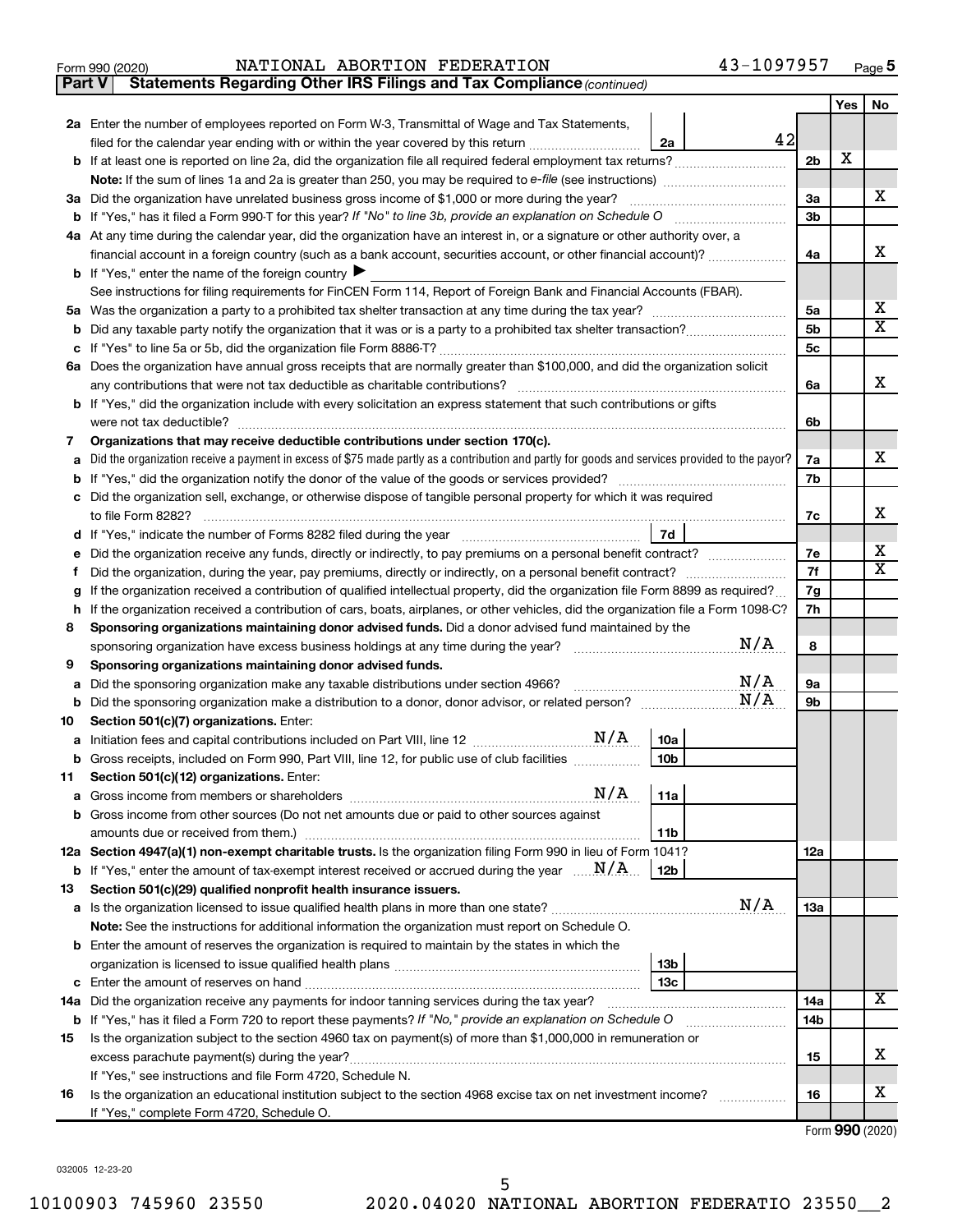**Part VI** Governance, Management, and Disclosure For each "Yes" response to lines 2 through 7b below, and for a "No" response *to line 8a, 8b, or 10b below, describe the circumstances, processes, or changes on Schedule O. See instructions.*

|     |                                                                                                                                                                                                                                |    |       |                 |                         | $\mathbf{X}$            |
|-----|--------------------------------------------------------------------------------------------------------------------------------------------------------------------------------------------------------------------------------|----|-------|-----------------|-------------------------|-------------------------|
|     | <b>Section A. Governing Body and Management</b>                                                                                                                                                                                |    |       |                 |                         |                         |
|     |                                                                                                                                                                                                                                |    |       |                 | Yes                     | No                      |
|     | <b>1a</b> Enter the number of voting members of the governing body at the end of the tax year                                                                                                                                  | 1a | 20    |                 |                         |                         |
|     | If there are material differences in voting rights among members of the governing body, or if the governing                                                                                                                    |    |       |                 |                         |                         |
|     | body delegated broad authority to an executive committee or similar committee, explain on Schedule O.                                                                                                                          |    |       |                 |                         |                         |
| b   | Enter the number of voting members included on line 1a, above, who are independent                                                                                                                                             | 1b | 20    |                 |                         |                         |
| 2   | Did any officer, director, trustee, or key employee have a family relationship or a business relationship with any other                                                                                                       |    |       |                 |                         |                         |
|     | officer, director, trustee, or key employee?                                                                                                                                                                                   |    |       | $\mathbf{2}$    |                         | х                       |
| 3   | Did the organization delegate control over management duties customarily performed by or under the direct supervision                                                                                                          |    |       |                 |                         |                         |
|     |                                                                                                                                                                                                                                |    |       | 3               |                         | x                       |
| 4   | Did the organization make any significant changes to its governing documents since the prior Form 990 was filed?                                                                                                               |    |       | 4               |                         | $\overline{\textbf{x}}$ |
| 5   |                                                                                                                                                                                                                                |    |       | 5               |                         | $\overline{\mathtt{x}}$ |
| 6   |                                                                                                                                                                                                                                |    |       | 6               | $\overline{\textbf{x}}$ |                         |
| 7a  | Did the organization have members, stockholders, or other persons who had the power to elect or appoint one or                                                                                                                 |    |       |                 |                         |                         |
|     |                                                                                                                                                                                                                                |    |       | 7a              | х                       |                         |
|     | <b>b</b> Are any governance decisions of the organization reserved to (or subject to approval by) members, stockholders, or                                                                                                    |    |       |                 |                         |                         |
|     |                                                                                                                                                                                                                                |    |       | 7b              | х                       |                         |
| 8   | Did the organization contemporaneously document the meetings held or written actions undertaken during the year by the following:                                                                                              |    |       |                 |                         |                         |
| а   |                                                                                                                                                                                                                                |    |       | 8а              | х                       |                         |
| b   |                                                                                                                                                                                                                                |    |       | 8b              | $\overline{\textbf{x}}$ |                         |
| 9   | Is there any officer, director, trustee, or key employee listed in Part VII, Section A, who cannot be reached at the                                                                                                           |    |       |                 |                         |                         |
|     |                                                                                                                                                                                                                                |    |       | 9               |                         | x                       |
|     | <b>Section B. Policies</b> (This Section B requests information about policies not required by the Internal Revenue Code.)                                                                                                     |    |       |                 |                         |                         |
|     |                                                                                                                                                                                                                                |    |       |                 | Yes                     | No                      |
|     |                                                                                                                                                                                                                                |    |       | 10a             |                         | $\overline{\mathbf{X}}$ |
|     | b If "Yes," did the organization have written policies and procedures governing the activities of such chapters, affiliates,                                                                                                   |    |       |                 |                         |                         |
|     |                                                                                                                                                                                                                                |    |       | 10 <sub>b</sub> |                         |                         |
|     | 11a Has the organization provided a complete copy of this Form 990 to all members of its governing body before filing the form?                                                                                                |    |       | 11a             |                         | $\overline{\mathbf{X}}$ |
| b   | Describe in Schedule O the process, if any, used by the organization to review this Form 990.                                                                                                                                  |    |       |                 |                         |                         |
| 12a |                                                                                                                                                                                                                                |    |       | 12a             | х                       |                         |
| b   | Were officers, directors, or trustees, and key employees required to disclose annually interests that could give rise to conflicts?                                                                                            |    |       | 12 <sub>b</sub> | $\overline{\textbf{x}}$ |                         |
| с   | Did the organization regularly and consistently monitor and enforce compliance with the policy? If "Yes," describe                                                                                                             |    |       |                 |                         |                         |
|     | in Schedule O how this was done [ with the continuum continuum continuum continuum continuum continuum continuum continuum continuum continuum continuum continuum continuum continuum continuum continuum continuum continuum |    |       | 12c             | X                       |                         |
| 13  |                                                                                                                                                                                                                                |    |       | 13              | $\overline{\text{X}}$   |                         |
| 14  | Did the organization have a written document retention and destruction policy? [11] manufaction materials and the organization have a written document retention and destruction policy?                                       |    |       | 14              | $\overline{\text{X}}$   |                         |
| 15  | Did the process for determining compensation of the following persons include a review and approval by independent                                                                                                             |    |       |                 |                         |                         |
|     | persons, comparability data, and contemporaneous substantiation of the deliberation and decision?                                                                                                                              |    |       |                 |                         |                         |
|     |                                                                                                                                                                                                                                |    |       | 15a             | X                       |                         |
|     |                                                                                                                                                                                                                                |    |       | 15 <sub>b</sub> | X                       |                         |
|     | If "Yes" to line 15a or 15b, describe the process in Schedule O (see instructions).                                                                                                                                            |    |       |                 |                         |                         |
|     | 16a Did the organization invest in, contribute assets to, or participate in a joint venture or similar arrangement with a                                                                                                      |    |       |                 |                         |                         |
|     | taxable entity during the year?                                                                                                                                                                                                |    |       | 16a             |                         | х                       |
|     | <b>b</b> If "Yes," did the organization follow a written policy or procedure requiring the organization to evaluate its participation                                                                                          |    |       |                 |                         |                         |
|     | in joint venture arrangements under applicable federal tax law, and take steps to safequard the organization's                                                                                                                 |    |       |                 |                         |                         |
|     | exempt status with respect to such arrangements?                                                                                                                                                                               |    |       | 16b             |                         |                         |
|     | <b>Section C. Disclosure</b>                                                                                                                                                                                                   |    |       |                 |                         |                         |
| 17  | List the states with which a copy of this Form 990 is required to be filed $\blacktriangleright$ SEE SCHEDULE O                                                                                                                |    |       |                 |                         |                         |
| 18  | Section 6104 requires an organization to make its Forms 1023 (1024 or 1024-A, if applicable), 990, and 990-T (Section 501(c)(3)s only) available                                                                               |    |       |                 |                         |                         |
|     | for public inspection. Indicate how you made these available. Check all that apply.                                                                                                                                            |    |       |                 |                         |                         |
|     | $\lfloor x \rfloor$ Upon request<br>$\lfloor X \rfloor$ Another's website<br>Own website<br>Other (explain on Schedule O)                                                                                                      |    |       |                 |                         |                         |
| 19  | Describe on Schedule O whether (and if so, how) the organization made its governing documents, conflict of interest policy, and financial                                                                                      |    |       |                 |                         |                         |
|     | statements available to the public during the tax year.                                                                                                                                                                        |    |       |                 |                         |                         |
| 20  | State the name, address, and telephone number of the person who possesses the organization's books and records<br>KATHERINE RAGSDALE $-$ (202)667-5881                                                                         |    |       |                 |                         |                         |
|     | NW, NO. 1000,<br>WASHINGTON,<br>DC<br>1090 VERMONT AVENUE,                                                                                                                                                                     |    | 20005 |                 |                         |                         |
|     |                                                                                                                                                                                                                                |    |       |                 |                         | Form 990 (2020)         |
|     | 032006 12-23-20<br>6                                                                                                                                                                                                           |    |       |                 |                         |                         |
|     |                                                                                                                                                                                                                                |    |       |                 |                         |                         |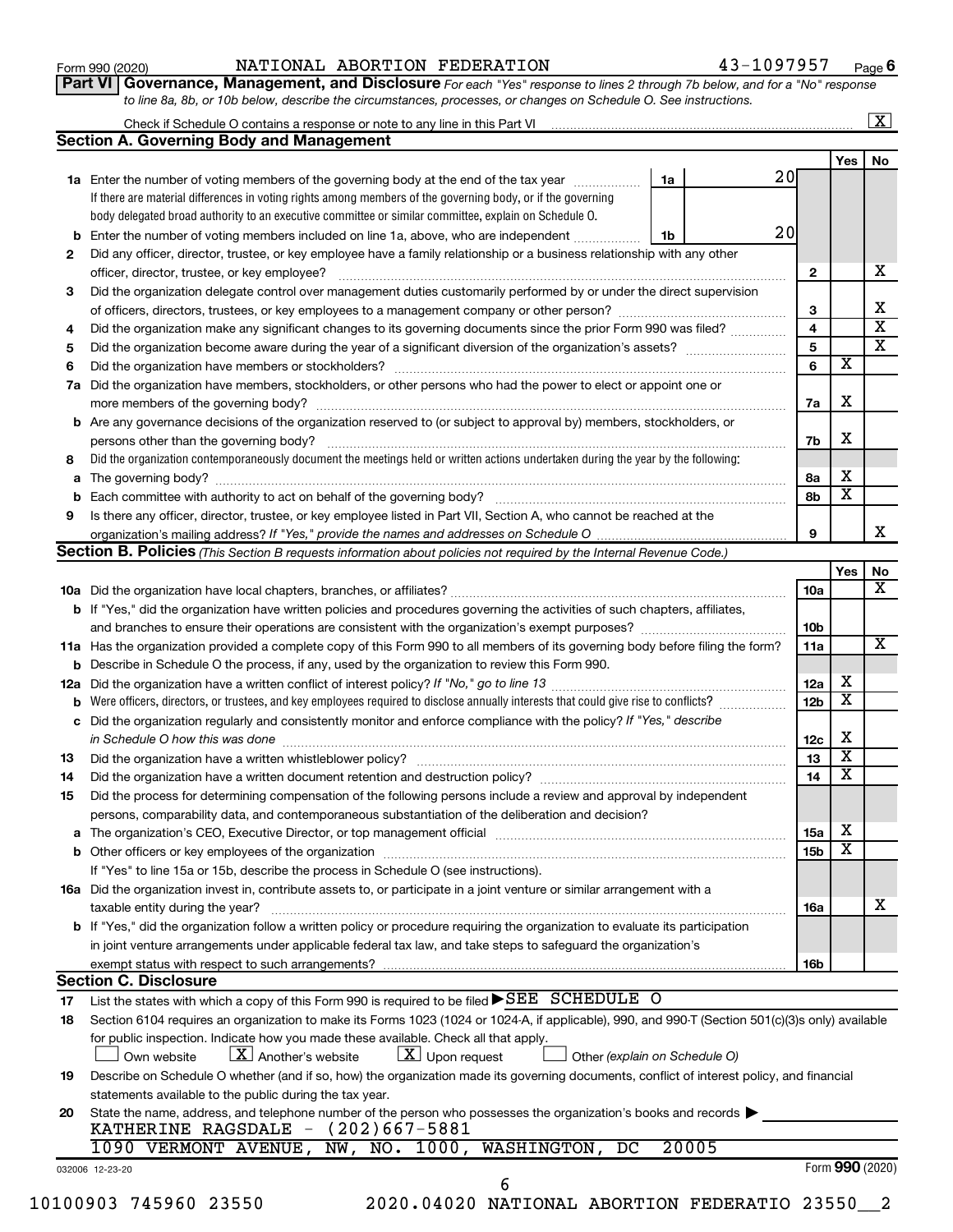$\Box$ 

| Part VII Compensation of Officers, Directors, Trustees, Key Employees, Highest Compensated |  |  |  |  |
|--------------------------------------------------------------------------------------------|--|--|--|--|
| <b>Employees, and Independent Contractors</b>                                              |  |  |  |  |

Check if Schedule O contains a response or note to any line in this Part VII

**Section A. Officers, Directors, Trustees, Key Employees, and Highest Compensated Employees**

**1a**  Complete this table for all persons required to be listed. Report compensation for the calendar year ending with or within the organization's tax year.  $\bullet$  List all of the organization's current officers, directors, trustees (whether individuals or organizations), regardless of amount of compensation.

Enter -0- in columns (D), (E), and (F) if no compensation was paid.

**•** List all of the organization's current key employees, if any. See instructions for definition of "key employee."

• List the organization's five *current* highest compensated employees (other than an officer, director, trustee, or key employee) who received reportable compensation (Box 5 of Form W-2 and/or Box 7 of Form 1099-MISC) of more than \$100,000 from the organization and any related organizations.

 $\bullet$  List all of the organization's former officers, key employees, and highest compensated employees who received more than \$100,000 of reportable compensation from the organization and any related organizations.

**•** List all of the organization's former directors or trustees that received, in the capacity as a former director or trustee of the organization, more than \$10,000 of reportable compensation from the organization and any related organizations.

See instructions for the order in which to list the persons above.

Check this box if neither the organization nor any related organization compensated any current officer, director, or trustee.  $\Box$ 

| Position<br>Name and title<br>Reportable<br>Reportable<br>Estimated<br>Average<br>(do not check more than one<br>hours per<br>box, unless person is both an<br>compensation<br>compensation<br>amount of<br>officer and a director/trustee)<br>week<br>from<br>from related<br>other<br>Individual trustee or director<br>(list any<br>the<br>organizations<br>compensation<br>(W-2/1099-MISC)<br>hours for<br>organization<br>from the<br>Highest compensated<br> employee<br>Institutional trustee<br>(W-2/1099-MISC)<br>related<br>organization<br>Key employee<br>organizations<br>and related<br>below<br>organizations<br>Former<br>Officer<br>line)<br>40.00<br>KATHERINE RAGSDALE<br>(1)<br>10.00<br>X<br>390,000.<br>0.<br>41,705.<br>PRESIDENT & CEO<br>32.00<br>(2) ALICE MARK<br>0.00<br>X<br>244,800.<br>0.<br>18,450.<br>SENIOR MEDICAL ADVISOR<br>20.00<br>(3) VERONICA JONES<br>20.00<br>X<br>250,663.<br>$\mathbf 0$ .<br>8,150.<br>CHIEF OPERATING OFFICER<br>40.00<br>MELISSA FOWLER<br>(4)<br>0.00<br>0.<br>X<br>182,528<br>9,995.<br>CHIEF PROGRAM OFFICER<br>40.00<br>(5)<br>SAANA HOLLEY<br>0.00<br>X<br>$\mathbf 0$ .<br>16,907.<br>163,720.<br>VP, PEOPLE OPS & LEARNING<br>40.00<br>TALCOTT CAMP<br>(6)<br>0.00<br>X<br>153,333.<br>0.<br>10,124.<br>CHIEF LEGAL AND STRATEGY OFFICER<br>40.00<br>LAURA CRAIG MASON<br>(7)<br>0.00<br>$\mathbf X$<br>134,022.<br>$\mathbf 0$ .<br>6,576.<br>DIRECTOR OF IT<br>4.00<br>(8) LORI WILLIAMS, MSN, WHNPC, APRN<br>$1.00$ X<br>X<br>$\mathbf 0$ .<br>$\mathbf 0$ .<br>$\boldsymbol{0}$ .<br>CHAIR-ELECT TO CHAIR (TRANS, 03/2020<br>4.00<br>(9) LORIE CHAITEN, JD<br>X<br>0.00<br>X<br>0.<br>О.<br>0.<br>VICE-CHAIR<br>4.00<br>(10) SUZANNE MORRIS, MD<br>0.00<br>X<br>$\mathbf 0$ .<br>О.<br>0.<br>X<br><b>SECRETARY</b><br>4.00<br>(11) DALTON JOHNSON, MBA<br>0.00<br>X<br>$\mathbf 0$ .<br>О.<br>$\mathbf 0$ .<br>х<br>TREASURER<br>4.00<br>(12) SUE CARLISLE, MD, PHD<br>$\mathbf 0$ .<br>$\mathbf 0$ .<br>$\mathbf 0$ .<br>1.00 <br>X<br>X<br>CHAIR TO PAST CHAIR (TRANS. 03/2020)<br>4.00<br>(13) VICKI COWART<br>0.00<br>X<br>$\mathbf 0$ .<br>О.<br>$\boldsymbol{0}$ .<br><b>BOARD MEMBER</b><br>4.00<br>(14) KATIE WATSON, JD<br>0.00x<br>$\mathbf 0$ .<br>$\mathbf 0$ .<br>$\mathbf 0$ .<br>BOARD MEMBER<br>4.00<br>(15) CHRISSE FRANCE<br>0.00x<br>$\mathbf 0$ .<br>0.<br>0.<br>BOARD MEMBER<br>4.00<br>(16) JULIA MCDONALD, DO, MPH<br>0.<br>0.<br>$\mathbf 0$ .<br>0.00x<br>BOARD MEMBER<br>4.00<br>(17) DANIEL GROSSMAN, MD<br>$0.00 \, \mathrm{x}$<br>0.<br>0.<br>0.<br><b>BOARD MEMBER</b> | (A) | (B) |  | (C) |  | (D) | (E) | (F) |
|---------------------------------------------------------------------------------------------------------------------------------------------------------------------------------------------------------------------------------------------------------------------------------------------------------------------------------------------------------------------------------------------------------------------------------------------------------------------------------------------------------------------------------------------------------------------------------------------------------------------------------------------------------------------------------------------------------------------------------------------------------------------------------------------------------------------------------------------------------------------------------------------------------------------------------------------------------------------------------------------------------------------------------------------------------------------------------------------------------------------------------------------------------------------------------------------------------------------------------------------------------------------------------------------------------------------------------------------------------------------------------------------------------------------------------------------------------------------------------------------------------------------------------------------------------------------------------------------------------------------------------------------------------------------------------------------------------------------------------------------------------------------------------------------------------------------------------------------------------------------------------------------------------------------------------------------------------------------------------------------------------------------------------------------------------------------------------------------------------------------------------------------------------------------------------------------------------------------------------------------------------------------------------------------------------------------------------------------------------------------------------------------------------------------------------------------------------------------------------------------------------------------------------------------------------------------------------|-----|-----|--|-----|--|-----|-----|-----|
|                                                                                                                                                                                                                                                                                                                                                                                                                                                                                                                                                                                                                                                                                                                                                                                                                                                                                                                                                                                                                                                                                                                                                                                                                                                                                                                                                                                                                                                                                                                                                                                                                                                                                                                                                                                                                                                                                                                                                                                                                                                                                                                                                                                                                                                                                                                                                                                                                                                                                                                                                                                 |     |     |  |     |  |     |     |     |
|                                                                                                                                                                                                                                                                                                                                                                                                                                                                                                                                                                                                                                                                                                                                                                                                                                                                                                                                                                                                                                                                                                                                                                                                                                                                                                                                                                                                                                                                                                                                                                                                                                                                                                                                                                                                                                                                                                                                                                                                                                                                                                                                                                                                                                                                                                                                                                                                                                                                                                                                                                                 |     |     |  |     |  |     |     |     |
|                                                                                                                                                                                                                                                                                                                                                                                                                                                                                                                                                                                                                                                                                                                                                                                                                                                                                                                                                                                                                                                                                                                                                                                                                                                                                                                                                                                                                                                                                                                                                                                                                                                                                                                                                                                                                                                                                                                                                                                                                                                                                                                                                                                                                                                                                                                                                                                                                                                                                                                                                                                 |     |     |  |     |  |     |     |     |
|                                                                                                                                                                                                                                                                                                                                                                                                                                                                                                                                                                                                                                                                                                                                                                                                                                                                                                                                                                                                                                                                                                                                                                                                                                                                                                                                                                                                                                                                                                                                                                                                                                                                                                                                                                                                                                                                                                                                                                                                                                                                                                                                                                                                                                                                                                                                                                                                                                                                                                                                                                                 |     |     |  |     |  |     |     |     |
|                                                                                                                                                                                                                                                                                                                                                                                                                                                                                                                                                                                                                                                                                                                                                                                                                                                                                                                                                                                                                                                                                                                                                                                                                                                                                                                                                                                                                                                                                                                                                                                                                                                                                                                                                                                                                                                                                                                                                                                                                                                                                                                                                                                                                                                                                                                                                                                                                                                                                                                                                                                 |     |     |  |     |  |     |     |     |
|                                                                                                                                                                                                                                                                                                                                                                                                                                                                                                                                                                                                                                                                                                                                                                                                                                                                                                                                                                                                                                                                                                                                                                                                                                                                                                                                                                                                                                                                                                                                                                                                                                                                                                                                                                                                                                                                                                                                                                                                                                                                                                                                                                                                                                                                                                                                                                                                                                                                                                                                                                                 |     |     |  |     |  |     |     |     |
|                                                                                                                                                                                                                                                                                                                                                                                                                                                                                                                                                                                                                                                                                                                                                                                                                                                                                                                                                                                                                                                                                                                                                                                                                                                                                                                                                                                                                                                                                                                                                                                                                                                                                                                                                                                                                                                                                                                                                                                                                                                                                                                                                                                                                                                                                                                                                                                                                                                                                                                                                                                 |     |     |  |     |  |     |     |     |
|                                                                                                                                                                                                                                                                                                                                                                                                                                                                                                                                                                                                                                                                                                                                                                                                                                                                                                                                                                                                                                                                                                                                                                                                                                                                                                                                                                                                                                                                                                                                                                                                                                                                                                                                                                                                                                                                                                                                                                                                                                                                                                                                                                                                                                                                                                                                                                                                                                                                                                                                                                                 |     |     |  |     |  |     |     |     |
|                                                                                                                                                                                                                                                                                                                                                                                                                                                                                                                                                                                                                                                                                                                                                                                                                                                                                                                                                                                                                                                                                                                                                                                                                                                                                                                                                                                                                                                                                                                                                                                                                                                                                                                                                                                                                                                                                                                                                                                                                                                                                                                                                                                                                                                                                                                                                                                                                                                                                                                                                                                 |     |     |  |     |  |     |     |     |
|                                                                                                                                                                                                                                                                                                                                                                                                                                                                                                                                                                                                                                                                                                                                                                                                                                                                                                                                                                                                                                                                                                                                                                                                                                                                                                                                                                                                                                                                                                                                                                                                                                                                                                                                                                                                                                                                                                                                                                                                                                                                                                                                                                                                                                                                                                                                                                                                                                                                                                                                                                                 |     |     |  |     |  |     |     |     |
|                                                                                                                                                                                                                                                                                                                                                                                                                                                                                                                                                                                                                                                                                                                                                                                                                                                                                                                                                                                                                                                                                                                                                                                                                                                                                                                                                                                                                                                                                                                                                                                                                                                                                                                                                                                                                                                                                                                                                                                                                                                                                                                                                                                                                                                                                                                                                                                                                                                                                                                                                                                 |     |     |  |     |  |     |     |     |
|                                                                                                                                                                                                                                                                                                                                                                                                                                                                                                                                                                                                                                                                                                                                                                                                                                                                                                                                                                                                                                                                                                                                                                                                                                                                                                                                                                                                                                                                                                                                                                                                                                                                                                                                                                                                                                                                                                                                                                                                                                                                                                                                                                                                                                                                                                                                                                                                                                                                                                                                                                                 |     |     |  |     |  |     |     |     |
|                                                                                                                                                                                                                                                                                                                                                                                                                                                                                                                                                                                                                                                                                                                                                                                                                                                                                                                                                                                                                                                                                                                                                                                                                                                                                                                                                                                                                                                                                                                                                                                                                                                                                                                                                                                                                                                                                                                                                                                                                                                                                                                                                                                                                                                                                                                                                                                                                                                                                                                                                                                 |     |     |  |     |  |     |     |     |
|                                                                                                                                                                                                                                                                                                                                                                                                                                                                                                                                                                                                                                                                                                                                                                                                                                                                                                                                                                                                                                                                                                                                                                                                                                                                                                                                                                                                                                                                                                                                                                                                                                                                                                                                                                                                                                                                                                                                                                                                                                                                                                                                                                                                                                                                                                                                                                                                                                                                                                                                                                                 |     |     |  |     |  |     |     |     |
|                                                                                                                                                                                                                                                                                                                                                                                                                                                                                                                                                                                                                                                                                                                                                                                                                                                                                                                                                                                                                                                                                                                                                                                                                                                                                                                                                                                                                                                                                                                                                                                                                                                                                                                                                                                                                                                                                                                                                                                                                                                                                                                                                                                                                                                                                                                                                                                                                                                                                                                                                                                 |     |     |  |     |  |     |     |     |
|                                                                                                                                                                                                                                                                                                                                                                                                                                                                                                                                                                                                                                                                                                                                                                                                                                                                                                                                                                                                                                                                                                                                                                                                                                                                                                                                                                                                                                                                                                                                                                                                                                                                                                                                                                                                                                                                                                                                                                                                                                                                                                                                                                                                                                                                                                                                                                                                                                                                                                                                                                                 |     |     |  |     |  |     |     |     |
|                                                                                                                                                                                                                                                                                                                                                                                                                                                                                                                                                                                                                                                                                                                                                                                                                                                                                                                                                                                                                                                                                                                                                                                                                                                                                                                                                                                                                                                                                                                                                                                                                                                                                                                                                                                                                                                                                                                                                                                                                                                                                                                                                                                                                                                                                                                                                                                                                                                                                                                                                                                 |     |     |  |     |  |     |     |     |
|                                                                                                                                                                                                                                                                                                                                                                                                                                                                                                                                                                                                                                                                                                                                                                                                                                                                                                                                                                                                                                                                                                                                                                                                                                                                                                                                                                                                                                                                                                                                                                                                                                                                                                                                                                                                                                                                                                                                                                                                                                                                                                                                                                                                                                                                                                                                                                                                                                                                                                                                                                                 |     |     |  |     |  |     |     |     |
|                                                                                                                                                                                                                                                                                                                                                                                                                                                                                                                                                                                                                                                                                                                                                                                                                                                                                                                                                                                                                                                                                                                                                                                                                                                                                                                                                                                                                                                                                                                                                                                                                                                                                                                                                                                                                                                                                                                                                                                                                                                                                                                                                                                                                                                                                                                                                                                                                                                                                                                                                                                 |     |     |  |     |  |     |     |     |
|                                                                                                                                                                                                                                                                                                                                                                                                                                                                                                                                                                                                                                                                                                                                                                                                                                                                                                                                                                                                                                                                                                                                                                                                                                                                                                                                                                                                                                                                                                                                                                                                                                                                                                                                                                                                                                                                                                                                                                                                                                                                                                                                                                                                                                                                                                                                                                                                                                                                                                                                                                                 |     |     |  |     |  |     |     |     |
|                                                                                                                                                                                                                                                                                                                                                                                                                                                                                                                                                                                                                                                                                                                                                                                                                                                                                                                                                                                                                                                                                                                                                                                                                                                                                                                                                                                                                                                                                                                                                                                                                                                                                                                                                                                                                                                                                                                                                                                                                                                                                                                                                                                                                                                                                                                                                                                                                                                                                                                                                                                 |     |     |  |     |  |     |     |     |
|                                                                                                                                                                                                                                                                                                                                                                                                                                                                                                                                                                                                                                                                                                                                                                                                                                                                                                                                                                                                                                                                                                                                                                                                                                                                                                                                                                                                                                                                                                                                                                                                                                                                                                                                                                                                                                                                                                                                                                                                                                                                                                                                                                                                                                                                                                                                                                                                                                                                                                                                                                                 |     |     |  |     |  |     |     |     |
|                                                                                                                                                                                                                                                                                                                                                                                                                                                                                                                                                                                                                                                                                                                                                                                                                                                                                                                                                                                                                                                                                                                                                                                                                                                                                                                                                                                                                                                                                                                                                                                                                                                                                                                                                                                                                                                                                                                                                                                                                                                                                                                                                                                                                                                                                                                                                                                                                                                                                                                                                                                 |     |     |  |     |  |     |     |     |
|                                                                                                                                                                                                                                                                                                                                                                                                                                                                                                                                                                                                                                                                                                                                                                                                                                                                                                                                                                                                                                                                                                                                                                                                                                                                                                                                                                                                                                                                                                                                                                                                                                                                                                                                                                                                                                                                                                                                                                                                                                                                                                                                                                                                                                                                                                                                                                                                                                                                                                                                                                                 |     |     |  |     |  |     |     |     |
|                                                                                                                                                                                                                                                                                                                                                                                                                                                                                                                                                                                                                                                                                                                                                                                                                                                                                                                                                                                                                                                                                                                                                                                                                                                                                                                                                                                                                                                                                                                                                                                                                                                                                                                                                                                                                                                                                                                                                                                                                                                                                                                                                                                                                                                                                                                                                                                                                                                                                                                                                                                 |     |     |  |     |  |     |     |     |
|                                                                                                                                                                                                                                                                                                                                                                                                                                                                                                                                                                                                                                                                                                                                                                                                                                                                                                                                                                                                                                                                                                                                                                                                                                                                                                                                                                                                                                                                                                                                                                                                                                                                                                                                                                                                                                                                                                                                                                                                                                                                                                                                                                                                                                                                                                                                                                                                                                                                                                                                                                                 |     |     |  |     |  |     |     |     |
|                                                                                                                                                                                                                                                                                                                                                                                                                                                                                                                                                                                                                                                                                                                                                                                                                                                                                                                                                                                                                                                                                                                                                                                                                                                                                                                                                                                                                                                                                                                                                                                                                                                                                                                                                                                                                                                                                                                                                                                                                                                                                                                                                                                                                                                                                                                                                                                                                                                                                                                                                                                 |     |     |  |     |  |     |     |     |
|                                                                                                                                                                                                                                                                                                                                                                                                                                                                                                                                                                                                                                                                                                                                                                                                                                                                                                                                                                                                                                                                                                                                                                                                                                                                                                                                                                                                                                                                                                                                                                                                                                                                                                                                                                                                                                                                                                                                                                                                                                                                                                                                                                                                                                                                                                                                                                                                                                                                                                                                                                                 |     |     |  |     |  |     |     |     |
|                                                                                                                                                                                                                                                                                                                                                                                                                                                                                                                                                                                                                                                                                                                                                                                                                                                                                                                                                                                                                                                                                                                                                                                                                                                                                                                                                                                                                                                                                                                                                                                                                                                                                                                                                                                                                                                                                                                                                                                                                                                                                                                                                                                                                                                                                                                                                                                                                                                                                                                                                                                 |     |     |  |     |  |     |     |     |
|                                                                                                                                                                                                                                                                                                                                                                                                                                                                                                                                                                                                                                                                                                                                                                                                                                                                                                                                                                                                                                                                                                                                                                                                                                                                                                                                                                                                                                                                                                                                                                                                                                                                                                                                                                                                                                                                                                                                                                                                                                                                                                                                                                                                                                                                                                                                                                                                                                                                                                                                                                                 |     |     |  |     |  |     |     |     |
|                                                                                                                                                                                                                                                                                                                                                                                                                                                                                                                                                                                                                                                                                                                                                                                                                                                                                                                                                                                                                                                                                                                                                                                                                                                                                                                                                                                                                                                                                                                                                                                                                                                                                                                                                                                                                                                                                                                                                                                                                                                                                                                                                                                                                                                                                                                                                                                                                                                                                                                                                                                 |     |     |  |     |  |     |     |     |
|                                                                                                                                                                                                                                                                                                                                                                                                                                                                                                                                                                                                                                                                                                                                                                                                                                                                                                                                                                                                                                                                                                                                                                                                                                                                                                                                                                                                                                                                                                                                                                                                                                                                                                                                                                                                                                                                                                                                                                                                                                                                                                                                                                                                                                                                                                                                                                                                                                                                                                                                                                                 |     |     |  |     |  |     |     |     |
|                                                                                                                                                                                                                                                                                                                                                                                                                                                                                                                                                                                                                                                                                                                                                                                                                                                                                                                                                                                                                                                                                                                                                                                                                                                                                                                                                                                                                                                                                                                                                                                                                                                                                                                                                                                                                                                                                                                                                                                                                                                                                                                                                                                                                                                                                                                                                                                                                                                                                                                                                                                 |     |     |  |     |  |     |     |     |
|                                                                                                                                                                                                                                                                                                                                                                                                                                                                                                                                                                                                                                                                                                                                                                                                                                                                                                                                                                                                                                                                                                                                                                                                                                                                                                                                                                                                                                                                                                                                                                                                                                                                                                                                                                                                                                                                                                                                                                                                                                                                                                                                                                                                                                                                                                                                                                                                                                                                                                                                                                                 |     |     |  |     |  |     |     |     |
|                                                                                                                                                                                                                                                                                                                                                                                                                                                                                                                                                                                                                                                                                                                                                                                                                                                                                                                                                                                                                                                                                                                                                                                                                                                                                                                                                                                                                                                                                                                                                                                                                                                                                                                                                                                                                                                                                                                                                                                                                                                                                                                                                                                                                                                                                                                                                                                                                                                                                                                                                                                 |     |     |  |     |  |     |     |     |
|                                                                                                                                                                                                                                                                                                                                                                                                                                                                                                                                                                                                                                                                                                                                                                                                                                                                                                                                                                                                                                                                                                                                                                                                                                                                                                                                                                                                                                                                                                                                                                                                                                                                                                                                                                                                                                                                                                                                                                                                                                                                                                                                                                                                                                                                                                                                                                                                                                                                                                                                                                                 |     |     |  |     |  |     |     |     |
|                                                                                                                                                                                                                                                                                                                                                                                                                                                                                                                                                                                                                                                                                                                                                                                                                                                                                                                                                                                                                                                                                                                                                                                                                                                                                                                                                                                                                                                                                                                                                                                                                                                                                                                                                                                                                                                                                                                                                                                                                                                                                                                                                                                                                                                                                                                                                                                                                                                                                                                                                                                 |     |     |  |     |  |     |     |     |
|                                                                                                                                                                                                                                                                                                                                                                                                                                                                                                                                                                                                                                                                                                                                                                                                                                                                                                                                                                                                                                                                                                                                                                                                                                                                                                                                                                                                                                                                                                                                                                                                                                                                                                                                                                                                                                                                                                                                                                                                                                                                                                                                                                                                                                                                                                                                                                                                                                                                                                                                                                                 |     |     |  |     |  |     |     |     |
|                                                                                                                                                                                                                                                                                                                                                                                                                                                                                                                                                                                                                                                                                                                                                                                                                                                                                                                                                                                                                                                                                                                                                                                                                                                                                                                                                                                                                                                                                                                                                                                                                                                                                                                                                                                                                                                                                                                                                                                                                                                                                                                                                                                                                                                                                                                                                                                                                                                                                                                                                                                 |     |     |  |     |  |     |     |     |
|                                                                                                                                                                                                                                                                                                                                                                                                                                                                                                                                                                                                                                                                                                                                                                                                                                                                                                                                                                                                                                                                                                                                                                                                                                                                                                                                                                                                                                                                                                                                                                                                                                                                                                                                                                                                                                                                                                                                                                                                                                                                                                                                                                                                                                                                                                                                                                                                                                                                                                                                                                                 |     |     |  |     |  |     |     |     |
|                                                                                                                                                                                                                                                                                                                                                                                                                                                                                                                                                                                                                                                                                                                                                                                                                                                                                                                                                                                                                                                                                                                                                                                                                                                                                                                                                                                                                                                                                                                                                                                                                                                                                                                                                                                                                                                                                                                                                                                                                                                                                                                                                                                                                                                                                                                                                                                                                                                                                                                                                                                 |     |     |  |     |  |     |     |     |
|                                                                                                                                                                                                                                                                                                                                                                                                                                                                                                                                                                                                                                                                                                                                                                                                                                                                                                                                                                                                                                                                                                                                                                                                                                                                                                                                                                                                                                                                                                                                                                                                                                                                                                                                                                                                                                                                                                                                                                                                                                                                                                                                                                                                                                                                                                                                                                                                                                                                                                                                                                                 |     |     |  |     |  |     |     |     |

7

032007 12-23-20

Form (2020) **990**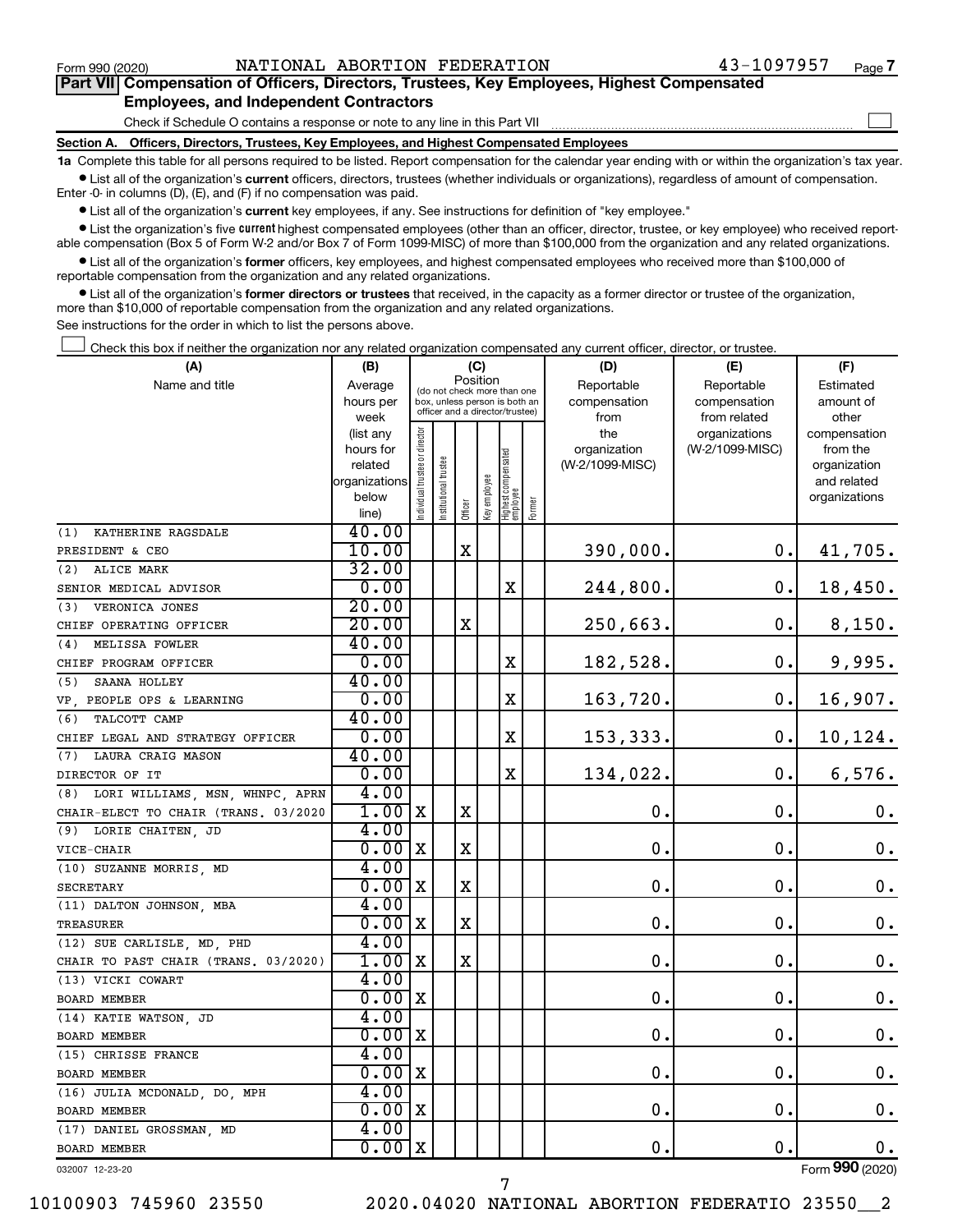|  | Form 990 (2020) |
|--|-----------------|

43-1097957 Page 8

| Part VII Section A. Officers, Directors, Trustees, Key Employees, and Highest Compensated Employees (continued)                           |                |                               |                       |          |              |                                                              |        |                         |                 |                  |                 |
|-------------------------------------------------------------------------------------------------------------------------------------------|----------------|-------------------------------|-----------------------|----------|--------------|--------------------------------------------------------------|--------|-------------------------|-----------------|------------------|-----------------|
| (A)                                                                                                                                       | (B)            |                               |                       |          | (C)          |                                                              |        | (D)                     | (E)             |                  | (F)             |
| Name and title                                                                                                                            | Average        |                               |                       | Position |              |                                                              |        | Reportable              | Reportable      |                  | Estimated       |
|                                                                                                                                           | hours per      |                               |                       |          |              | (do not check more than one<br>box, unless person is both an |        | compensation            | compensation    |                  | amount of       |
|                                                                                                                                           | week           |                               |                       |          |              | officer and a director/trustee)                              |        | from                    | from related    |                  | other           |
|                                                                                                                                           | (list any      |                               |                       |          |              |                                                              |        | the                     | organizations   |                  | compensation    |
|                                                                                                                                           | hours for      |                               |                       |          |              |                                                              |        | organization            | (W-2/1099-MISC) |                  | from the        |
|                                                                                                                                           | related        |                               |                       |          |              |                                                              |        | (W-2/1099-MISC)         |                 |                  | organization    |
|                                                                                                                                           | organizations  |                               |                       |          |              |                                                              |        |                         |                 |                  | and related     |
|                                                                                                                                           | below<br>line) | ndividual trustee or director | Institutional trustee | Officer  | Key employee | Highest compensated<br>  employee                            | Former |                         |                 |                  | organizations   |
|                                                                                                                                           |                |                               |                       |          |              |                                                              |        |                         |                 |                  |                 |
| (18) ROLANDA RYAN, RN, MHSA                                                                                                               | 4.00           |                               |                       |          |              |                                                              |        |                         |                 |                  |                 |
| <b>BOARD MEMBER</b>                                                                                                                       | 0.00           | X                             |                       |          |              |                                                              |        | $\mathbf 0$ .           |                 | 0.               | $0$ .           |
| (19) MELISSA GRANT                                                                                                                        | 4.00           |                               |                       |          |              |                                                              |        |                         |                 |                  |                 |
| BOARD MEMBER                                                                                                                              | 0.00           | X                             |                       |          |              |                                                              |        | $\mathbf 0$ .           |                 | 0.               | 0.              |
| (20) SARAH WARD PRAGER, MD, MAS                                                                                                           | 4.00           |                               |                       |          |              |                                                              |        |                         |                 |                  |                 |
| BOARD MEMBER                                                                                                                              | 0.00           | X                             |                       |          |              |                                                              |        | $\mathbf 0$ .           |                 | 0.               | 0.              |
| (21) LISA PERRIERA, MD                                                                                                                    | 4.00           |                               |                       |          |              |                                                              |        |                         |                 |                  |                 |
| BOARD MEMBER                                                                                                                              | 0.00           | X                             |                       |          |              |                                                              |        | $\mathbf 0$ .           |                 | 0.               | 0.              |
| (22) ANGEL M. FOSTER, MD                                                                                                                  | 4.00           |                               |                       |          |              |                                                              |        |                         |                 |                  |                 |
| BOARD MEMBER                                                                                                                              | 0.00           | X                             |                       |          |              |                                                              |        | $\mathbf 0$ .           |                 | 0.               | 0.              |
| (23) BRENDA PEREDA, MD, MS                                                                                                                | 4.00           |                               |                       |          |              |                                                              |        |                         |                 |                  |                 |
| BOARD MEMBER                                                                                                                              | 0.00           | X                             |                       |          |              |                                                              |        | $\mathbf 0$ .           |                 | 0.               | 0.              |
| (24) MARIA MERCEDES VIVAS, MD, MPH                                                                                                        | 4.00           |                               |                       |          |              |                                                              |        |                         |                 |                  |                 |
| BOARD MEMBER                                                                                                                              | 0.00           | X                             |                       |          |              |                                                              |        | О.                      |                 | 0.               | 0.              |
| (25) TRAM NGUYEN, MHA/MBA                                                                                                                 | 4.00           |                               |                       |          |              |                                                              |        |                         |                 |                  |                 |
| BOARD MEMBER                                                                                                                              | 0.00           | X                             |                       |          |              |                                                              |        | $\mathbf 0$ .           |                 | $\mathbf 0$ .    | 0.              |
| (26) TARHONDA SLYDELL, BSN, MBA-HCA                                                                                                       | 4.00           |                               |                       |          |              |                                                              |        |                         |                 |                  |                 |
| <b>BOARD MEMBER</b>                                                                                                                       | 0.00x          |                               |                       |          |              |                                                              |        | 0.                      |                 | 0.               | 0.              |
| 1b Subtotal                                                                                                                               |                |                               |                       |          |              |                                                              |        | 1,519,066.              |                 | σ.               | 111,907.        |
| c Total from continuation sheets to Part VII, Section A [11, 11, 11, 11, 11]                                                              |                |                               |                       |          |              |                                                              |        | 0.                      |                 | $\overline{0}$ . | 0.              |
|                                                                                                                                           |                |                               |                       |          |              |                                                              |        | 1,519,066.              |                 | σ.               | 111,907.        |
|                                                                                                                                           |                |                               |                       |          |              |                                                              |        |                         |                 |                  |                 |
| Total number of individuals (including but not limited to those listed above) who received more than \$100,000 of reportable<br>2         |                |                               |                       |          |              |                                                              |        |                         |                 |                  | 15              |
| compensation from the organization                                                                                                        |                |                               |                       |          |              |                                                              |        |                         |                 |                  | Yes<br>No       |
|                                                                                                                                           |                |                               |                       |          |              |                                                              |        |                         |                 |                  |                 |
| Did the organization list any former officer, director, trustee, key employee, or highest compensated employee on<br>3                    |                |                               |                       |          |              |                                                              |        |                         |                 |                  |                 |
| line 1a? If "Yes," complete Schedule J for such individual                                                                                |                |                               |                       |          |              |                                                              |        |                         |                 |                  | x<br>3          |
| For any individual listed on line 1a, is the sum of reportable compensation and other compensation from the organization<br>4             |                |                               |                       |          |              |                                                              |        |                         |                 |                  |                 |
| and related organizations greater than \$150,000? If "Yes," complete Schedule J for such individual                                       |                |                               |                       |          |              |                                                              |        |                         |                 |                  | X<br>4          |
| Did any person listed on line 1a receive or accrue compensation from any unrelated organization or individual for services<br>5           |                |                               |                       |          |              |                                                              |        |                         |                 |                  |                 |
| rendered to the organization? If "Yes," complete Schedule J for such person.                                                              |                |                               |                       |          |              |                                                              |        |                         |                 |                  | x<br>5          |
| <b>Section B. Independent Contractors</b>                                                                                                 |                |                               |                       |          |              |                                                              |        |                         |                 |                  |                 |
| Complete this table for your five highest compensated independent contractors that received more than \$100,000 of compensation from<br>1 |                |                               |                       |          |              |                                                              |        |                         |                 |                  |                 |
| the organization. Report compensation for the calendar year ending with or within the organization's tax year.                            |                |                               |                       |          |              |                                                              |        |                         |                 |                  |                 |
| (A)                                                                                                                                       |                |                               |                       |          |              |                                                              |        | (B)                     |                 |                  | (C)             |
| Name and business address                                                                                                                 |                |                               |                       |          |              |                                                              |        | Description of services |                 |                  | Compensation    |
| YOUR PART TIME CONTROLLER, 1500 WALNUT                                                                                                    |                |                               |                       |          |              |                                                              |        | ACCT. & FIN.            |                 |                  |                 |
| STREET SUITE 1200, PHILADELPHIA, PA 19102                                                                                                 |                |                               |                       |          |              |                                                              |        | SERVICES                |                 |                  | 204,900.        |
| SPARKPOINT FUNDRAISING LLC, ONE THOMAS                                                                                                    |                |                               |                       |          |              |                                                              |        |                         |                 |                  |                 |
| CIRCLE, NW # 700, WASHINGTON, DC 20005                                                                                                    |                |                               |                       |          |              |                                                              |        | GRANT WRITING           |                 |                  | 110,500.        |
|                                                                                                                                           |                |                               |                       |          |              |                                                              |        |                         |                 |                  |                 |
|                                                                                                                                           |                |                               |                       |          |              |                                                              |        |                         |                 |                  |                 |
|                                                                                                                                           |                |                               |                       |          |              |                                                              |        |                         |                 |                  |                 |
|                                                                                                                                           |                |                               |                       |          |              |                                                              |        |                         |                 |                  |                 |
|                                                                                                                                           |                |                               |                       |          |              |                                                              |        |                         |                 |                  |                 |
|                                                                                                                                           |                |                               |                       |          |              |                                                              |        |                         |                 |                  |                 |
| Total number of independent contractors (including but not limited to those listed above) who received more than<br>2                     |                |                               |                       |          |              |                                                              |        |                         |                 |                  |                 |
| \$100,000 of compensation from the organization                                                                                           |                |                               |                       |          |              | 2                                                            |        |                         |                 |                  |                 |
| SEE PART VII, SECTION A CONTINUATION SHEETS                                                                                               |                |                               |                       |          |              |                                                              |        |                         |                 |                  | Form 990 (2020) |
| 032008 12-23-20                                                                                                                           |                |                               |                       |          |              |                                                              |        |                         |                 |                  |                 |
|                                                                                                                                           |                |                               |                       |          |              | 8                                                            |        |                         |                 |                  |                 |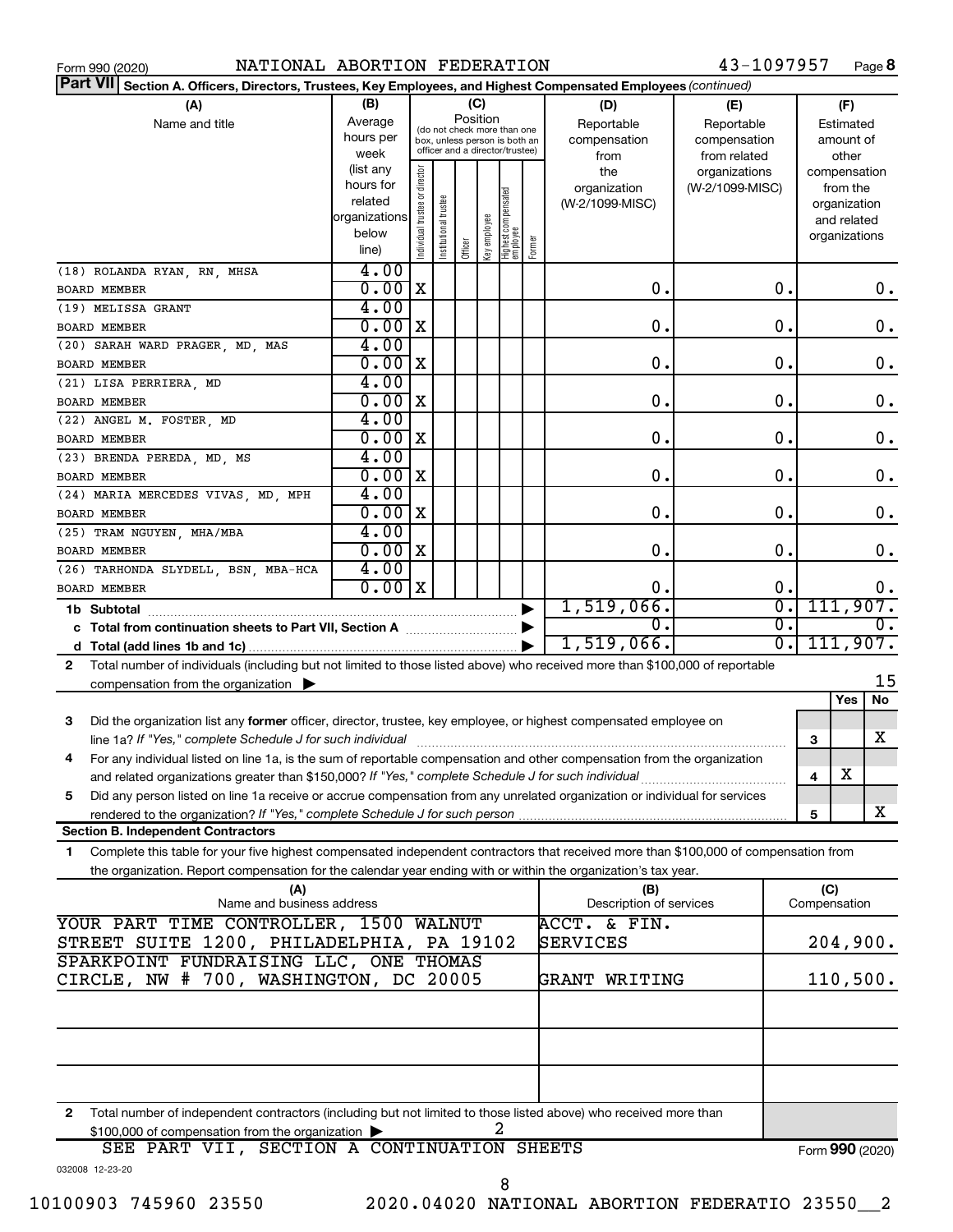| NATIONAL ABORTION FEDERATION<br>Form 990                                                                           |                          |                                |                       |         |              |                              |        |                 | 43-1097957      |                              |
|--------------------------------------------------------------------------------------------------------------------|--------------------------|--------------------------------|-----------------------|---------|--------------|------------------------------|--------|-----------------|-----------------|------------------------------|
| Part VII Section A.<br>Officers, Directors, Trustees, Key Employees, and Highest Compensated Employees (continued) |                          |                                |                       |         |              |                              |        |                 |                 |                              |
| (A)                                                                                                                | (B)                      |                                |                       |         | (C)          |                              |        | (D)             | (E)             | (F)                          |
| Name and title                                                                                                     | Average                  |                                |                       |         | Position     |                              |        | Reportable      | Reportable      | Estimated                    |
|                                                                                                                    | hours                    |                                |                       |         |              | (check all that apply)       |        | compensation    | compensation    | amount of                    |
|                                                                                                                    | per                      |                                |                       |         |              |                              |        | from            | from related    | other                        |
|                                                                                                                    | week                     |                                |                       |         |              |                              |        | the             | organizations   | compensation                 |
|                                                                                                                    | (list any                |                                |                       |         |              |                              |        | organization    | (W-2/1099-MISC) | from the                     |
|                                                                                                                    | hours for                |                                |                       |         |              |                              |        | (W-2/1099-MISC) |                 | organization                 |
|                                                                                                                    | related<br>organizations |                                |                       |         |              |                              |        |                 |                 | and related<br>organizations |
|                                                                                                                    | below                    |                                |                       |         |              |                              |        |                 |                 |                              |
|                                                                                                                    | line)                    | Individual trustee or director | Institutional trustee | Officer | Key employee | Highest compensated employee | Former |                 |                 |                              |
| (27) KERSHA DEIBEL, MPH, MSW                                                                                       | 4.00                     |                                |                       |         |              |                              |        |                 |                 |                              |
| BOARD MEMBER                                                                                                       | 0.00                     | $\mathbf X$                    |                       |         |              |                              |        | $\mathbf 0$ .   | $\mathbf 0$ .   | 0.                           |
|                                                                                                                    |                          |                                |                       |         |              |                              |        |                 |                 |                              |
|                                                                                                                    |                          |                                |                       |         |              |                              |        |                 |                 |                              |
|                                                                                                                    |                          |                                |                       |         |              |                              |        |                 |                 |                              |
|                                                                                                                    |                          |                                |                       |         |              |                              |        |                 |                 |                              |
|                                                                                                                    |                          |                                |                       |         |              |                              |        |                 |                 |                              |
|                                                                                                                    |                          |                                |                       |         |              |                              |        |                 |                 |                              |
|                                                                                                                    |                          |                                |                       |         |              |                              |        |                 |                 |                              |
|                                                                                                                    |                          |                                |                       |         |              |                              |        |                 |                 |                              |
|                                                                                                                    |                          |                                |                       |         |              |                              |        |                 |                 |                              |
|                                                                                                                    |                          |                                |                       |         |              |                              |        |                 |                 |                              |
|                                                                                                                    |                          |                                |                       |         |              |                              |        |                 |                 |                              |
|                                                                                                                    |                          |                                |                       |         |              |                              |        |                 |                 |                              |
|                                                                                                                    |                          |                                |                       |         |              |                              |        |                 |                 |                              |
|                                                                                                                    |                          |                                |                       |         |              |                              |        |                 |                 |                              |
|                                                                                                                    |                          |                                |                       |         |              |                              |        |                 |                 |                              |
|                                                                                                                    |                          |                                |                       |         |              |                              |        |                 |                 |                              |
|                                                                                                                    |                          |                                |                       |         |              |                              |        |                 |                 |                              |
|                                                                                                                    |                          |                                |                       |         |              |                              |        |                 |                 |                              |
|                                                                                                                    |                          |                                |                       |         |              |                              |        |                 |                 |                              |
|                                                                                                                    |                          |                                |                       |         |              |                              |        |                 |                 |                              |
|                                                                                                                    |                          |                                |                       |         |              |                              |        |                 |                 |                              |
|                                                                                                                    |                          |                                |                       |         |              |                              |        |                 |                 |                              |
|                                                                                                                    |                          |                                |                       |         |              |                              |        |                 |                 |                              |
|                                                                                                                    |                          |                                |                       |         |              |                              |        |                 |                 |                              |
|                                                                                                                    |                          |                                |                       |         |              |                              |        |                 |                 |                              |
|                                                                                                                    |                          |                                |                       |         |              |                              |        |                 |                 |                              |
|                                                                                                                    |                          |                                |                       |         |              |                              |        |                 |                 |                              |
|                                                                                                                    |                          |                                |                       |         |              |                              |        |                 |                 |                              |
|                                                                                                                    |                          |                                |                       |         |              |                              |        |                 |                 |                              |
|                                                                                                                    |                          |                                |                       |         |              |                              |        |                 |                 |                              |
|                                                                                                                    |                          |                                |                       |         |              |                              |        |                 |                 |                              |
|                                                                                                                    |                          |                                |                       |         |              |                              |        |                 |                 |                              |
|                                                                                                                    |                          |                                |                       |         |              |                              |        |                 |                 |                              |
|                                                                                                                    |                          |                                |                       |         |              |                              |        |                 |                 |                              |
|                                                                                                                    |                          |                                |                       |         |              |                              |        |                 |                 |                              |
|                                                                                                                    |                          |                                |                       |         |              |                              |        |                 |                 |                              |
|                                                                                                                    |                          |                                |                       |         |              |                              |        |                 |                 |                              |
|                                                                                                                    |                          |                                |                       |         |              |                              |        |                 |                 |                              |
|                                                                                                                    |                          |                                |                       |         |              |                              |        |                 |                 |                              |
|                                                                                                                    |                          |                                |                       |         |              |                              |        |                 |                 |                              |
|                                                                                                                    |                          |                                |                       |         |              |                              |        |                 |                 |                              |

032201 04-01-20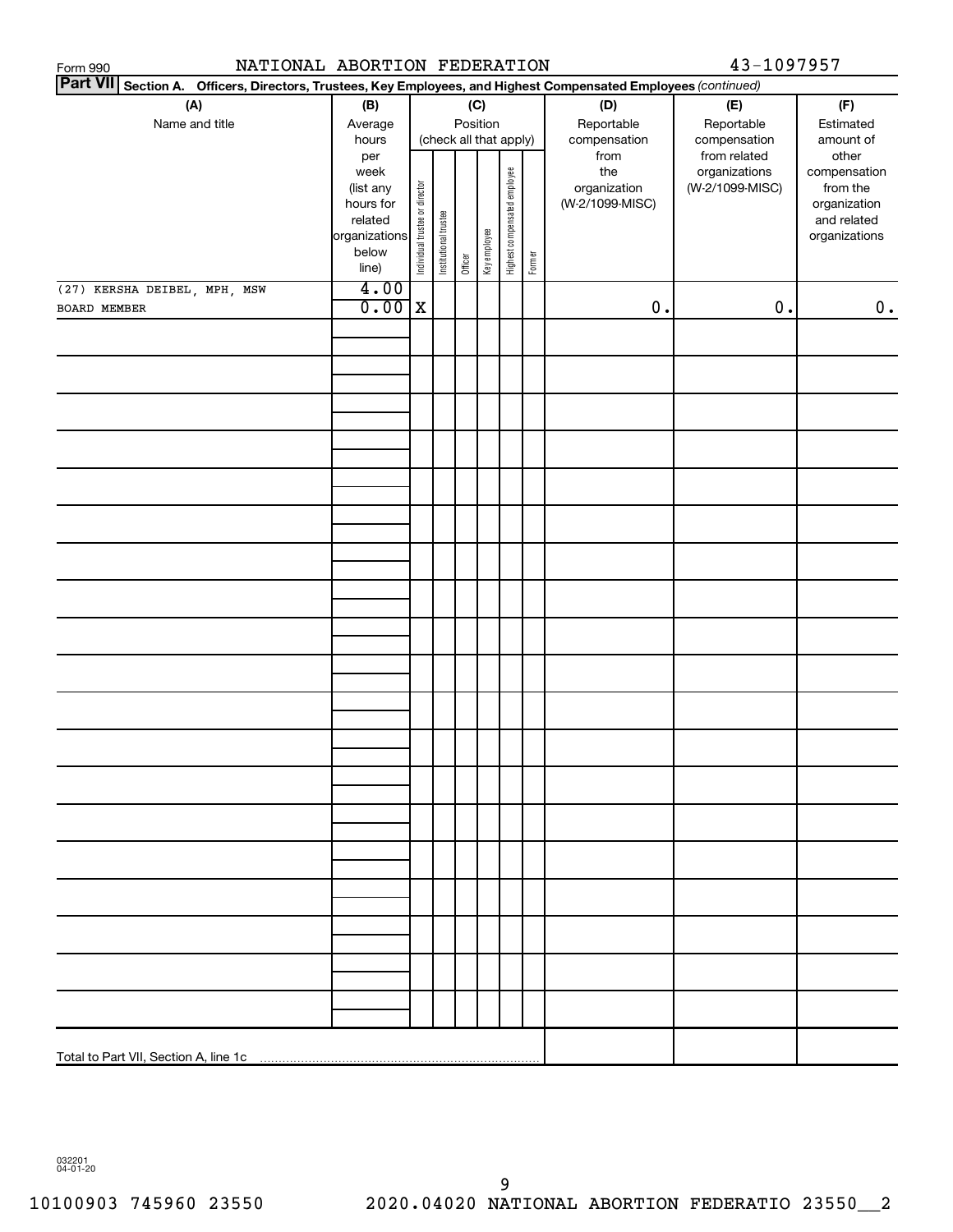|                                                           |                              | NATIONAL ABORTION FEDERATION<br>Form 990 (2020)                                                                                                                                                                                                                                                                                                                                                            |                                                                                                               |                                           |                                                                                              | 43-1097957                    | Page 9                                                          |
|-----------------------------------------------------------|------------------------------|------------------------------------------------------------------------------------------------------------------------------------------------------------------------------------------------------------------------------------------------------------------------------------------------------------------------------------------------------------------------------------------------------------|---------------------------------------------------------------------------------------------------------------|-------------------------------------------|----------------------------------------------------------------------------------------------|-------------------------------|-----------------------------------------------------------------|
|                                                           | <b>Part VIII</b>             | <b>Statement of Revenue</b>                                                                                                                                                                                                                                                                                                                                                                                |                                                                                                               |                                           |                                                                                              |                               |                                                                 |
|                                                           |                              | Check if Schedule O contains a response or note to any line in this Part VIII                                                                                                                                                                                                                                                                                                                              |                                                                                                               |                                           |                                                                                              |                               |                                                                 |
|                                                           |                              |                                                                                                                                                                                                                                                                                                                                                                                                            |                                                                                                               | (A)<br>Total revenue                      | $\overline{(\mathsf{B})}$ $\overline{(\mathsf{C})}$<br>Related or exempt<br>function revenue | Unrelated<br>business revenue | (D)<br>Revenue excluded<br>from tax under<br>sections 512 - 514 |
| Contributions, Gifts, Grants<br>and Other Similar Amounts | b<br>d<br>f<br>h.<br>2a<br>b | 1a<br>1 a Federated campaigns<br>1 <sub>b</sub><br>Membership dues<br>1c<br>Fundraising events<br>1 <sub>d</sub><br>Related organizations<br>$\overline{\phantom{a}}$<br>Government grants (contributions)<br>1e<br>All other contributions, gifts, grants, and<br>similar amounts not included above<br>1f<br>Noncash contributions included in lines 1a-1f<br>MEMBERSHIP DUES<br><b>GROUP PURCHASING</b> | 25,681.<br>141,578.<br>10,000.<br>9,198,574.<br>$19$ \$5,152,726.<br><b>Business Code</b><br>900099<br>900099 | $\vert$ 9,375,833.<br>76, 234.<br>64,900. | 76, 234.<br>64,900.                                                                          |                               |                                                                 |
| Program Service<br>Revenue                                | с<br>d<br>е<br>f             | <u> 1980 - Jan Barbara Barat, martin da basar da basar da basar da basar da basar da basar da basar da basar da b</u><br>All other program service revenue                                                                                                                                                                                                                                                 |                                                                                                               | 141,134.                                  |                                                                                              |                               |                                                                 |
|                                                           | 3                            |                                                                                                                                                                                                                                                                                                                                                                                                            |                                                                                                               |                                           |                                                                                              |                               |                                                                 |
|                                                           | 4<br>5                       | Investment income (including dividends, interest, and<br>Income from investment of tax-exempt bond proceeds                                                                                                                                                                                                                                                                                                |                                                                                                               | 11,366.                                   |                                                                                              |                               | 11,366.                                                         |
|                                                           | 6а<br>b<br>с<br>d            | (i) Real<br>6a<br>Gross rents<br>.<br>6b<br>Less: rental expenses<br>6c<br>Rental income or (loss)<br>Net rental income or (loss)<br>(i) Securities<br>7 a Gross amount from sales of                                                                                                                                                                                                                      | (ii) Personal<br>(ii) Other                                                                                   |                                           |                                                                                              |                               |                                                                 |
| evenue<br>Œ                                               |                              | assets other than inventory<br>7a<br><b>b</b> Less: cost or other basis<br>and sales expenses<br>7b<br>7c<br>c Gain or (loss)                                                                                                                                                                                                                                                                              |                                                                                                               |                                           |                                                                                              |                               |                                                                 |
| Other                                                     | b                            | 8 a Gross income from fundraising events (not<br>including \$<br>of<br>contributions reported on line 1c). See<br>8b<br>Less: direct expenses<br>Net income or (loss) from fundraising events                                                                                                                                                                                                              |                                                                                                               |                                           |                                                                                              |                               |                                                                 |
|                                                           |                              | 9 a Gross income from gaming activities. See                                                                                                                                                                                                                                                                                                                                                               | .                                                                                                             |                                           |                                                                                              |                               |                                                                 |
|                                                           |                              | 9b<br>c Net income or (loss) from gaming activities<br>10 a Gross sales of inventory, less returns<br> 10a<br><b>b</b> Less: cost of goods sold                                                                                                                                                                                                                                                            | 1,363.<br>$\frac{1}{10b}$ 81, 440.                                                                            |                                           |                                                                                              |                               |                                                                 |
|                                                           |                              |                                                                                                                                                                                                                                                                                                                                                                                                            |                                                                                                               | $-80,077.$                                |                                                                                              |                               | $-80,077.$                                                      |
| Miscellaneous<br>Revenue                                  | b                            | 11 a MISCELLAENOUS REVENUE                                                                                                                                                                                                                                                                                                                                                                                 | <b>Business Code</b><br>900099                                                                                | 60,900.                                   |                                                                                              |                               | 60,900.                                                         |
|                                                           | c                            |                                                                                                                                                                                                                                                                                                                                                                                                            |                                                                                                               |                                           |                                                                                              |                               |                                                                 |
|                                                           | d                            |                                                                                                                                                                                                                                                                                                                                                                                                            |                                                                                                               |                                           |                                                                                              |                               |                                                                 |
|                                                           |                              |                                                                                                                                                                                                                                                                                                                                                                                                            | $\blacktriangleright$                                                                                         | 60,900.                                   |                                                                                              |                               |                                                                 |
|                                                           | 12                           |                                                                                                                                                                                                                                                                                                                                                                                                            |                                                                                                               | 9,509,156.                                | 141, 134.                                                                                    | $\overline{0}$ .              | $-7,811.$                                                       |
|                                                           | 032009 12-23-20              |                                                                                                                                                                                                                                                                                                                                                                                                            |                                                                                                               |                                           |                                                                                              |                               | Form 990 (2020)                                                 |

**9**

10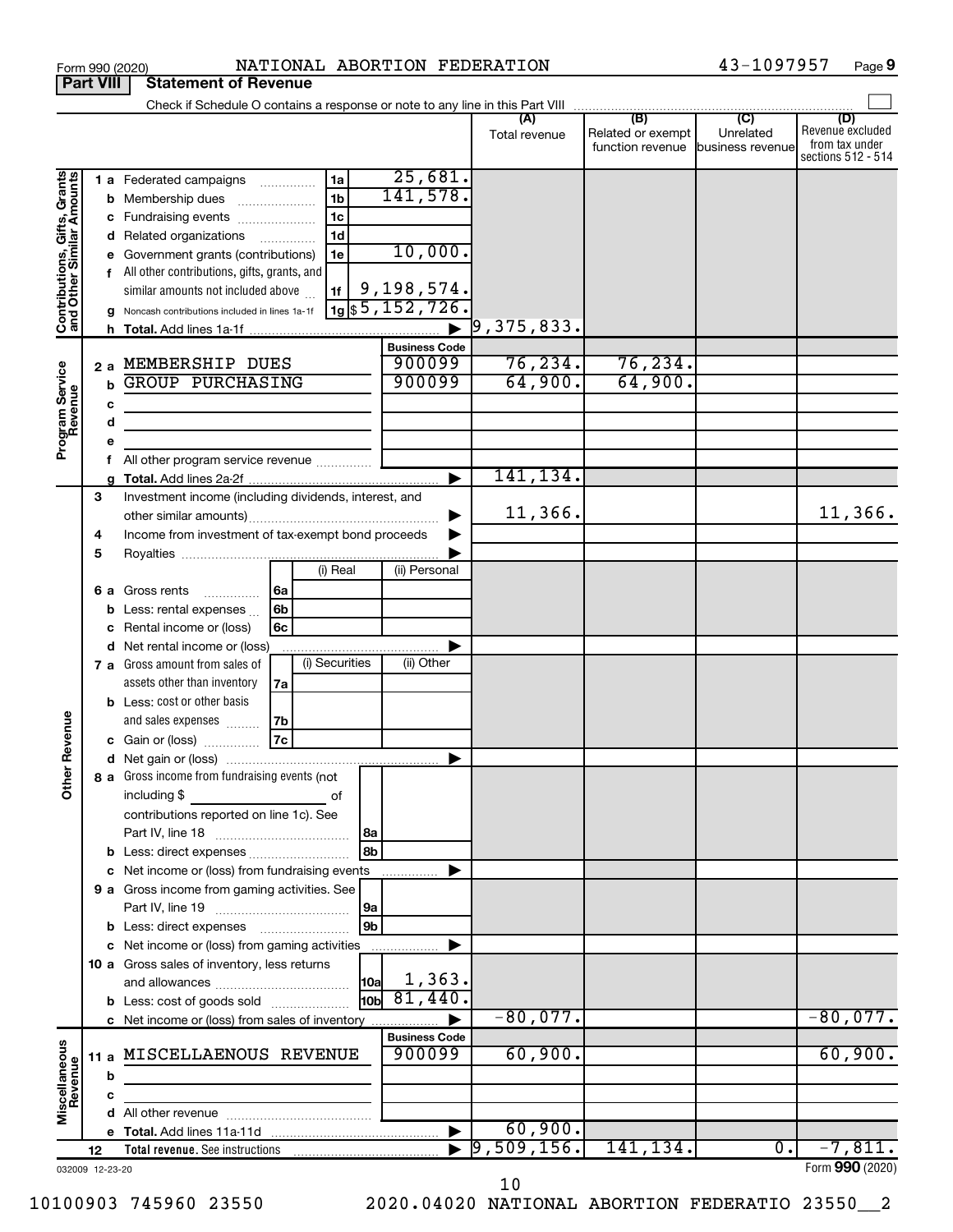**Part IX | Statement of Functional Expenses** 

Form 990 (2020) Page NATIONAL ABORTION FEDERATION 43-1097957

|        | Section 501(c)(3) and 501(c)(4) organizations must complete all columns. All other organizations must complete column (A).                                                                                 |                       |                                    |                                    |                                |  |  |  |  |  |
|--------|------------------------------------------------------------------------------------------------------------------------------------------------------------------------------------------------------------|-----------------------|------------------------------------|------------------------------------|--------------------------------|--|--|--|--|--|
|        | Check if Schedule O contains a response or note to any line in this Part IX                                                                                                                                |                       |                                    |                                    | $\mathbf{X}$                   |  |  |  |  |  |
|        | Do not include amounts reported on lines 6b,<br>7b, 8b, 9b, and 10b of Part VIII.                                                                                                                          | (A)<br>Total expenses | (B)<br>Program service<br>expenses | Management and<br>general expenses | (D)<br>Fundraising<br>expenses |  |  |  |  |  |
| 1.     | Grants and other assistance to domestic organizations<br>and domestic governments. See Part IV, line 21                                                                                                    | 48,812.               | 48,812.                            |                                    |                                |  |  |  |  |  |
| 2      | Grants and other assistance to domestic<br>individuals. See Part IV, line 22                                                                                                                               |                       |                                    |                                    |                                |  |  |  |  |  |
| 3      | Grants and other assistance to foreign                                                                                                                                                                     |                       |                                    |                                    |                                |  |  |  |  |  |
|        | organizations, foreign governments, and foreign                                                                                                                                                            |                       |                                    |                                    |                                |  |  |  |  |  |
|        | individuals. See Part IV, lines 15 and 16                                                                                                                                                                  |                       |                                    |                                    |                                |  |  |  |  |  |
| 4      | Benefits paid to or for members                                                                                                                                                                            |                       |                                    |                                    |                                |  |  |  |  |  |
| 5      | Compensation of current officers, directors,                                                                                                                                                               | 690,519.              | 129,408.                           | 561,111.                           |                                |  |  |  |  |  |
| 6      | Compensation not included above to disqualified                                                                                                                                                            |                       |                                    |                                    |                                |  |  |  |  |  |
|        | persons (as defined under section 4958(f)(1)) and                                                                                                                                                          |                       |                                    |                                    |                                |  |  |  |  |  |
|        | persons described in section 4958(c)(3)(B)                                                                                                                                                                 |                       |                                    |                                    |                                |  |  |  |  |  |
| 7<br>8 | Other salaries and wages<br>Pension plan accruals and contributions (include                                                                                                                               | 2, 254, 459.          | 2,090,318.                         | 116,738.                           | 47,403.                        |  |  |  |  |  |
|        | section 401(k) and 403(b) employer contributions)                                                                                                                                                          | 96,841.               | 93,284.                            | 1,528.                             | 2,029.                         |  |  |  |  |  |
|        |                                                                                                                                                                                                            | 191,498.              | 156,902.                           | 31, 142.                           | 3,454.                         |  |  |  |  |  |
| 9      |                                                                                                                                                                                                            | 210, 158.             | 161,109.                           | 45,636.                            | 3,413.                         |  |  |  |  |  |
| 10     |                                                                                                                                                                                                            |                       |                                    |                                    |                                |  |  |  |  |  |
| 11     | Fees for services (nonemployees):                                                                                                                                                                          |                       |                                    |                                    |                                |  |  |  |  |  |
|        |                                                                                                                                                                                                            | 62,822.               | 62,822.                            |                                    |                                |  |  |  |  |  |
|        |                                                                                                                                                                                                            | 42,721.               |                                    | 42,721.                            |                                |  |  |  |  |  |
|        |                                                                                                                                                                                                            |                       |                                    |                                    |                                |  |  |  |  |  |
|        |                                                                                                                                                                                                            | 110,500.              |                                    |                                    | 110,500.                       |  |  |  |  |  |
| f      | e Professional fundraising services. See Part IV, line 17<br>Investment management fees                                                                                                                    |                       |                                    |                                    |                                |  |  |  |  |  |
|        | g Other. (If line 11g amount exceeds 10% of line 25,                                                                                                                                                       |                       |                                    |                                    |                                |  |  |  |  |  |
|        | column (A) amount, list line 11g expenses on Sch O.)                                                                                                                                                       | 820,952.              | 766,315.                           | 48,422.                            | 6, 215.                        |  |  |  |  |  |
| 12     |                                                                                                                                                                                                            | 6,087.                | 3,449.                             | 695.                               | 1,943.                         |  |  |  |  |  |
| 13     |                                                                                                                                                                                                            | 123,569.              | 93,332.                            | 26,067.                            | 4,170.                         |  |  |  |  |  |
| 14     |                                                                                                                                                                                                            | 194,058.              | 185,020.                           | 8,334.                             | 704.                           |  |  |  |  |  |
| 15     |                                                                                                                                                                                                            |                       |                                    |                                    |                                |  |  |  |  |  |
| 16     |                                                                                                                                                                                                            | 328,069.              | 277,551.                           | 46,994.                            | 3,524.                         |  |  |  |  |  |
| 17     |                                                                                                                                                                                                            | 113,596.              | 111,738.                           | 1,699.                             | 159.                           |  |  |  |  |  |
| 18     | Payments of travel or entertainment expenses                                                                                                                                                               |                       |                                    |                                    |                                |  |  |  |  |  |
|        | for any federal, state, or local public officials                                                                                                                                                          |                       |                                    |                                    |                                |  |  |  |  |  |
| 19     | Conferences, conventions, and meetings                                                                                                                                                                     | 117,386.              | 117,188.                           | 184.                               | 14.                            |  |  |  |  |  |
| 20     | Interest                                                                                                                                                                                                   |                       |                                    |                                    |                                |  |  |  |  |  |
| 21     |                                                                                                                                                                                                            |                       |                                    |                                    |                                |  |  |  |  |  |
| 22     | Depreciation, depletion, and amortization                                                                                                                                                                  | 82,565.               | 63,187.                            | $18,026$ .                         | 1,352.                         |  |  |  |  |  |
| 23     | Insurance                                                                                                                                                                                                  | 18,790.               |                                    | 18,790.                            |                                |  |  |  |  |  |
| 24     | Other expenses. Itemize expenses not covered<br>above (List miscellaneous expenses on line 24e. If<br>line 24e amount exceeds 10% of line 25, column (A)<br>amount, list line 24e expenses on Schedule O.) |                       |                                    |                                    |                                |  |  |  |  |  |
| a      | EQUIPMENT MAINTENANCE                                                                                                                                                                                      | 205, 673.             | 166,960.                           | 36,012.                            | 2,701.                         |  |  |  |  |  |
| b      | DUES & SUBSCRIPTIONS                                                                                                                                                                                       | 81,371.               | 72,202.                            | 6,222.                             | 2,947.                         |  |  |  |  |  |
| c      | <b>EQUIPMENT</b>                                                                                                                                                                                           | 28, 366.              | 27,421                             | 879.                               | 66.                            |  |  |  |  |  |
| d      | CREDIT CARD PROC. FEES                                                                                                                                                                                     | 16,449.               | 1                                  | 16,448.                            |                                |  |  |  |  |  |
|        | e All other expenses                                                                                                                                                                                       | 263.                  | 140.                               | 123.                               |                                |  |  |  |  |  |
| 25     | Total functional expenses. Add lines 1 through 24e                                                                                                                                                         | 5,845,524.            | 4,627,159.                         | 1,027,771.                         | 190,594.                       |  |  |  |  |  |
| 26     | Joint costs. Complete this line only if the organization                                                                                                                                                   |                       |                                    |                                    |                                |  |  |  |  |  |
|        | reported in column (B) joint costs from a combined                                                                                                                                                         |                       |                                    |                                    |                                |  |  |  |  |  |
|        | educational campaign and fundraising solicitation.                                                                                                                                                         |                       |                                    |                                    |                                |  |  |  |  |  |
|        | Check here<br>if following SOP 98-2 (ASC 958-720)                                                                                                                                                          |                       |                                    |                                    |                                |  |  |  |  |  |

032010 12-23-20

Form (2020) **990**

10100903 745960 23550 2020.04020 NATIONAL ABORTION FEDERATIO 23550\_\_2

11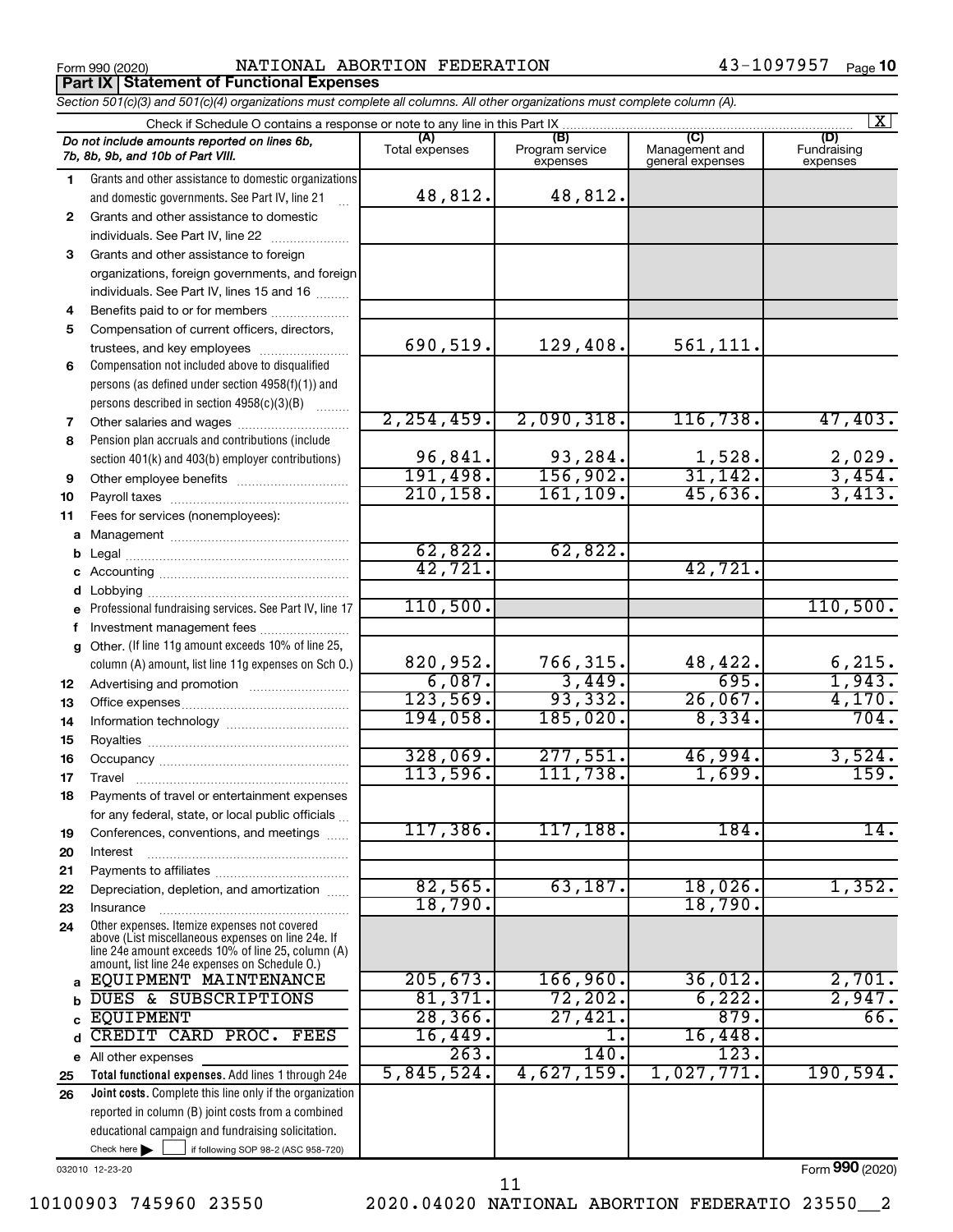## Form 990 (2020) Page NATIONAL ABORTION FEDERATION 43-1097957 **Part X** | Balance Sheet

Check if Schedule O contains a response or note to any line in this Part X

**(A) (B)**

 $\mathbf{I}$ 

43-1097957 Page 11

 $\perp$ 

|                            |          |                                                                                                                                                                                                                                | Beginning of year |                 | End of year     |
|----------------------------|----------|--------------------------------------------------------------------------------------------------------------------------------------------------------------------------------------------------------------------------------|-------------------|-----------------|-----------------|
|                            | 1        |                                                                                                                                                                                                                                | 1,999,788.        | $\mathbf{1}$    | 4,060,789.      |
|                            | 2        |                                                                                                                                                                                                                                | 2,105,352.        | $\overline{2}$  | 2,806,027.      |
|                            | З        |                                                                                                                                                                                                                                | 435,000.          | $\mathbf{3}$    |                 |
|                            | 4        |                                                                                                                                                                                                                                | 60,716.           | $\overline{4}$  | 20,401.         |
|                            | 5        | Loans and other receivables from any current or former officer, director,                                                                                                                                                      |                   |                 |                 |
|                            |          | trustee, key employee, creator or founder, substantial contributor, or 35%                                                                                                                                                     |                   |                 |                 |
|                            |          | controlled entity or family member of any of these persons                                                                                                                                                                     |                   | 5               |                 |
|                            | 6        | Loans and other receivables from other disqualified persons (as defined                                                                                                                                                        |                   |                 |                 |
|                            |          | under section $4958(f)(1)$ , and persons described in section $4958(c)(3)(B)$                                                                                                                                                  |                   | 6               |                 |
|                            | 7        |                                                                                                                                                                                                                                |                   | $\overline{7}$  |                 |
| Assets                     | 8        |                                                                                                                                                                                                                                |                   | 8               |                 |
|                            | 9        | Prepaid expenses and deferred charges                                                                                                                                                                                          | 159, 364.         | 9               | 95,382.         |
|                            |          | <b>10a</b> Land, buildings, and equipment: cost or other                                                                                                                                                                       |                   |                 |                 |
|                            |          | 711,548.<br>basis. Complete Part VI of Schedule D  10a                                                                                                                                                                         |                   |                 |                 |
|                            |          | 386,478.                                                                                                                                                                                                                       | 407,635.          | 10 <sub>c</sub> | 325,070.        |
|                            | 11       |                                                                                                                                                                                                                                |                   | 11              | 985,448.        |
|                            | 12       |                                                                                                                                                                                                                                |                   | 12              |                 |
|                            | 13       |                                                                                                                                                                                                                                |                   | 13              |                 |
|                            | 14       |                                                                                                                                                                                                                                |                   | 14              |                 |
|                            | 15       |                                                                                                                                                                                                                                | 1,910,745.        | 15              | 2,322,114.      |
|                            | 16       |                                                                                                                                                                                                                                | 7,078,600.        | 16              | 10,615,231.     |
|                            | 17       |                                                                                                                                                                                                                                | 326, 134.         | 17              | 451, 477.       |
|                            | 18       |                                                                                                                                                                                                                                |                   | 18              |                 |
|                            | 19       | Deferred revenue manual contracts and contracts are all the contracts and contracts are contracted and contracts are contracted and contract are contracted and contract are contracted and contract are contracted and contra |                   | 19              |                 |
|                            | 20       |                                                                                                                                                                                                                                |                   | 20              |                 |
|                            | 21       | Escrow or custodial account liability. Complete Part IV of Schedule D                                                                                                                                                          |                   | 21              |                 |
| Liabilities                | 22       | Loans and other payables to any current or former officer, director,                                                                                                                                                           |                   |                 |                 |
|                            |          | trustee, key employee, creator or founder, substantial contributor, or 35%                                                                                                                                                     |                   |                 |                 |
|                            |          | controlled entity or family member of any of these persons                                                                                                                                                                     |                   | 22<br>23        |                 |
|                            | 23       | Secured mortgages and notes payable to unrelated third parties                                                                                                                                                                 |                   | 24              |                 |
|                            | 24<br>25 | Unsecured notes and loans payable to unrelated third parties<br>Other liabilities (including federal income tax, payables to related third                                                                                     |                   |                 |                 |
|                            |          | parties, and other liabilities not included on lines 17-24). Complete Part X                                                                                                                                                   |                   |                 |                 |
|                            |          | of Schedule D                                                                                                                                                                                                                  | $1,057,301$ . 25  |                 | 780,304.        |
|                            | 26       |                                                                                                                                                                                                                                | 1,383,435.        | 26              | 1,231,781.      |
|                            |          | Organizations that follow FASB ASC 958, check here $\blacktriangleright \lfloor \underline{X} \rfloor$                                                                                                                         |                   |                 |                 |
| w                          |          | and complete lines 27, 28, 32, and 33.                                                                                                                                                                                         |                   |                 |                 |
|                            | 27       |                                                                                                                                                                                                                                | 2,519,345.        | 27              | 3,672,817.      |
|                            | 28       |                                                                                                                                                                                                                                | 3, 175, 820.      | 28              | 5,710,633.      |
|                            |          | Organizations that do not follow FASB ASC 958, check here $\blacktriangleright$                                                                                                                                                |                   |                 |                 |
|                            |          | and complete lines 29 through 33.                                                                                                                                                                                              |                   |                 |                 |
|                            | 29       |                                                                                                                                                                                                                                |                   | 29              |                 |
| Net Assets or Fund Balance | 30       | Paid-in or capital surplus, or land, building, or equipment fund                                                                                                                                                               |                   | 30              |                 |
|                            | 31       | Retained earnings, endowment, accumulated income, or other funds                                                                                                                                                               |                   | 31              |                 |
|                            | 32       |                                                                                                                                                                                                                                | 5,695,165.        | 32              | 9,383,450.      |
|                            | 33       |                                                                                                                                                                                                                                | 7,078,600.        | 33              | 10,615,231.     |
|                            |          |                                                                                                                                                                                                                                |                   |                 | Form 990 (2020) |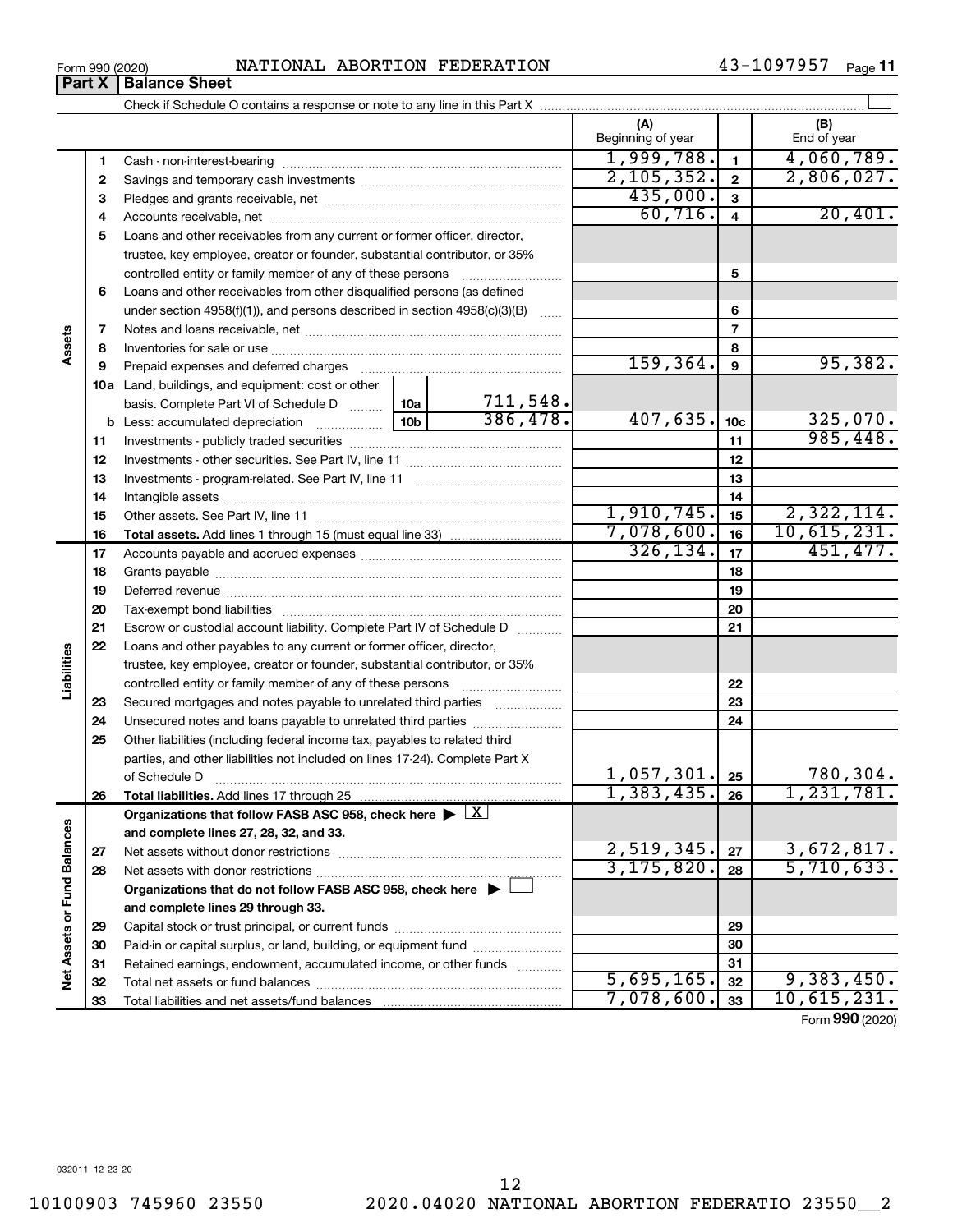|    | NATIONAL ABORTION FEDERATION<br>Form 990 (2020)                                                                                                                                                                                |                         | 43-1097957     |                    | Page 12          |
|----|--------------------------------------------------------------------------------------------------------------------------------------------------------------------------------------------------------------------------------|-------------------------|----------------|--------------------|------------------|
|    | <b>Part XI   Reconciliation of Net Assets</b>                                                                                                                                                                                  |                         |                |                    |                  |
|    |                                                                                                                                                                                                                                |                         |                |                    |                  |
|    |                                                                                                                                                                                                                                |                         |                |                    |                  |
| 1  |                                                                                                                                                                                                                                | $\mathbf 1$             | 9,509,156.     |                    |                  |
| 2  |                                                                                                                                                                                                                                | $\overline{2}$          | 5,845,524.     |                    |                  |
| З  | Revenue less expenses. Subtract line 2 from line 1                                                                                                                                                                             | 3                       | 3,663,632.     |                    |                  |
| 4  |                                                                                                                                                                                                                                | $\overline{\mathbf{4}}$ | 5,695,165.     |                    |                  |
| 5  | Net unrealized gains (losses) on investments [11] matter than the control of the state of the state of the state of the state of the state of the state of the state of the state of the state of the state of the state of th | 5                       |                |                    | 24,653.          |
| 6  | Donated services and use of facilities [[111][12] matter is a series and service in the services and use of facilities [[11][11] matter is a service of facilities [[11] matter is a service of the service of the service of  | 6                       |                |                    |                  |
| 7  |                                                                                                                                                                                                                                | $\overline{7}$          |                |                    |                  |
| 8  | Prior period adjustments www.communication.communication.com/news/communications/communications/                                                                                                                               | 8                       |                |                    |                  |
| 9  | Other changes in net assets or fund balances (explain on Schedule O)                                                                                                                                                           | $\mathbf{9}$            |                |                    | $\overline{0}$ . |
| 10 | Net assets or fund balances at end of year. Combine lines 3 through 9 (must equal Part X, line 32,                                                                                                                             |                         |                |                    |                  |
|    |                                                                                                                                                                                                                                | 10                      | 9,383,450.     |                    |                  |
|    | Part XII Financial Statements and Reporting                                                                                                                                                                                    |                         |                |                    |                  |
|    |                                                                                                                                                                                                                                |                         |                |                    |                  |
|    |                                                                                                                                                                                                                                |                         |                | Yes                | <b>No</b>        |
| 1  | Accounting method used to prepare the Form 990: $\Box$ Cash $\Box$ Accrual $\Box$ Other                                                                                                                                        |                         |                |                    |                  |
|    | If the organization changed its method of accounting from a prior year or checked "Other," explain in Schedule O.                                                                                                              |                         |                |                    |                  |
|    |                                                                                                                                                                                                                                |                         | 2a             |                    | x                |
|    | If "Yes," check a box below to indicate whether the financial statements for the year were compiled or reviewed on a                                                                                                           |                         |                |                    |                  |
|    | separate basis, consolidated basis, or both:                                                                                                                                                                                   |                         |                |                    |                  |
|    | Consolidated basis<br>Both consolidated and separate basis<br>Separate basis                                                                                                                                                   |                         |                |                    |                  |
|    |                                                                                                                                                                                                                                |                         | 2 <sub>b</sub> | x                  |                  |
|    | If "Yes," check a box below to indicate whether the financial statements for the year were audited on a separate basis,                                                                                                        |                         |                |                    |                  |
|    | consolidated basis, or both:                                                                                                                                                                                                   |                         |                |                    |                  |
|    | $ \mathbf{X} $ Separate basis<br>Consolidated basis<br>Both consolidated and separate basis                                                                                                                                    |                         |                |                    |                  |
|    | c If "Yes" to line 2a or 2b, does the organization have a committee that assumes responsibility for oversight of the audit,                                                                                                    |                         |                |                    |                  |
|    |                                                                                                                                                                                                                                |                         | 2c             | х                  |                  |
|    | If the organization changed either its oversight process or selection process during the tax year, explain on Schedule O.                                                                                                      |                         |                |                    |                  |
|    | 3a As a result of a federal award, was the organization required to undergo an audit or audits as set forth in the Single Audit                                                                                                |                         |                |                    |                  |
|    |                                                                                                                                                                                                                                |                         | За             |                    | x                |
|    | <b>b</b> If "Yes," did the organization undergo the required audit or audits? If the organization did not undergo the required audit                                                                                           |                         |                |                    |                  |
|    |                                                                                                                                                                                                                                |                         | 3b             |                    |                  |
|    |                                                                                                                                                                                                                                |                         |                | $000 \text{ days}$ |                  |

Form (2020) **990**

032012 12-23-20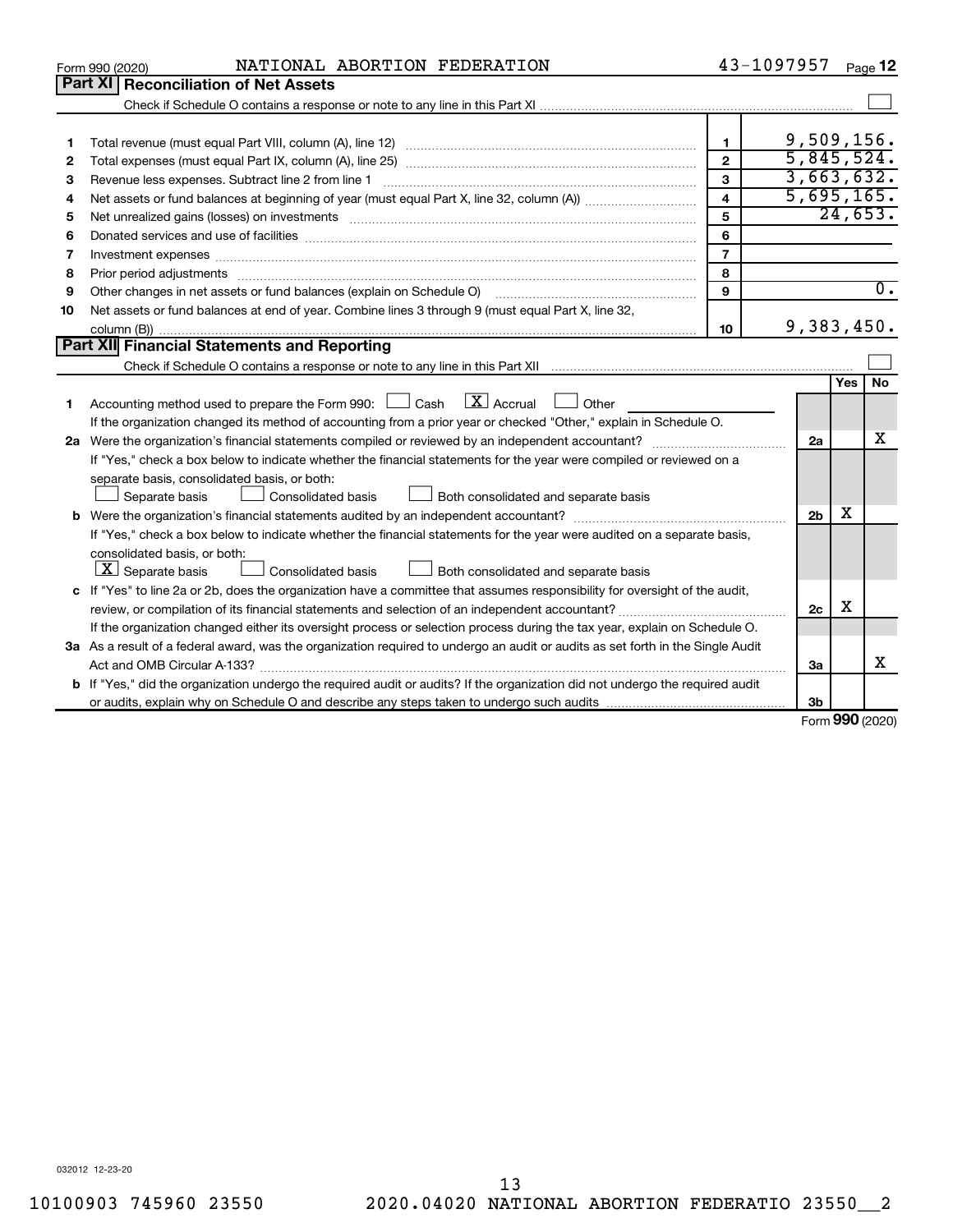**SCHEDULE A**

## **Public Charity Status and Public Support 2020**

**(Form 990 or 990-EZ) Complete if the organization is a section 501(c)(3) organization or a section**

**4947(a)(1) nonexempt charitable trust.**

| OMB No. 1545-0047                   |
|-------------------------------------|
| 020                                 |
| <b>Open to Public</b><br>Inspection |
|                                     |

| $1.1$ , $1.7$ , $1.1$ , $1.0$ , $1.0$ , $1.0$ , $1.1$<br>Attach to Form 990 or Form 990-EZ.<br>Department of the Treasury<br>Internal Revenue Service<br>► Go to www.irs.gov/Form990 for instructions and the latest information. |                     |                                       |                                               |                                                                        |                                                                                                                                              | <b>Open to Public</b><br><b>Inspection</b> |                                 |                                                      |  |                                                    |
|-----------------------------------------------------------------------------------------------------------------------------------------------------------------------------------------------------------------------------------|---------------------|---------------------------------------|-----------------------------------------------|------------------------------------------------------------------------|----------------------------------------------------------------------------------------------------------------------------------------------|--------------------------------------------|---------------------------------|------------------------------------------------------|--|----------------------------------------------------|
|                                                                                                                                                                                                                                   |                     | Name of the organization              |                                               |                                                                        |                                                                                                                                              |                                            |                                 |                                                      |  | <b>Employer identification number</b>              |
|                                                                                                                                                                                                                                   |                     |                                       |                                               |                                                                        |                                                                                                                                              |                                            |                                 |                                                      |  |                                                    |
|                                                                                                                                                                                                                                   |                     |                                       |                                               |                                                                        | NATIONAL ABORTION FEDERATION                                                                                                                 |                                            |                                 |                                                      |  | 43-1097957                                         |
|                                                                                                                                                                                                                                   | Part I              |                                       |                                               |                                                                        | Reason for Public Charity Status. (All organizations must complete this part.) See instructions.                                             |                                            |                                 |                                                      |  |                                                    |
|                                                                                                                                                                                                                                   |                     |                                       |                                               |                                                                        | The organization is not a private foundation because it is: (For lines 1 through 12, check only one box.)                                    |                                            |                                 |                                                      |  |                                                    |
| 1                                                                                                                                                                                                                                 |                     |                                       |                                               |                                                                        | A church, convention of churches, or association of churches described in section 170(b)(1)(A)(i).                                           |                                            |                                 |                                                      |  |                                                    |
| 2                                                                                                                                                                                                                                 |                     |                                       |                                               |                                                                        | A school described in section 170(b)(1)(A)(ii). (Attach Schedule E (Form 990 or 990-EZ).)                                                    |                                            |                                 |                                                      |  |                                                    |
| 3                                                                                                                                                                                                                                 |                     |                                       |                                               |                                                                        | A hospital or a cooperative hospital service organization described in section 170(b)(1)(A)(iii).                                            |                                            |                                 |                                                      |  |                                                    |
| 4                                                                                                                                                                                                                                 |                     |                                       |                                               |                                                                        | A medical research organization operated in conjunction with a hospital described in section 170(b)(1)(A)(iii). Enter the hospital's name,   |                                            |                                 |                                                      |  |                                                    |
|                                                                                                                                                                                                                                   |                     | city, and state:                      |                                               |                                                                        |                                                                                                                                              |                                            |                                 |                                                      |  |                                                    |
| 5                                                                                                                                                                                                                                 |                     |                                       |                                               |                                                                        | An organization operated for the benefit of a college or university owned or operated by a governmental unit described in                    |                                            |                                 |                                                      |  |                                                    |
|                                                                                                                                                                                                                                   |                     |                                       |                                               | section 170(b)(1)(A)(iv). (Complete Part II.)                          |                                                                                                                                              |                                            |                                 |                                                      |  |                                                    |
| 6                                                                                                                                                                                                                                 |                     |                                       |                                               |                                                                        | A federal, state, or local government or governmental unit described in section 170(b)(1)(A)(v).                                             |                                            |                                 |                                                      |  |                                                    |
| $\overline{7}$                                                                                                                                                                                                                    | $\lfloor x \rfloor$ |                                       |                                               |                                                                        | An organization that normally receives a substantial part of its support from a governmental unit or from the general public described in    |                                            |                                 |                                                      |  |                                                    |
|                                                                                                                                                                                                                                   |                     |                                       |                                               | section 170(b)(1)(A)(vi). (Complete Part II.)                          |                                                                                                                                              |                                            |                                 |                                                      |  |                                                    |
| 8                                                                                                                                                                                                                                 |                     |                                       |                                               |                                                                        | A community trust described in section 170(b)(1)(A)(vi). (Complete Part II.)                                                                 |                                            |                                 |                                                      |  |                                                    |
| 9                                                                                                                                                                                                                                 |                     |                                       |                                               |                                                                        | An agricultural research organization described in section 170(b)(1)(A)(ix) operated in conjunction with a land-grant college                |                                            |                                 |                                                      |  |                                                    |
|                                                                                                                                                                                                                                   |                     |                                       |                                               |                                                                        | or university or a non-land-grant college of agriculture (see instructions). Enter the name, city, and state of the college or               |                                            |                                 |                                                      |  |                                                    |
|                                                                                                                                                                                                                                   |                     | university:                           |                                               |                                                                        |                                                                                                                                              |                                            |                                 |                                                      |  |                                                    |
| 10                                                                                                                                                                                                                                |                     |                                       |                                               |                                                                        | An organization that normally receives (1) more than 33 1/3% of its support from contributions, membership fees, and gross receipts from     |                                            |                                 |                                                      |  |                                                    |
|                                                                                                                                                                                                                                   |                     |                                       |                                               |                                                                        | activities related to its exempt functions, subject to certain exceptions; and (2) no more than 33 1/3% of its support from gross investment |                                            |                                 |                                                      |  |                                                    |
|                                                                                                                                                                                                                                   |                     |                                       |                                               |                                                                        | income and unrelated business taxable income (less section 511 tax) from businesses acquired by the organization after June 30, 1975.        |                                            |                                 |                                                      |  |                                                    |
|                                                                                                                                                                                                                                   |                     |                                       |                                               | See section 509(a)(2). (Complete Part III.)                            |                                                                                                                                              |                                            |                                 |                                                      |  |                                                    |
| 11                                                                                                                                                                                                                                |                     |                                       |                                               |                                                                        | An organization organized and operated exclusively to test for public safety. See section 509(a)(4).                                         |                                            |                                 |                                                      |  |                                                    |
| 12                                                                                                                                                                                                                                |                     |                                       |                                               |                                                                        | An organization organized and operated exclusively for the benefit of, to perform the functions of, or to carry out the purposes of one or   |                                            |                                 |                                                      |  |                                                    |
|                                                                                                                                                                                                                                   |                     |                                       |                                               |                                                                        | more publicly supported organizations described in section 509(a)(1) or section 509(a)(2). See section 509(a)(3). Check the box in           |                                            |                                 |                                                      |  |                                                    |
|                                                                                                                                                                                                                                   |                     |                                       |                                               |                                                                        |                                                                                                                                              |                                            |                                 |                                                      |  |                                                    |
|                                                                                                                                                                                                                                   |                     |                                       |                                               |                                                                        | lines 12a through 12d that describes the type of supporting organization and complete lines 12e, 12f, and 12g.                               |                                            |                                 |                                                      |  |                                                    |
| а                                                                                                                                                                                                                                 |                     |                                       |                                               |                                                                        | Type I. A supporting organization operated, supervised, or controlled by its supported organization(s), typically by giving                  |                                            |                                 |                                                      |  |                                                    |
|                                                                                                                                                                                                                                   |                     |                                       |                                               |                                                                        | the supported organization(s) the power to regularly appoint or elect a majority of the directors or trustees of the supporting              |                                            |                                 |                                                      |  |                                                    |
|                                                                                                                                                                                                                                   |                     |                                       |                                               | organization. You must complete Part IV, Sections A and B.             |                                                                                                                                              |                                            |                                 |                                                      |  |                                                    |
| b                                                                                                                                                                                                                                 |                     |                                       |                                               |                                                                        | Type II. A supporting organization supervised or controlled in connection with its supported organization(s), by having                      |                                            |                                 |                                                      |  |                                                    |
|                                                                                                                                                                                                                                   |                     |                                       |                                               |                                                                        | control or management of the supporting organization vested in the same persons that control or manage the supported                         |                                            |                                 |                                                      |  |                                                    |
|                                                                                                                                                                                                                                   |                     |                                       |                                               | organization(s). You must complete Part IV, Sections A and C.          |                                                                                                                                              |                                            |                                 |                                                      |  |                                                    |
| c                                                                                                                                                                                                                                 |                     |                                       |                                               |                                                                        | Type III functionally integrated. A supporting organization operated in connection with, and functionally integrated with,                   |                                            |                                 |                                                      |  |                                                    |
|                                                                                                                                                                                                                                   |                     |                                       |                                               |                                                                        | its supported organization(s) (see instructions). You must complete Part IV, Sections A, D, and E.                                           |                                            |                                 |                                                      |  |                                                    |
| d                                                                                                                                                                                                                                 |                     |                                       |                                               |                                                                        | Type III non-functionally integrated. A supporting organization operated in connection with its supported organization(s)                    |                                            |                                 |                                                      |  |                                                    |
|                                                                                                                                                                                                                                   |                     |                                       |                                               |                                                                        | that is not functionally integrated. The organization generally must satisfy a distribution requirement and an attentiveness                 |                                            |                                 |                                                      |  |                                                    |
|                                                                                                                                                                                                                                   |                     |                                       |                                               |                                                                        | requirement (see instructions). You must complete Part IV, Sections A and D, and Part V.                                                     |                                            |                                 |                                                      |  |                                                    |
| е                                                                                                                                                                                                                                 |                     |                                       |                                               |                                                                        | Check this box if the organization received a written determination from the IRS that it is a Type I, Type II, Type III                      |                                            |                                 |                                                      |  |                                                    |
|                                                                                                                                                                                                                                   |                     |                                       |                                               |                                                                        | functionally integrated, or Type III non-functionally integrated supporting organization.                                                    |                                            |                                 |                                                      |  |                                                    |
|                                                                                                                                                                                                                                   |                     |                                       | f Enter the number of supported organizations |                                                                        |                                                                                                                                              |                                            |                                 |                                                      |  |                                                    |
|                                                                                                                                                                                                                                   |                     |                                       |                                               | Provide the following information about the supported organization(s). |                                                                                                                                              |                                            | (iv) Is the organization listed |                                                      |  |                                                    |
|                                                                                                                                                                                                                                   |                     | (i) Name of supported<br>organization |                                               | (ii) EIN                                                               | (iii) Type of organization<br>(described on lines 1-10                                                                                       |                                            | in your governing document?     | (v) Amount of monetary<br>support (see instructions) |  | (vi) Amount of other<br>support (see instructions) |
|                                                                                                                                                                                                                                   |                     |                                       |                                               |                                                                        | above (see instructions))                                                                                                                    | Yes                                        | No                              |                                                      |  |                                                    |
|                                                                                                                                                                                                                                   |                     |                                       |                                               |                                                                        |                                                                                                                                              |                                            |                                 |                                                      |  |                                                    |
|                                                                                                                                                                                                                                   |                     |                                       |                                               |                                                                        |                                                                                                                                              |                                            |                                 |                                                      |  |                                                    |
|                                                                                                                                                                                                                                   |                     |                                       |                                               |                                                                        |                                                                                                                                              |                                            |                                 |                                                      |  |                                                    |
|                                                                                                                                                                                                                                   |                     |                                       |                                               |                                                                        |                                                                                                                                              |                                            |                                 |                                                      |  |                                                    |
|                                                                                                                                                                                                                                   |                     |                                       |                                               |                                                                        |                                                                                                                                              |                                            |                                 |                                                      |  |                                                    |
|                                                                                                                                                                                                                                   |                     |                                       |                                               |                                                                        |                                                                                                                                              |                                            |                                 |                                                      |  |                                                    |
|                                                                                                                                                                                                                                   |                     |                                       |                                               |                                                                        |                                                                                                                                              |                                            |                                 |                                                      |  |                                                    |
|                                                                                                                                                                                                                                   |                     |                                       |                                               |                                                                        |                                                                                                                                              |                                            |                                 |                                                      |  |                                                    |
|                                                                                                                                                                                                                                   |                     |                                       |                                               |                                                                        |                                                                                                                                              |                                            |                                 |                                                      |  |                                                    |
|                                                                                                                                                                                                                                   |                     |                                       |                                               |                                                                        |                                                                                                                                              |                                            |                                 |                                                      |  |                                                    |

**Total**

LHA For Paperwork Reduction Act Notice, see the Instructions for Form 990 or 990-EZ. 032021 01-25-21 Schedule A (Form 990 or 990-EZ) 2020 14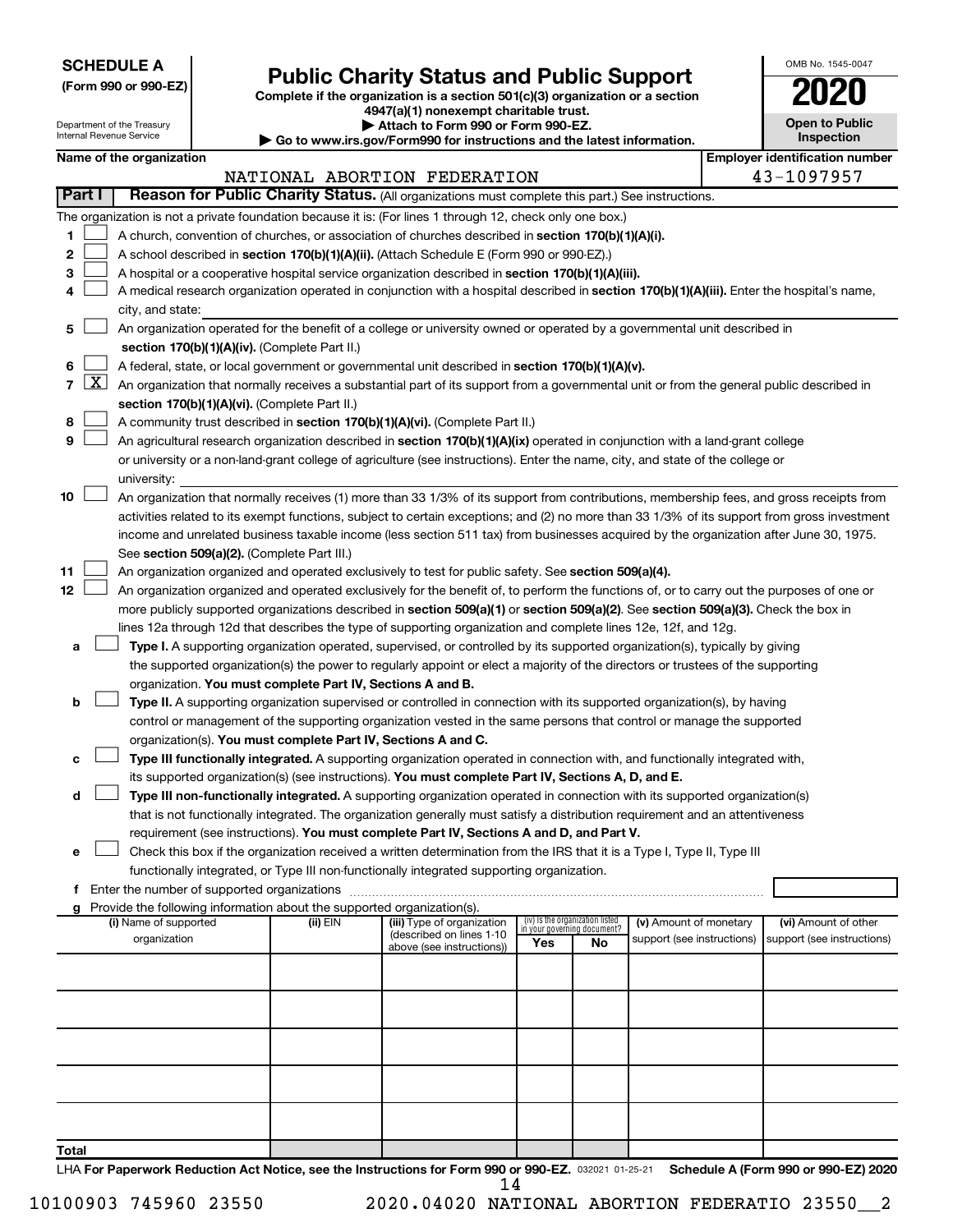## Schedule A (Form 990 or 990-EZ) 2020  $\,$  <code>NATIONAL ABORTION</code>  $\,$  <code>FEDERATION</code>  $\,$  <code>43–1097957</code>  $\,$  <code>Page</code>

43-1097957 Page 2

## **Part II Support Schedule for Organizations Described in Sections 170(b)(1)(A)(iv) and 170(b)(1)(A)(vi)**

(Complete only if you checked the box on line 5, 7, or 8 of Part I or if the organization failed to qualify under Part III. If the organization fails to qualify under the tests listed below, please complete Part III.)

| <b>Section A. Public Support</b>                                                                                                                                                                                               |             |            |            |              |                                      |                                          |
|--------------------------------------------------------------------------------------------------------------------------------------------------------------------------------------------------------------------------------|-------------|------------|------------|--------------|--------------------------------------|------------------------------------------|
| Calendar year (or fiscal year beginning in)                                                                                                                                                                                    | (a) 2016    | (b) 2017   | $(c)$ 2018 | $(d)$ 2019   | (e) 2020                             | (f) Total                                |
| 1 Gifts, grants, contributions, and                                                                                                                                                                                            |             |            |            |              |                                      |                                          |
| membership fees received. (Do not                                                                                                                                                                                              |             |            |            |              |                                      |                                          |
| include any "unusual grants.")                                                                                                                                                                                                 | 10,900,349. | 4,037,405. | 2,651,334. | 6, 165, 310. | 9, 375, 833.                         | 33, 130, 231.                            |
| 2 Tax revenues levied for the organ-                                                                                                                                                                                           |             |            |            |              |                                      |                                          |
| ization's benefit and either paid to                                                                                                                                                                                           |             |            |            |              |                                      |                                          |
| or expended on its behalf                                                                                                                                                                                                      |             |            |            |              |                                      |                                          |
| 3 The value of services or facilities                                                                                                                                                                                          |             |            |            |              |                                      |                                          |
| furnished by a governmental unit to                                                                                                                                                                                            |             |            |            |              |                                      |                                          |
| the organization without charge                                                                                                                                                                                                |             |            |            |              |                                      |                                          |
| 4 Total. Add lines 1 through 3                                                                                                                                                                                                 | 10,900,349  | 4,037,405. | 2,651,334  | 6,165,310    | 9, 375, 833.                         | 33, 130, 231.                            |
| 5 The portion of total contributions                                                                                                                                                                                           |             |            |            |              |                                      |                                          |
| by each person (other than a                                                                                                                                                                                                   |             |            |            |              |                                      |                                          |
| governmental unit or publicly                                                                                                                                                                                                  |             |            |            |              |                                      |                                          |
| supported organization) included                                                                                                                                                                                               |             |            |            |              |                                      |                                          |
| on line 1 that exceeds 2% of the                                                                                                                                                                                               |             |            |            |              |                                      |                                          |
| amount shown on line 11,                                                                                                                                                                                                       |             |            |            |              |                                      |                                          |
| column (f)                                                                                                                                                                                                                     |             |            |            |              |                                      | 24, 181, 974.                            |
| 6 Public support. Subtract line 5 from line 4.                                                                                                                                                                                 |             |            |            |              |                                      | 8,948,257.                               |
| <b>Section B. Total Support</b>                                                                                                                                                                                                |             |            |            |              |                                      |                                          |
| Calendar year (or fiscal year beginning in)                                                                                                                                                                                    | (a) 2016    | (b) 2017   | $(c)$ 2018 | $(d)$ 2019   | (e) 2020                             | (f) Total                                |
| <b>7</b> Amounts from line 4                                                                                                                                                                                                   | 10,900,349  | 4,037,405. | 2,651,334  | 6,165,310    | 9, 375, 833.                         | 33, 130, 231.                            |
| 8 Gross income from interest,                                                                                                                                                                                                  |             |            |            |              |                                      |                                          |
| dividends, payments received on                                                                                                                                                                                                |             |            |            |              |                                      |                                          |
| securities loans, rents, royalties,                                                                                                                                                                                            |             |            |            |              |                                      |                                          |
| and income from similar sources                                                                                                                                                                                                | 8,394.      | 13,447.    | 27,900.    | 58,590.      | 11, 366.                             | 119,697.                                 |
| 9 Net income from unrelated business                                                                                                                                                                                           |             |            |            |              |                                      |                                          |
| activities, whether or not the                                                                                                                                                                                                 |             |            |            |              |                                      |                                          |
| business is regularly carried on                                                                                                                                                                                               |             |            |            |              |                                      |                                          |
| 10 Other income. Do not include gain                                                                                                                                                                                           |             |            |            |              |                                      |                                          |
| or loss from the sale of capital                                                                                                                                                                                               |             |            |            |              |                                      |                                          |
| assets (Explain in Part VI.)                                                                                                                                                                                                   | 21,097.     | 37, 113.   | 22, 221.   | 49,274.      |                                      | $60,900.$ 190,605.                       |
| 11 Total support. Add lines 7 through 10                                                                                                                                                                                       |             |            |            |              |                                      | 33, 440, 533.                            |
| <b>12</b> Gross receipts from related activities, etc. (see instructions)                                                                                                                                                      |             |            |            |              | 12                                   | 3,714,885.                               |
| 13 First 5 years. If the Form 990 is for the organization's first, second, third, fourth, or fifth tax year as a section 501(c)(3)                                                                                             |             |            |            |              |                                      |                                          |
|                                                                                                                                                                                                                                |             |            |            |              |                                      |                                          |
| <b>Section C. Computation of Public Support Percentage</b>                                                                                                                                                                     |             |            |            |              |                                      |                                          |
|                                                                                                                                                                                                                                |             |            |            |              | 14                                   | 26.76<br>%                               |
|                                                                                                                                                                                                                                |             |            |            |              | 15                                   | 24.85<br>%                               |
| 16a 33 1/3% support test - 2020. If the organization did not check the box on line 13, and line 14 is 33 1/3% or more, check this box and                                                                                      |             |            |            |              |                                      |                                          |
| stop here. The organization qualifies as a publicly supported organization manufaction manufacture or the organization                                                                                                         |             |            |            |              |                                      |                                          |
| b 33 1/3% support test - 2019. If the organization did not check a box on line 13 or 16a, and line 15 is 33 1/3% or more, check this box                                                                                       |             |            |            |              |                                      |                                          |
| and stop here. The organization qualifies as a publicly supported organization [11] manuscription manuscription manuscription manuscription manuscription manuscription and starting and starting and starting and starting an |             |            |            |              |                                      |                                          |
| 17a 10% -facts-and-circumstances test - 2020. If the organization did not check a box on line 13, 16a, or 16b, and line 14 is 10% or more,                                                                                     |             |            |            |              |                                      |                                          |
| and if the organization meets the facts-and-circumstances test, check this box and stop here. Explain in Part VI how the organization                                                                                          |             |            |            |              |                                      | $\blacktriangleright$ $\boxed{\text{X}}$ |
| meets the facts-and-circumstances test. The organization qualifies as a publicly supported organization                                                                                                                        |             |            |            |              |                                      |                                          |
| <b>b 10%</b> -facts-and-circumstances test - 2019. If the organization did not check a box on line 13, 16a, 16b, or 17a, and line 15 is 10% or                                                                                 |             |            |            |              |                                      |                                          |
| more, and if the organization meets the facts-and-circumstances test, check this box and <b>stop here.</b> Explain in Part VI how the                                                                                          |             |            |            |              |                                      |                                          |
| organization meets the facts-and-circumstances test. The organization qualifies as a publicly supported organization                                                                                                           |             |            |            |              |                                      |                                          |
| 18 Private foundation. If the organization did not check a box on line 13, 16a, 16b, 17a, or 17b, check this box and see instructions.                                                                                         |             |            |            |              | Schedule A (Form 990 or 990-EZ) 2020 |                                          |
|                                                                                                                                                                                                                                |             |            |            |              |                                      |                                          |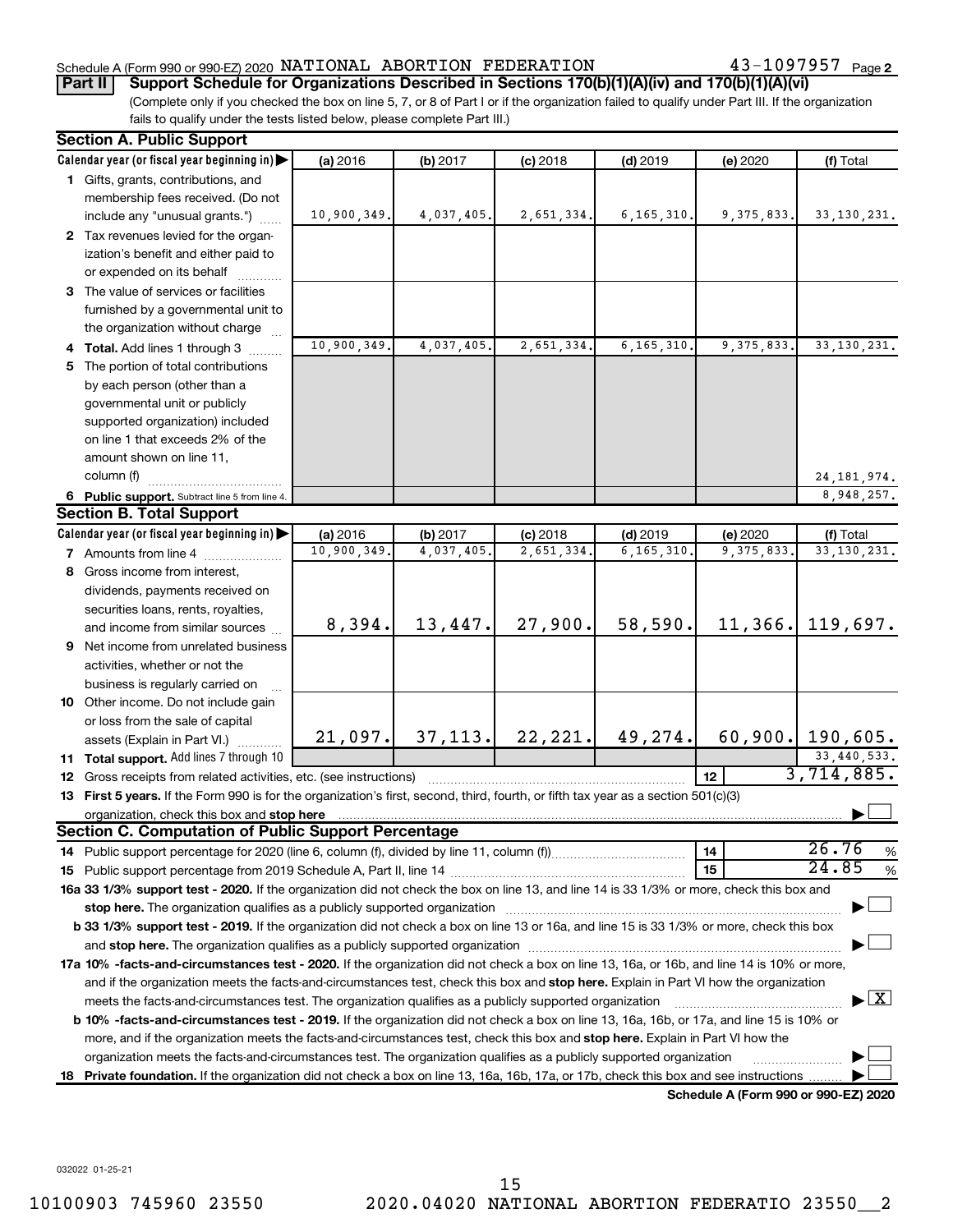## Schedule A (Form 990 or 990-EZ) 2020  $\,$  <code>NATIONAL ABORTION</code>  $\,$  <code>FEDERATION</code>  $\,$  <code>43–1097957</code>  $\,$  <code>Page</code> **Part III | Support Schedule for Organizations Described in Section 509(a)(2)**

(Complete only if you checked the box on line 10 of Part I or if the organization failed to qualify under Part II. If the organization fails to qualify under the tests listed below, please complete Part II.)

| <b>Section A. Public Support</b>                                                                                                                                                                |          |          |            |            |          |                                      |
|-------------------------------------------------------------------------------------------------------------------------------------------------------------------------------------------------|----------|----------|------------|------------|----------|--------------------------------------|
| Calendar year (or fiscal year beginning in)                                                                                                                                                     | (a) 2016 | (b) 2017 | (c) 2018   | $(d)$ 2019 | (e) 2020 | (f) Total                            |
| 1 Gifts, grants, contributions, and                                                                                                                                                             |          |          |            |            |          |                                      |
| membership fees received. (Do not                                                                                                                                                               |          |          |            |            |          |                                      |
| include any "unusual grants.")                                                                                                                                                                  |          |          |            |            |          |                                      |
| <b>2</b> Gross receipts from admissions,<br>merchandise sold or services per-<br>formed, or facilities furnished in<br>any activity that is related to the<br>organization's tax-exempt purpose |          |          |            |            |          |                                      |
| 3 Gross receipts from activities that                                                                                                                                                           |          |          |            |            |          |                                      |
| are not an unrelated trade or bus-                                                                                                                                                              |          |          |            |            |          |                                      |
| iness under section 513                                                                                                                                                                         |          |          |            |            |          |                                      |
| 4 Tax revenues levied for the organ-                                                                                                                                                            |          |          |            |            |          |                                      |
| ization's benefit and either paid to                                                                                                                                                            |          |          |            |            |          |                                      |
| or expended on its behalf                                                                                                                                                                       |          |          |            |            |          |                                      |
| 5 The value of services or facilities                                                                                                                                                           |          |          |            |            |          |                                      |
| furnished by a governmental unit to                                                                                                                                                             |          |          |            |            |          |                                      |
| the organization without charge                                                                                                                                                                 |          |          |            |            |          |                                      |
| <b>6 Total.</b> Add lines 1 through 5                                                                                                                                                           |          |          |            |            |          |                                      |
| 7a Amounts included on lines 1, 2, and                                                                                                                                                          |          |          |            |            |          |                                      |
| 3 received from disqualified persons                                                                                                                                                            |          |          |            |            |          |                                      |
| <b>b</b> Amounts included on lines 2 and 3 received<br>from other than disqualified persons that<br>exceed the greater of \$5,000 or 1% of the<br>amount on line 13 for the year                |          |          |            |            |          |                                      |
| c Add lines 7a and 7b                                                                                                                                                                           |          |          |            |            |          |                                      |
| 8 Public support. (Subtract line 7c from line 6.)                                                                                                                                               |          |          |            |            |          |                                      |
| <b>Section B. Total Support</b>                                                                                                                                                                 |          |          |            |            |          |                                      |
| Calendar year (or fiscal year beginning in)                                                                                                                                                     | (a) 2016 | (b) 2017 | $(c)$ 2018 | $(d)$ 2019 | (e) 2020 | (f) Total                            |
| 9 Amounts from line 6                                                                                                                                                                           |          |          |            |            |          |                                      |
| <b>10a</b> Gross income from interest,<br>dividends, payments received on<br>securities loans, rents, royalties,<br>and income from similar sources                                             |          |          |            |            |          |                                      |
| <b>b</b> Unrelated business taxable income<br>(less section 511 taxes) from businesses<br>acquired after June 30, 1975                                                                          |          |          |            |            |          |                                      |
|                                                                                                                                                                                                 |          |          |            |            |          |                                      |
| c Add lines 10a and 10b<br><b>11</b> Net income from unrelated business<br>activities not included in line 10b.<br>whether or not the business is<br>regularly carried on                       |          |          |            |            |          |                                      |
| 12 Other income. Do not include gain<br>or loss from the sale of capital<br>assets (Explain in Part VI.)                                                                                        |          |          |            |            |          |                                      |
| <b>13</b> Total support. (Add lines 9, 10c, 11, and 12.)                                                                                                                                        |          |          |            |            |          |                                      |
| 14 First 5 years. If the Form 990 is for the organization's first, second, third, fourth, or fifth tax year as a section 501(c)(3) organization,                                                |          |          |            |            |          |                                      |
|                                                                                                                                                                                                 |          |          |            |            |          |                                      |
| Section C. Computation of Public Support Percentage                                                                                                                                             |          |          |            |            |          |                                      |
| 15 Public support percentage for 2020 (line 8, column (f), divided by line 13, column (f) <i></i>                                                                                               |          |          |            |            | 15       | %                                    |
|                                                                                                                                                                                                 |          |          |            |            | 16       | %                                    |
| Section D. Computation of Investment Income Percentage                                                                                                                                          |          |          |            |            |          |                                      |
| 17 Investment income percentage for 2020 (line 10c, column (f), divided by line 13, column (f))                                                                                                 |          |          |            |            | 17       | %                                    |
| 18 Investment income percentage from 2019 Schedule A, Part III, line 17                                                                                                                         |          |          |            |            | 18       | %                                    |
| 19a 33 1/3% support tests - 2020. If the organization did not check the box on line 14, and line 15 is more than 33 1/3%, and line 17 is not                                                    |          |          |            |            |          |                                      |
| more than 33 1/3%, check this box and stop here. The organization qualifies as a publicly supported organization                                                                                |          |          |            |            |          |                                      |
| b 33 1/3% support tests - 2019. If the organization did not check a box on line 14 or line 19a, and line 16 is more than 33 1/3%, and                                                           |          |          |            |            |          |                                      |
| line 18 is not more than 33 1/3%, check this box and stop here. The organization qualifies as a publicly supported organization                                                                 |          |          |            |            |          |                                      |
|                                                                                                                                                                                                 |          |          |            |            |          |                                      |
| 032023 01-25-21                                                                                                                                                                                 |          |          | 16         |            |          | Schedule A (Form 990 or 990-EZ) 2020 |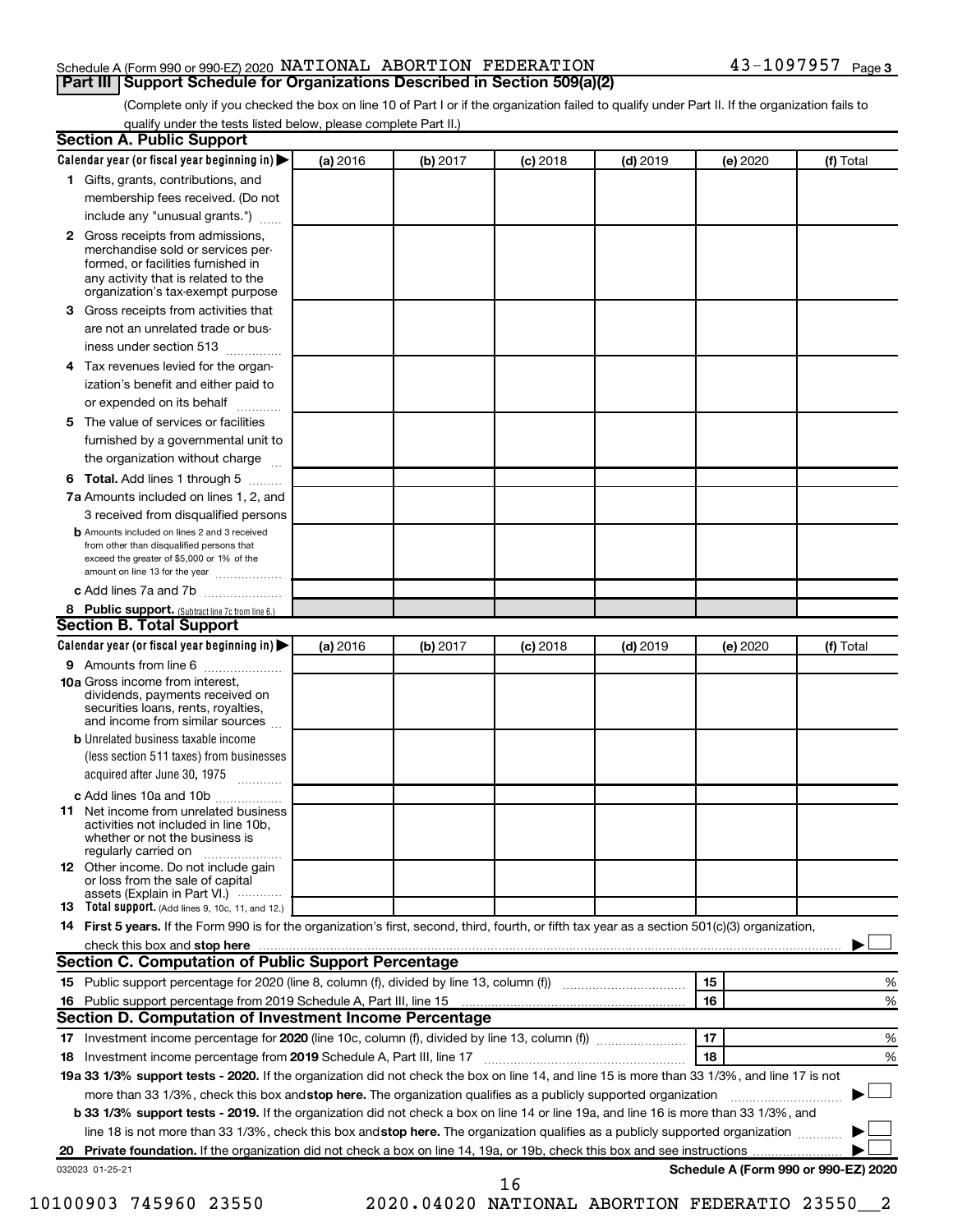## Schedule A (Form 990 or 990-EZ) 2020  $\,$  <code>NATIONAL ABORTION</code>  $\,$  <code>FEDERATION</code>  $\,$  <code>43–1097957</code>  $\,$  <code>Page</code>

## **Part IV Supporting Organizations**

(Complete only if you checked a box in line 12 on Part I. If you checked box 12a, Part I, complete Sections A and B. If you checked box 12b, Part I, complete Sections A and C. If you checked box 12c, Part I, complete Sections A, D, and E. If you checked box 12d, Part I, complete Sections A and D, and complete Part V.)

## **Section A. All Supporting Organizations**

- **1** Are all of the organization's supported organizations listed by name in the organization's governing documents? If "No," describe in Part VI how the supported organizations are designated. If designated by *class or purpose, describe the designation. If historic and continuing relationship, explain.*
- **2** Did the organization have any supported organization that does not have an IRS determination of status under section 509(a)(1) or (2)? If "Yes," explain in Part **VI** how the organization determined that the supported *organization was described in section 509(a)(1) or (2).*
- **3a** Did the organization have a supported organization described in section 501(c)(4), (5), or (6)? If "Yes," answer *lines 3b and 3c below.*
- **b** Did the organization confirm that each supported organization qualified under section 501(c)(4), (5), or (6) and satisfied the public support tests under section 509(a)(2)? If "Yes," describe in Part VI when and how the *organization made the determination.*
- **c** Did the organization ensure that all support to such organizations was used exclusively for section 170(c)(2)(B) purposes? If "Yes," explain in Part VI what controls the organization put in place to ensure such use.
- **4 a** *If* Was any supported organization not organized in the United States ("foreign supported organization")? *"Yes," and if you checked box 12a or 12b in Part I, answer lines 4b and 4c below.*
- **b** Did the organization have ultimate control and discretion in deciding whether to make grants to the foreign supported organization? If "Yes," describe in Part VI how the organization had such control and discretion *despite being controlled or supervised by or in connection with its supported organizations.*
- **c** Did the organization support any foreign supported organization that does not have an IRS determination under sections 501(c)(3) and 509(a)(1) or (2)? If "Yes," explain in Part VI what controls the organization used *to ensure that all support to the foreign supported organization was used exclusively for section 170(c)(2)(B) purposes.*
- **5a** Did the organization add, substitute, or remove any supported organizations during the tax year? If "Yes," answer lines 5b and 5c below (if applicable). Also, provide detail in **Part VI,** including (i) the names and EIN *numbers of the supported organizations added, substituted, or removed; (ii) the reasons for each such action; (iii) the authority under the organization's organizing document authorizing such action; and (iv) how the action was accomplished (such as by amendment to the organizing document).*
- **b Type I or Type II only.** Was any added or substituted supported organization part of a class already designated in the organization's organizing document?
- **c Substitutions only.**  Was the substitution the result of an event beyond the organization's control?
- **6** Did the organization provide support (whether in the form of grants or the provision of services or facilities) to **Part VI.** support or benefit one or more of the filing organization's supported organizations? If "Yes," provide detail in anyone other than (i) its supported organizations, (ii) individuals that are part of the charitable class benefited by one or more of its supported organizations, or (iii) other supporting organizations that also
- **7** Did the organization provide a grant, loan, compensation, or other similar payment to a substantial contributor regard to a substantial contributor? If "Yes," complete Part I of Schedule L (Form 990 or 990-EZ). (as defined in section 4958(c)(3)(C)), a family member of a substantial contributor, or a 35% controlled entity with
- **8** Did the organization make a loan to a disqualified person (as defined in section 4958) not described in line 7? *If "Yes," complete Part I of Schedule L (Form 990 or 990-EZ).*
- **9 a** Was the organization controlled directly or indirectly at any time during the tax year by one or more in section 509(a)(1) or (2))? If "Yes," provide detail in **Part VI.** disqualified persons, as defined in section 4946 (other than foundation managers and organizations described
- **b** Did one or more disqualified persons (as defined in line 9a) hold a controlling interest in any entity in which the supporting organization had an interest? If "Yes," provide detail in Part VI.
- **c** Did a disqualified person (as defined in line 9a) have an ownership interest in, or derive any personal benefit from, assets in which the supporting organization also had an interest? If "Yes," provide detail in Part VI.
- **10 a** Was the organization subject to the excess business holdings rules of section 4943 because of section supporting organizations)? If "Yes," answer line 10b below. 4943(f) (regarding certain Type II supporting organizations, and all Type III non-functionally integrated
	- **b** Did the organization have any excess business holdings in the tax year? (Use Schedule C, Form 4720, to *determine whether the organization had excess business holdings.)*

032024 01-25-21

**3c 4a 4b 4c 5a 5b 5c 6 7 8 9a 9b 9c**

**Schedule A (Form 990 or 990-EZ) 2020**

**10a**

**10b**

**1**

**2**

**3a**

**3b**

**Yes No**

10100903 745960 23550 2020.04020 NATIONAL ABORTION FEDERATIO 23550\_\_2

17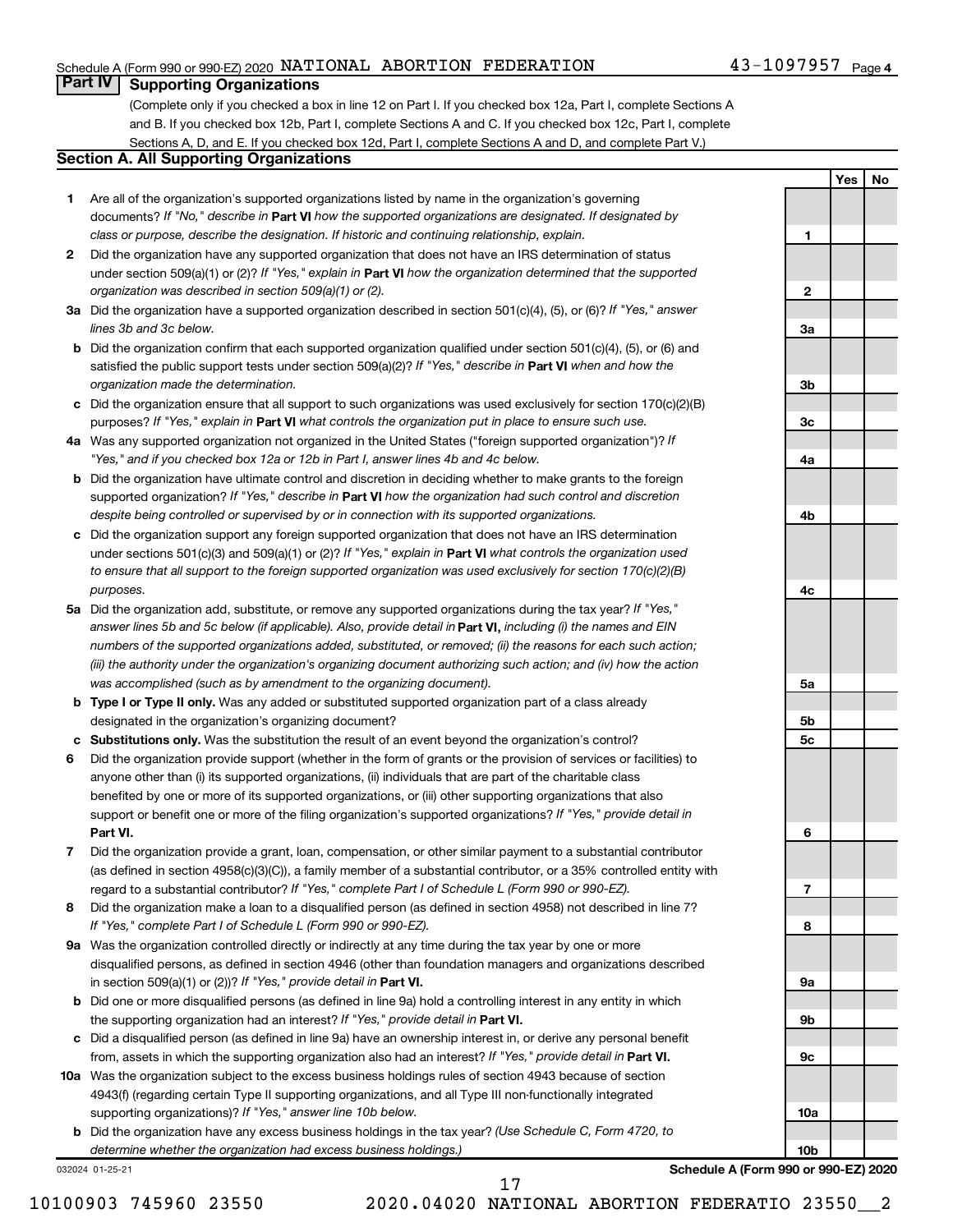## Schedule A (Form 990 or 990-EZ) 2020  $\,$  <code>NATIONAL ABORTION</code>  $\,$  <code>FEDERATION</code>  $\,$  <code>43–1097957</code>  $\,$  <code>Page</code> **Part IV Supporting Organizations** *(continued)*

|              |                                                                                                                                   |              | Yes        | No |
|--------------|-----------------------------------------------------------------------------------------------------------------------------------|--------------|------------|----|
| 11           | Has the organization accepted a gift or contribution from any of the following persons?                                           |              |            |    |
|              | a A person who directly or indirectly controls, either alone or together with persons described in lines 11b and                  |              |            |    |
|              | 11c below, the governing body of a supported organization?                                                                        | 11a          |            |    |
|              | <b>b</b> A family member of a person described in line 11a above?                                                                 | 11b          |            |    |
|              | c A 35% controlled entity of a person described in line 11a or 11b above? If "Yes" to line 11a, 11b, or 11c, provide              |              |            |    |
|              | detail in Part VI.                                                                                                                | 11c          |            |    |
|              | <b>Section B. Type I Supporting Organizations</b>                                                                                 |              |            |    |
|              |                                                                                                                                   |              | <b>Yes</b> | No |
| 1            | Did the governing body, members of the governing body, officers acting in their official capacity, or membership of one or        |              |            |    |
|              | more supported organizations have the power to regularly appoint or elect at least a majority of the organization's officers,     |              |            |    |
|              | directors, or trustees at all times during the tax year? If "No," describe in Part VI how the supported organization(s)           |              |            |    |
|              | effectively operated, supervised, or controlled the organization's activities. If the organization had more than one supported    |              |            |    |
|              | organization, describe how the powers to appoint and/or remove officers, directors, or trustees were allocated among the          |              |            |    |
|              | supported organizations and what conditions or restrictions, if any, applied to such powers during the tax year.                  | 1            |            |    |
| $\mathbf{2}$ | Did the organization operate for the benefit of any supported organization other than the supported                               |              |            |    |
|              | organization(s) that operated, supervised, or controlled the supporting organization? If "Yes," explain in                        |              |            |    |
|              | Part VI how providing such benefit carried out the purposes of the supported organization(s) that operated,                       |              |            |    |
|              | supervised, or controlled the supporting organization.                                                                            | $\mathbf{2}$ |            |    |
|              | <b>Section C. Type II Supporting Organizations</b>                                                                                |              |            |    |
|              |                                                                                                                                   |              | <b>Yes</b> | No |
| 1.           | Were a majority of the organization's directors or trustees during the tax year also a majority of the directors                  |              |            |    |
|              | or trustees of each of the organization's supported organization(s)? If "No," describe in Part VI how control                     |              |            |    |
|              | or management of the supporting organization was vested in the same persons that controlled or managed                            |              |            |    |
|              | the supported organization(s).                                                                                                    | 1            |            |    |
|              | Section D. All Type III Supporting Organizations                                                                                  |              |            |    |
|              |                                                                                                                                   |              | <b>Yes</b> | No |
| 1            | Did the organization provide to each of its supported organizations, by the last day of the fifth month of the                    |              |            |    |
|              | organization's tax year, (i) a written notice describing the type and amount of support provided during the prior tax             |              |            |    |
|              |                                                                                                                                   |              |            |    |
|              | year, (ii) a copy of the Form 990 that was most recently filed as of the date of notification, and (iii) copies of the            |              |            |    |
|              | organization's governing documents in effect on the date of notification, to the extent not previously provided?                  | 1            |            |    |
| $\mathbf{2}$ | Were any of the organization's officers, directors, or trustees either (i) appointed or elected by the supported                  |              |            |    |
|              | organization(s) or (ii) serving on the governing body of a supported organization? If "No," explain in Part VI how                |              |            |    |
|              | the organization maintained a close and continuous working relationship with the supported organization(s).                       | $\mathbf{2}$ |            |    |
| 3            | By reason of the relationship described in line 2, above, did the organization's supported organizations have a                   |              |            |    |
|              | significant voice in the organization's investment policies and in directing the use of the organization's                        |              |            |    |
|              | income or assets at all times during the tax year? If "Yes," describe in Part VI the role the organization's                      |              |            |    |
|              | supported organizations played in this regard.                                                                                    | 3            |            |    |
|              | Section E. Type III Functionally Integrated Supporting Organizations                                                              |              |            |    |
| 1            | Check the box next to the method that the organization used to satisfy the Integral Part Test during the yealsee instructions).   |              |            |    |
| а            | The organization satisfied the Activities Test. Complete line 2 below.                                                            |              |            |    |
| b            | The organization is the parent of each of its supported organizations. Complete line 3 below.                                     |              |            |    |
| с            | The organization supported a governmental entity. Describe in Part VI how you supported a governmental entity (see instructions). |              |            |    |
| 2            | Activities Test. Answer lines 2a and 2b below.                                                                                    |              | Yes        | No |
| а            | Did substantially all of the organization's activities during the tax year directly further the exempt purposes of                |              |            |    |
|              | the supported organization(s) to which the organization was responsive? If "Yes," then in Part VI identify                        |              |            |    |
|              | those supported organizations and explain how these activities directly furthered their exempt purposes,                          |              |            |    |
|              | how the organization was responsive to those supported organizations, and how the organization determined                         |              |            |    |
|              | that these activities constituted substantially all of its activities.                                                            | 2a           |            |    |
|              |                                                                                                                                   |              |            |    |
| b            | Did the activities described in line 2a, above, constitute activities that, but for the organization's involvement,               |              |            |    |
|              | one or more of the organization's supported organization(s) would have been engaged in? If "Yes," explain in                      |              |            |    |
|              | Part VI the reasons for the organization's position that its supported organization(s) would have engaged in                      |              |            |    |
|              | these activities but for the organization's involvement.                                                                          | 2b           |            |    |
| з            | Parent of Supported Organizations. Answer lines 3a and 3b below.                                                                  |              |            |    |
| а            | Did the organization have the power to regularly appoint or elect a majority of the officers, directors, or                       |              |            |    |
|              | trustees of each of the supported organizations? If "Yes" or "No" provide details in Part VI.                                     | За           |            |    |
|              | <b>b</b> Did the organization exercise a substantial degree of direction over the policies, programs, and activities of each      |              |            |    |
|              | of its supported organizations? If "Yes," describe in Part VI the role played by the organization in this regard.                 | Зb           |            |    |
|              | Schedule A (Form 990 or 990-EZ) 2020<br>032025 01-25-21                                                                           |              |            |    |
|              | 18                                                                                                                                |              |            |    |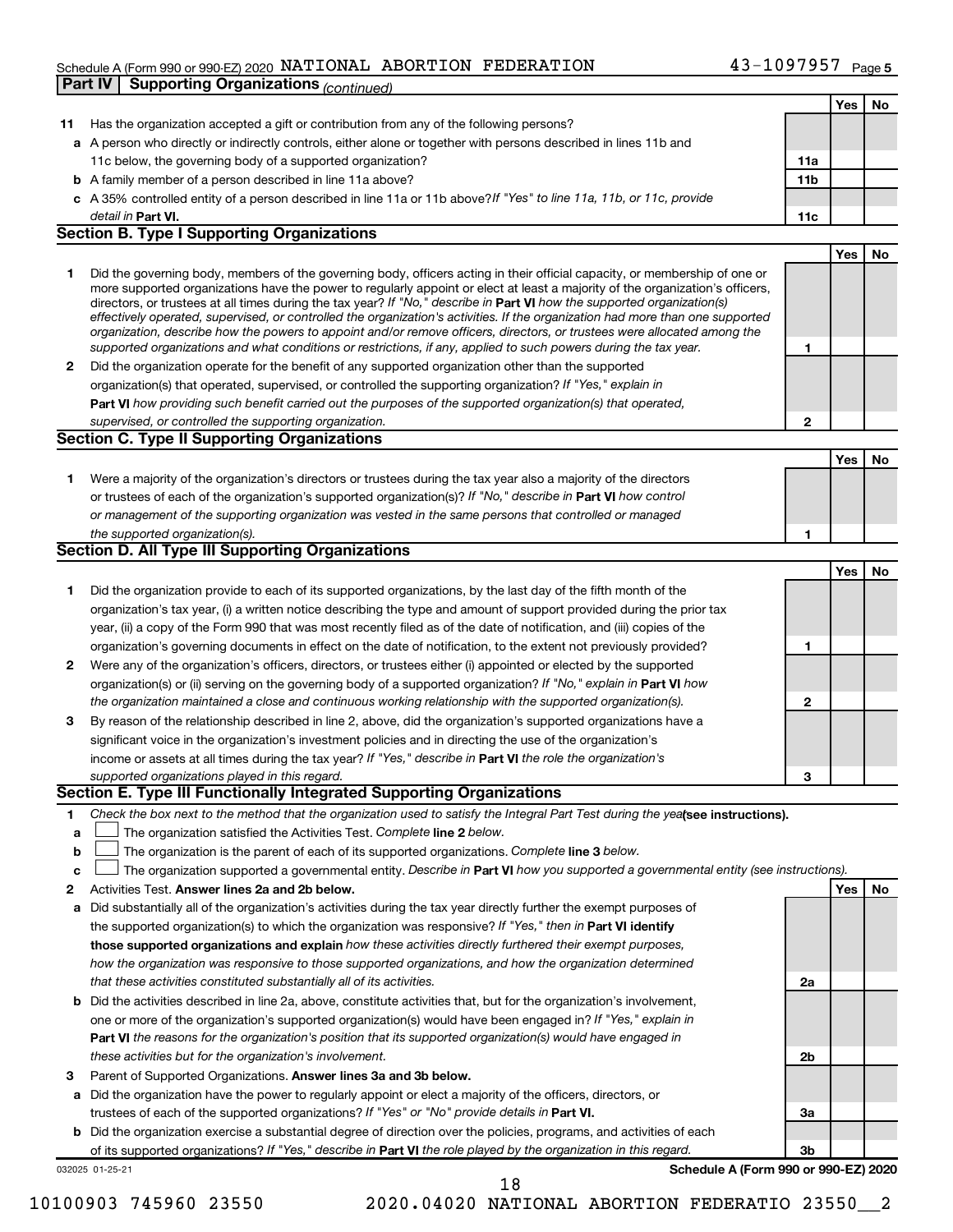## Schedule A (Form 990 or 990-EZ) 2020  $\,$  <code>NATIONAL ABORTION</code>  $\,$  <code>FEDERATION</code>  $\,$  <code>43–1097957</code>  $\,$  <code>Page</code> **Part V Type III Non-Functionally Integrated 509(a)(3) Supporting Organizations**

1 **Letter See instructions.** Check here if the organization satisfied the Integral Part Test as a qualifying trust on Nov. 20, 1970 (*explain in* Part **VI**). See instructions. All other Type III non-functionally integrated supporting organizations must complete Sections A through E.

| Section A - Adjusted Net Income |                                                                                                                                   |                | (A) Prior Year | (B) Current Year<br>(optional) |
|---------------------------------|-----------------------------------------------------------------------------------------------------------------------------------|----------------|----------------|--------------------------------|
| 1                               | Net short-term capital gain                                                                                                       | 1              |                |                                |
| 2                               | Recoveries of prior-year distributions                                                                                            | $\overline{2}$ |                |                                |
| 3                               | Other gross income (see instructions)                                                                                             | 3              |                |                                |
| 4                               | Add lines 1 through 3.                                                                                                            | 4              |                |                                |
| 5                               | Depreciation and depletion                                                                                                        | 5              |                |                                |
| 6                               | Portion of operating expenses paid or incurred for production or                                                                  |                |                |                                |
|                                 | collection of gross income or for management, conservation, or                                                                    |                |                |                                |
|                                 | maintenance of property held for production of income (see instructions)                                                          | 6              |                |                                |
| 7                               | Other expenses (see instructions)                                                                                                 | $\overline{7}$ |                |                                |
| 8                               | Adjusted Net Income (subtract lines 5, 6, and 7 from line 4)                                                                      | 8              |                |                                |
|                                 | <b>Section B - Minimum Asset Amount</b>                                                                                           |                | (A) Prior Year | (B) Current Year<br>(optional) |
| 1                               | Aggregate fair market value of all non-exempt-use assets (see                                                                     |                |                |                                |
|                                 | instructions for short tax year or assets held for part of year):                                                                 |                |                |                                |
|                                 | <b>a</b> Average monthly value of securities                                                                                      | 1a             |                |                                |
|                                 | <b>b</b> Average monthly cash balances                                                                                            | 1 <sub>b</sub> |                |                                |
|                                 | c Fair market value of other non-exempt-use assets                                                                                | 1c             |                |                                |
|                                 | <b>d</b> Total (add lines 1a, 1b, and 1c)                                                                                         | 1d             |                |                                |
|                                 | e Discount claimed for blockage or other factors                                                                                  |                |                |                                |
|                                 | (explain in detail in Part VI):                                                                                                   |                |                |                                |
| 2                               | Acquisition indebtedness applicable to non-exempt-use assets                                                                      | 2              |                |                                |
| 3                               | Subtract line 2 from line 1d.                                                                                                     | 3              |                |                                |
| 4                               | Cash deemed held for exempt use. Enter 0.015 of line 3 (for greater amount,                                                       |                |                |                                |
|                                 | see instructions).                                                                                                                | 4              |                |                                |
| 5                               | Net value of non-exempt-use assets (subtract line 4 from line 3)                                                                  | 5              |                |                                |
| 6                               | Multiply line 5 by 0.035.                                                                                                         | 6              |                |                                |
| 7                               | Recoveries of prior-year distributions                                                                                            | $\overline{7}$ |                |                                |
| 8                               | Minimum Asset Amount (add line 7 to line 6)                                                                                       | 8              |                |                                |
|                                 | <b>Section C - Distributable Amount</b>                                                                                           |                |                | <b>Current Year</b>            |
| 1                               | Adjusted net income for prior year (from Section A, line 8, column A)                                                             | $\mathbf{1}$   |                |                                |
| 2                               | Enter 0.85 of line 1.                                                                                                             | $\mathbf{2}$   |                |                                |
| з                               | Minimum asset amount for prior year (from Section B, line 8, column A)                                                            | 3              |                |                                |
| 4                               | Enter greater of line 2 or line 3.                                                                                                | 4              |                |                                |
| 5                               | Income tax imposed in prior year                                                                                                  | 5              |                |                                |
| 6                               | <b>Distributable Amount.</b> Subtract line 5 from line 4, unless subject to                                                       |                |                |                                |
|                                 | emergency temporary reduction (see instructions).                                                                                 | 6              |                |                                |
| 7                               | Check here if the current year is the organization's first as a non-functionally integrated Type III supporting organization (see |                |                |                                |

instructions).

**Schedule A (Form 990 or 990-EZ) 2020**

032026 01-25-21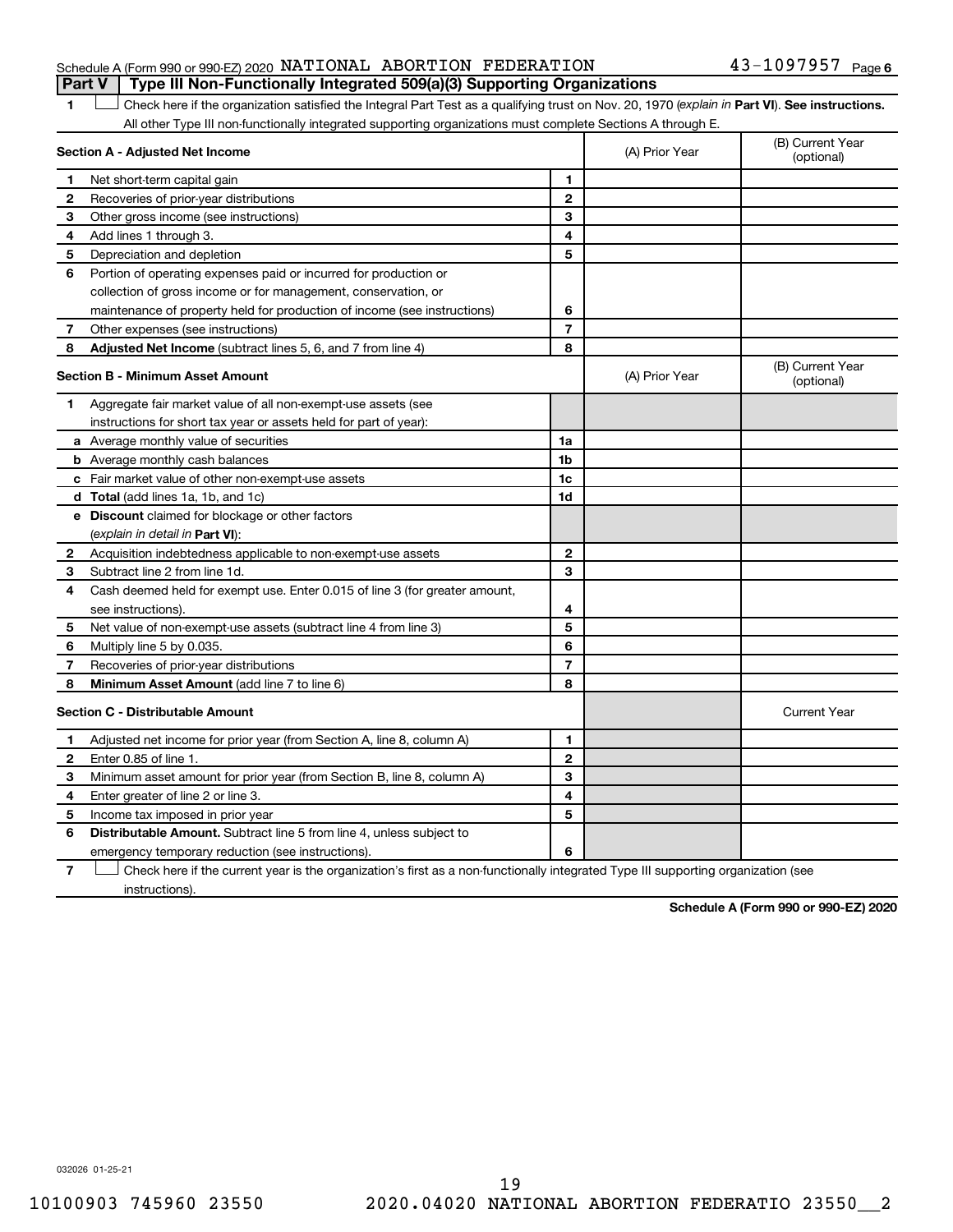#### Schedule A (Form 990 or 990-EZ) 2020 NATIONAL ABORTION FEDERATION NEWSLA 43-1097957 Page NATIONAL ABORTION FEDERATION 43-1097957

|    | Type III Non-Functionally Integrated 509(a)(3) Supporting Organizations (continued)<br>Part V                                                         |  |  |    |                                                  |
|----|-------------------------------------------------------------------------------------------------------------------------------------------------------|--|--|----|--------------------------------------------------|
|    | <b>Section D - Distributions</b>                                                                                                                      |  |  |    | <b>Current Year</b>                              |
| 1  | Amounts paid to supported organizations to accomplish exempt purposes                                                                                 |  |  | 1  |                                                  |
| 2  | Amounts paid to perform activity that directly furthers exempt purposes of supported                                                                  |  |  |    |                                                  |
|    | organizations, in excess of income from activity                                                                                                      |  |  | 2  |                                                  |
| 3  | Administrative expenses paid to accomplish exempt purposes of supported organizations                                                                 |  |  | 3  |                                                  |
| 4  | Amounts paid to acquire exempt-use assets                                                                                                             |  |  | 4  |                                                  |
| 5  | Qualified set-aside amounts (prior IRS approval required - provide details in Part VI)                                                                |  |  | 5  |                                                  |
| 6  | Other distributions (describe in Part VI). See instructions.                                                                                          |  |  | 6  |                                                  |
| 7  | Total annual distributions. Add lines 1 through 6.                                                                                                    |  |  | 7  |                                                  |
| 8  | Distributions to attentive supported organizations to which the organization is responsive                                                            |  |  |    |                                                  |
|    | ( <i>provide details in Part VI</i> ). See instructions.                                                                                              |  |  | 8  |                                                  |
| 9  | Distributable amount for 2020 from Section C, line 6                                                                                                  |  |  | 9  |                                                  |
| 10 | Line 8 amount divided by line 9 amount                                                                                                                |  |  | 10 |                                                  |
|    | (i)<br>(ii)<br><b>Underdistributions</b><br><b>Excess Distributions</b><br><b>Section E - Distribution Allocations (see instructions)</b><br>Pre-2020 |  |  |    | (iii)<br><b>Distributable</b><br>Amount for 2020 |
| 1  | Distributable amount for 2020 from Section C, line 6                                                                                                  |  |  |    |                                                  |
| 2  | Underdistributions, if any, for years prior to 2020 (reason-                                                                                          |  |  |    |                                                  |
|    | able cause required - explain in Part VI). See instructions.                                                                                          |  |  |    |                                                  |
| З  | Excess distributions carryover, if any, to 2020                                                                                                       |  |  |    |                                                  |
|    | a From 2015                                                                                                                                           |  |  |    |                                                  |
|    | $b$ From 2016                                                                                                                                         |  |  |    |                                                  |
|    | c From 2017                                                                                                                                           |  |  |    |                                                  |
|    | <b>d</b> From 2018                                                                                                                                    |  |  |    |                                                  |
|    | e From 2019                                                                                                                                           |  |  |    |                                                  |
|    | f Total of lines 3a through 3e                                                                                                                        |  |  |    |                                                  |
|    | g Applied to underdistributions of prior years                                                                                                        |  |  |    |                                                  |
|    | <b>h</b> Applied to 2020 distributable amount                                                                                                         |  |  |    |                                                  |
| Ť. | Carryover from 2015 not applied (see instructions)                                                                                                    |  |  |    |                                                  |
|    | Remainder. Subtract lines 3g, 3h, and 3i from line 3f.                                                                                                |  |  |    |                                                  |
| 4  | Distributions for 2020 from Section D,                                                                                                                |  |  |    |                                                  |
|    | line 7:                                                                                                                                               |  |  |    |                                                  |
|    | a Applied to underdistributions of prior years                                                                                                        |  |  |    |                                                  |
|    | <b>b</b> Applied to 2020 distributable amount                                                                                                         |  |  |    |                                                  |
|    | c Remainder. Subtract lines 4a and 4b from line 4.                                                                                                    |  |  |    |                                                  |
| 5  | Remaining underdistributions for years prior to 2020, if                                                                                              |  |  |    |                                                  |
|    | any. Subtract lines 3g and 4a from line 2. For result greater                                                                                         |  |  |    |                                                  |
|    | than zero, explain in Part VI. See instructions.                                                                                                      |  |  |    |                                                  |
| 6  | Remaining underdistributions for 2020. Subtract lines 3h                                                                                              |  |  |    |                                                  |
|    | and 4b from line 1. For result greater than zero, explain in                                                                                          |  |  |    |                                                  |
|    | <b>Part VI.</b> See instructions.                                                                                                                     |  |  |    |                                                  |
| 7  | Excess distributions carryover to 2021. Add lines 3j                                                                                                  |  |  |    |                                                  |
|    | and 4c.                                                                                                                                               |  |  |    |                                                  |
| 8  | Breakdown of line 7:                                                                                                                                  |  |  |    |                                                  |
|    | a Excess from 2016                                                                                                                                    |  |  |    |                                                  |
|    | <b>b</b> Excess from 2017                                                                                                                             |  |  |    |                                                  |
|    | c Excess from 2018                                                                                                                                    |  |  |    |                                                  |
|    | d Excess from 2019                                                                                                                                    |  |  |    |                                                  |
|    | e Excess from 2020                                                                                                                                    |  |  |    |                                                  |

**Schedule A (Form 990 or 990-EZ) 2020**

032027 01-25-21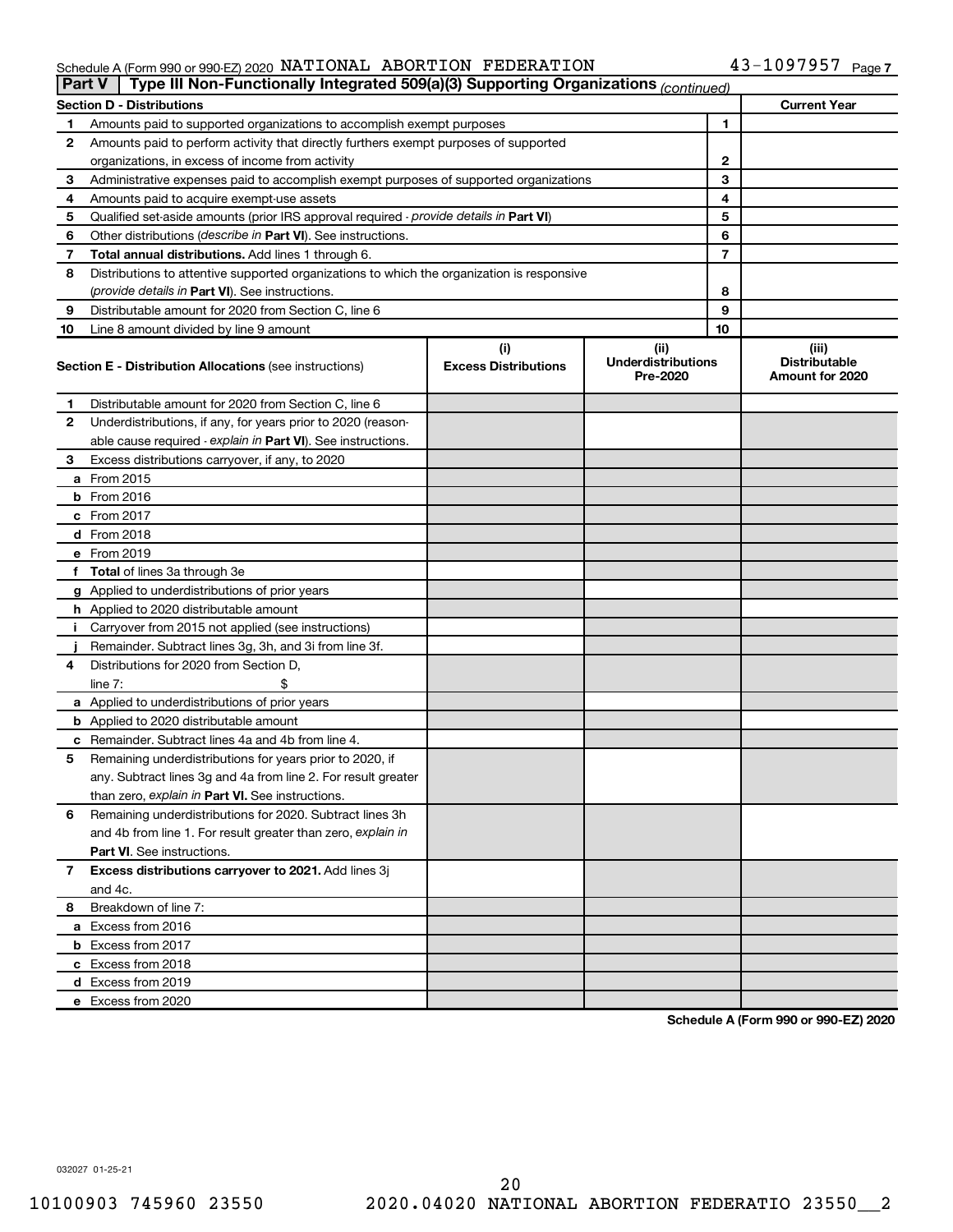| Schedule A (Form 990 or 990-EZ) 2020 NATIONAL ABORTION FEDERATION                                                                                                                                                                                                                                                                                                                                                                                                                                                                                                                                             | 43-1097957 Page 8 |  |  |  |
|---------------------------------------------------------------------------------------------------------------------------------------------------------------------------------------------------------------------------------------------------------------------------------------------------------------------------------------------------------------------------------------------------------------------------------------------------------------------------------------------------------------------------------------------------------------------------------------------------------------|-------------------|--|--|--|
| <b>Part VI</b><br>Supplemental Information. Provide the explanations required by Part II, line 10; Part II, line 17a or 17b; Part III, line 12;<br>Part IV, Section A, lines 1, 2, 3b, 3c, 4b, 4c, 5a, 6, 9a, 9b, 9c, 11a, 11b, and 11c; Part IV, Section B, lines 1 and 2; Part IV, Section C,<br>line 1; Part IV, Section D, lines 2 and 3; Part IV, Section E, lines 1c, 2a, 2b, 3a, and 3b; Part V, line 1; Part V, Section B, line 1e; Part V,<br>Section D, lines 5, 6, and 8; and Part V, Section E, lines 2, 5, and 6. Also complete this part for any additional information.<br>(See instructions.) |                   |  |  |  |
| PART II, SECTION C, LINE 17A, FACTS AND CIRCUMSTANCES TEST:                                                                                                                                                                                                                                                                                                                                                                                                                                                                                                                                                   |                   |  |  |  |
| NATIONAL ABORTION FEDERATION (NAF)<br>QUALIFIES AS A PUBLIC CHARITY UNDER<br>THE                                                                                                                                                                                                                                                                                                                                                                                                                                                                                                                              |                   |  |  |  |
| "FACTS AND CIRCUMSTANCES" TEST OF TREASURY REGULATIONS 1.170A-9(F)(3),<br>THE                                                                                                                                                                                                                                                                                                                                                                                                                                                                                                                                 |                   |  |  |  |
| BASED UPON THE FOLLOWING:                                                                                                                                                                                                                                                                                                                                                                                                                                                                                                                                                                                     |                   |  |  |  |
| SUPPORT, AS REPORTED FOR 2020, IS 26.76%, THEREBY MEETING THE<br>ITS                                                                                                                                                                                                                                                                                                                                                                                                                                                                                                                                          |                   |  |  |  |
| REQUIREMENT OF $1.170A-9(F)(3)(I)$ .                                                                                                                                                                                                                                                                                                                                                                                                                                                                                                                                                                          |                   |  |  |  |
| IS ORGANIZED AND OPERATED SO AS TO ATTRACT NEW AND ADDITIONAL FUNDING<br>NAF                                                                                                                                                                                                                                                                                                                                                                                                                                                                                                                                  |                   |  |  |  |
| ON A CONTINUOUS BASIS, THEREBY MEETING THE REQUIREMENT OF                                                                                                                                                                                                                                                                                                                                                                                                                                                                                                                                                     |                   |  |  |  |
| $1.170A-9(F)(3)(II)$ . NAF HAS RECENTLY UNDERTAKEN SIGNIFICANT EFFORTS                                                                                                                                                                                                                                                                                                                                                                                                                                                                                                                                        | TО                |  |  |  |
| ATTRACT NEW AND ADDITIONAL PUBLIC SUPPORT. RECOGNIZING THE VALUE OF NAF'S                                                                                                                                                                                                                                                                                                                                                                                                                                                                                                                                     |                   |  |  |  |
| WORK TO THE COMMUNITY, A SMALL NUMBER OF PRIVATE FOUNDATIONS HAVE PROVIDED                                                                                                                                                                                                                                                                                                                                                                                                                                                                                                                                    |                   |  |  |  |
| WITH SUPPORT<br>IN RECENT YEARS NOT ONLY TO HELP<br>THE ORGANIZATION<br>NAF                                                                                                                                                                                                                                                                                                                                                                                                                                                                                                                                   |                   |  |  |  |
| CONTINUE ITS WORK BUT ALSO TO BEGIN A NEW DEVELOPMENT EFFORT                                                                                                                                                                                                                                                                                                                                                                                                                                                                                                                                                  | <b>TO BROADEN</b> |  |  |  |
| NAF'S BASE OF SUPPORT.                                                                                                                                                                                                                                                                                                                                                                                                                                                                                                                                                                                        |                   |  |  |  |
| NAF'S PUBLIC SUPPORT, AT 26.76%, IS WELL ABOVE THE 10% MINIMUM REQUIRED                                                                                                                                                                                                                                                                                                                                                                                                                                                                                                                                       |                   |  |  |  |
| "FACTS AND CIRCUMSTANCES" TEST, THEREBY MEETING THE REQUIREMENT OF<br>FOR THE                                                                                                                                                                                                                                                                                                                                                                                                                                                                                                                                 |                   |  |  |  |
| $1.170A-9(F)(3)(III)$ .                                                                                                                                                                                                                                                                                                                                                                                                                                                                                                                                                                                       |                   |  |  |  |
| IN MEETING THE REQUIREMENT OF $1.170A-9(F)(3)(I)$ , NAF HAS RECEIVED SUPPORT                                                                                                                                                                                                                                                                                                                                                                                                                                                                                                                                  |                   |  |  |  |
| FROM A REPRESENTATIVE NUMBER OF PERSONS, RATHER THAN RECEIVING ALL OR MOST                                                                                                                                                                                                                                                                                                                                                                                                                                                                                                                                    |                   |  |  |  |
| OF ITS SUPPORT FROM THE MEMBERS OF A SINGLE FAMILY, OR FROM A SINGLE                                                                                                                                                                                                                                                                                                                                                                                                                                                                                                                                          |                   |  |  |  |
| DONOR. IN FACT, NAF HAS RECEIVED FINANCIAL SUPPORT FROM HUNDREDS OF                                                                                                                                                                                                                                                                                                                                                                                                                                                                                                                                           |                   |  |  |  |
| INDIVIDUAL DONORS, IN ADDITION TO GRANTS RECEIVED FROM A NUMBER OF                                                                                                                                                                                                                                                                                                                                                                                                                                                                                                                                            |                   |  |  |  |
| DIFFERENT FOUNDATIONS. NAF'S CURRENT FUNDRAISING PLANS ARE TARGETED AT A                                                                                                                                                                                                                                                                                                                                                                                                                                                                                                                                      |                   |  |  |  |
| BROAD BASE OF DONORS. IN THIS RESPECT, NAF MEETS THE REQUIREMENT OF                                                                                                                                                                                                                                                                                                                                                                                                                                                                                                                                           |                   |  |  |  |
| $1.170A-9(F)(3)(III)(B).$                                                                                                                                                                                                                                                                                                                                                                                                                                                                                                                                                                                     |                   |  |  |  |
| NAF IS THE PROFESSIONAL ASSOCIATION OF ABORTION PROVIDERS. NAF REMAINS AN                                                                                                                                                                                                                                                                                                                                                                                                                                                                                                                                     |                   |  |  |  |
| ORGANIZATION COMMITTED TO ENSURING SAFE, LEGAL, AND ACCESSIBLE ABORTION                                                                                                                                                                                                                                                                                                                                                                                                                                                                                                                                       |                   |  |  |  |

032028 01-25-21

10100903 745960 23550 2020.04020 NATIONAL ABORTION FEDERATIO 23550\_\_2 21

**Schedule A (Form 990 or 990-EZ) 2020**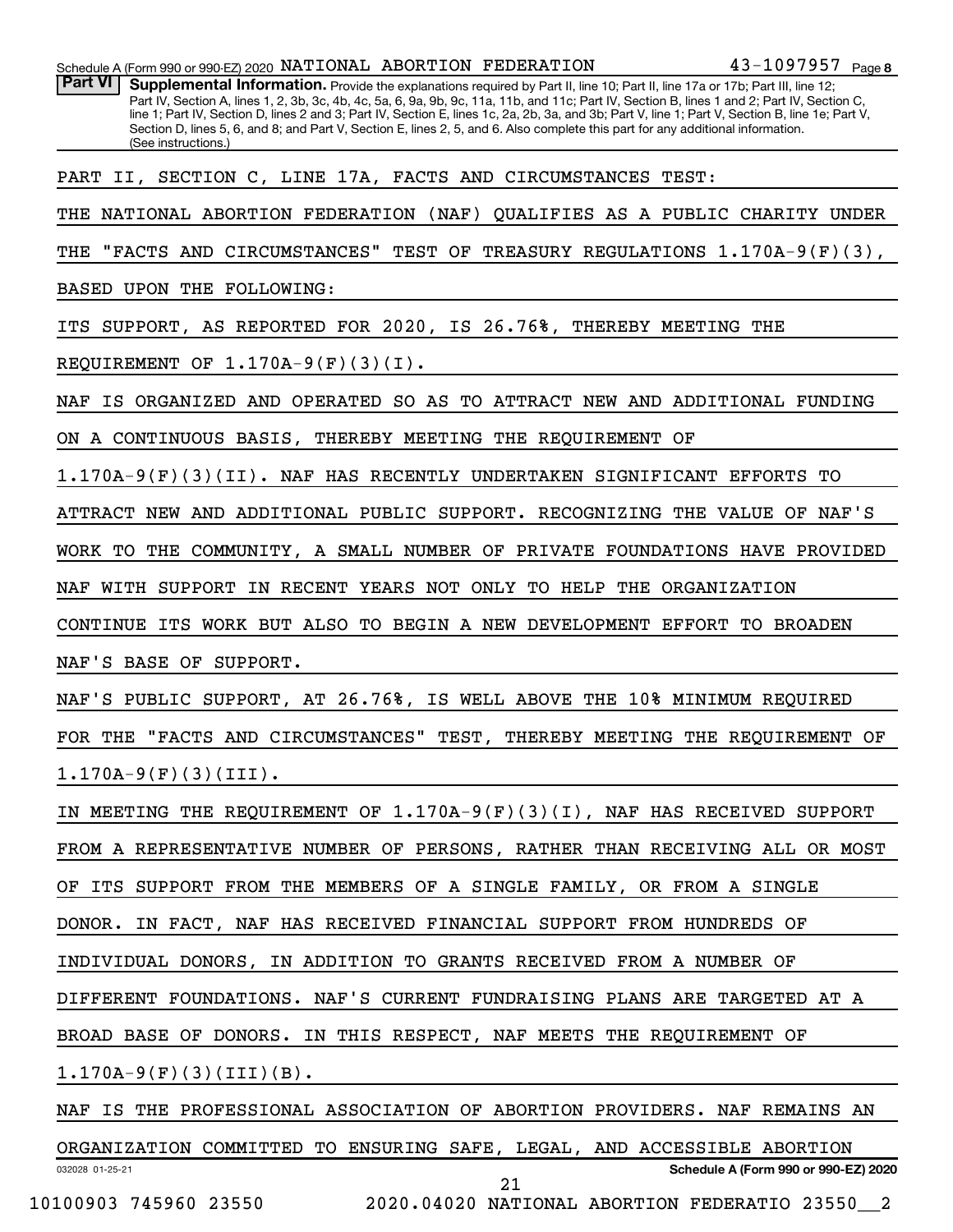CARE, WHICH PROMOTES HEALTH AND JUSTICE FOR WOMEN. NAF PROGRAMS ENSURE THE SAFETY AND QUALITY OF ABORTION PRACTICES WITH ACCREDITED CONTINUING MEDICAL EDUCATION, CLINICAL POLICY GUIDELINES, ABORTION PROTOCOLS AND QUALITY IMPROVEMENT PROGRAMS. NAF PROVIDES 24 HOUR EMERGENCY ASSISTANCE AND ON THE GROUND SUPPORT TO CLINICS BESIEGED BY THREATS AND VIOLENCE; EDUCATE LAW ENFORCEMENT OFFICIALS ABOUT CLINIC VIOLENCE AND ADVOCATE FOR INCREASED PROTECTION FOR ABORTION PROVIDERS; INCREASE ABORTION TRAINING OPPORTUNITIES; AND PROVIDE ACCURATE INFORMATION AND ASSISTANCE TO WOMEN WHO ARE MAKING DECISIONS CONCERNING THEIR PREGNANCIES. IN THIS MANNER, NAF MEETS THE REQUIREMENT OF 1.170A-9(F)(3)(III)(D).

032028 01-25-21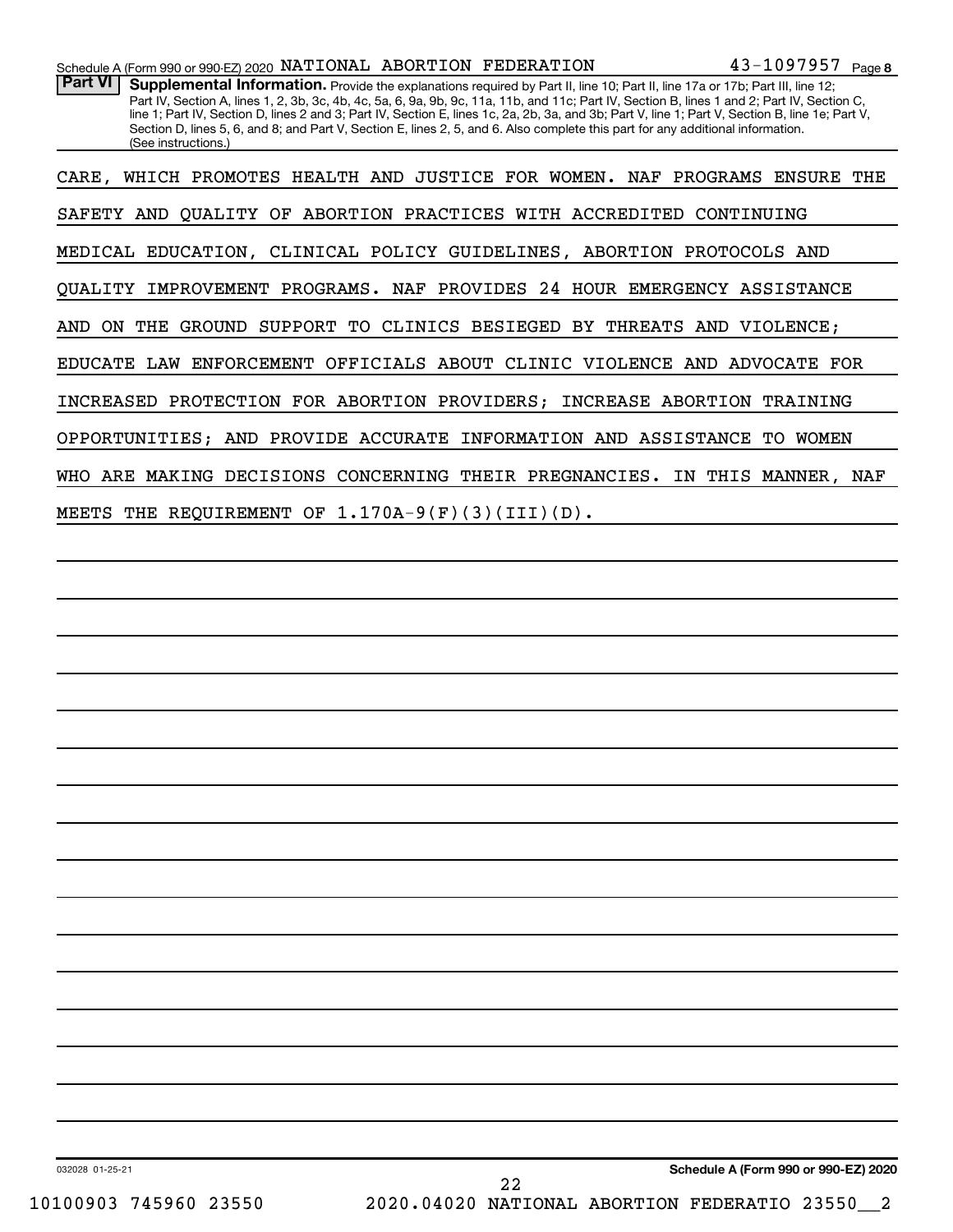**(Form 990, 990-EZ,**

Department of the Treasury Internal Revenue Service

Name of the organization

## **Schedule B Schedule of Contributors**

**or 990-PF) | Attach to Form 990, Form 990-EZ, or Form 990-PF. | Go to www.irs.gov/Form990 for the latest information.** OMB No. 1545-0047

**2020**

**Employer identification number**

| NATIONAL ABORTION FEDERATION | 43-1097957 |
|------------------------------|------------|
|------------------------------|------------|

| <b>Organization type (check one):</b> |                                                                           |  |  |
|---------------------------------------|---------------------------------------------------------------------------|--|--|
| Filers of:                            | Section:                                                                  |  |  |
| Form 990 or 990-EZ                    | $\lfloor x \rfloor$ 501(c)( 3) (enter number) organization                |  |  |
|                                       | 4947(a)(1) nonexempt charitable trust not treated as a private foundation |  |  |
|                                       | 527 political organization                                                |  |  |
| Form 990-PF                           | 501(c)(3) exempt private foundation                                       |  |  |
|                                       | 4947(a)(1) nonexempt charitable trust treated as a private foundation     |  |  |
|                                       | 501(c)(3) taxable private foundation                                      |  |  |

Check if your organization is covered by the General Rule or a Special Rule.

**Note:**  Only a section 501(c)(7), (8), or (10) organization can check boxes for both the General Rule and a Special Rule. See instructions.

## **General Rule**

**K** For an organization filing Form 990, 990-EZ, or 990-PF that received, during the year, contributions totaling \$5,000 or more (in money or property) from any one contributor. Complete Parts I and II. See instructions for determining a contributor's total contributions.

## **Special Rules**

 $\Box$ 

any one contributor, during the year, total contributions of the greater of (1) \$5,000; or (2) 2% of the amount on (i) Form 990, Part VIII, line 1h; For an organization described in section 501(c)(3) filing Form 990 or 990-EZ that met the 33 1/3% support test of the regulations under sections 509(a)(1) and 170(b)(1)(A)(vi), that checked Schedule A (Form 990 or 990-EZ), Part II, line 13, 16a, or 16b, and that received from or (ii) Form 990-EZ, line 1. Complete Parts I and II.  $\Box$ 

For an organization described in section 501(c)(7), (8), or (10) filing Form 990 or 990-EZ that received from any one contributor, during the year, total contributions of more than \$1,000 exclusively for religious, charitable, scientific, literary, or educational purposes, or for the prevention of cruelty to children or animals. Complete Parts I (entering "N/A" in column (b) instead of the contributor name and address), II, and III.  $\Box$ 

purpose. Don't complete any of the parts unless the General Rule applies to this organization because it received nonexclusively year, contributions exclusively for religious, charitable, etc., purposes, but no such contributions totaled more than \$1,000. If this box is checked, enter here the total contributions that were received during the year for an exclusively religious, charitable, etc., For an organization described in section 501(c)(7), (8), or (10) filing Form 990 or 990-EZ that received from any one contributor, during the religious, charitable, etc., contributions totaling \$5,000 or more during the year  $~\ldots\ldots\ldots\ldots\ldots\ldots\ldots\ldots\blacktriangleright~$ \$

**Caution:**  An organization that isn't covered by the General Rule and/or the Special Rules doesn't file Schedule B (Form 990, 990-EZ, or 990-PF),  **must** but it answer "No" on Part IV, line 2, of its Form 990; or check the box on line H of its Form 990-EZ or on its Form 990-PF, Part I, line 2, to certify that it doesn't meet the filing requirements of Schedule B (Form 990, 990-EZ, or 990-PF).

**For Paperwork Reduction Act Notice, see the instructions for Form 990, 990-EZ, or 990-PF. Schedule B (Form 990, 990-EZ, or 990-PF) (2020)** LHA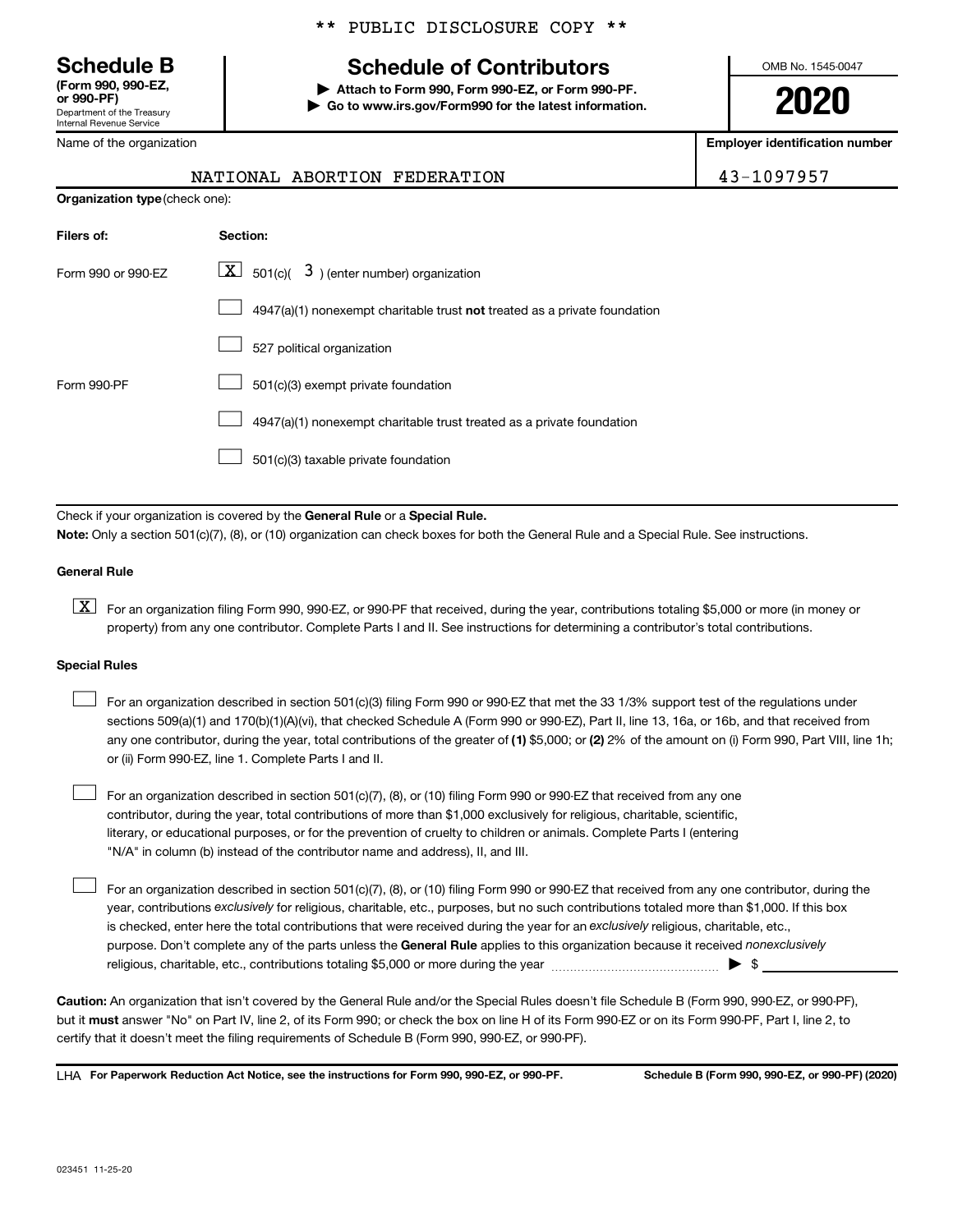Name of organization

**Employer identification number**

## NATIONAL ABORTION FEDERATION 43-1097957

023452 11-25-20 **Schedule B (Form 990, 990-EZ, or 990-PF) (2020) (a) No. (b) Name, address, and ZIP + 4 (c) Total contributions (d) Type of contribution Person Payroll Noncash (a) No. (b) Name, address, and ZIP + 4 (c) Total contributions (d) Type of contribution Person Payroll Noncash (a) No. (b) Name, address, and ZIP + 4 (c) Total contributions (d) Type of contribution Person Payroll Noncash (a) No. (b) Name, address, and ZIP + 4 (c) Total contributions (d) Type of contribution Person Payroll Noncash (a) No. (b) Name, address, and ZIP + 4 (c) Total contributions (d) Type of contribution Person Payroll Noncash (a) No. (b) Name, address, and ZIP + 4 (c) Total contributions (d) Type of contribution Person Payroll Noncash Part I** Contributors (see instructions). Use duplicate copies of Part I if additional space is needed. \$ (Complete Part II for noncash contributions.) \$ (Complete Part II for noncash contributions.) \$ (Complete Part II for noncash contributions.) \$ (Complete Part II for noncash contributions.) \$ (Complete Part II for noncash contributions.) \$ (Complete Part II for noncash contributions.)  $\lfloor x \rfloor$  $\Box$  $\lceil \text{X} \rceil$  $\overline{\mathbf{X}}$  $\Box$  $\Box$  $\boxed{\textbf{X}}$  $\Box$  $\Box$  $\boxed{\text{X}}$  $\Box$  $\Box$  $\boxed{\text{X}}$  $\Box$  $\Box$  $\boxed{\text{X}}$  $\Box$  $\Box$  $\begin{array}{|c|c|c|c|c|}\hline \ \text{1} & \text{Person} & \text{X} \ \hline \end{array}$  $6,265,823.$  $2$  Person  $\overline{\text{X}}$ 335,000.  $\begin{array}{|c|c|c|c|c|c|}\hline \text{3} & \text{Person} & \text{X} \ \hline \end{array}$ 175,000.  $\begin{array}{|c|c|c|c|c|}\hline \text{4} & \text{Person} & \text{\textbf{X}}\ \hline \end{array}$ 100,000. 5 X 50,000.  $\overline{6}$  Person  $\overline{X}$ 50,000.

24

**2**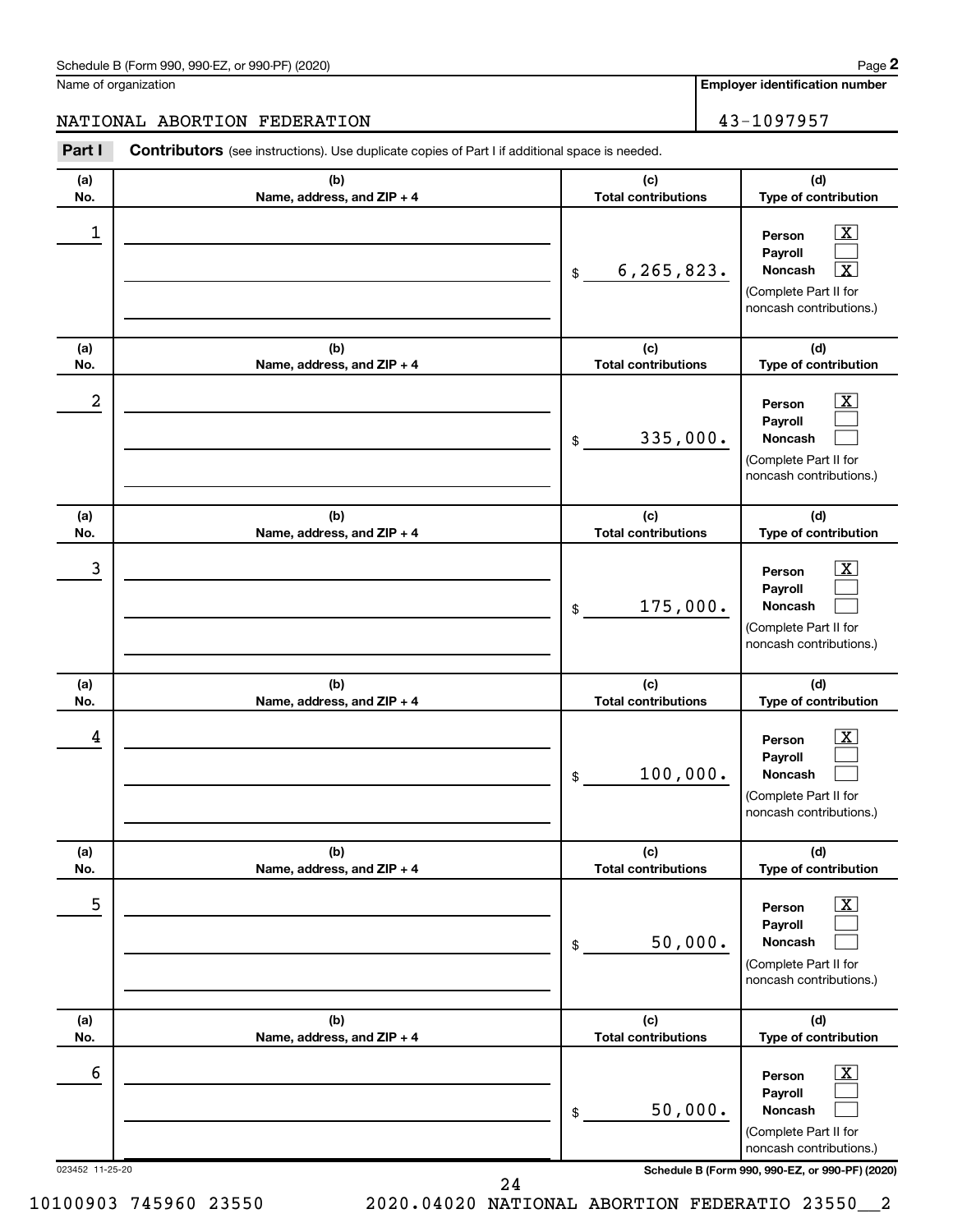Name of organization

**Employer identification number**

## NATIONAL ABORTION FEDERATION 43-1097957

023452 11-25-20 **Schedule B (Form 990, 990-EZ, or 990-PF) (2020) (a) No. (b) Name, address, and ZIP + 4 (c) Total contributions (d) Type of contribution Person Payroll Noncash (a) No. (b) Name, address, and ZIP + 4 (c) Total contributions (d) Type of contribution Person Payroll Noncash (a) No. (b) Name, address, and ZIP + 4 (c) Total contributions (d) Type of contribution Person Payroll Noncash (a) No. (b) Name, address, and ZIP + 4 (c) Total contributions (d) Type of contribution Person Payroll Noncash (a) No. (b) Name, address, and ZIP + 4 (c) Total contributions (d) Type of contribution Person Payroll Noncash (a) No. (b) Name, address, and ZIP + 4 (c) Total contributions (d) Type of contribution Person Payroll Noncash Part I** Contributors (see instructions). Use duplicate copies of Part I if additional space is needed. \$ (Complete Part II for noncash contributions.) \$ (Complete Part II for noncash contributions.) \$ (Complete Part II for noncash contributions.) \$ (Complete Part II for noncash contributions.) \$ (Complete Part II for noncash contributions.) \$ (Complete Part II for noncash contributions.)  $\lfloor x \rfloor$  $\Box$  $\Box$  $\boxed{\textbf{X}}$  $\Box$  $\Box$  $\boxed{\textbf{X}}$  $\Box$  $\Box$  $\boxed{\text{X}}$  $\Box$  $\Box$  $\boxed{\text{X}}$  $\Box$  $\Box$  $\boxed{\text{X}}$  $\Box$  $\Box$  $7$   $|$  Person  $\overline{\text{X}}$ 45,500.  $8$  Person  $\overline{\text{X}}$ 27,500. 9 X 25,000.  $10$  Person  $\overline{\text{X}}$ 30,000.  $\begin{array}{|c|c|c|c|c|}\hline \text{11} & \text{Person} & \text{X} \\\hline \end{array}$ 20,000.  $\begin{array}{|c|c|c|c|c|}\hline \text{12} & \text{Person} & \text{X} \\\hline \end{array}$ 20,000.

25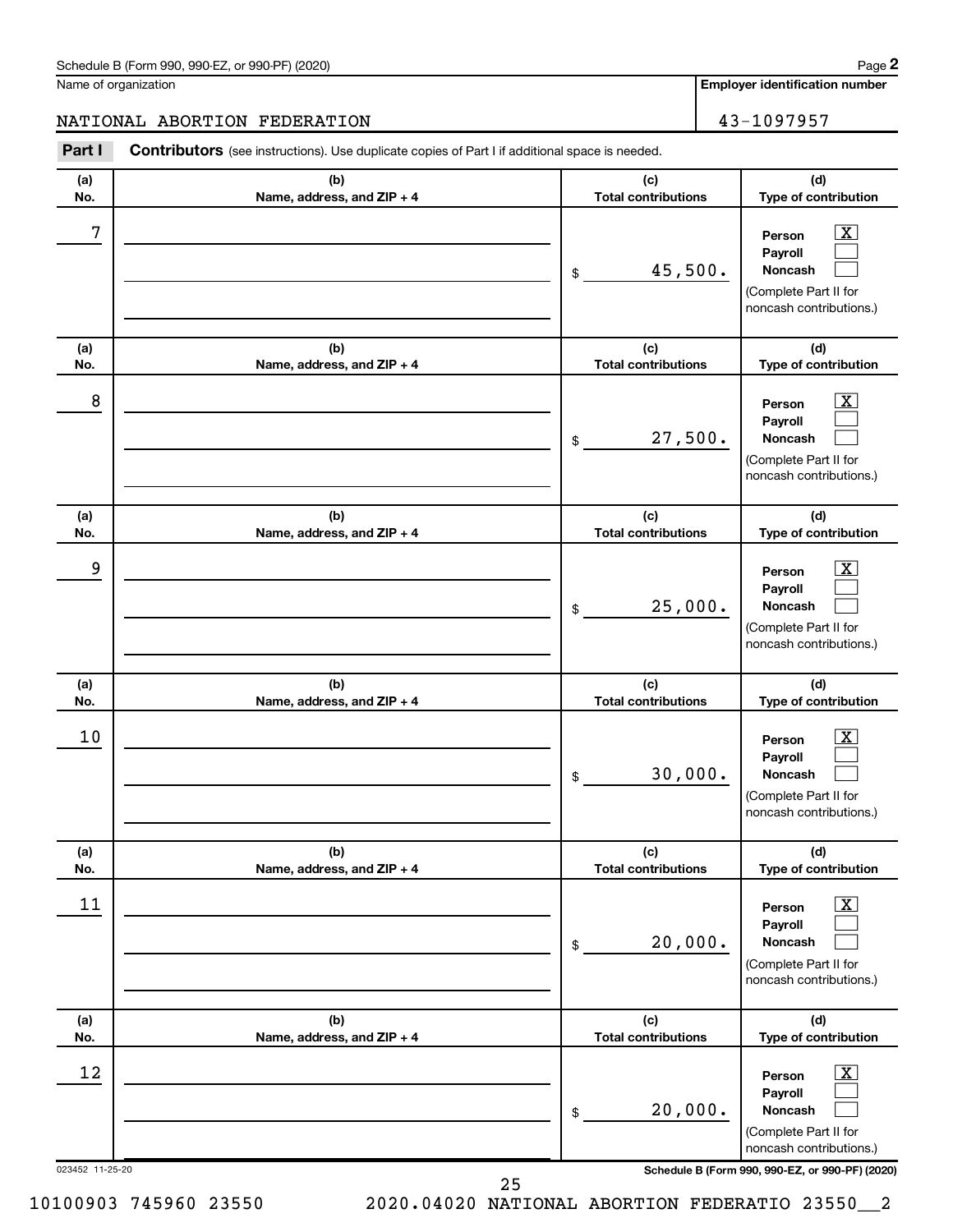Name of organization

**Employer identification number**

## NATIONAL ABORTION FEDERATION 43-1097957

| Part I          | <b>Contributors</b> (see instructions). Use duplicate copies of Part I if additional space is needed. |                                   |                                                                                                                 |
|-----------------|-------------------------------------------------------------------------------------------------------|-----------------------------------|-----------------------------------------------------------------------------------------------------------------|
| (a)<br>No.      | (b)<br>Name, address, and ZIP + 4                                                                     | (c)<br><b>Total contributions</b> | (d)<br>Type of contribution                                                                                     |
| 13              |                                                                                                       | 20,000.<br>\$                     | $\mathbf{X}$<br>Person<br>Payroll<br>Noncash<br>(Complete Part II for<br>noncash contributions.)                |
| (a)<br>No.      | (b)<br>Name, address, and ZIP + 4                                                                     | (c)<br><b>Total contributions</b> | (d)<br>Type of contribution                                                                                     |
| 14              |                                                                                                       | 16,095.<br>\$                     | $\boxed{\mathbf{X}}$<br>Person<br>Payroll<br>Noncash<br>(Complete Part II for<br>noncash contributions.)        |
| (a)<br>No.      | (b)<br>Name, address, and ZIP + 4                                                                     | (c)<br><b>Total contributions</b> | (d)<br>Type of contribution                                                                                     |
| 15              |                                                                                                       | 15,000.<br>\$                     | $\mathbf{X}$<br>Person<br>Payroll<br>Noncash<br>(Complete Part II for<br>noncash contributions.)                |
| (a)<br>No.      | (b)<br>Name, address, and ZIP + 4                                                                     | (c)<br><b>Total contributions</b> | (d)<br>Type of contribution                                                                                     |
| 16              |                                                                                                       | 13,175.<br>\$                     | $\mathbf{X}$<br>Person<br>Payroll<br>Noncash<br>(Complete Part II for<br>noncash contributions.)                |
| (a)<br>No.      | (b)<br>Name, address, and ZIP + 4                                                                     | (c)<br><b>Total contributions</b> | (d)<br>Type of contribution                                                                                     |
| 17              |                                                                                                       | 12,500.<br>\$                     | $\boxed{\textbf{X}}$<br>Person<br>Payroll<br><b>Noncash</b><br>(Complete Part II for<br>noncash contributions.) |
| (a)<br>No.      | (b)<br>Name, address, and ZIP + 4                                                                     | (c)<br><b>Total contributions</b> | (d)<br>Type of contribution                                                                                     |
| 18              |                                                                                                       | 10,000.<br>\$                     | $\boxed{\mathbf{X}}$<br>Person<br>Payroll<br><b>Noncash</b><br>(Complete Part II for<br>noncash contributions.) |
| 023452 11-25-20 |                                                                                                       |                                   | Schedule B (Form 990, 990-EZ, or 990-PF) (2020)                                                                 |

26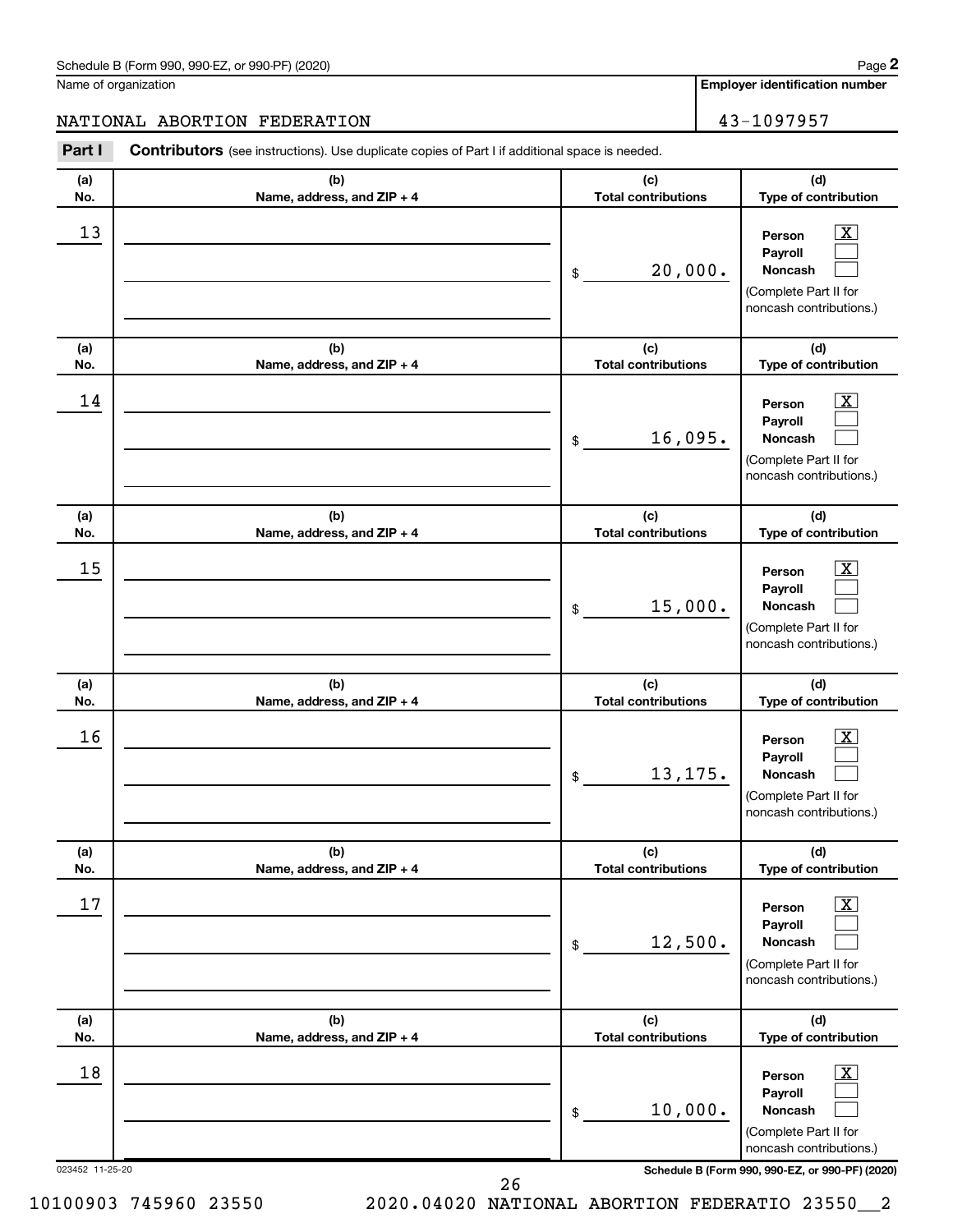Name of organization

**Employer identification number**

## NATIONAL ABORTION FEDERATION 43-1097957

| (b)<br>Name, address, and ZIP + 4 | (c)<br><b>Total contributions</b> | (d)<br>Type of contribution                                                                              |
|-----------------------------------|-----------------------------------|----------------------------------------------------------------------------------------------------------|
|                                   | 8,000.<br>\$                      | $\boxed{\textbf{X}}$<br>Person<br>Payroll<br>Noncash<br>(Complete Part II for<br>noncash contributions.) |
| (b)<br>Name, address, and ZIP + 4 | (c)<br><b>Total contributions</b> | (d)<br>Type of contribution                                                                              |
|                                   | 5,000.<br>\$                      | $\boxed{\textbf{X}}$<br>Person<br>Payroll<br>Noncash<br>(Complete Part II for<br>noncash contributions.) |
| (b)<br>Name, address, and ZIP + 4 | (c)<br><b>Total contributions</b> | (d)<br>Type of contribution                                                                              |
|                                   | \$                                | Person<br>Payroll<br>Noncash<br>(Complete Part II for<br>noncash contributions.)                         |
| (b)<br>Name, address, and ZIP + 4 | (c)<br><b>Total contributions</b> | (d)<br>Type of contribution                                                                              |
|                                   | \$                                | Person<br>Payroll<br><b>Noncash</b><br>(Complete Part II for<br>noncash contributions.)                  |
| (b)<br>Name, address, and ZIP + 4 | (c)<br><b>Total contributions</b> | (d)<br>Type of contribution                                                                              |
|                                   | \$                                | Person<br>Payroll<br>Noncash<br>(Complete Part II for<br>noncash contributions.)                         |
| (b)<br>Name, address, and ZIP + 4 | (c)<br><b>Total contributions</b> | (d)<br>Type of contribution                                                                              |
|                                   | \$                                | Person<br>Payroll<br>Noncash<br>(Complete Part II for<br>noncash contributions.)                         |
|                                   |                                   | Contributors (see instructions). Use duplicate copies of Part I if additional space is needed.           |

10100903 745960 23550 2020.04020 NATIONAL ABORTION FEDERATIO 23550\_\_2

27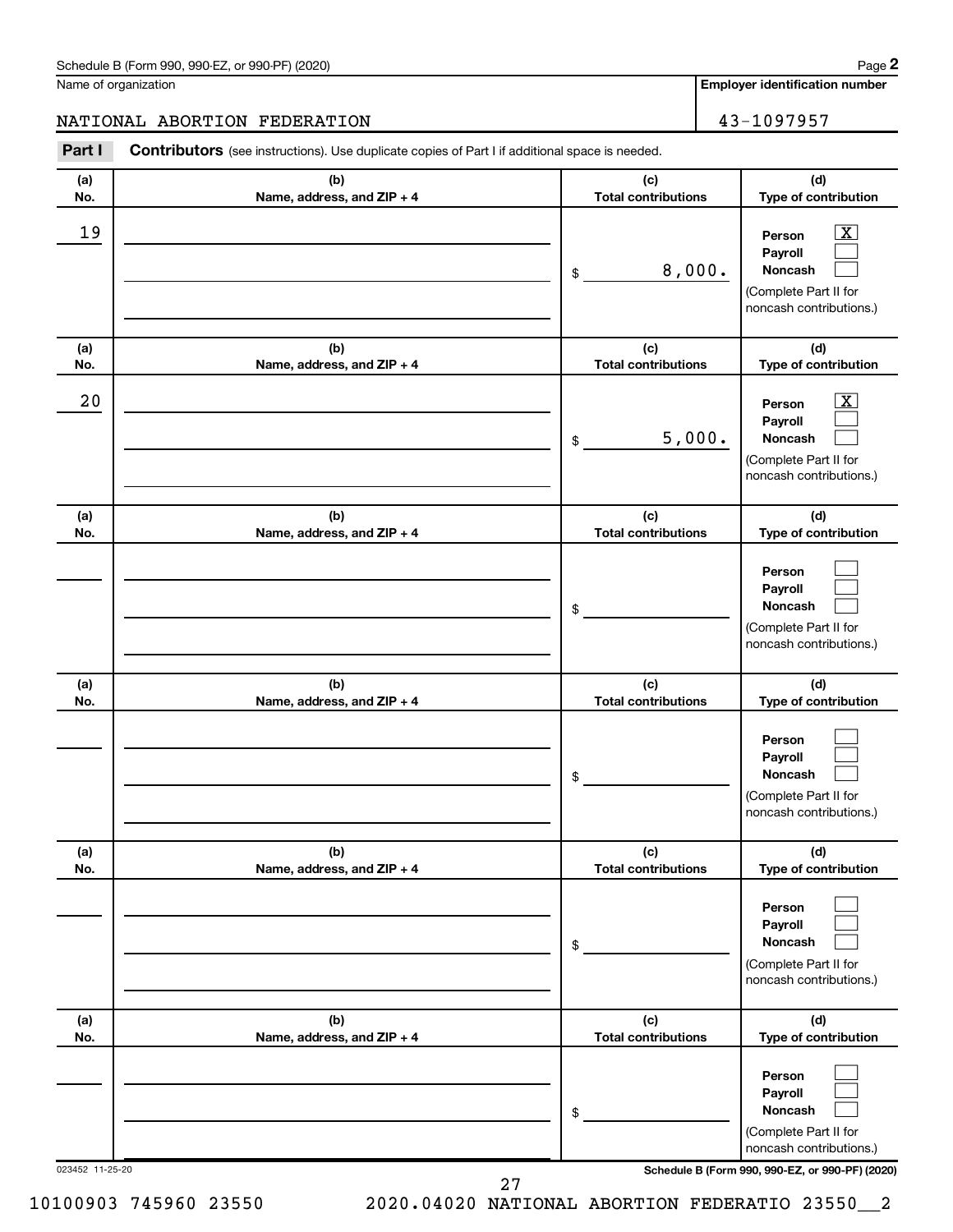| Schedule B (Form 990, 990-EZ, or 990-PF) (2020) | Page |
|-------------------------------------------------|------|
|-------------------------------------------------|------|

Name of organization

**Employer identification number**

NATIONAL ABORTION FEDERATION 43-1097957

Part II Noncash Property (see instructions). Use duplicate copies of Part II if additional space is needed.

| (a)<br>No.<br>from<br>Part I | (b)<br>Description of noncash property given | (c)<br>FMV (or estimate)<br>(See instructions.) | (d)<br>Date received                            |
|------------------------------|----------------------------------------------|-------------------------------------------------|-------------------------------------------------|
| 1                            | PUBLICLY<br>TRADED SECURITIES                |                                                 |                                                 |
|                              |                                              |                                                 |                                                 |
|                              |                                              | 3,496,434.<br>$\mathfrak{s}$                    | 10/31/20                                        |
| (a)<br>No.<br>from<br>Part I | (b)<br>Description of noncash property given | (c)<br>FMV (or estimate)<br>(See instructions.) | (d)<br>Date received                            |
| 1                            | PUBLICLY<br>TRADED SECURITIES                |                                                 |                                                 |
|                              |                                              |                                                 |                                                 |
|                              |                                              | 101,004.<br>$\mathfrak{S}$                      | 11/30/20                                        |
| (a)<br>No.<br>from<br>Part I | (b)<br>Description of noncash property given | (c)<br>FMV (or estimate)<br>(See instructions.) | (d)<br>Date received                            |
|                              | PUBLICLY<br>TRADED SECURITIES                |                                                 |                                                 |
| 1                            |                                              | 1,109,855.<br>$\mathsf{\$}$                     | 12/31/20                                        |
| (a)<br>No.<br>from<br>Part I | (b)<br>Description of noncash property given | (c)<br>FMV (or estimate)<br>(See instructions.) | (d)<br>Date received                            |
|                              | PUBLICLY<br>TRADED SECURITIES                |                                                 |                                                 |
| 1                            |                                              |                                                 |                                                 |
|                              |                                              |                                                 |                                                 |
|                              |                                              | 358,529.<br>$\mathfrak{S}$                      | 03/31/20                                        |
| (a)<br>No.<br>from<br>Part I | (b)<br>Description of noncash property given | (c)<br>FMV (or estimate)<br>(See instructions.) | (d)<br>Date received                            |
|                              | PUBLICLY<br>TRADED<br><b>SECURITIES</b>      |                                                 |                                                 |
| 1                            |                                              | 86,903.<br>\$                                   | 12/31/20                                        |
| (a)<br>No.<br>from<br>Part I | (b)<br>Description of noncash property given | (c)<br>FMV (or estimate)<br>(See instructions.) | (d)<br>Date received                            |
| 023453 11-25-20              | 28                                           | \$                                              | Schedule B (Form 990, 990-EZ, or 990-PF) (2020) |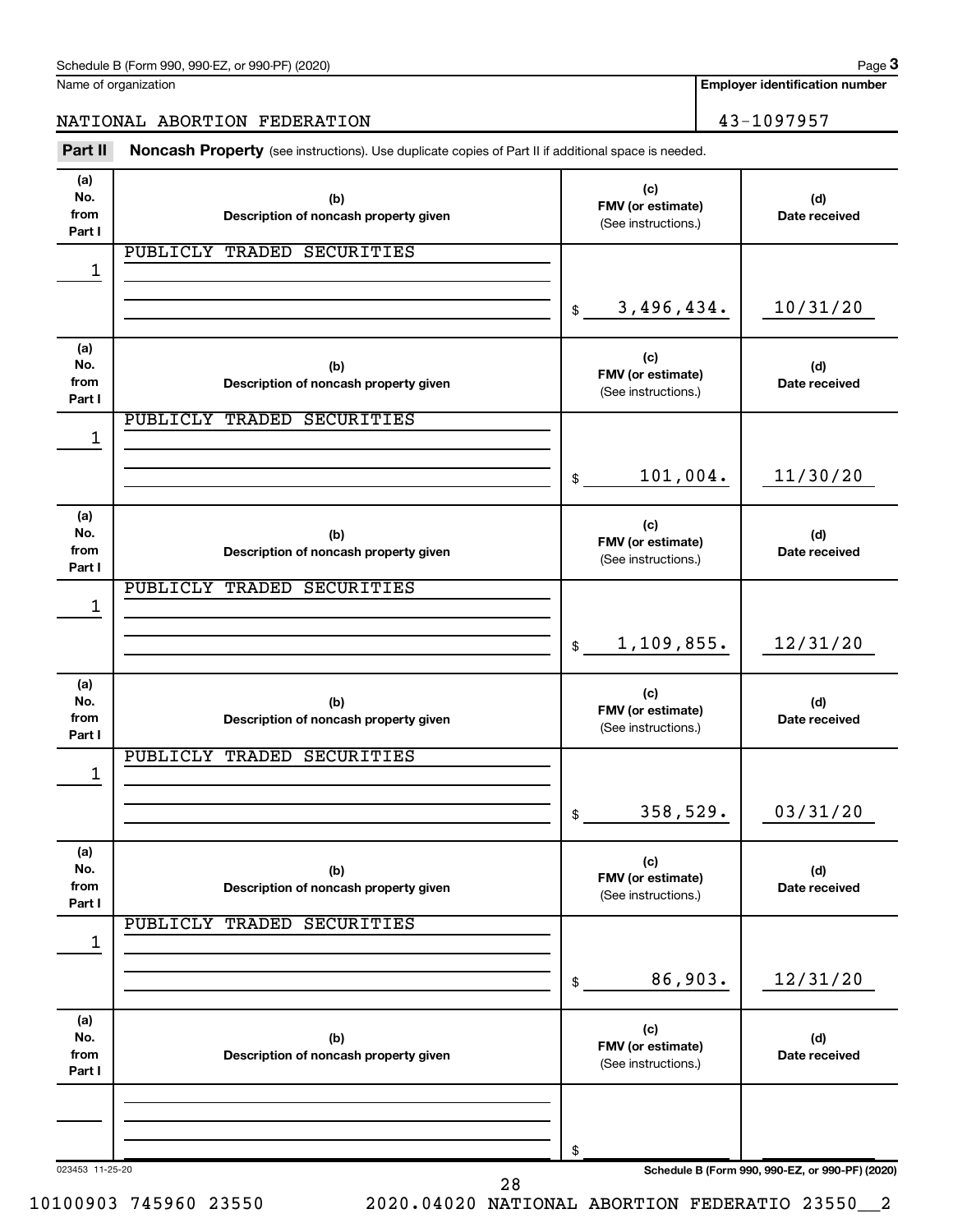| Name of organization      |                                                                                                                                                                                                                                                                                                                                               | <b>Employer identification number</b> |                                                                                                                                                                |  |  |
|---------------------------|-----------------------------------------------------------------------------------------------------------------------------------------------------------------------------------------------------------------------------------------------------------------------------------------------------------------------------------------------|---------------------------------------|----------------------------------------------------------------------------------------------------------------------------------------------------------------|--|--|
|                           | NATIONAL ABORTION FEDERATION                                                                                                                                                                                                                                                                                                                  |                                       | 43-1097957                                                                                                                                                     |  |  |
| Part III                  | from any one contributor. Complete columns (a) through (e) and the following line entry. For organizations<br>completing Part III, enter the total of exclusively religious, charitable, etc., contributions of \$1,000 or less for the year. (Enter this info. once.) \\$<br>Use duplicate copies of Part III if additional space is needed. |                                       | Exclusively religious, charitable, etc., contributions to organizations described in section 501(c)(7), (8), or (10) that total more than \$1,000 for the year |  |  |
| (a) No.<br>from<br>Part I | (b) Purpose of gift                                                                                                                                                                                                                                                                                                                           | (c) Use of gift                       | (d) Description of how gift is held                                                                                                                            |  |  |
|                           |                                                                                                                                                                                                                                                                                                                                               |                                       |                                                                                                                                                                |  |  |
|                           |                                                                                                                                                                                                                                                                                                                                               | (e) Transfer of gift                  |                                                                                                                                                                |  |  |
|                           | Transferee's name, address, and ZIP + 4                                                                                                                                                                                                                                                                                                       |                                       | Relationship of transferor to transferee                                                                                                                       |  |  |
|                           |                                                                                                                                                                                                                                                                                                                                               |                                       |                                                                                                                                                                |  |  |
| (a) No.<br>from<br>Part I | (b) Purpose of gift                                                                                                                                                                                                                                                                                                                           | (c) Use of gift                       | (d) Description of how gift is held                                                                                                                            |  |  |
|                           |                                                                                                                                                                                                                                                                                                                                               |                                       |                                                                                                                                                                |  |  |
|                           |                                                                                                                                                                                                                                                                                                                                               | (e) Transfer of gift                  |                                                                                                                                                                |  |  |
|                           | Transferee's name, address, and ZIP + 4                                                                                                                                                                                                                                                                                                       |                                       | Relationship of transferor to transferee                                                                                                                       |  |  |
|                           |                                                                                                                                                                                                                                                                                                                                               |                                       |                                                                                                                                                                |  |  |
| (a) No.<br>from<br>Part I | (b) Purpose of gift                                                                                                                                                                                                                                                                                                                           | (c) Use of gift                       | (d) Description of how gift is held                                                                                                                            |  |  |
|                           |                                                                                                                                                                                                                                                                                                                                               |                                       |                                                                                                                                                                |  |  |
|                           | (e) Transfer of gift                                                                                                                                                                                                                                                                                                                          |                                       |                                                                                                                                                                |  |  |
|                           | Transferee's name, address, and ZIP + 4                                                                                                                                                                                                                                                                                                       |                                       | Relationship of transferor to transferee                                                                                                                       |  |  |
|                           |                                                                                                                                                                                                                                                                                                                                               |                                       |                                                                                                                                                                |  |  |
| (a) No.<br>from<br>Part I | (b) Purpose of gift                                                                                                                                                                                                                                                                                                                           | (c) Use of gift                       | (d) Description of how gift is held                                                                                                                            |  |  |
|                           |                                                                                                                                                                                                                                                                                                                                               |                                       |                                                                                                                                                                |  |  |
|                           | (e) Transfer of gift                                                                                                                                                                                                                                                                                                                          |                                       |                                                                                                                                                                |  |  |
|                           | Transferee's name, address, and ZIP + 4                                                                                                                                                                                                                                                                                                       |                                       | Relationship of transferor to transferee                                                                                                                       |  |  |
|                           |                                                                                                                                                                                                                                                                                                                                               |                                       |                                                                                                                                                                |  |  |
| 023454 11-25-20           |                                                                                                                                                                                                                                                                                                                                               | 29                                    | Schedule B (Form 990, 990-EZ, or 990-PF) (2020)                                                                                                                |  |  |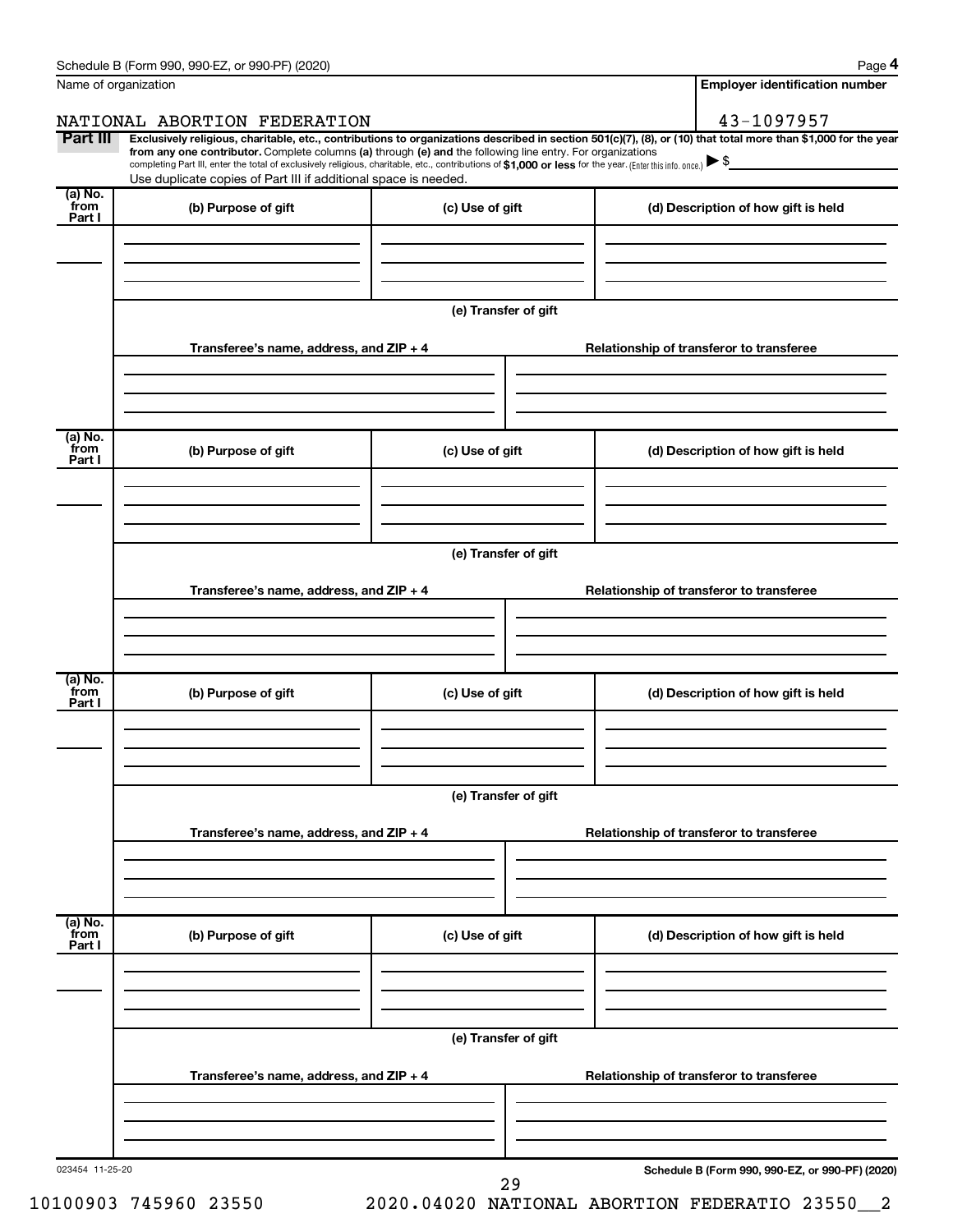| <b>SCHEDULE C</b>                                      | <b>Political Campaign and Lobbying Activities</b>                                                                                                                                                                                                                                             |         |                            |                          | OMB No. 1545-0047                                  |
|--------------------------------------------------------|-----------------------------------------------------------------------------------------------------------------------------------------------------------------------------------------------------------------------------------------------------------------------------------------------|---------|----------------------------|--------------------------|----------------------------------------------------|
| (Form 990 or 990-EZ)                                   | For Organizations Exempt From Income Tax Under section 501(c) and section 527                                                                                                                                                                                                                 |         |                            |                          |                                                    |
|                                                        | Complete if the organization is described below. Attach to Form 990 or Form 990-EZ.                                                                                                                                                                                                           |         |                            |                          |                                                    |
| Department of the Treasury<br>Internal Revenue Service | Go to www.irs.gov/Form990 for instructions and the latest information.                                                                                                                                                                                                                        |         |                            |                          | <b>Open to Public</b><br>Inspection                |
|                                                        | If the organization answered "Yes," on Form 990, Part IV, line 3, or Form 990-EZ, Part V, line 46 (Political Campaign Activities), then                                                                                                                                                       |         |                            |                          |                                                    |
|                                                        | • Section 501(c)(3) organizations: Complete Parts I-A and B. Do not complete Part I-C.                                                                                                                                                                                                        |         |                            |                          |                                                    |
|                                                        | • Section 501(c) (other than section 501(c)(3)) organizations: Complete Parts I-A and C below. Do not complete Part I-B.                                                                                                                                                                      |         |                            |                          |                                                    |
| • Section 527 organizations: Complete Part I-A only.   |                                                                                                                                                                                                                                                                                               |         |                            |                          |                                                    |
|                                                        | If the organization answered "Yes," on Form 990, Part IV, line 4, or Form 990-EZ, Part VI, line 47 (Lobbying Activities), then                                                                                                                                                                |         |                            |                          |                                                    |
|                                                        | • Section 501(c)(3) organizations that have filed Form 5768 (election under section 501(h)): Complete Part II-A. Do not complete Part II-B.                                                                                                                                                   |         |                            |                          |                                                    |
|                                                        | • Section 501(c)(3) organizations that have NOT filed Form 5768 (election under section 501(h)): Complete Part II-B. Do not complete Part II-A.                                                                                                                                               |         |                            |                          |                                                    |
|                                                        | If the organization answered "Yes," on Form 990, Part IV, line 5 (Proxy Tax) (See separate instructions) or Form 990-EZ, Part V, line 35c (Proxy                                                                                                                                              |         |                            |                          |                                                    |
| Tax) (See separate instructions), then                 |                                                                                                                                                                                                                                                                                               |         |                            |                          |                                                    |
| Name of organization                                   | • Section 501(c)(4), (5), or (6) organizations: Complete Part III.                                                                                                                                                                                                                            |         |                            |                          | <b>Employer identification number</b>              |
|                                                        | NATIONAL ABORTION FEDERATION                                                                                                                                                                                                                                                                  |         |                            |                          | 43-1097957                                         |
| Part I-A                                               | Complete if the organization is exempt under section 501(c) or is a section 527 organization.                                                                                                                                                                                                 |         |                            |                          |                                                    |
|                                                        |                                                                                                                                                                                                                                                                                               |         |                            |                          |                                                    |
| 1.                                                     | Provide a description of the organization's direct and indirect political campaign activities in Part IV.                                                                                                                                                                                     |         |                            |                          |                                                    |
|                                                        |                                                                                                                                                                                                                                                                                               |         |                            | $\triangleright$ \$      |                                                    |
| З                                                      | Volunteer hours for political campaign activities [11] matter content to the content of the content of the content of the content of the content of the content of the content of the content of the content of the content of                                                                |         |                            |                          |                                                    |
|                                                        |                                                                                                                                                                                                                                                                                               |         |                            |                          |                                                    |
| Part I-B                                               | Complete if the organization is exempt under section 501(c)(3).                                                                                                                                                                                                                               |         |                            |                          |                                                    |
| 1.                                                     |                                                                                                                                                                                                                                                                                               |         |                            | $\blacktriangleright$ \$ |                                                    |
|                                                        |                                                                                                                                                                                                                                                                                               |         |                            |                          |                                                    |
|                                                        |                                                                                                                                                                                                                                                                                               |         |                            |                          | Yes<br>No<br><b>Yes</b><br>No                      |
| <b>b</b> If "Yes," describe in Part IV.                |                                                                                                                                                                                                                                                                                               |         |                            |                          |                                                    |
| Part I-C                                               | Complete if the organization is exempt under section 501(c), except section 501(c)(3).                                                                                                                                                                                                        |         |                            |                          |                                                    |
|                                                        | 1 Enter the amount directly expended by the filing organization for section 527 exempt function activities                                                                                                                                                                                    |         |                            | $\blacktriangleright$ \$ |                                                    |
|                                                        | 2 Enter the amount of the filing organization's funds contributed to other organizations for section 527                                                                                                                                                                                      |         |                            |                          |                                                    |
| exempt function activities                             |                                                                                                                                                                                                                                                                                               |         |                            | $\blacktriangleright$ \$ |                                                    |
| 3                                                      | Total exempt function expenditures. Add lines 1 and 2. Enter here and on Form 1120-POL,                                                                                                                                                                                                       |         |                            |                          |                                                    |
|                                                        |                                                                                                                                                                                                                                                                                               |         |                            | $\triangleright$ \$      |                                                    |
|                                                        |                                                                                                                                                                                                                                                                                               |         |                            |                          | Yes<br>No                                          |
|                                                        | Enter the names, addresses and employer identification number (EIN) of all section 527 political organizations to which the filing organization                                                                                                                                               |         |                            |                          |                                                    |
|                                                        | made payments. For each organization listed, enter the amount paid from the filing organization's funds. Also enter the amount of political<br>contributions received that were promptly and directly delivered to a separate political organization, such as a separate segregated fund or a |         |                            |                          |                                                    |
|                                                        | political action committee (PAC). If additional space is needed, provide information in Part IV.                                                                                                                                                                                              |         |                            |                          |                                                    |
| (a) Name                                               | (b) Address                                                                                                                                                                                                                                                                                   | (c) EIN | (d) Amount paid from       |                          | (e) Amount of political                            |
|                                                        |                                                                                                                                                                                                                                                                                               |         | filing organization's      |                          | contributions received and                         |
|                                                        |                                                                                                                                                                                                                                                                                               |         | funds. If none, enter -0-. |                          | promptly and directly                              |
|                                                        |                                                                                                                                                                                                                                                                                               |         |                            |                          | delivered to a separate<br>political organization. |
|                                                        |                                                                                                                                                                                                                                                                                               |         |                            |                          | If none, enter -0-.                                |
|                                                        |                                                                                                                                                                                                                                                                                               |         |                            |                          |                                                    |
|                                                        |                                                                                                                                                                                                                                                                                               |         |                            |                          |                                                    |
|                                                        |                                                                                                                                                                                                                                                                                               |         |                            |                          |                                                    |
|                                                        |                                                                                                                                                                                                                                                                                               |         |                            |                          |                                                    |
|                                                        |                                                                                                                                                                                                                                                                                               |         |                            |                          |                                                    |
|                                                        |                                                                                                                                                                                                                                                                                               |         |                            |                          |                                                    |
|                                                        |                                                                                                                                                                                                                                                                                               |         |                            |                          |                                                    |
|                                                        |                                                                                                                                                                                                                                                                                               |         |                            |                          |                                                    |
|                                                        |                                                                                                                                                                                                                                                                                               |         |                            |                          |                                                    |
|                                                        |                                                                                                                                                                                                                                                                                               |         |                            |                          |                                                    |
|                                                        |                                                                                                                                                                                                                                                                                               |         |                            |                          |                                                    |

## **For Paperwork Reduction Act Notice, see the Instructions for Form 990 or 990-EZ. Schedule C (Form 990 or 990-EZ) 2020** LHA

032041 12-02-20

## **Political Campaign and Lobbying Activities 2020**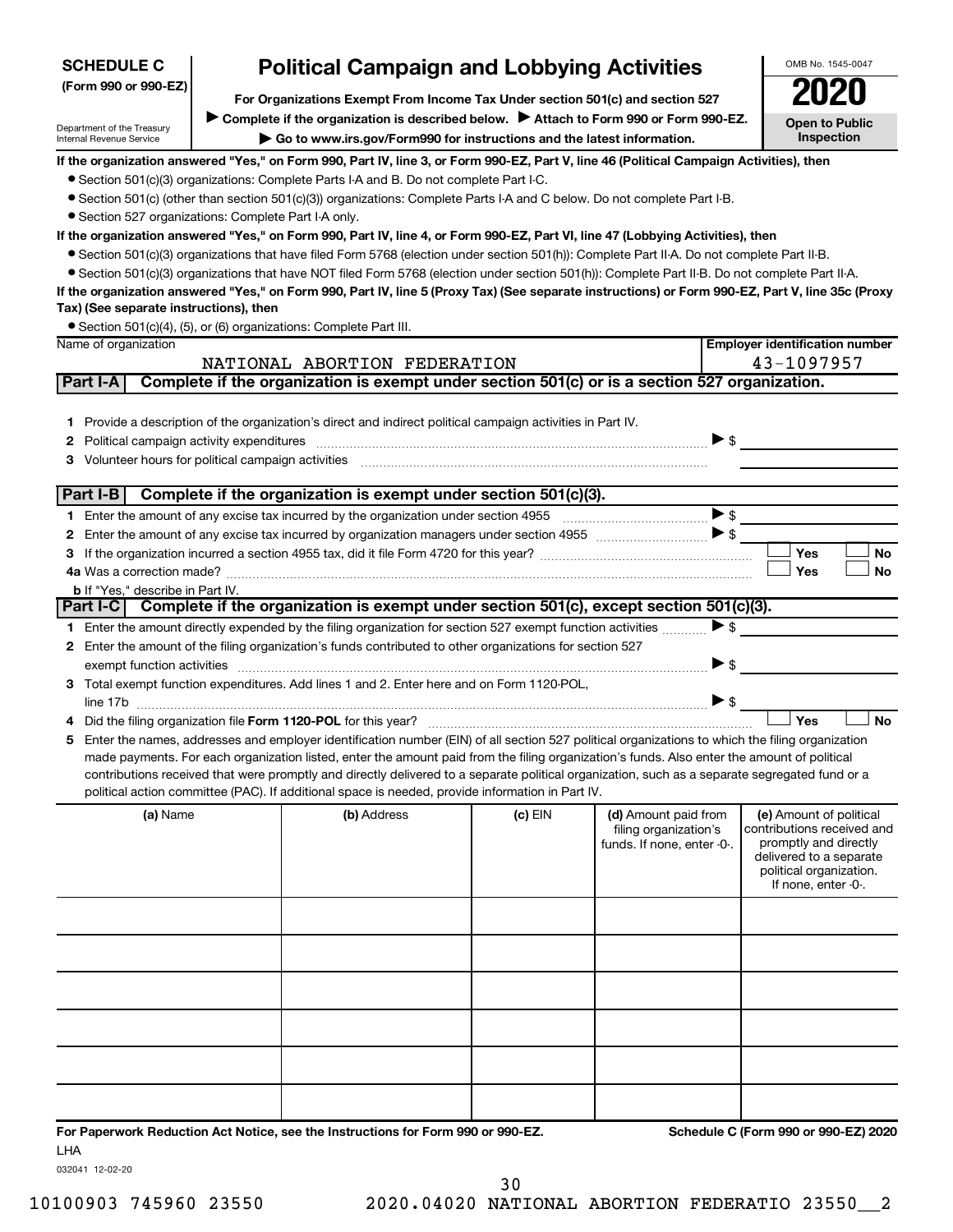| Schedule C (Form 990 or 990-EZ) 2020 NATIONAL ABORTION FEDERATION                                               |                                        |              |                                                                                  |                                                                                                                                   |                              | $43 - 1097957$ Page 2          |
|-----------------------------------------------------------------------------------------------------------------|----------------------------------------|--------------|----------------------------------------------------------------------------------|-----------------------------------------------------------------------------------------------------------------------------------|------------------------------|--------------------------------|
| Complete if the organization is exempt under section 501(c)(3) and filed Form 5768 (election under<br>Part II-A |                                        |              |                                                                                  |                                                                                                                                   |                              |                                |
| section 501(h)).                                                                                                |                                        |              |                                                                                  |                                                                                                                                   |                              |                                |
| A Check $\blacktriangleright$                                                                                   |                                        |              |                                                                                  | if the filing organization belongs to an affiliated group (and list in Part IV each affiliated group member's name, address, EIN, |                              |                                |
| expenses, and share of excess lobbying expenditures).                                                           |                                        |              |                                                                                  |                                                                                                                                   |                              |                                |
| <b>B</b> Check <b>D</b>                                                                                         |                                        |              | if the filing organization checked box A and "limited control" provisions apply. |                                                                                                                                   |                              |                                |
|                                                                                                                 | <b>Limits on Lobbying Expenditures</b> |              |                                                                                  |                                                                                                                                   | (a) Filing<br>organization's | (b) Affiliated group<br>totals |
|                                                                                                                 |                                        |              | (The term "expenditures" means amounts paid or incurred.)                        |                                                                                                                                   | totals                       |                                |
| 1a Total lobbying expenditures to influence public opinion (grassroots lobbying)                                |                                        |              |                                                                                  |                                                                                                                                   | 13, 167.                     |                                |
| <b>b</b> Total lobbying expenditures to influence a legislative body (direct lobbying) <i>manumumumum</i>       |                                        |              |                                                                                  |                                                                                                                                   | 52,003.                      |                                |
|                                                                                                                 |                                        |              |                                                                                  |                                                                                                                                   | 65,170.                      |                                |
| d Other exempt purpose expenditures                                                                             |                                        |              |                                                                                  |                                                                                                                                   | 5,780,354.                   |                                |
|                                                                                                                 |                                        |              |                                                                                  |                                                                                                                                   | 5,845,524.                   |                                |
| f Lobbying nontaxable amount. Enter the amount from the following table in both columns.                        |                                        |              |                                                                                  |                                                                                                                                   | 442,276.                     |                                |
| If the amount on line 1e, column (a) or (b) is:                                                                 |                                        |              | The lobbying nontaxable amount is:                                               |                                                                                                                                   |                              |                                |
| Not over \$500,000                                                                                              |                                        |              | 20% of the amount on line 1e.                                                    |                                                                                                                                   |                              |                                |
| Over \$500,000 but not over \$1,000,000                                                                         |                                        |              | \$100,000 plus 15% of the excess over \$500,000.                                 |                                                                                                                                   |                              |                                |
| Over \$1,000,000 but not over \$1,500,000                                                                       |                                        |              | \$175,000 plus 10% of the excess over \$1,000,000                                |                                                                                                                                   |                              |                                |
| Over \$1,500,000 but not over \$17,000,000                                                                      |                                        |              | \$225,000 plus 5% of the excess over \$1,500,000.                                |                                                                                                                                   |                              |                                |
| Over \$17,000,000                                                                                               |                                        | \$1,000,000. |                                                                                  |                                                                                                                                   |                              |                                |
|                                                                                                                 |                                        |              |                                                                                  |                                                                                                                                   |                              |                                |
|                                                                                                                 |                                        |              |                                                                                  |                                                                                                                                   | 110, 569.                    |                                |
| h Subtract line 1g from line 1a. If zero or less, enter -0-                                                     |                                        |              |                                                                                  |                                                                                                                                   | $\overline{0}$ .             |                                |
| i Subtract line 1f from line 1c. If zero or less, enter -0-                                                     |                                        |              |                                                                                  |                                                                                                                                   | $\overline{0}$ .             |                                |
| If there is an amount other than zero on either line 1h or line 1i, did the organization file Form 4720         |                                        |              |                                                                                  |                                                                                                                                   |                              |                                |
|                                                                                                                 |                                        |              |                                                                                  |                                                                                                                                   |                              | Yes<br>No                      |
|                                                                                                                 |                                        |              | 4-Year Averaging Period Under Section 501(h)                                     |                                                                                                                                   |                              |                                |
| (Some organizations that made a section 501(h) election do not have to complete all of the five columns below.  |                                        |              |                                                                                  |                                                                                                                                   |                              |                                |
|                                                                                                                 |                                        |              | See the separate instructions for lines 2a through 2f.)                          |                                                                                                                                   |                              |                                |
|                                                                                                                 |                                        |              | Lobbying Expenditures During 4-Year Averaging Period                             |                                                                                                                                   |                              |                                |
| Calendar year                                                                                                   | (a) 2017                               |              | (b) 2018                                                                         | $(c)$ 2019                                                                                                                        | $(d)$ 2020                   | (e) Total                      |
| (or fiscal year beginning in)                                                                                   |                                        |              |                                                                                  |                                                                                                                                   |                              |                                |
|                                                                                                                 |                                        |              |                                                                                  |                                                                                                                                   |                              |                                |
| 2a Lobbying nontaxable amount                                                                                   |                                        | 524,720.     | 547,634.                                                                         | 562, 186.                                                                                                                         |                              | 442, 276. 2, 076, 816.         |
| <b>b</b> Lobbying ceiling amount                                                                                |                                        |              |                                                                                  |                                                                                                                                   |                              |                                |
| (150% of line 2a, column(e))                                                                                    |                                        |              |                                                                                  |                                                                                                                                   |                              | 3, 115, 224.                   |
|                                                                                                                 |                                        |              |                                                                                  |                                                                                                                                   |                              |                                |
| c Total lobbying expenditures                                                                                   |                                        | 1,567.       | 4,298.                                                                           | 15,793.                                                                                                                           | 65,170.                      | 86,828.                        |
|                                                                                                                 |                                        |              |                                                                                  |                                                                                                                                   |                              |                                |
| d Grassroots nontaxable amount                                                                                  |                                        | 131,180.     | 136,909.                                                                         | 140,547.                                                                                                                          | 110,569.                     | 519,205.                       |
| e Grassroots ceiling amount                                                                                     |                                        |              |                                                                                  |                                                                                                                                   |                              |                                |
| (150% of line 2d, column (e))                                                                                   |                                        |              |                                                                                  |                                                                                                                                   |                              | 778,808.                       |
|                                                                                                                 |                                        |              |                                                                                  |                                                                                                                                   |                              |                                |
| f Grassroots lobbying expenditures                                                                              |                                        |              | 4,298.                                                                           | 15,793.                                                                                                                           | 13,167.                      | 33,258.                        |

**Schedule C (Form 990 or 990-EZ) 2020**

032042 12-02-20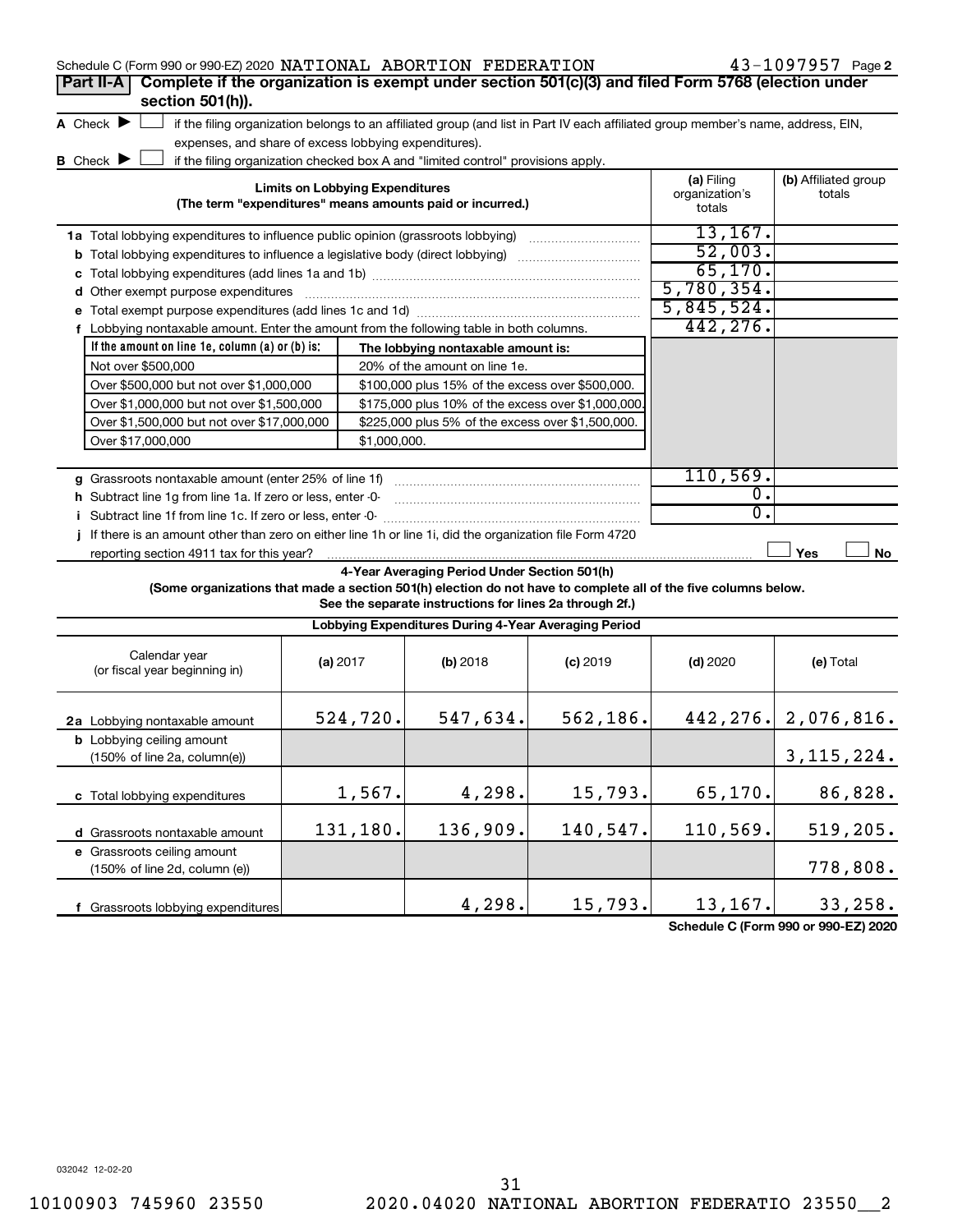## Schedule C (Form 990 or 990-EZ) 2020  $\texttt{NATIONAL}$  ABORTION FEDERATION  $43-1097957$  Page

## 43-1097957 Page 3

## **Part II-B Complete if the organization is exempt under section 501(c)(3) and has NOT filed Form 5768 (election under section 501(h)).**

| For each "Yes" response on lines 1a through 1i below, provide in Part IV a detailed description                                                                                                                                           | (a) |                   |     | (b)    |
|-------------------------------------------------------------------------------------------------------------------------------------------------------------------------------------------------------------------------------------------|-----|-------------------|-----|--------|
| of the lobbying activity.                                                                                                                                                                                                                 | Yes | No                |     | Amount |
| During the year, did the filing organization attempt to influence foreign, national, state, or<br>1<br>local legislation, including any attempt to influence public opinion on a legislative matter<br>or referendum, through the use of: |     |                   |     |        |
| <b>b</b> Paid staff or management (include compensation in expenses reported on lines 1c through 1i)?                                                                                                                                     |     |                   |     |        |
|                                                                                                                                                                                                                                           |     |                   |     |        |
|                                                                                                                                                                                                                                           |     |                   |     |        |
| g Direct contact with legislators, their staffs, government officials, or a legislative body?                                                                                                                                             |     |                   |     |        |
| h Rallies, demonstrations, seminars, conventions, speeches, lectures, or any similar means?                                                                                                                                               |     |                   |     |        |
| <i>i</i> Other activities?                                                                                                                                                                                                                |     |                   |     |        |
|                                                                                                                                                                                                                                           |     |                   |     |        |
| 2a Did the activities in line 1 cause the organization to be not described in section 501(c)(3)?                                                                                                                                          |     |                   |     |        |
|                                                                                                                                                                                                                                           |     |                   |     |        |
| c If "Yes," enter the amount of any tax incurred by organization managers under section 4912                                                                                                                                              |     |                   |     |        |
| d If the filing organization incurred a section 4912 tax, did it file Form 4720 for this year?                                                                                                                                            |     |                   |     |        |
| Part III-A Complete if the organization is exempt under section $501(c)(4)$ , section $501(c)(5)$ , or section                                                                                                                            |     |                   |     |        |
| $501(c)(6)$ .                                                                                                                                                                                                                             |     |                   |     |        |
|                                                                                                                                                                                                                                           |     |                   | Yes | No     |
| 1                                                                                                                                                                                                                                         |     | $\mathbf{1}$      |     |        |
| $\mathbf{2}$                                                                                                                                                                                                                              |     | $\mathbf{2}$<br>3 |     |        |
| Did the organization agree to carry over lobbying and political campaign activity expenditures from the prior year?<br>3<br>Part III-B Complete if the organization is exempt under section 501(c)(4), section 501(c)(5), or section      |     |                   |     |        |
| 501(c)(6) and if either (a) BOTH Part III-A, lines 1 and 2, are answered "No" OR (b) Part III-A, line 3, is                                                                                                                               |     |                   |     |        |
| answered "Yes."                                                                                                                                                                                                                           |     |                   |     |        |
| Dues, assessments and similar amounts from members [111] Dues, assessments and similar members [11] Dues, assessments and similar amounts from members [11] Dues, assessments and similar amounts are members and similar and<br>1.       |     | 1                 |     |        |
| Section 162(e) nondeductible lobbying and political expenditures (do not include amounts of political<br>$\mathbf{2}$                                                                                                                     |     |                   |     |        |
| expenses for which the section 527(f) tax was paid).                                                                                                                                                                                      |     |                   |     |        |
|                                                                                                                                                                                                                                           |     | 2a                |     |        |
| b Carryover from last year manufactured and continuum contract to contact the contract of the contract of the contract of the contract of the contract of the contract of the contract of the contract of the contract of the             |     | 2 <sub>b</sub>    |     |        |
|                                                                                                                                                                                                                                           |     | 2c                |     |        |
| 3                                                                                                                                                                                                                                         |     | 3                 |     |        |
| If notices were sent and the amount on line 2c exceeds the amount on line 3, what portion of the excess<br>4                                                                                                                              |     |                   |     |        |
| does the organization agree to carryover to the reasonable estimate of nondeductible lobbying and political                                                                                                                               |     |                   |     |        |
|                                                                                                                                                                                                                                           |     | 4<br>5            |     |        |
| 5<br> Part IV  <br><b>Supplemental Information</b>                                                                                                                                                                                        |     |                   |     |        |
| Provide the descriptions required for Part I-A, line 1; Part I-B, line 4; Part I-C, line 5; Part II-A (affiliated group list); Part II-A, lines 1 and 2 (See                                                                              |     |                   |     |        |

instructions); and Part II-B, line 1. Also, complete this part for any additional information.

**Schedule C (Form 990 or 990-EZ) 2020**

032043 12-02-20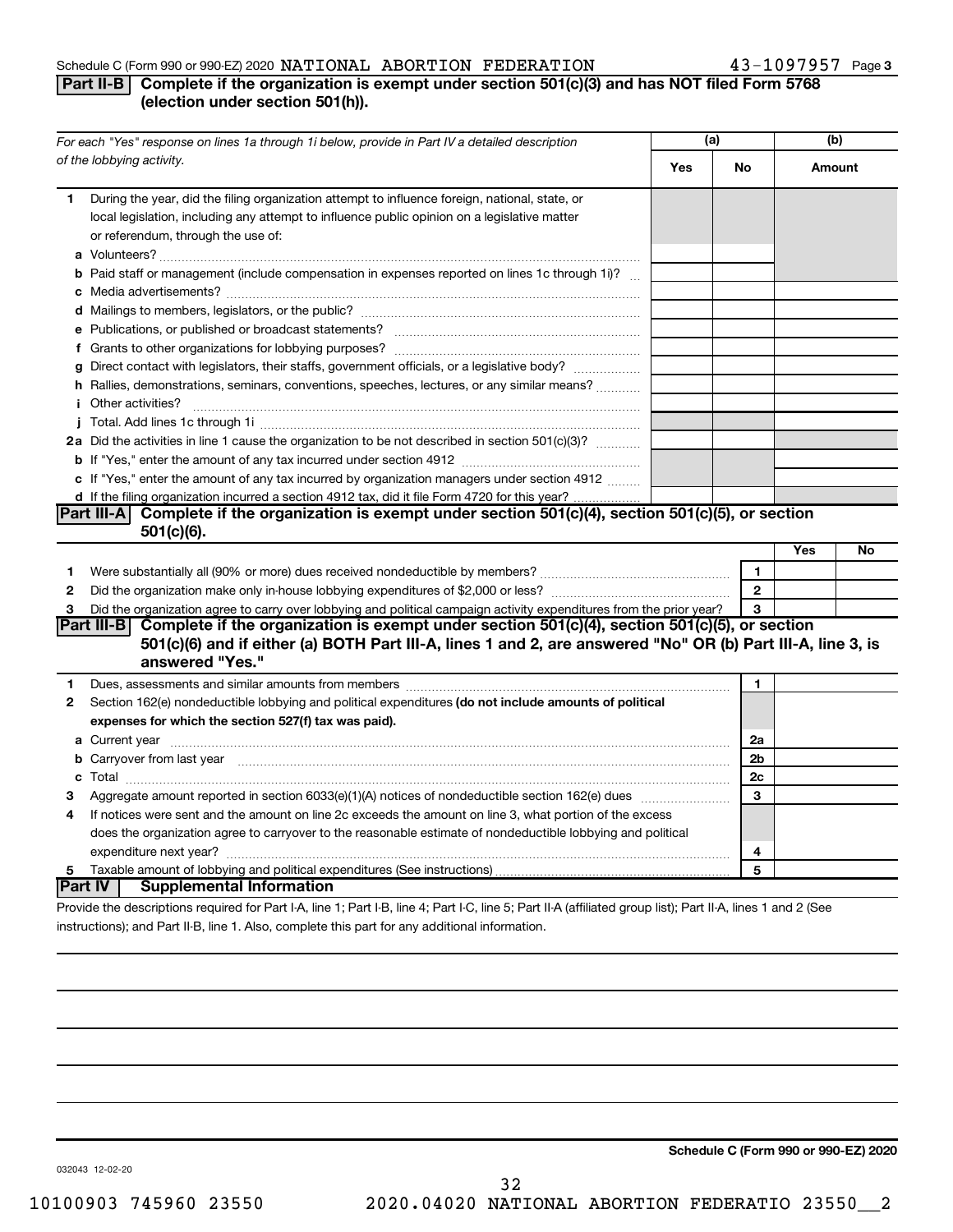| <b>SCHEDULE D</b> |  |  |
|-------------------|--|--|
|-------------------|--|--|

# **SCHEDULE D Supplemental Financial Statements**<br> **Form 990 2020**<br> **Part IV** line 6.7.8.9.10, 11a, 11b, 11d, 11d, 11d, 11d, 11d, 12a, 0r, 12b

**(Form 990) | Complete if the organization answered "Yes" on Form 990, Part IV, line 6, 7, 8, 9, 10, 11a, 11b, 11c, 11d, 11e, 11f, 12a, or 12b.**

**| Attach to Form 990. |Go to www.irs.gov/Form990 for instructions and the latest information.**



Department of the Treasury Internal Revenue Service

### Name of the organization<br>**NATIONAL ABORTION FEDERATION EXAMICAL ABORTION** NATIONAL ABORTION FEDERATION

|              |                                                                                                                                                |                         |                                                |                         | Organizations Maintaining Donor Advised Funds or Other Similar Funds or Accounts. Complete if the |           |
|--------------|------------------------------------------------------------------------------------------------------------------------------------------------|-------------------------|------------------------------------------------|-------------------------|---------------------------------------------------------------------------------------------------|-----------|
|              | organization answered "Yes" on Form 990, Part IV, line 6.                                                                                      | (a) Donor advised funds |                                                |                         | (b) Funds and other accounts                                                                      |           |
|              |                                                                                                                                                |                         |                                                |                         |                                                                                                   |           |
| 1            |                                                                                                                                                |                         |                                                |                         |                                                                                                   |           |
| $\mathbf{2}$ | Aggregate value of contributions to (during year)                                                                                              |                         |                                                |                         |                                                                                                   |           |
| З            | Aggregate value of grants from (during year)                                                                                                   |                         |                                                |                         |                                                                                                   |           |
| 4            | Did the organization inform all donors and donor advisors in writing that the assets held in donor advised funds                               |                         |                                                |                         |                                                                                                   |           |
| 5            |                                                                                                                                                |                         |                                                |                         | Yes                                                                                               | No        |
| 6            | Did the organization inform all grantees, donors, and donor advisors in writing that grant funds can be used only                              |                         |                                                |                         |                                                                                                   |           |
|              | for charitable purposes and not for the benefit of the donor or donor advisor, or for any other purpose conferring                             |                         |                                                |                         |                                                                                                   |           |
|              | impermissible private benefit?                                                                                                                 |                         |                                                |                         | Yes                                                                                               | No        |
|              | Part II<br><b>Conservation Easements.</b> Complete if the organization answered "Yes" on Form 990, Part IV, line 7.                            |                         |                                                |                         |                                                                                                   |           |
| $\mathbf 1$  | Purpose(s) of conservation easements held by the organization (check all that apply).                                                          |                         |                                                |                         |                                                                                                   |           |
|              | Preservation of land for public use (for example, recreation or education)                                                                     |                         |                                                |                         | Preservation of a historically important land area                                                |           |
|              | Protection of natural habitat                                                                                                                  |                         | Preservation of a certified historic structure |                         |                                                                                                   |           |
|              | Preservation of open space                                                                                                                     |                         |                                                |                         |                                                                                                   |           |
| 2            | Complete lines 2a through 2d if the organization held a qualified conservation contribution in the form of a conservation easement on the last |                         |                                                |                         |                                                                                                   |           |
|              | day of the tax year.                                                                                                                           |                         |                                                |                         | Held at the End of the Tax Year                                                                   |           |
|              |                                                                                                                                                |                         |                                                | 2a                      |                                                                                                   |           |
|              | Total acreage restricted by conservation easements                                                                                             |                         |                                                | 2 <sub>b</sub>          |                                                                                                   |           |
| с            | Number of conservation easements on a certified historic structure included in (a) manufacture included in (a)                                 |                         |                                                | 2c                      |                                                                                                   |           |
|              | d Number of conservation easements included in (c) acquired after 7/25/06, and not on a historic structure                                     |                         |                                                |                         |                                                                                                   |           |
|              | listed in the National Register [11, 120] March 1997 (120) And The National Property of The National Register                                  |                         |                                                | 2d                      |                                                                                                   |           |
| 3            | Number of conservation easements modified, transferred, released, extinguished, or terminated by the organization during the tax               |                         |                                                |                         |                                                                                                   |           |
|              | $year \blacktriangleright$                                                                                                                     |                         |                                                |                         |                                                                                                   |           |
| 4            | Number of states where property subject to conservation easement is located >                                                                  |                         |                                                |                         |                                                                                                   |           |
| 5            | Does the organization have a written policy regarding the periodic monitoring, inspection, handling of                                         |                         |                                                |                         |                                                                                                   |           |
|              |                                                                                                                                                |                         |                                                |                         | Yes                                                                                               | <b>No</b> |
| 6            | Staff and volunteer hours devoted to monitoring, inspecting, handling of violations, and enforcing conservation easements during the year      |                         |                                                |                         |                                                                                                   |           |
|              |                                                                                                                                                |                         |                                                |                         |                                                                                                   |           |
| 7            | Amount of expenses incurred in monitoring, inspecting, handling of violations, and enforcing conservation easements during the year            |                         |                                                |                         |                                                                                                   |           |
|              |                                                                                                                                                |                         |                                                |                         |                                                                                                   |           |
|              | ▶ \$                                                                                                                                           |                         |                                                |                         |                                                                                                   |           |
| 8            | Does each conservation easement reported on line 2(d) above satisfy the requirements of section 170(h)(4)(B)(i)                                |                         |                                                |                         |                                                                                                   |           |
|              |                                                                                                                                                |                         |                                                |                         | Yes                                                                                               |           |
| 9            | In Part XIII, describe how the organization reports conservation easements in its revenue and expense statement and                            |                         |                                                |                         |                                                                                                   |           |
|              | balance sheet, and include, if applicable, the text of the footnote to the organization's financial statements that describes the              |                         |                                                |                         |                                                                                                   |           |
|              | organization's accounting for conservation easements.                                                                                          |                         |                                                |                         |                                                                                                   |           |
|              | Organizations Maintaining Collections of Art, Historical Treasures, or Other Similar Assets.<br>Part III                                       |                         |                                                |                         |                                                                                                   |           |
|              | Complete if the organization answered "Yes" on Form 990, Part IV, line 8.                                                                      |                         |                                                |                         |                                                                                                   |           |
|              | 1a If the organization elected, as permitted under FASB ASC 958, not to report in its revenue statement and balance sheet works                |                         |                                                |                         |                                                                                                   |           |
|              | of art, historical treasures, or other similar assets held for public exhibition, education, or research in furtherance of public              |                         |                                                |                         |                                                                                                   |           |
|              | service, provide in Part XIII the text of the footnote to its financial statements that describes these items.                                 |                         |                                                |                         |                                                                                                   |           |
|              | b If the organization elected, as permitted under FASB ASC 958, to report in its revenue statement and balance sheet works of                  |                         |                                                |                         |                                                                                                   |           |
|              | art, historical treasures, or other similar assets held for public exhibition, education, or research in furtherance of public service,        |                         |                                                |                         |                                                                                                   |           |
|              | provide the following amounts relating to these items:                                                                                         |                         |                                                |                         |                                                                                                   |           |
|              |                                                                                                                                                |                         |                                                |                         |                                                                                                   |           |
|              |                                                                                                                                                |                         |                                                |                         |                                                                                                   |           |
| 2            | If the organization received or held works of art, historical treasures, or other similar assets for financial gain, provide                   |                         |                                                |                         |                                                                                                   |           |
|              | the following amounts required to be reported under FASB ASC 958 relating to these items:                                                      |                         |                                                |                         |                                                                                                   |           |
|              |                                                                                                                                                |                         |                                                |                         |                                                                                                   |           |
|              | LHA For Paperwork Reduction Act Notice, see the Instructions for Form 990.                                                                     |                         |                                                | $\blacktriangleright$ s | Schedule D (Form 990) 2020                                                                        | <b>No</b> |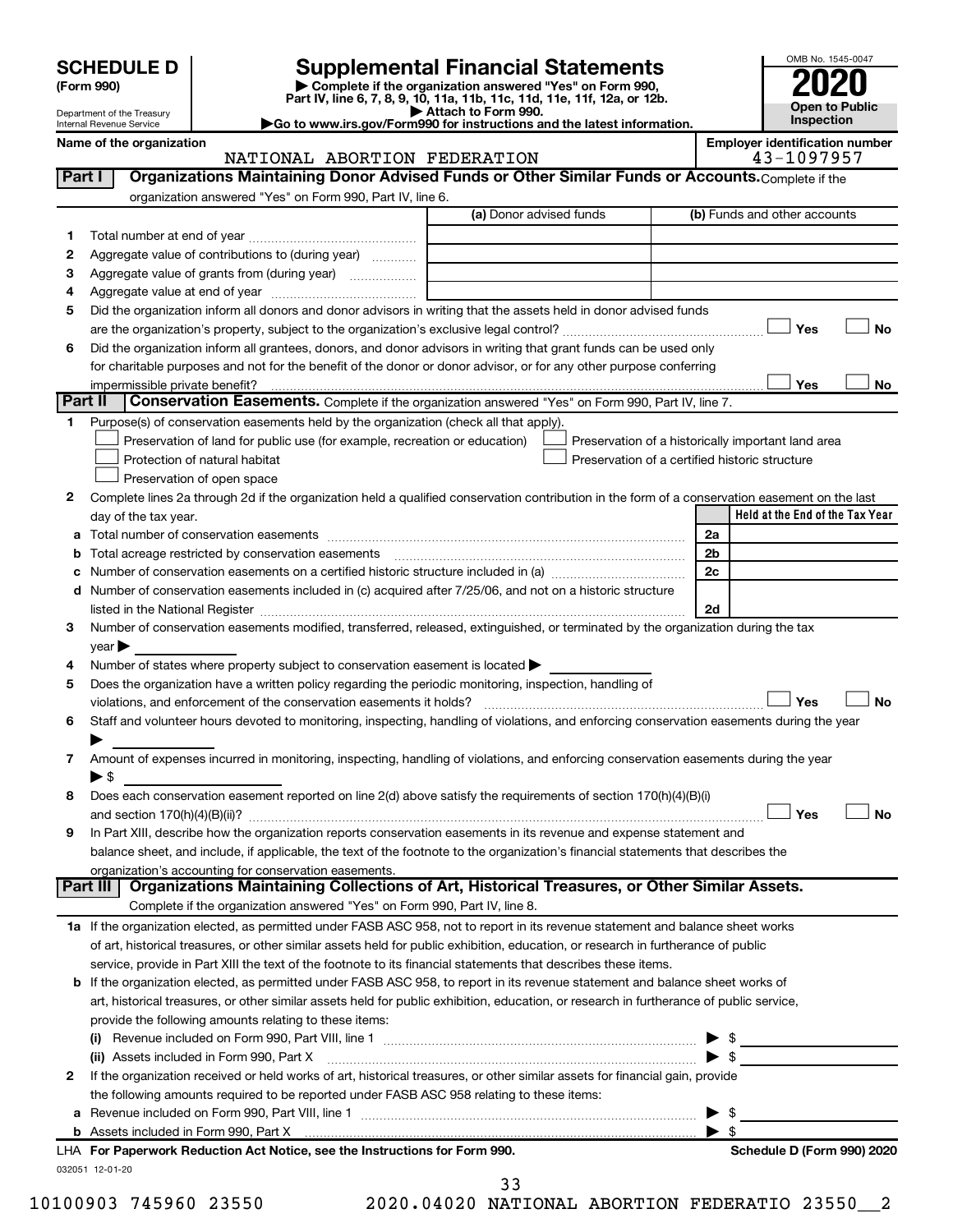|               | Schedule D (Form 990) 2020                                                                                                           | NATIONAL ABORTION FEDERATION            |   |                |                                                                                                                                                                                                                                |                                 | 43-1097957 Page 2 |                |          |    |
|---------------|--------------------------------------------------------------------------------------------------------------------------------------|-----------------------------------------|---|----------------|--------------------------------------------------------------------------------------------------------------------------------------------------------------------------------------------------------------------------------|---------------------------------|-------------------|----------------|----------|----|
|               | Part III<br>Organizations Maintaining Collections of Art, Historical Treasures, or Other Similar Assets(continued)                   |                                         |   |                |                                                                                                                                                                                                                                |                                 |                   |                |          |    |
| 3             | Using the organization's acquisition, accession, and other records, check any of the following that make significant use of its      |                                         |   |                |                                                                                                                                                                                                                                |                                 |                   |                |          |    |
|               | collection items (check all that apply):                                                                                             |                                         |   |                |                                                                                                                                                                                                                                |                                 |                   |                |          |    |
| a             | Public exhibition                                                                                                                    | d                                       |   |                | Loan or exchange program                                                                                                                                                                                                       |                                 |                   |                |          |    |
| b             | Scholarly research                                                                                                                   |                                         |   |                | Other the contract of the contract of the contract of the contract of the contract of the contract of the contract of the contract of the contract of the contract of the contract of the contract of the contract of the cont |                                 |                   |                |          |    |
| с             | Preservation for future generations                                                                                                  |                                         |   |                |                                                                                                                                                                                                                                |                                 |                   |                |          |    |
| 4             | Provide a description of the organization's collections and explain how they further the organization's exempt purpose in Part XIII. |                                         |   |                |                                                                                                                                                                                                                                |                                 |                   |                |          |    |
| 5             | During the year, did the organization solicit or receive donations of art, historical treasures, or other similar assets             |                                         |   |                |                                                                                                                                                                                                                                |                                 |                   | Yes            |          |    |
|               | Part IV I<br><b>Escrow and Custodial Arrangements.</b> Complete if the organization answered "Yes" on Form 990, Part IV, line 9, or  |                                         |   |                |                                                                                                                                                                                                                                |                                 |                   |                |          | No |
|               | reported an amount on Form 990, Part X, line 21.                                                                                     |                                         |   |                |                                                                                                                                                                                                                                |                                 |                   |                |          |    |
|               | 1a Is the organization an agent, trustee, custodian or other intermediary for contributions or other assets not included             |                                         |   |                |                                                                                                                                                                                                                                |                                 |                   |                |          |    |
|               | on Form 990, Part X? [11] matter contracts and contracts and contracts are contracted as a form 990, Part X?                         |                                         |   |                |                                                                                                                                                                                                                                |                                 |                   | Yes            |          | No |
|               | b If "Yes," explain the arrangement in Part XIII and complete the following table:                                                   |                                         |   |                |                                                                                                                                                                                                                                |                                 |                   |                |          |    |
|               |                                                                                                                                      |                                         |   |                |                                                                                                                                                                                                                                |                                 |                   | Amount         |          |    |
|               |                                                                                                                                      |                                         |   |                |                                                                                                                                                                                                                                | 1c                              |                   |                |          |    |
|               |                                                                                                                                      |                                         |   |                |                                                                                                                                                                                                                                | 1d                              |                   |                |          |    |
|               | e Distributions during the year manufactured and an intervention of the control of the control of the state of                       |                                         |   |                |                                                                                                                                                                                                                                | 1e                              |                   |                |          |    |
|               |                                                                                                                                      |                                         |   |                |                                                                                                                                                                                                                                | 1f                              |                   |                |          |    |
|               | 2a Did the organization include an amount on Form 990, Part X, line 21, for escrow or custodial account liability?                   |                                         |   |                |                                                                                                                                                                                                                                |                                 |                   | Yes            |          | No |
|               | b If "Yes," explain the arrangement in Part XIII. Check here if the explanation has been provided on Part XIII                       |                                         |   |                |                                                                                                                                                                                                                                |                                 |                   |                |          |    |
| <b>Part V</b> | Endowment Funds. Complete if the organization answered "Yes" on Form 990, Part IV, line 10.                                          |                                         |   |                |                                                                                                                                                                                                                                |                                 |                   |                |          |    |
|               |                                                                                                                                      | (a) Current year                        |   | (b) Prior year | (c) Two years back $\vert$ (d) Three years back $\vert$ (e) Four years back                                                                                                                                                    |                                 |                   |                |          |    |
|               | 1a Beginning of year balance                                                                                                         |                                         |   |                |                                                                                                                                                                                                                                |                                 |                   |                |          |    |
| b             |                                                                                                                                      |                                         |   |                |                                                                                                                                                                                                                                |                                 |                   |                |          |    |
| с             | Net investment earnings, gains, and losses                                                                                           |                                         |   |                |                                                                                                                                                                                                                                |                                 |                   |                |          |    |
|               |                                                                                                                                      |                                         |   |                |                                                                                                                                                                                                                                |                                 |                   |                |          |    |
|               | e Other expenditures for facilities                                                                                                  |                                         |   |                |                                                                                                                                                                                                                                |                                 |                   |                |          |    |
|               | and programs                                                                                                                         |                                         |   |                |                                                                                                                                                                                                                                |                                 |                   |                |          |    |
|               |                                                                                                                                      |                                         |   |                |                                                                                                                                                                                                                                |                                 |                   |                |          |    |
| g             |                                                                                                                                      |                                         |   |                |                                                                                                                                                                                                                                |                                 |                   |                |          |    |
| 2             | Provide the estimated percentage of the current year end balance (line 1g, column (a)) held as:                                      |                                         |   |                |                                                                                                                                                                                                                                |                                 |                   |                |          |    |
| а             | Board designated or quasi-endowment                                                                                                  |                                         | % |                |                                                                                                                                                                                                                                |                                 |                   |                |          |    |
| b             | Permanent endowment                                                                                                                  | %<br>$\frac{0}{0}$                      |   |                |                                                                                                                                                                                                                                |                                 |                   |                |          |    |
|               | <b>c</b> Term endowment $\blacktriangleright$<br>The percentages on lines 2a, 2b, and 2c should equal 100%.                          |                                         |   |                |                                                                                                                                                                                                                                |                                 |                   |                |          |    |
|               | 3a Are there endowment funds not in the possession of the organization that are held and administered for the organization           |                                         |   |                |                                                                                                                                                                                                                                |                                 |                   |                |          |    |
|               | by:                                                                                                                                  |                                         |   |                |                                                                                                                                                                                                                                |                                 |                   |                | Yes      | No |
|               | (i)                                                                                                                                  |                                         |   |                |                                                                                                                                                                                                                                |                                 |                   | 3a(i)          |          |    |
|               |                                                                                                                                      |                                         |   |                |                                                                                                                                                                                                                                |                                 |                   | 3a(ii)         |          |    |
|               |                                                                                                                                      |                                         |   |                |                                                                                                                                                                                                                                |                                 |                   | 3b             |          |    |
| 4             | Describe in Part XIII the intended uses of the organization's endowment funds.                                                       |                                         |   |                |                                                                                                                                                                                                                                |                                 |                   |                |          |    |
|               | <b>Land, Buildings, and Equipment.</b><br><b>Part VI</b>                                                                             |                                         |   |                |                                                                                                                                                                                                                                |                                 |                   |                |          |    |
|               | Complete if the organization answered "Yes" on Form 990, Part IV, line 11a. See Form 990, Part X, line 10.                           |                                         |   |                |                                                                                                                                                                                                                                |                                 |                   |                |          |    |
|               | Description of property                                                                                                              | (a) Cost or other<br>basis (investment) |   |                | (b) Cost or other<br>basis (other)                                                                                                                                                                                             | (c) Accumulated<br>depreciation |                   | (d) Book value |          |    |
|               |                                                                                                                                      |                                         |   |                |                                                                                                                                                                                                                                |                                 |                   |                |          |    |
| b             |                                                                                                                                      |                                         |   |                |                                                                                                                                                                                                                                |                                 |                   |                |          |    |
|               |                                                                                                                                      |                                         |   |                | 401,943.                                                                                                                                                                                                                       | 185,956.                        |                   |                | 215,987. |    |
|               |                                                                                                                                      |                                         |   |                | 309,605.                                                                                                                                                                                                                       | 200,522.                        |                   |                | 109,083. |    |
|               |                                                                                                                                      |                                         |   |                |                                                                                                                                                                                                                                |                                 |                   |                |          |    |
|               | Total. Add lines 1a through 1e. (Column (d) must equal Form 990, Part X, column (B), line 10c.)                                      |                                         |   |                |                                                                                                                                                                                                                                |                                 |                   |                | 325,070. |    |

**Schedule D (Form 990) 2020**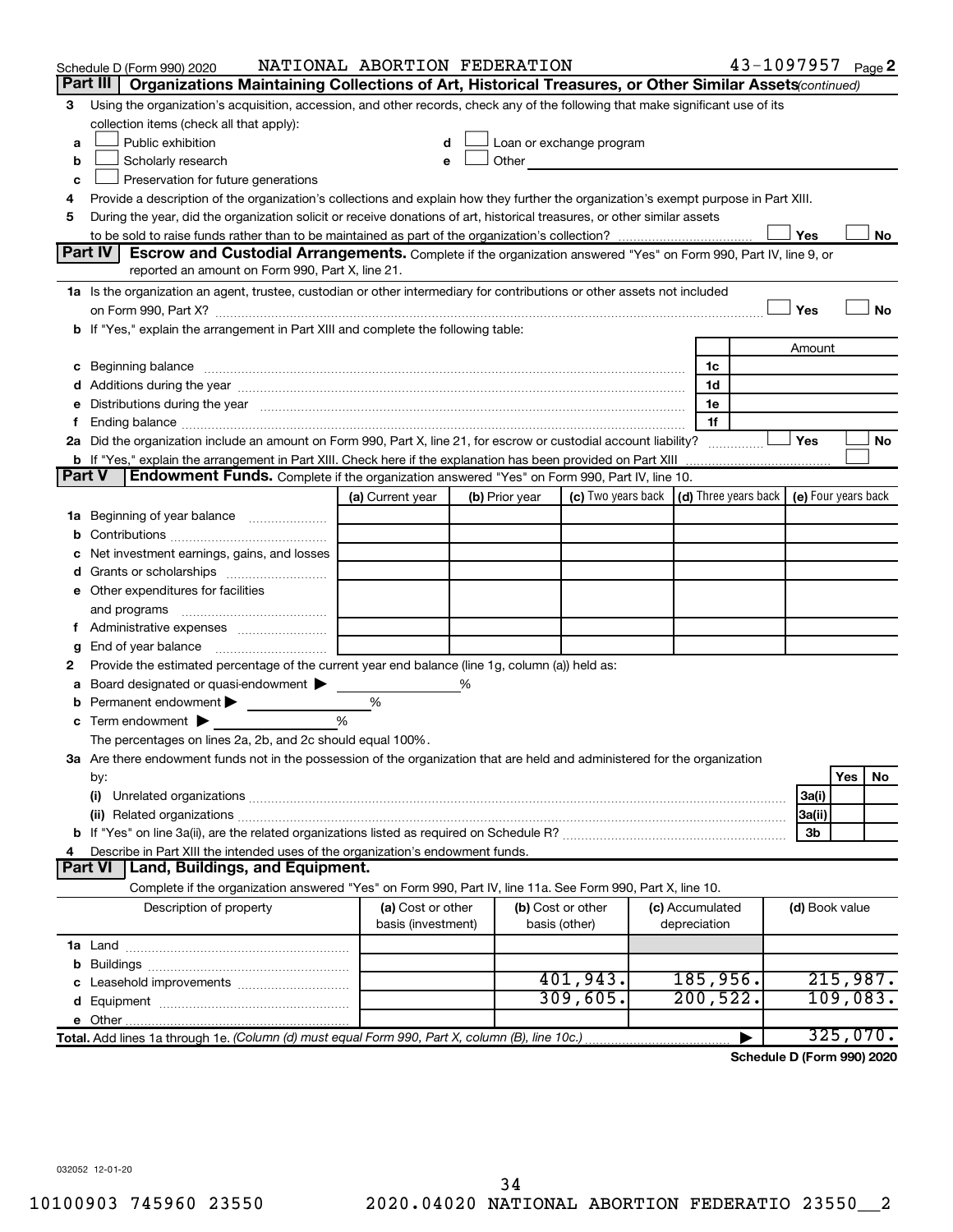| Schedule D (Form 990) 2020 |  |  | NATIONAL ABORTION FEDERATION | 43-1097957<br>Page $\mathbf 3$ |
|----------------------------|--|--|------------------------------|--------------------------------|
|----------------------------|--|--|------------------------------|--------------------------------|

| Complete if the organization answered "Yes" on Form 990, Part IV, line 11b. See Form 990, Part X, line 12.<br>(a) Description of security or category (including name of security)<br>(c) Method of valuation: Cost or end-of-year market value<br>(b) Book value<br>$(3)$ Other<br>(A)<br>(B)<br>(C)<br>(D)<br>(E)<br>(F)<br>(G)<br>(H)<br><b>Total.</b> (Col. (b) must equal Form 990, Part X, col. (B) line 12.) $\blacktriangleright$<br>Part VIII Investments - Program Related.<br>Complete if the organization answered "Yes" on Form 990, Part IV, line 11c. See Form 990, Part X, line 13.<br>(a) Description of investment<br>(c) Method of valuation: Cost or end-of-year market value<br>(b) Book value<br>(1)<br>(2)<br>(3)<br>(4)<br>(5)<br>(6)<br>(7)<br>(8)<br>(9)<br><b>Total.</b> (Col. (b) must equal Form 990, Part X, col. (B) line 13.)<br>Part IX<br><b>Other Assets.</b><br>Complete if the organization answered "Yes" on Form 990, Part IV, line 11d. See Form 990, Part X, line 15.<br>(b) Book value<br>(a) Description<br>170,441.<br>DEFERRED COMPENSATION INVESTMENTS<br>(1)<br>2,151,673.<br>DUE FROM RELATED PARTIES<br>(2)<br>(3)<br>(4)<br>(5)<br>(6)<br>(7)<br>(8)<br>(9)<br>2,322,114.<br>Total. (Column (b) must equal Form 990, Part X, col. (B) line 15.)<br><b>Other Liabilities.</b><br>Part X<br>Complete if the organization answered "Yes" on Form 990, Part IV, line 11e or 11f. See Form 990, Part X, line 25.<br>(a) Description of liability<br>(b) Book value<br>1.<br>(1) Federal income taxes<br>329,419.<br>DEFERRED RENT<br>(2)<br>170,441.<br>DEFERRED COMPENSATION<br>(3)<br>280, 444.<br>DEFERRED IMPROVEMENT ALLOWANCE<br>(4)<br>(5)<br>(6) | Part VII Investments - Other Securities. |  |  |
|-------------------------------------------------------------------------------------------------------------------------------------------------------------------------------------------------------------------------------------------------------------------------------------------------------------------------------------------------------------------------------------------------------------------------------------------------------------------------------------------------------------------------------------------------------------------------------------------------------------------------------------------------------------------------------------------------------------------------------------------------------------------------------------------------------------------------------------------------------------------------------------------------------------------------------------------------------------------------------------------------------------------------------------------------------------------------------------------------------------------------------------------------------------------------------------------------------------------------------------------------------------------------------------------------------------------------------------------------------------------------------------------------------------------------------------------------------------------------------------------------------------------------------------------------------------------------------------------------------------------------------------------------------------------------------------------------------|------------------------------------------|--|--|
|                                                                                                                                                                                                                                                                                                                                                                                                                                                                                                                                                                                                                                                                                                                                                                                                                                                                                                                                                                                                                                                                                                                                                                                                                                                                                                                                                                                                                                                                                                                                                                                                                                                                                                       |                                          |  |  |
|                                                                                                                                                                                                                                                                                                                                                                                                                                                                                                                                                                                                                                                                                                                                                                                                                                                                                                                                                                                                                                                                                                                                                                                                                                                                                                                                                                                                                                                                                                                                                                                                                                                                                                       |                                          |  |  |
|                                                                                                                                                                                                                                                                                                                                                                                                                                                                                                                                                                                                                                                                                                                                                                                                                                                                                                                                                                                                                                                                                                                                                                                                                                                                                                                                                                                                                                                                                                                                                                                                                                                                                                       |                                          |  |  |
|                                                                                                                                                                                                                                                                                                                                                                                                                                                                                                                                                                                                                                                                                                                                                                                                                                                                                                                                                                                                                                                                                                                                                                                                                                                                                                                                                                                                                                                                                                                                                                                                                                                                                                       |                                          |  |  |
|                                                                                                                                                                                                                                                                                                                                                                                                                                                                                                                                                                                                                                                                                                                                                                                                                                                                                                                                                                                                                                                                                                                                                                                                                                                                                                                                                                                                                                                                                                                                                                                                                                                                                                       |                                          |  |  |
|                                                                                                                                                                                                                                                                                                                                                                                                                                                                                                                                                                                                                                                                                                                                                                                                                                                                                                                                                                                                                                                                                                                                                                                                                                                                                                                                                                                                                                                                                                                                                                                                                                                                                                       |                                          |  |  |
|                                                                                                                                                                                                                                                                                                                                                                                                                                                                                                                                                                                                                                                                                                                                                                                                                                                                                                                                                                                                                                                                                                                                                                                                                                                                                                                                                                                                                                                                                                                                                                                                                                                                                                       |                                          |  |  |
|                                                                                                                                                                                                                                                                                                                                                                                                                                                                                                                                                                                                                                                                                                                                                                                                                                                                                                                                                                                                                                                                                                                                                                                                                                                                                                                                                                                                                                                                                                                                                                                                                                                                                                       |                                          |  |  |
|                                                                                                                                                                                                                                                                                                                                                                                                                                                                                                                                                                                                                                                                                                                                                                                                                                                                                                                                                                                                                                                                                                                                                                                                                                                                                                                                                                                                                                                                                                                                                                                                                                                                                                       |                                          |  |  |
|                                                                                                                                                                                                                                                                                                                                                                                                                                                                                                                                                                                                                                                                                                                                                                                                                                                                                                                                                                                                                                                                                                                                                                                                                                                                                                                                                                                                                                                                                                                                                                                                                                                                                                       |                                          |  |  |
|                                                                                                                                                                                                                                                                                                                                                                                                                                                                                                                                                                                                                                                                                                                                                                                                                                                                                                                                                                                                                                                                                                                                                                                                                                                                                                                                                                                                                                                                                                                                                                                                                                                                                                       |                                          |  |  |
|                                                                                                                                                                                                                                                                                                                                                                                                                                                                                                                                                                                                                                                                                                                                                                                                                                                                                                                                                                                                                                                                                                                                                                                                                                                                                                                                                                                                                                                                                                                                                                                                                                                                                                       |                                          |  |  |
|                                                                                                                                                                                                                                                                                                                                                                                                                                                                                                                                                                                                                                                                                                                                                                                                                                                                                                                                                                                                                                                                                                                                                                                                                                                                                                                                                                                                                                                                                                                                                                                                                                                                                                       |                                          |  |  |
|                                                                                                                                                                                                                                                                                                                                                                                                                                                                                                                                                                                                                                                                                                                                                                                                                                                                                                                                                                                                                                                                                                                                                                                                                                                                                                                                                                                                                                                                                                                                                                                                                                                                                                       |                                          |  |  |
|                                                                                                                                                                                                                                                                                                                                                                                                                                                                                                                                                                                                                                                                                                                                                                                                                                                                                                                                                                                                                                                                                                                                                                                                                                                                                                                                                                                                                                                                                                                                                                                                                                                                                                       |                                          |  |  |
|                                                                                                                                                                                                                                                                                                                                                                                                                                                                                                                                                                                                                                                                                                                                                                                                                                                                                                                                                                                                                                                                                                                                                                                                                                                                                                                                                                                                                                                                                                                                                                                                                                                                                                       |                                          |  |  |
|                                                                                                                                                                                                                                                                                                                                                                                                                                                                                                                                                                                                                                                                                                                                                                                                                                                                                                                                                                                                                                                                                                                                                                                                                                                                                                                                                                                                                                                                                                                                                                                                                                                                                                       |                                          |  |  |
|                                                                                                                                                                                                                                                                                                                                                                                                                                                                                                                                                                                                                                                                                                                                                                                                                                                                                                                                                                                                                                                                                                                                                                                                                                                                                                                                                                                                                                                                                                                                                                                                                                                                                                       |                                          |  |  |
|                                                                                                                                                                                                                                                                                                                                                                                                                                                                                                                                                                                                                                                                                                                                                                                                                                                                                                                                                                                                                                                                                                                                                                                                                                                                                                                                                                                                                                                                                                                                                                                                                                                                                                       |                                          |  |  |
|                                                                                                                                                                                                                                                                                                                                                                                                                                                                                                                                                                                                                                                                                                                                                                                                                                                                                                                                                                                                                                                                                                                                                                                                                                                                                                                                                                                                                                                                                                                                                                                                                                                                                                       |                                          |  |  |
|                                                                                                                                                                                                                                                                                                                                                                                                                                                                                                                                                                                                                                                                                                                                                                                                                                                                                                                                                                                                                                                                                                                                                                                                                                                                                                                                                                                                                                                                                                                                                                                                                                                                                                       |                                          |  |  |
|                                                                                                                                                                                                                                                                                                                                                                                                                                                                                                                                                                                                                                                                                                                                                                                                                                                                                                                                                                                                                                                                                                                                                                                                                                                                                                                                                                                                                                                                                                                                                                                                                                                                                                       |                                          |  |  |
|                                                                                                                                                                                                                                                                                                                                                                                                                                                                                                                                                                                                                                                                                                                                                                                                                                                                                                                                                                                                                                                                                                                                                                                                                                                                                                                                                                                                                                                                                                                                                                                                                                                                                                       |                                          |  |  |
|                                                                                                                                                                                                                                                                                                                                                                                                                                                                                                                                                                                                                                                                                                                                                                                                                                                                                                                                                                                                                                                                                                                                                                                                                                                                                                                                                                                                                                                                                                                                                                                                                                                                                                       |                                          |  |  |
|                                                                                                                                                                                                                                                                                                                                                                                                                                                                                                                                                                                                                                                                                                                                                                                                                                                                                                                                                                                                                                                                                                                                                                                                                                                                                                                                                                                                                                                                                                                                                                                                                                                                                                       |                                          |  |  |
|                                                                                                                                                                                                                                                                                                                                                                                                                                                                                                                                                                                                                                                                                                                                                                                                                                                                                                                                                                                                                                                                                                                                                                                                                                                                                                                                                                                                                                                                                                                                                                                                                                                                                                       |                                          |  |  |
|                                                                                                                                                                                                                                                                                                                                                                                                                                                                                                                                                                                                                                                                                                                                                                                                                                                                                                                                                                                                                                                                                                                                                                                                                                                                                                                                                                                                                                                                                                                                                                                                                                                                                                       |                                          |  |  |
|                                                                                                                                                                                                                                                                                                                                                                                                                                                                                                                                                                                                                                                                                                                                                                                                                                                                                                                                                                                                                                                                                                                                                                                                                                                                                                                                                                                                                                                                                                                                                                                                                                                                                                       |                                          |  |  |
|                                                                                                                                                                                                                                                                                                                                                                                                                                                                                                                                                                                                                                                                                                                                                                                                                                                                                                                                                                                                                                                                                                                                                                                                                                                                                                                                                                                                                                                                                                                                                                                                                                                                                                       |                                          |  |  |
|                                                                                                                                                                                                                                                                                                                                                                                                                                                                                                                                                                                                                                                                                                                                                                                                                                                                                                                                                                                                                                                                                                                                                                                                                                                                                                                                                                                                                                                                                                                                                                                                                                                                                                       |                                          |  |  |
|                                                                                                                                                                                                                                                                                                                                                                                                                                                                                                                                                                                                                                                                                                                                                                                                                                                                                                                                                                                                                                                                                                                                                                                                                                                                                                                                                                                                                                                                                                                                                                                                                                                                                                       |                                          |  |  |
|                                                                                                                                                                                                                                                                                                                                                                                                                                                                                                                                                                                                                                                                                                                                                                                                                                                                                                                                                                                                                                                                                                                                                                                                                                                                                                                                                                                                                                                                                                                                                                                                                                                                                                       |                                          |  |  |
|                                                                                                                                                                                                                                                                                                                                                                                                                                                                                                                                                                                                                                                                                                                                                                                                                                                                                                                                                                                                                                                                                                                                                                                                                                                                                                                                                                                                                                                                                                                                                                                                                                                                                                       |                                          |  |  |
|                                                                                                                                                                                                                                                                                                                                                                                                                                                                                                                                                                                                                                                                                                                                                                                                                                                                                                                                                                                                                                                                                                                                                                                                                                                                                                                                                                                                                                                                                                                                                                                                                                                                                                       |                                          |  |  |
|                                                                                                                                                                                                                                                                                                                                                                                                                                                                                                                                                                                                                                                                                                                                                                                                                                                                                                                                                                                                                                                                                                                                                                                                                                                                                                                                                                                                                                                                                                                                                                                                                                                                                                       |                                          |  |  |
|                                                                                                                                                                                                                                                                                                                                                                                                                                                                                                                                                                                                                                                                                                                                                                                                                                                                                                                                                                                                                                                                                                                                                                                                                                                                                                                                                                                                                                                                                                                                                                                                                                                                                                       |                                          |  |  |
|                                                                                                                                                                                                                                                                                                                                                                                                                                                                                                                                                                                                                                                                                                                                                                                                                                                                                                                                                                                                                                                                                                                                                                                                                                                                                                                                                                                                                                                                                                                                                                                                                                                                                                       |                                          |  |  |
|                                                                                                                                                                                                                                                                                                                                                                                                                                                                                                                                                                                                                                                                                                                                                                                                                                                                                                                                                                                                                                                                                                                                                                                                                                                                                                                                                                                                                                                                                                                                                                                                                                                                                                       |                                          |  |  |
|                                                                                                                                                                                                                                                                                                                                                                                                                                                                                                                                                                                                                                                                                                                                                                                                                                                                                                                                                                                                                                                                                                                                                                                                                                                                                                                                                                                                                                                                                                                                                                                                                                                                                                       |                                          |  |  |
|                                                                                                                                                                                                                                                                                                                                                                                                                                                                                                                                                                                                                                                                                                                                                                                                                                                                                                                                                                                                                                                                                                                                                                                                                                                                                                                                                                                                                                                                                                                                                                                                                                                                                                       |                                          |  |  |
|                                                                                                                                                                                                                                                                                                                                                                                                                                                                                                                                                                                                                                                                                                                                                                                                                                                                                                                                                                                                                                                                                                                                                                                                                                                                                                                                                                                                                                                                                                                                                                                                                                                                                                       |                                          |  |  |
|                                                                                                                                                                                                                                                                                                                                                                                                                                                                                                                                                                                                                                                                                                                                                                                                                                                                                                                                                                                                                                                                                                                                                                                                                                                                                                                                                                                                                                                                                                                                                                                                                                                                                                       |                                          |  |  |
|                                                                                                                                                                                                                                                                                                                                                                                                                                                                                                                                                                                                                                                                                                                                                                                                                                                                                                                                                                                                                                                                                                                                                                                                                                                                                                                                                                                                                                                                                                                                                                                                                                                                                                       |                                          |  |  |
|                                                                                                                                                                                                                                                                                                                                                                                                                                                                                                                                                                                                                                                                                                                                                                                                                                                                                                                                                                                                                                                                                                                                                                                                                                                                                                                                                                                                                                                                                                                                                                                                                                                                                                       |                                          |  |  |
|                                                                                                                                                                                                                                                                                                                                                                                                                                                                                                                                                                                                                                                                                                                                                                                                                                                                                                                                                                                                                                                                                                                                                                                                                                                                                                                                                                                                                                                                                                                                                                                                                                                                                                       |                                          |  |  |
|                                                                                                                                                                                                                                                                                                                                                                                                                                                                                                                                                                                                                                                                                                                                                                                                                                                                                                                                                                                                                                                                                                                                                                                                                                                                                                                                                                                                                                                                                                                                                                                                                                                                                                       |                                          |  |  |
|                                                                                                                                                                                                                                                                                                                                                                                                                                                                                                                                                                                                                                                                                                                                                                                                                                                                                                                                                                                                                                                                                                                                                                                                                                                                                                                                                                                                                                                                                                                                                                                                                                                                                                       |                                          |  |  |
|                                                                                                                                                                                                                                                                                                                                                                                                                                                                                                                                                                                                                                                                                                                                                                                                                                                                                                                                                                                                                                                                                                                                                                                                                                                                                                                                                                                                                                                                                                                                                                                                                                                                                                       |                                          |  |  |
|                                                                                                                                                                                                                                                                                                                                                                                                                                                                                                                                                                                                                                                                                                                                                                                                                                                                                                                                                                                                                                                                                                                                                                                                                                                                                                                                                                                                                                                                                                                                                                                                                                                                                                       |                                          |  |  |
|                                                                                                                                                                                                                                                                                                                                                                                                                                                                                                                                                                                                                                                                                                                                                                                                                                                                                                                                                                                                                                                                                                                                                                                                                                                                                                                                                                                                                                                                                                                                                                                                                                                                                                       | (7)                                      |  |  |

**Total.**  *(Column (b) must equal Form 990, Part X, col. (B) line 25.)* (9) | 780,304.

**2.** Liability for uncertain tax positions. In Part XIII, provide the text of the footnote to the organization's financial statements that reports the organization's liability for uncertain tax positions under FASB ASC 740. Check here if the text of the footnote has been provided in Part XIII ...  $\fbox{\bf X}$ 

**Schedule D (Form 990) 2020**

032053 12-01-20

(8)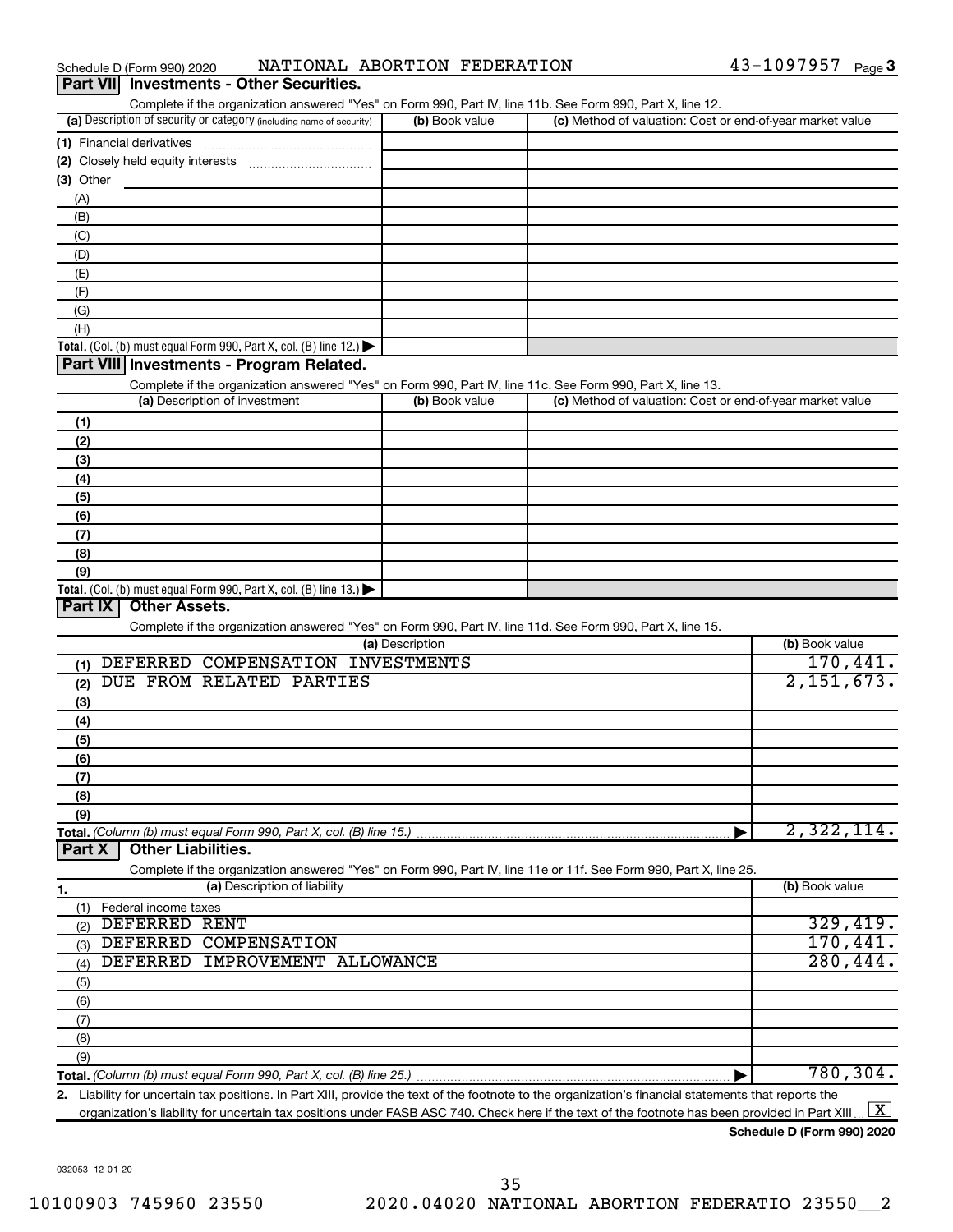|   | NATIONAL ABORTION FEDERATION<br>Schedule D (Form 990) 2020                                                                                                                                                                               |                |            |                | $43 - 1097957$ Page 4 |
|---|------------------------------------------------------------------------------------------------------------------------------------------------------------------------------------------------------------------------------------------|----------------|------------|----------------|-----------------------|
|   | Reconciliation of Revenue per Audited Financial Statements With Revenue per Return.<br>Part XI                                                                                                                                           |                |            |                |                       |
|   | Complete if the organization answered "Yes" on Form 990, Part IV, line 12a.                                                                                                                                                              |                |            |                |                       |
| 1 | Total revenue, gains, and other support per audited financial statements                                                                                                                                                                 |                |            | $\blacksquare$ | 11, 146, 119.         |
| 2 | Amounts included on line 1 but not on Form 990, Part VIII, line 12:                                                                                                                                                                      |                |            |                |                       |
| a |                                                                                                                                                                                                                                          | 2a             | 24,653.    |                |                       |
| b |                                                                                                                                                                                                                                          | 2 <sub>b</sub> | 1,530,870. |                |                       |
|   |                                                                                                                                                                                                                                          | 2c             |            |                |                       |
| d | Other (Describe in Part XIII.) <b>Construction (Construction Construction</b> of Chern Construction Construction Const                                                                                                                   | 2d             | 81,440.    |                |                       |
|   | e Add lines 2a through 2d                                                                                                                                                                                                                |                |            | 2e             | 1,636,963.            |
| 3 |                                                                                                                                                                                                                                          |                |            |                | 9,509,156.            |
| 4 | Amounts included on Form 990, Part VIII, line 12, but not on line 1:                                                                                                                                                                     |                |            |                |                       |
| a | Investment expenses not included on Form 990, Part VIII, line 7b [100] [100] [100] [100] [100] [100] [100] [10                                                                                                                           | 4a             |            |                |                       |
| b |                                                                                                                                                                                                                                          |                |            |                |                       |
|   | c Add lines 4a and 4b                                                                                                                                                                                                                    |                |            | 4c             | 0.                    |
| 5 |                                                                                                                                                                                                                                          |                |            |                | 9,509,156.            |
|   | Part XII   Reconciliation of Expenses per Audited Financial Statements With Expenses per Return.                                                                                                                                         |                |            |                |                       |
|   | Complete if the organization answered "Yes" on Form 990, Part IV, line 12a.                                                                                                                                                              |                |            |                |                       |
| 1 |                                                                                                                                                                                                                                          |                |            |                | 7,457,834.            |
| 2 | Amounts included on line 1 but not on Form 990, Part IX, line 25:                                                                                                                                                                        |                |            |                |                       |
| a |                                                                                                                                                                                                                                          | 2a             | 1,530,870. |                |                       |
| b |                                                                                                                                                                                                                                          | 2 <sub>b</sub> |            |                |                       |
| c |                                                                                                                                                                                                                                          | 2 <sub>c</sub> |            |                |                       |
| d |                                                                                                                                                                                                                                          | 2d             | 81,440.    |                |                       |
|   | e Add lines 2a through 2d <b>[10]</b> [10] <b>All and Property Contract 20 and 20</b> and 20 and 20 and 20 and 20 and 20 and 20 and 20 and 20 and 20 and 20 and 20 and 20 and 20 and 20 and 20 and 20 and 20 and 20 and 20 and 20 and 20 |                |            | 2e             | 1,612,310.            |
| 3 |                                                                                                                                                                                                                                          |                |            |                | 5,845,524.            |
| 4 | Amounts included on Form 990, Part IX, line 25, but not on line 1:                                                                                                                                                                       |                |            |                |                       |
|   |                                                                                                                                                                                                                                          | 4a             |            |                |                       |
|   |                                                                                                                                                                                                                                          | 4 <sub>h</sub> |            |                |                       |
|   | c Add lines 4a and 4b                                                                                                                                                                                                                    |                |            | 4с             | 0.                    |
|   |                                                                                                                                                                                                                                          |                |            | 5              | 5,845,524.            |
|   | Part XIII Supplemental Information.                                                                                                                                                                                                      |                |            |                |                       |
|   | Drovide the descriptions required for Dart II, lines 3, 5, and Q: Dart III, lines 1a and A: Dart IV, lines 1b and 2b: Dart V, line A: Dart Y, line 2: Dart Y, line                                                                       |                |            |                |                       |

e the descriptions required for Part II, lines 3, 5, and 9; Part III, lines 1a and 4; Part IV, lines 1b and 2b; Part V, line 4; Part . lines 2d and 4b; and Part XII, lines 2d and 4b. Also complete this part to provide any additional information.

PART X, LINE 2:

|  |  |  |  |  |  |  |  |  |  |  | FOR THE YEAR ENDED DECEMBER 31, 2020, NAF HAS DOCUMENTED ITS CONSIDERATION |
|--|--|--|--|--|--|--|--|--|--|--|----------------------------------------------------------------------------|
|--|--|--|--|--|--|--|--|--|--|--|----------------------------------------------------------------------------|

OF FASB ASC 740-10, INCOME TAXES, THAT PROVIDES GUIDANCE FOR REPORTING

UNCERTAINTY IN INCOME TAXES AND HAS DETERMINED THAT NO MATERIAL UNCERTAIN

TAX POSITIONS QUALIFY FOR EITHER RECOGNITION OR DISCLOSURE IN THE

FINANCIAL STATEMENTS.

PART XI, LINE 2D - OTHER ADJUSTMENTS:

COGS REPORTED ON THE FINANCIAL STATEMENTS AS EXPENSES  $81,440$ .

AND NETTED AGAINST REVENUE ON PART VIII LINE 10B.

| <b>JUSTMENTS.</b><br>" INE<br>2D<br>ADJ<br>-<br>FAK 1<br>.ner |
|---------------------------------------------------------------|
|                                                               |

032054 12-01-20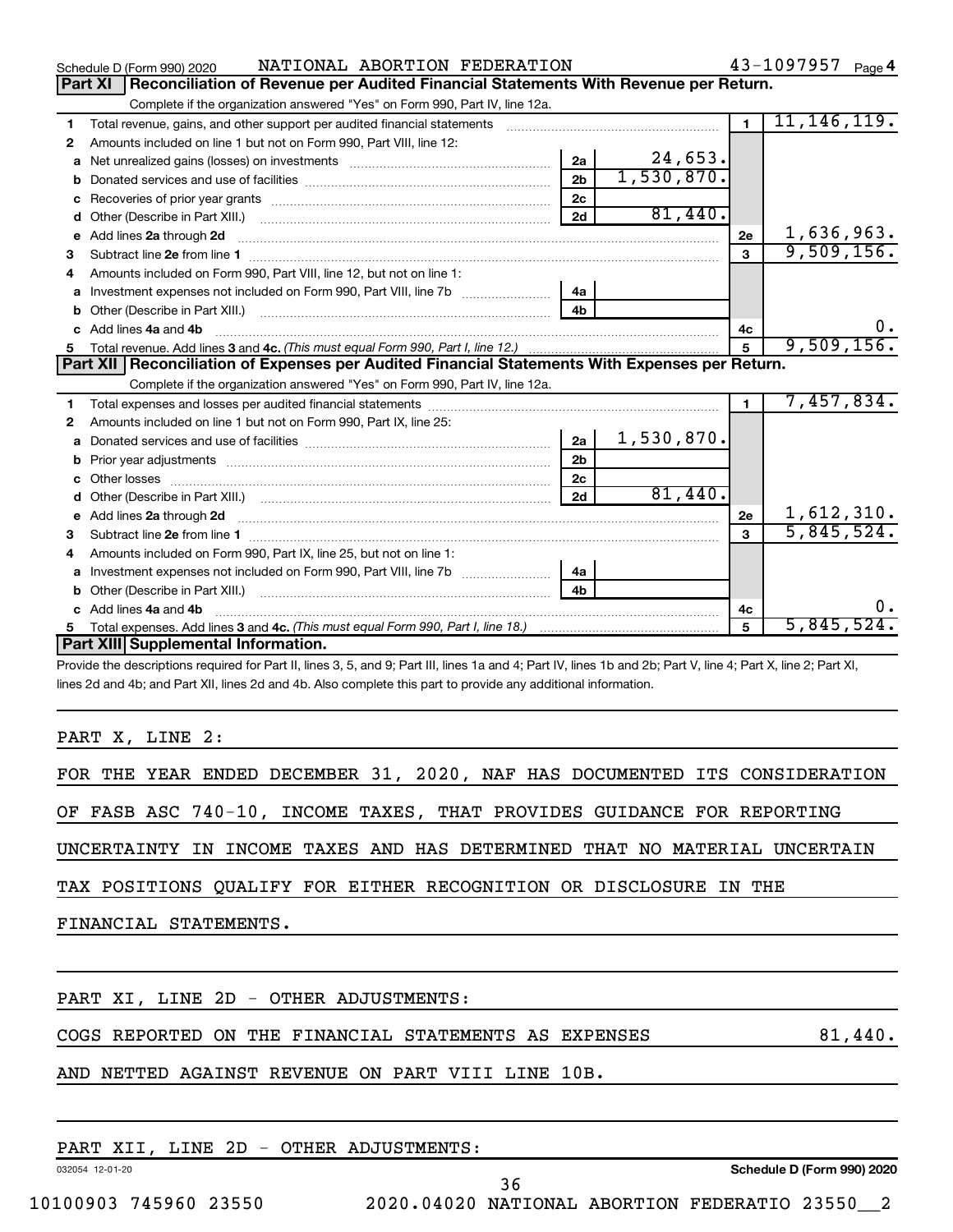|  |  |                                                   |  |  | COGS REPORTED ON THE FINANCIAL STATEMENTS AS EXPENSES                                                                 |                                                   | 81,440. |
|--|--|---------------------------------------------------|--|--|-----------------------------------------------------------------------------------------------------------------------|---------------------------------------------------|---------|
|  |  | AND NETTED AGAINST REVENUE ON PART VIII LINE 10B. |  |  |                                                                                                                       | <u> 1989 - Johann Barbara, martxa alemaniar a</u> |         |
|  |  |                                                   |  |  | <u> 1989 - John Harry Harry Harry Harry Harry Harry Harry Harry Harry Harry Harry Harry Harry Harry Harry Harry H</u> |                                                   |         |
|  |  |                                                   |  |  |                                                                                                                       |                                                   |         |
|  |  |                                                   |  |  |                                                                                                                       |                                                   |         |
|  |  |                                                   |  |  |                                                                                                                       |                                                   |         |
|  |  |                                                   |  |  |                                                                                                                       |                                                   |         |
|  |  |                                                   |  |  |                                                                                                                       |                                                   |         |
|  |  |                                                   |  |  |                                                                                                                       |                                                   |         |
|  |  |                                                   |  |  |                                                                                                                       |                                                   |         |
|  |  |                                                   |  |  |                                                                                                                       |                                                   |         |
|  |  |                                                   |  |  |                                                                                                                       |                                                   |         |
|  |  |                                                   |  |  |                                                                                                                       |                                                   |         |
|  |  |                                                   |  |  |                                                                                                                       |                                                   |         |
|  |  |                                                   |  |  |                                                                                                                       |                                                   |         |
|  |  |                                                   |  |  |                                                                                                                       |                                                   |         |
|  |  |                                                   |  |  |                                                                                                                       |                                                   |         |
|  |  |                                                   |  |  |                                                                                                                       |                                                   |         |
|  |  |                                                   |  |  |                                                                                                                       |                                                   |         |
|  |  |                                                   |  |  |                                                                                                                       |                                                   |         |
|  |  |                                                   |  |  |                                                                                                                       |                                                   |         |
|  |  |                                                   |  |  |                                                                                                                       |                                                   |         |
|  |  |                                                   |  |  |                                                                                                                       |                                                   |         |
|  |  |                                                   |  |  |                                                                                                                       |                                                   |         |
|  |  |                                                   |  |  |                                                                                                                       |                                                   |         |
|  |  |                                                   |  |  |                                                                                                                       |                                                   |         |
|  |  |                                                   |  |  |                                                                                                                       |                                                   |         |
|  |  |                                                   |  |  |                                                                                                                       |                                                   |         |
|  |  |                                                   |  |  |                                                                                                                       | Schedule D (Form 990) 2020                        |         |
|  |  |                                                   |  |  |                                                                                                                       |                                                   |         |

032055 12-01-20

 $\overline{\phantom{a}}$ 

*(continued)* **Part XIII Supplemental Information**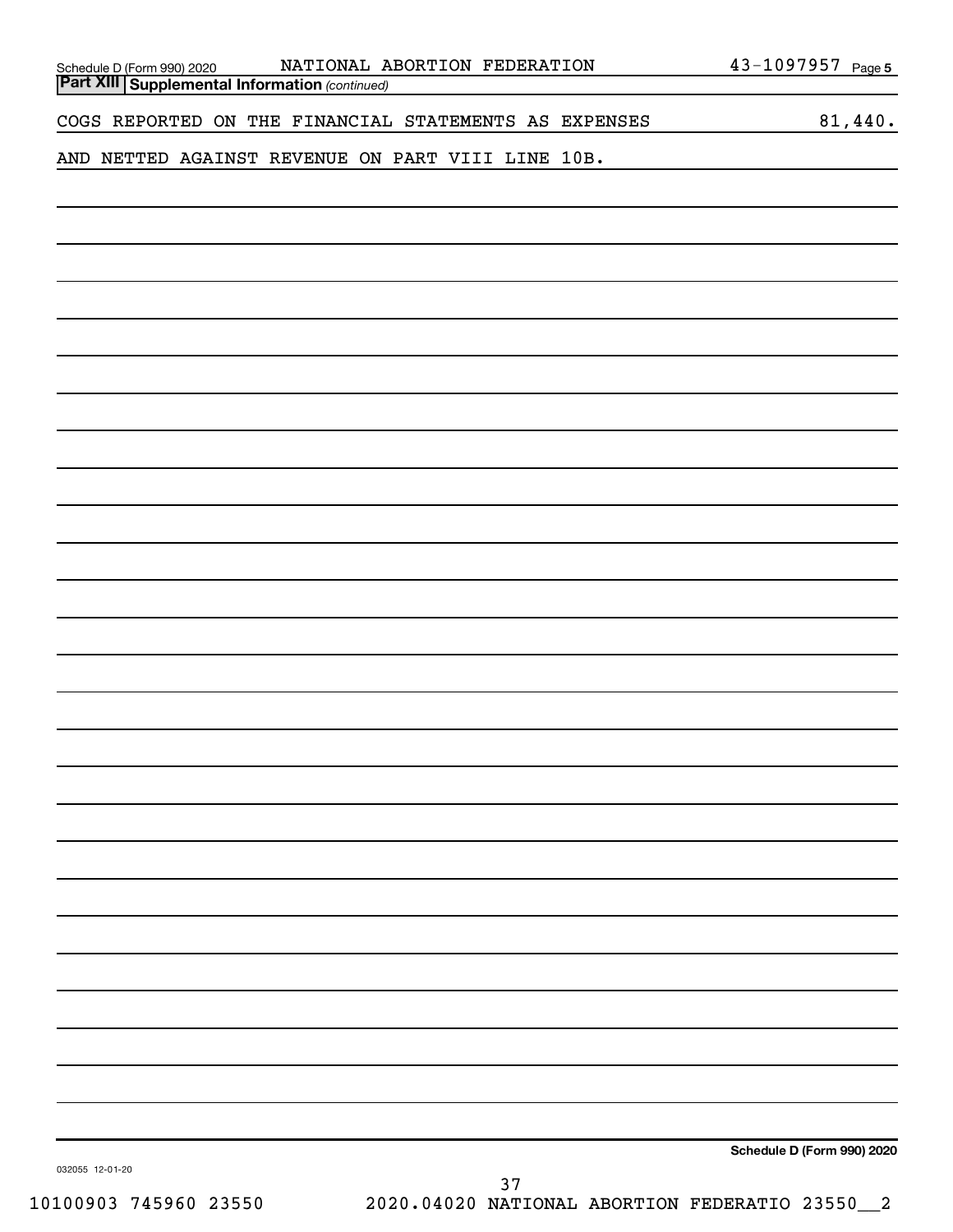|              | Part I                                                                                    |                                           |                                                                                           | General Information on Activities Outside the United States. Complete if the organization answered "Yes" on                                                   |                                                                                                                 |                                                                      |
|--------------|-------------------------------------------------------------------------------------------|-------------------------------------------|-------------------------------------------------------------------------------------------|---------------------------------------------------------------------------------------------------------------------------------------------------------------|-----------------------------------------------------------------------------------------------------------------|----------------------------------------------------------------------|
|              | Form 990, Part IV, line 14b.                                                              |                                           |                                                                                           |                                                                                                                                                               |                                                                                                                 |                                                                      |
| 1.           |                                                                                           |                                           |                                                                                           | For grantmakers. Does the organization maintain records to substantiate the amount of its grants and other assistance,                                        |                                                                                                                 |                                                                      |
|              |                                                                                           |                                           |                                                                                           | the grantees' eligibility for the grants or assistance, and the selection criteria used to award the grants or assistance?                                    |                                                                                                                 | Yes<br><b>No</b>                                                     |
| $\mathbf{2}$ | United States.                                                                            |                                           |                                                                                           | For grantmakers. Describe in Part V the organization's procedures for monitoring the use of its grants and other assistance outside the                       |                                                                                                                 |                                                                      |
| 3            |                                                                                           |                                           |                                                                                           | Activities per Region. (The following Part I, line 3 table can be duplicated if additional space is needed.)                                                  |                                                                                                                 |                                                                      |
|              | (a) Region                                                                                | (b) Number of<br>offices<br>in the region | (c) Number of<br>employees,<br>agents, and<br>independent<br>contractors<br>in the region | (d) Activities conducted in the region<br>(by type) (such as, fundraising, pro-<br>gram services, investments, grants to<br>recipients located in the region) | (e) If activity listed in (d)<br>is a program service,<br>describe specific type<br>of service(s) in the region | (f) Total<br>expenditures<br>for and<br>investments<br>in the region |
|              | NORTH AMERICA                                                                             | 0                                         | $\mathbf{1}$                                                                              | PROGRAM SERVICE ACTIVITIES                                                                                                                                    | ENSURES SAFE, LEGAL, AND<br><b>ACCESSIBLE ABORTION CARE</b><br>IN CANADA.                                       | 31,514.                                                              |
|              |                                                                                           |                                           |                                                                                           |                                                                                                                                                               |                                                                                                                 |                                                                      |
|              |                                                                                           |                                           |                                                                                           |                                                                                                                                                               |                                                                                                                 |                                                                      |
|              |                                                                                           |                                           |                                                                                           |                                                                                                                                                               |                                                                                                                 |                                                                      |
|              |                                                                                           |                                           |                                                                                           |                                                                                                                                                               |                                                                                                                 |                                                                      |
|              |                                                                                           |                                           |                                                                                           |                                                                                                                                                               |                                                                                                                 |                                                                      |
|              |                                                                                           |                                           |                                                                                           |                                                                                                                                                               |                                                                                                                 |                                                                      |
|              |                                                                                           |                                           |                                                                                           |                                                                                                                                                               |                                                                                                                 |                                                                      |
|              |                                                                                           |                                           |                                                                                           |                                                                                                                                                               |                                                                                                                 |                                                                      |
|              |                                                                                           |                                           |                                                                                           |                                                                                                                                                               |                                                                                                                 |                                                                      |
|              |                                                                                           |                                           |                                                                                           |                                                                                                                                                               |                                                                                                                 |                                                                      |
|              | 3 a Subtotal<br>.<br><b>b</b> Total from continuation                                     | O                                         |                                                                                           |                                                                                                                                                               |                                                                                                                 | 31,514.                                                              |
|              | sheets to Part I<br>c Totals (add lines 3a                                                | ŋ                                         |                                                                                           |                                                                                                                                                               |                                                                                                                 | 0.                                                                   |
|              | and 3b)<br>.<br>LHA For Panerwork Poduction Act Notice, see the Instructions for Form 000 |                                           |                                                                                           |                                                                                                                                                               |                                                                                                                 | 31,514.<br>Schodule E (Form 000) 2020                                |

**For Paperwork Reduction Act Notice, see the Instructions for Form 990. Schedule F (Form 990) 2020** LHA

032071 12-03-20

Department of the Treasury Internal Revenue Service

**(Form 990)**

Name of the organization

## **| Complete if the organization answered "Yes" on Form 990, Part IV, line 14b, 15, or 16. SCHEDULE F Statement of Activities Outside the United States 2020**

**| Attach to Form 990.**

▶ Go to www.irs.gov/Form990 for instructions and the latest information.

NATIONAL ABORTION FEDERATION 43-1097957

| OMB No. 1545-0047     |
|-----------------------|
| 02                    |
|                       |
| <b>Open to Public</b> |
| Inspection            |

**Employer identification number**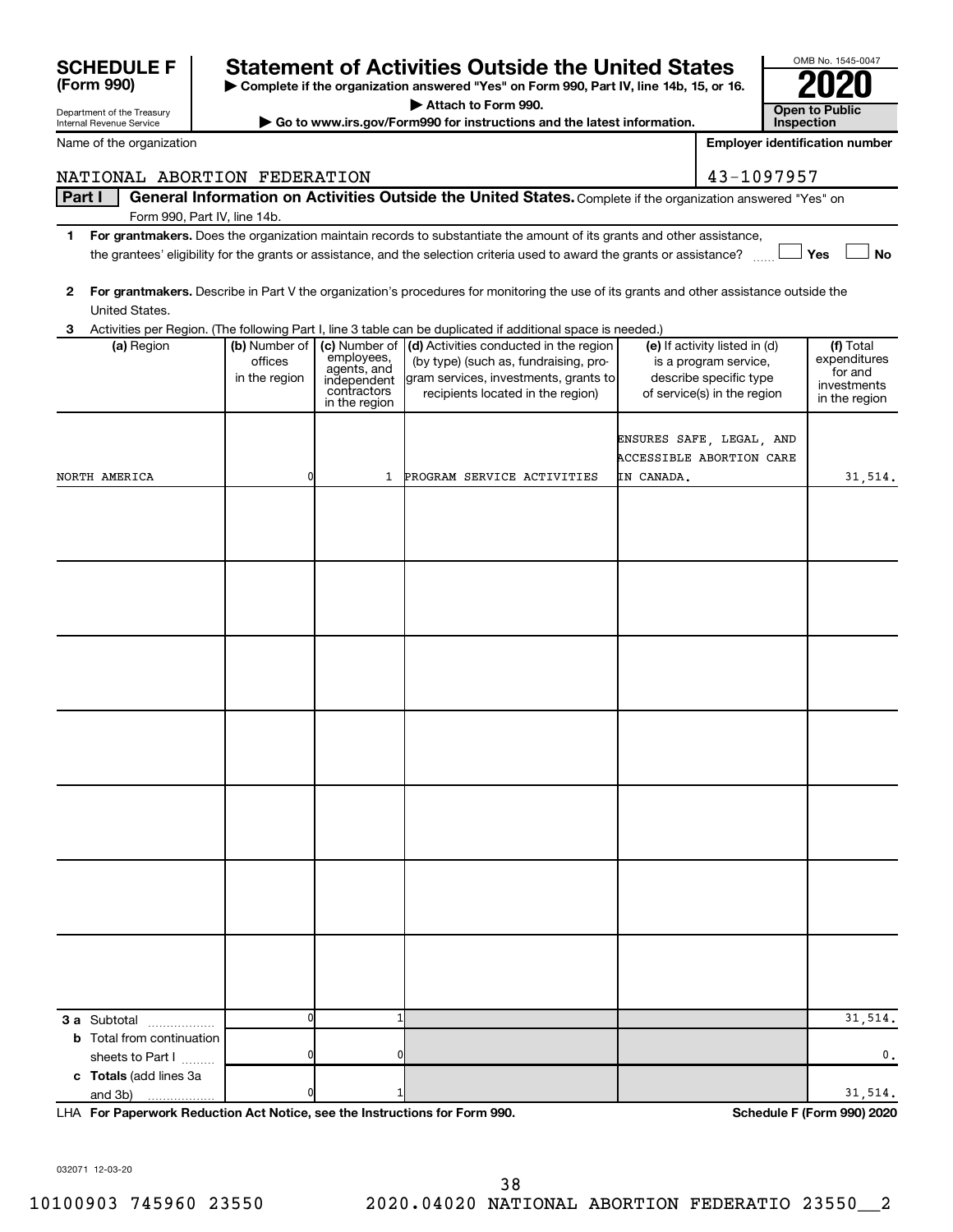Schedule F (Form 990) 2020 NATIONAL ABORTION FEDERATION 43-1097957

Part II | Grants and Other Assistance to Organizations or Entities Outside the United States. Complete if the organization answered "Yes" on Form 990, Part IV, line 15, for any recipient who received more than \$5,000. Part II can be duplicated if additional space is needed.

| $\mathbf{1}$<br>(a) Name of organization                   | (b) IRS code section<br>and EIN (if applicable) | (c) Region | (d) Purpose of<br>grant                                                                                                                 | (e) Amount | (f) Manner of<br>of cash grant cash disbursement | (g) Amount of<br>noncash<br>assistance | (h) Description<br>of noncash<br>assistance | (i) Method of<br>valuation (book, FMV,<br>appraisal, other) |
|------------------------------------------------------------|-------------------------------------------------|------------|-----------------------------------------------------------------------------------------------------------------------------------------|------------|--------------------------------------------------|----------------------------------------|---------------------------------------------|-------------------------------------------------------------|
|                                                            |                                                 |            |                                                                                                                                         |            |                                                  |                                        |                                             |                                                             |
|                                                            |                                                 |            |                                                                                                                                         |            |                                                  |                                        |                                             |                                                             |
|                                                            |                                                 |            |                                                                                                                                         |            |                                                  |                                        |                                             |                                                             |
|                                                            |                                                 |            |                                                                                                                                         |            |                                                  |                                        |                                             |                                                             |
|                                                            |                                                 |            |                                                                                                                                         |            |                                                  |                                        |                                             |                                                             |
|                                                            |                                                 |            |                                                                                                                                         |            |                                                  |                                        |                                             |                                                             |
|                                                            |                                                 |            |                                                                                                                                         |            |                                                  |                                        |                                             |                                                             |
|                                                            |                                                 |            |                                                                                                                                         |            |                                                  |                                        |                                             |                                                             |
|                                                            |                                                 |            |                                                                                                                                         |            |                                                  |                                        |                                             |                                                             |
|                                                            |                                                 |            |                                                                                                                                         |            |                                                  |                                        |                                             |                                                             |
|                                                            |                                                 |            |                                                                                                                                         |            |                                                  |                                        |                                             |                                                             |
|                                                            |                                                 |            |                                                                                                                                         |            |                                                  |                                        |                                             |                                                             |
|                                                            |                                                 |            |                                                                                                                                         |            |                                                  |                                        |                                             |                                                             |
|                                                            |                                                 |            |                                                                                                                                         |            |                                                  |                                        |                                             |                                                             |
|                                                            |                                                 |            |                                                                                                                                         |            |                                                  |                                        |                                             |                                                             |
|                                                            |                                                 |            |                                                                                                                                         |            |                                                  |                                        |                                             |                                                             |
| $\mathbf{2}$                                               |                                                 |            | Enter total number of recipient organizations listed above that are recognized as charities by the foreign country, recognized as a tax |            |                                                  |                                        |                                             |                                                             |
| Enter total number of other organizations or entities<br>3 |                                                 |            |                                                                                                                                         |            |                                                  |                                        |                                             |                                                             |

**Schedule F (Form 990) 2020**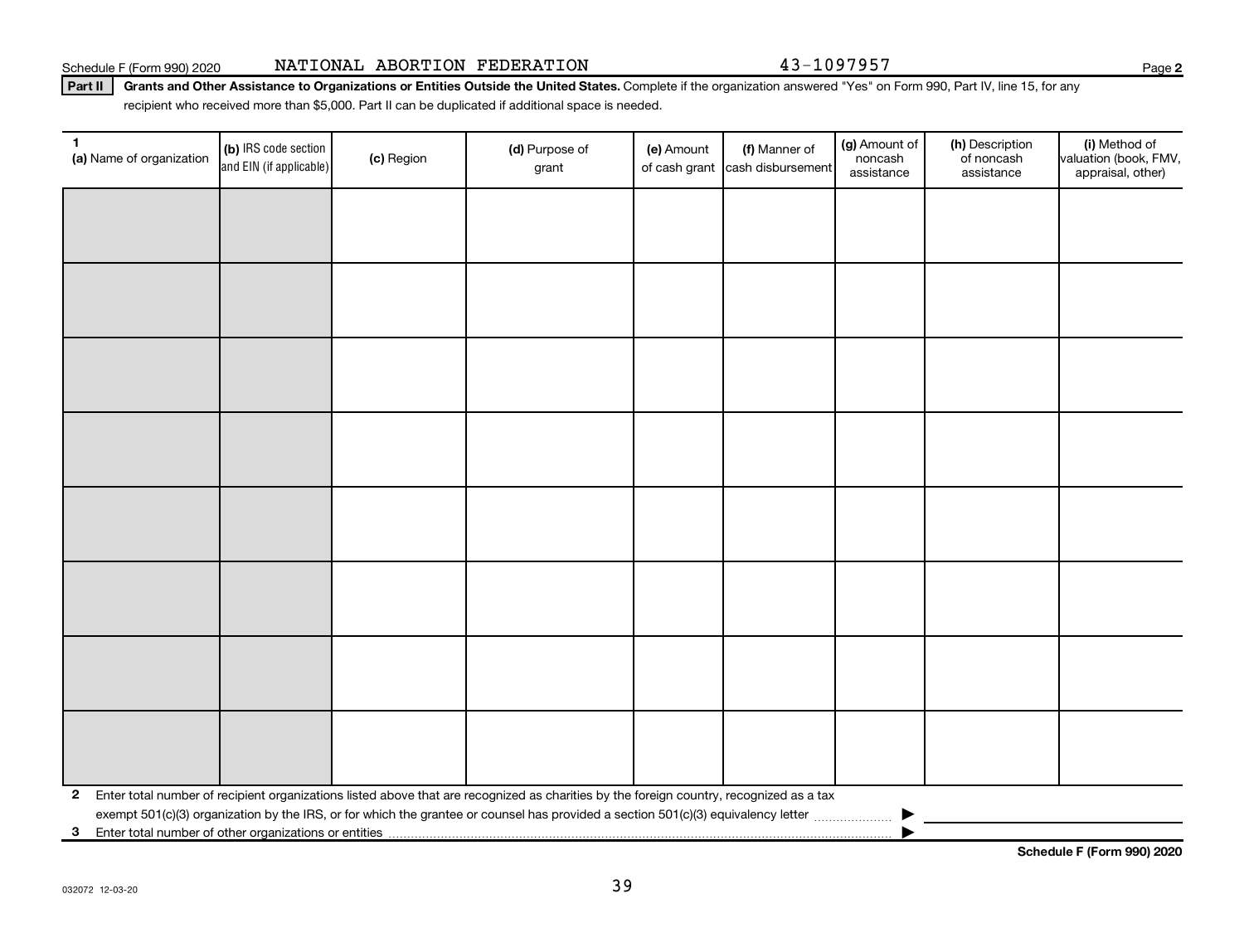## Schedule F (Form 990) 2020 NATIONAL ABORTION FEDERATION 43-1097957

**3**

Part III Grants and Other Assistance to Individuals Outside the United States. Complete if the organization answered "Yes" on Form 990, Part IV, line 16. Part III can be duplicated if additional space is needed.

| (a) Type of grant or assistance | (b) Region | (c) Number of<br>recipients | (d) Amount of<br>cash grant | (e) Manner of<br>cash disbursement | (f) Amount of<br>noncash<br>assistance | (g) Description of<br>noncash assistance | (h) Method of<br>valuation<br>(book, FMV,<br>appraisal, other) |
|---------------------------------|------------|-----------------------------|-----------------------------|------------------------------------|----------------------------------------|------------------------------------------|----------------------------------------------------------------|
|                                 |            |                             |                             |                                    |                                        |                                          |                                                                |
|                                 |            |                             |                             |                                    |                                        |                                          |                                                                |
|                                 |            |                             |                             |                                    |                                        |                                          |                                                                |
|                                 |            |                             |                             |                                    |                                        |                                          |                                                                |
|                                 |            |                             |                             |                                    |                                        |                                          |                                                                |
|                                 |            |                             |                             |                                    |                                        |                                          |                                                                |
|                                 |            |                             |                             |                                    |                                        |                                          |                                                                |
|                                 |            |                             |                             |                                    |                                        |                                          |                                                                |
|                                 |            |                             |                             |                                    |                                        |                                          |                                                                |
|                                 |            |                             |                             |                                    |                                        |                                          |                                                                |

**Schedule F (Form 990) 2020**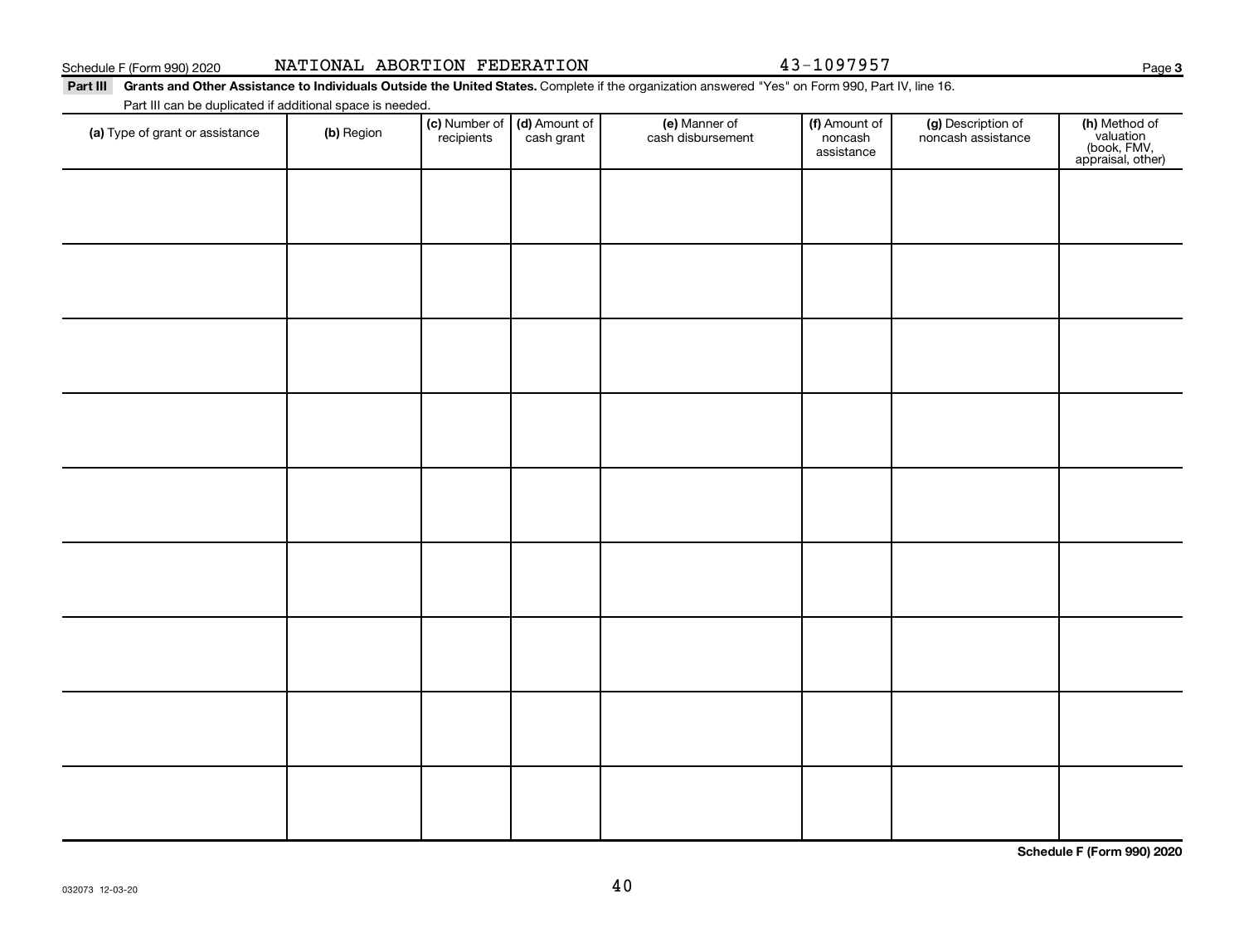## Schedule F (Form 990) 2020 Page NATIONAL ABORTION FEDERATION 43-1097957 **Part IV F** (Form 990) 2020 1

| $\mathbf{1}$   | Was the organization a U.S. transferor of property to a foreign corporation during the tax year? If "Yes,"<br>the organization may be required to file Form 926, Return by a U.S. Transferor of Property to a Foreign<br>Corporation (see Instructions for Form 926) manufactured controller controller to the control of the control of | Yes | ΧI<br><b>No</b>      |
|----------------|------------------------------------------------------------------------------------------------------------------------------------------------------------------------------------------------------------------------------------------------------------------------------------------------------------------------------------------|-----|----------------------|
| $\overline{2}$ | Did the organization have an interest in a foreign trust during the tax year? If "Yes," the organization may<br>be required to separately file Form 3520, Annual Return To Report Transactions With Foreign Trusts and<br>Receipt of Certain Foreign Gifts, and/or Form 3520-A, Annual Information Return of Foreign Trust With a        | Yes | $X _{\text{No}}$     |
| 3              | Did the organization have an ownership interest in a foreign corporation during the tax year? If "Yes,"<br>the organization may be required to file Form 5471, Information Return of U.S. Persons With Respect to                                                                                                                        | Yes | ΧI<br>N <sub>0</sub> |
| 4              | Was the organization a direct or indirect shareholder of a passive foreign investment company or a<br>qualified electing fund during the tax year? If "Yes," the organization may be required to file Form 8621,<br>Information Return by a Shareholder of a Passive Foreign Investment Company or Qualified Electing                    | Yes |                      |
| 5              | Did the organization have an ownership interest in a foreign partnership during the tax year? If "Yes,"<br>the organization may be required to file Form 8865, Return of U.S. Persons With Respect to Certain                                                                                                                            | Yes | χI                   |
| 6              | Did the organization have any operations in or related to any boycotting countries during the tax year? If<br>"Yes," the organization may be required to separately file Form 5713, International Boycott Report (see                                                                                                                    | Yes |                      |

**Schedule F (Form 990) 2020**

032074 12-03-20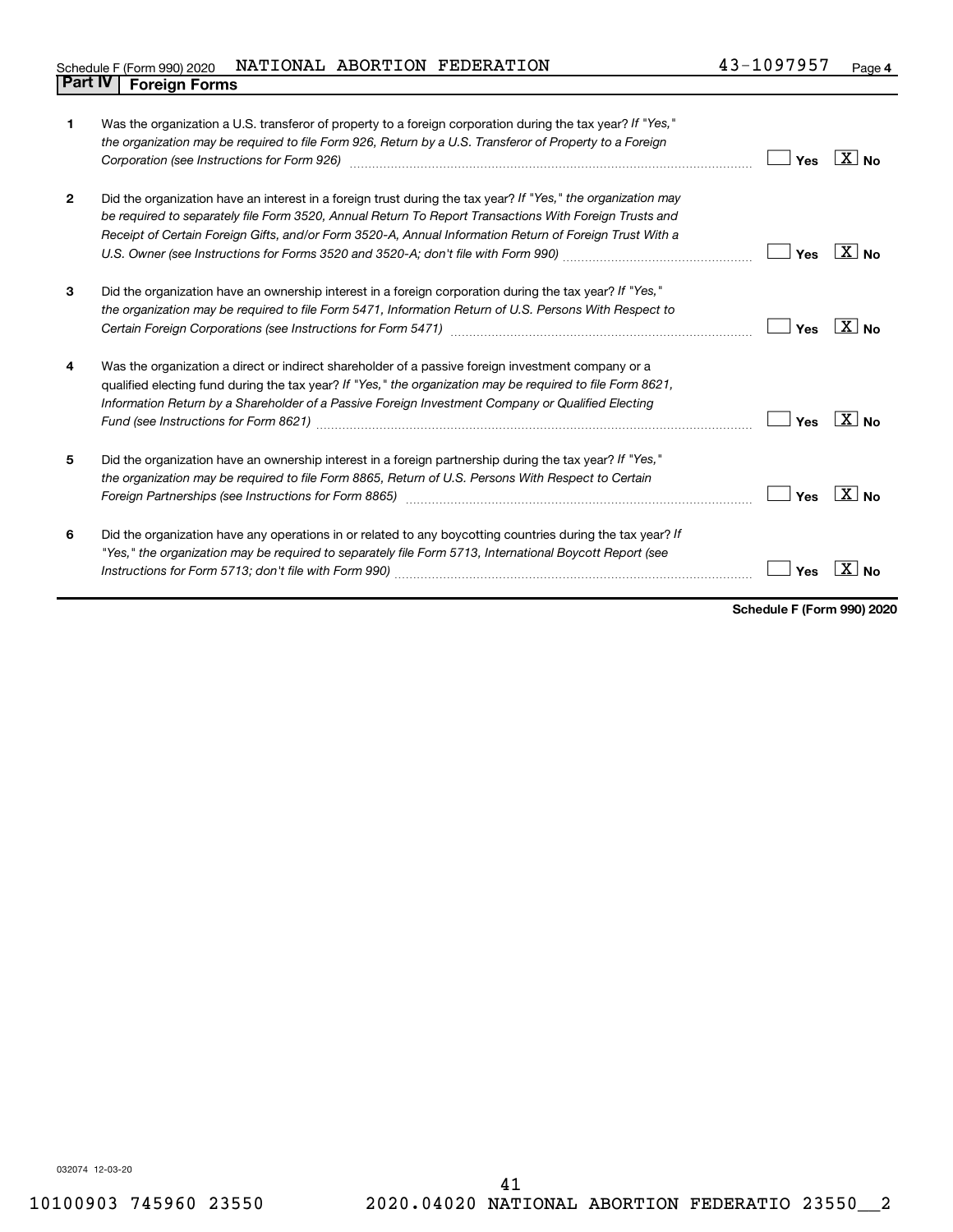Provide the information required by Part I, line 2 (monitoring of funds); Part I, line 3, column (f) (accounting method; amounts of investments vs. expenditures per region); Part II, line 1 (accounting method); Part III (accounting method); and Part III, column (c) (estimated number of recipients), as applicable. Also complete this part to provide any additional information. See instructions.

| 032075 12-03-20<br>10100903 745960 23550 | Schedule F (Form 990) 2020<br>42<br>2020.04020 NATIONAL ABORTION FEDERATIO 23550_2 |
|------------------------------------------|------------------------------------------------------------------------------------|
|                                          |                                                                                    |
|                                          |                                                                                    |
|                                          |                                                                                    |
|                                          |                                                                                    |
|                                          |                                                                                    |
|                                          |                                                                                    |
|                                          |                                                                                    |
|                                          |                                                                                    |
|                                          |                                                                                    |
|                                          |                                                                                    |
|                                          |                                                                                    |
|                                          |                                                                                    |
|                                          |                                                                                    |
|                                          |                                                                                    |
|                                          |                                                                                    |
|                                          |                                                                                    |
|                                          |                                                                                    |
|                                          |                                                                                    |
|                                          |                                                                                    |
|                                          |                                                                                    |
|                                          |                                                                                    |
|                                          |                                                                                    |
|                                          |                                                                                    |
|                                          |                                                                                    |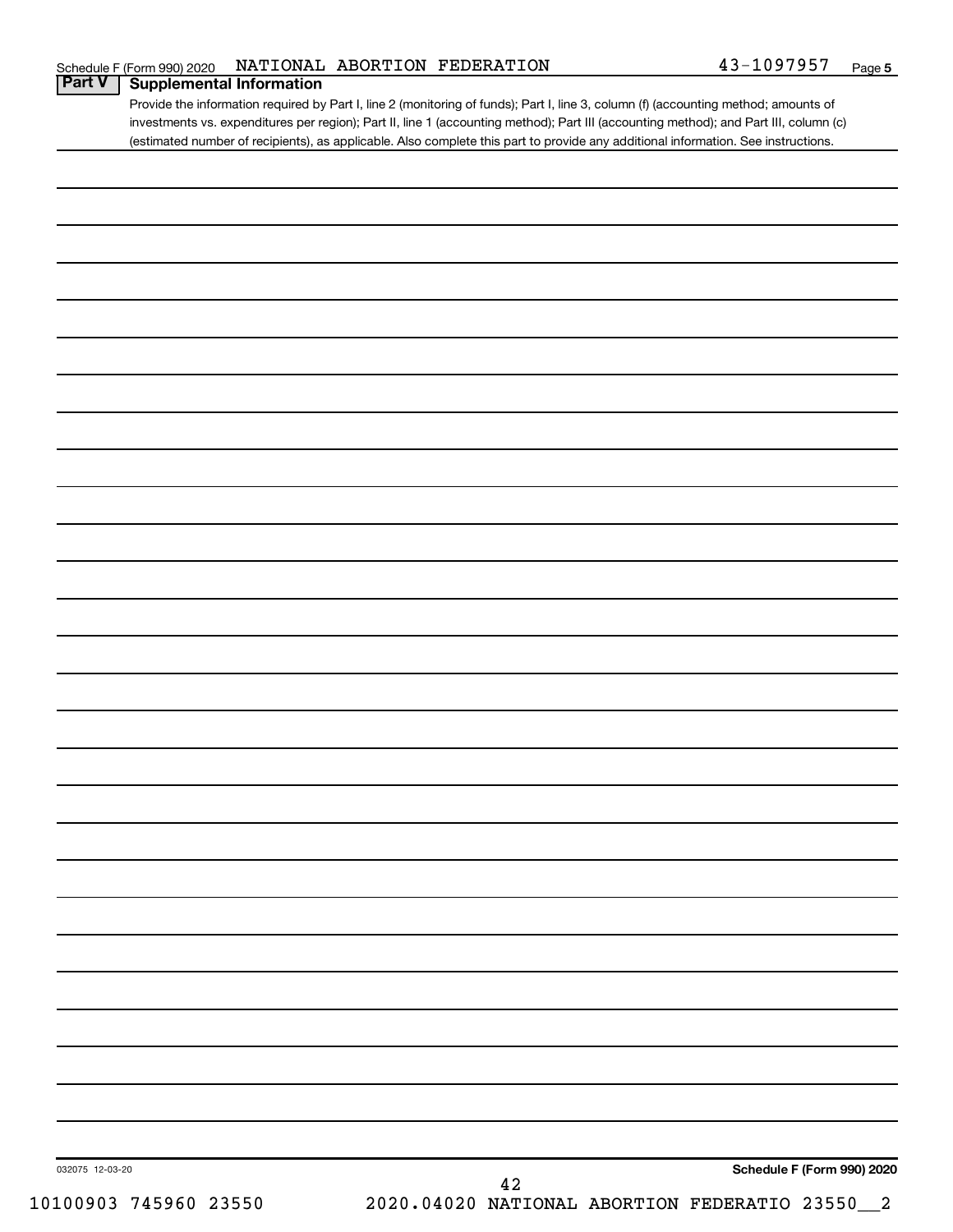| <b>SCHEDULE G</b>                                                                                                                                                                                                                                                                                                                                                                                         | <b>Supplemental Information Regarding Fundraising or Gaming Activities</b>                                                                                          |     |                                                                            |                                      |                                                                            | OMB No. 1545-0047                                       |  |  |  |  |
|-----------------------------------------------------------------------------------------------------------------------------------------------------------------------------------------------------------------------------------------------------------------------------------------------------------------------------------------------------------------------------------------------------------|---------------------------------------------------------------------------------------------------------------------------------------------------------------------|-----|----------------------------------------------------------------------------|--------------------------------------|----------------------------------------------------------------------------|---------------------------------------------------------|--|--|--|--|
| (Form 990 or 990-EZ)                                                                                                                                                                                                                                                                                                                                                                                      | Complete if the organization answered "Yes" on Form 990, Part IV, line 17, 18, or 19, or if the<br>organization entered more than \$15,000 on Form 990-EZ, line 6a. |     |                                                                            |                                      |                                                                            |                                                         |  |  |  |  |
| Department of the Treasury                                                                                                                                                                                                                                                                                                                                                                                | Attach to Form 990 or Form 990-EZ.<br>► Go to www.irs.gov/Form990 for instructions and the latest information.                                                      |     |                                                                            |                                      |                                                                            | <b>Open to Public</b><br><b>Inspection</b>              |  |  |  |  |
| Internal Revenue Service<br>Name of the organization                                                                                                                                                                                                                                                                                                                                                      | <b>Employer identification number</b>                                                                                                                               |     |                                                                            |                                      |                                                                            |                                                         |  |  |  |  |
| 43-1097957<br>NATIONAL ABORTION FEDERATION                                                                                                                                                                                                                                                                                                                                                                |                                                                                                                                                                     |     |                                                                            |                                      |                                                                            |                                                         |  |  |  |  |
| Part I<br>Fundraising Activities. Complete if the organization answered "Yes" on Form 990, Part IV, line 17. Form 990-EZ filers are not                                                                                                                                                                                                                                                                   |                                                                                                                                                                     |     |                                                                            |                                      |                                                                            |                                                         |  |  |  |  |
| required to complete this part.                                                                                                                                                                                                                                                                                                                                                                           |                                                                                                                                                                     |     |                                                                            |                                      |                                                                            |                                                         |  |  |  |  |
| 1 Indicate whether the organization raised funds through any of the following activities. Check all that apply.<br>$X$ Mail solicitations<br>$e$ $\boxed{X}$ Solicitation of non-government grants<br>a<br>$\overline{\mathbf{X}}$ Internet and email solicitations<br>Solicitation of government grants<br>b<br>f<br>$\overline{\textbf{X}}$ Phone solicitations<br>Special fundraising events<br>c<br>g |                                                                                                                                                                     |     |                                                                            |                                      |                                                                            |                                                         |  |  |  |  |
| In-person solicitations<br>d                                                                                                                                                                                                                                                                                                                                                                              |                                                                                                                                                                     |     |                                                                            |                                      |                                                                            |                                                         |  |  |  |  |
| 2 a Did the organization have a written or oral agreement with any individual (including officers, directors, trustees, or                                                                                                                                                                                                                                                                                |                                                                                                                                                                     |     |                                                                            |                                      |                                                                            |                                                         |  |  |  |  |
|                                                                                                                                                                                                                                                                                                                                                                                                           | key employees listed in Form 990, Part VII) or entity in connection with professional fundraising services?                                                         |     |                                                                            |                                      | $\boxed{\text{X}}$ Yes                                                     | <b>No</b>                                               |  |  |  |  |
| b If "Yes," list the 10 highest paid individuals or entities (fundraisers) pursuant to agreements under which the fundraiser is to be<br>compensated at least \$5,000 by the organization.                                                                                                                                                                                                                |                                                                                                                                                                     |     |                                                                            |                                      |                                                                            |                                                         |  |  |  |  |
| (i) Name and address of individual<br>or entity (fundraiser)                                                                                                                                                                                                                                                                                                                                              | (ii) Activity                                                                                                                                                       |     | (iii) Did<br>fundraiser<br>have custody<br>or control of<br>contributions? | (iv) Gross receipts<br>from activity | (v) Amount paid<br>to (or retained by)<br>fundraiser<br>listed in col. (i) | (vi) Amount paid<br>to (or retained by)<br>organization |  |  |  |  |
| SPARKPOINT FUNDRAISING LLC -                                                                                                                                                                                                                                                                                                                                                                              |                                                                                                                                                                     | Yes | No                                                                         |                                      |                                                                            |                                                         |  |  |  |  |
| INDUSTRIOUS ONE THOMAS                                                                                                                                                                                                                                                                                                                                                                                    | GRANT WRITING                                                                                                                                                       |     | X                                                                          | 110,500                              | 110,500                                                                    | 0.                                                      |  |  |  |  |
|                                                                                                                                                                                                                                                                                                                                                                                                           |                                                                                                                                                                     |     |                                                                            |                                      |                                                                            |                                                         |  |  |  |  |
|                                                                                                                                                                                                                                                                                                                                                                                                           |                                                                                                                                                                     |     |                                                                            |                                      |                                                                            |                                                         |  |  |  |  |
|                                                                                                                                                                                                                                                                                                                                                                                                           |                                                                                                                                                                     |     |                                                                            |                                      |                                                                            |                                                         |  |  |  |  |
|                                                                                                                                                                                                                                                                                                                                                                                                           |                                                                                                                                                                     |     |                                                                            |                                      |                                                                            |                                                         |  |  |  |  |
|                                                                                                                                                                                                                                                                                                                                                                                                           |                                                                                                                                                                     |     |                                                                            |                                      |                                                                            |                                                         |  |  |  |  |
|                                                                                                                                                                                                                                                                                                                                                                                                           |                                                                                                                                                                     |     |                                                                            |                                      |                                                                            |                                                         |  |  |  |  |
|                                                                                                                                                                                                                                                                                                                                                                                                           |                                                                                                                                                                     |     |                                                                            |                                      |                                                                            |                                                         |  |  |  |  |
|                                                                                                                                                                                                                                                                                                                                                                                                           |                                                                                                                                                                     |     |                                                                            |                                      |                                                                            |                                                         |  |  |  |  |
|                                                                                                                                                                                                                                                                                                                                                                                                           |                                                                                                                                                                     |     |                                                                            |                                      |                                                                            |                                                         |  |  |  |  |
|                                                                                                                                                                                                                                                                                                                                                                                                           |                                                                                                                                                                     |     |                                                                            |                                      |                                                                            |                                                         |  |  |  |  |
|                                                                                                                                                                                                                                                                                                                                                                                                           |                                                                                                                                                                     |     |                                                                            |                                      |                                                                            |                                                         |  |  |  |  |
|                                                                                                                                                                                                                                                                                                                                                                                                           |                                                                                                                                                                     |     |                                                                            |                                      |                                                                            |                                                         |  |  |  |  |
|                                                                                                                                                                                                                                                                                                                                                                                                           |                                                                                                                                                                     |     |                                                                            |                                      |                                                                            |                                                         |  |  |  |  |
|                                                                                                                                                                                                                                                                                                                                                                                                           |                                                                                                                                                                     |     |                                                                            |                                      |                                                                            |                                                         |  |  |  |  |
|                                                                                                                                                                                                                                                                                                                                                                                                           |                                                                                                                                                                     |     |                                                                            |                                      |                                                                            |                                                         |  |  |  |  |
| Total                                                                                                                                                                                                                                                                                                                                                                                                     |                                                                                                                                                                     |     |                                                                            | 110,500                              | 110,500                                                                    |                                                         |  |  |  |  |
| 3 List all states in which the organization is registered or licensed to solicit contributions or has been notified it is exempt from registration                                                                                                                                                                                                                                                        |                                                                                                                                                                     |     |                                                                            |                                      |                                                                            |                                                         |  |  |  |  |
| or licensing<br>AK, AL, AR, CA, CO, CT, DC, FL, GA, IL, KS, KY, MA, MD, ME, MI, MN, MS, NC, ND, NH, NJ, NM, NV, NY                                                                                                                                                                                                                                                                                        |                                                                                                                                                                     |     |                                                                            |                                      |                                                                            |                                                         |  |  |  |  |
| OH, OK, OR, PA, RI, SC, TN, UT, VA, WA, WI, WV                                                                                                                                                                                                                                                                                                                                                            |                                                                                                                                                                     |     |                                                                            |                                      |                                                                            |                                                         |  |  |  |  |

**For Paperwork Reduction Act Notice, see the Instructions for Form 990 or 990-EZ. Schedule G (Form 990 or 990-EZ) 2020** LHA SEE PART IV FOR CONTINUATIONS

032081 11-25-20

43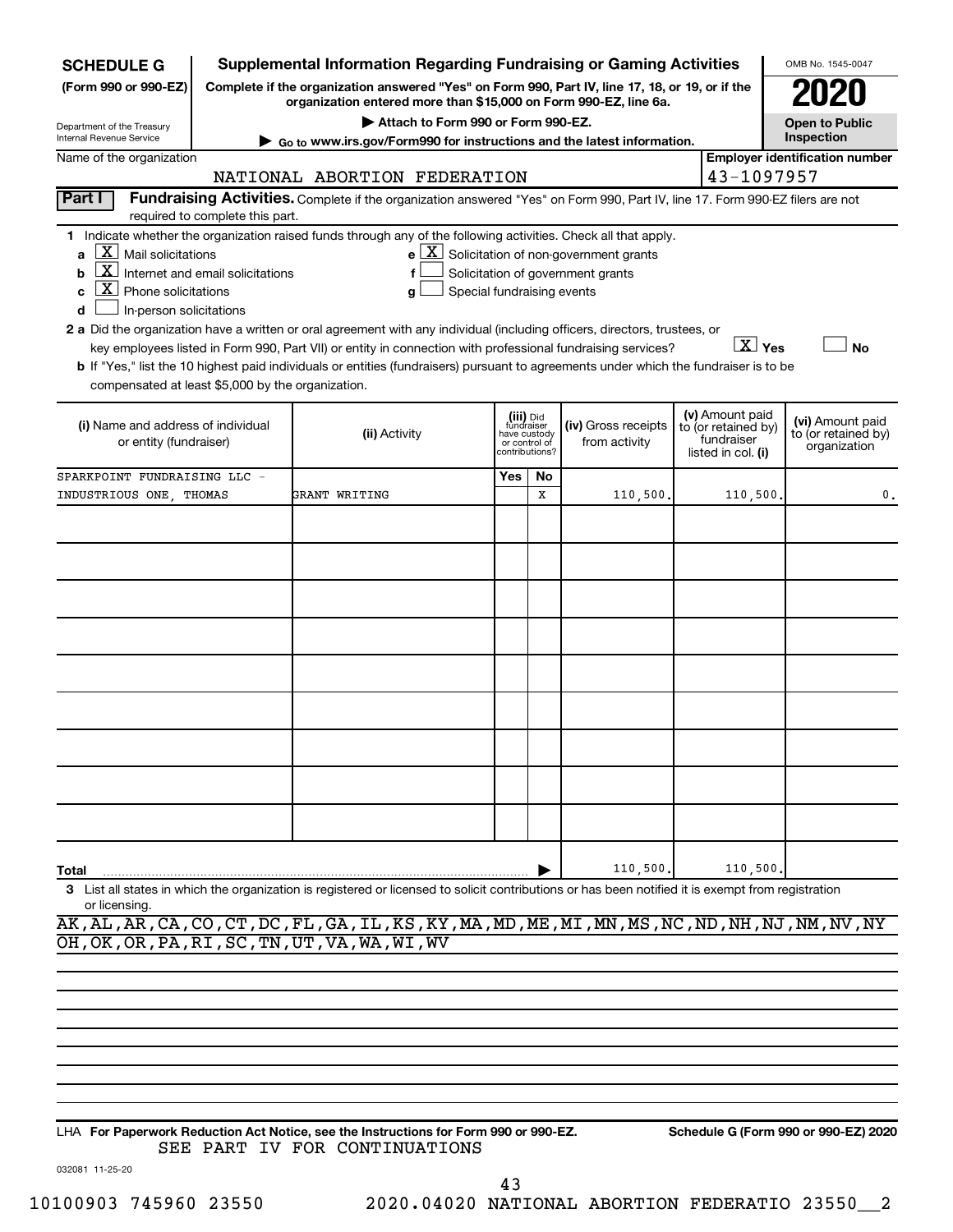|  |  | Schedule G (Form 990 or 990-EZ) 2020 NATIONAL ABORTION FEDERATION |  |  | $43 - 1097957$ Page 2 |
|--|--|-------------------------------------------------------------------|--|--|-----------------------|
|--|--|-------------------------------------------------------------------|--|--|-----------------------|

Part II | Fundraising Events. Complete if the organization answered "Yes" on Form 990, Part IV, line 18, or reported more than \$15,000 of fundraising event contributions and gross income on Form 990-EZ, lines 1 and 6b. List events with gross receipts greater than \$5,000.

|                        |    | ul lufturaising event continuutions and gross income on Form sso-EZ, imes T and OD. Elst events with gross receipts greater than \$0,000.     |                |                                                  |                       |                                                       |
|------------------------|----|-----------------------------------------------------------------------------------------------------------------------------------------------|----------------|--------------------------------------------------|-----------------------|-------------------------------------------------------|
|                        |    |                                                                                                                                               | (a) Event $#1$ | (b) Event $#2$                                   | (c) Other events      | (d) Total events<br>(add col. (a) through<br>col. (c) |
|                        |    |                                                                                                                                               | (event type)   | (event type)                                     | (total number)        |                                                       |
| Revenue                | 1. |                                                                                                                                               |                |                                                  |                       |                                                       |
|                        |    |                                                                                                                                               |                |                                                  |                       |                                                       |
|                        |    | 3 Gross income (line 1 minus line 2)                                                                                                          |                |                                                  |                       |                                                       |
|                        |    |                                                                                                                                               |                |                                                  |                       |                                                       |
|                        | 5  |                                                                                                                                               |                |                                                  |                       |                                                       |
|                        | 6  |                                                                                                                                               |                |                                                  |                       |                                                       |
| Direct Expenses        | 7  |                                                                                                                                               |                |                                                  |                       |                                                       |
|                        | 8  |                                                                                                                                               |                |                                                  |                       |                                                       |
|                        | 9  |                                                                                                                                               |                |                                                  |                       |                                                       |
|                        |    |                                                                                                                                               |                |                                                  | $\blacktriangleright$ |                                                       |
|                        |    |                                                                                                                                               |                |                                                  |                       |                                                       |
| Part III               |    | Gaming. Complete if the organization answered "Yes" on Form 990, Part IV, line 19, or reported more than<br>\$15,000 on Form 990-EZ, line 6a. |                |                                                  |                       |                                                       |
| Revenue                |    |                                                                                                                                               | (a) Bingo      | (b) Pull tabs/instant<br>bingo/progressive bingo | (c) Other gaming      | (d) Total gaming (add<br>col. (a) through col. (c))   |
|                        | 1. |                                                                                                                                               |                |                                                  |                       |                                                       |
|                        |    |                                                                                                                                               |                |                                                  |                       |                                                       |
|                        |    |                                                                                                                                               |                |                                                  |                       |                                                       |
| <b>Direct Expenses</b> | 3  |                                                                                                                                               |                |                                                  |                       |                                                       |
|                        | 4  |                                                                                                                                               |                |                                                  |                       |                                                       |
|                        |    |                                                                                                                                               |                |                                                  |                       |                                                       |
|                        | 6  | Volunteer labor                                                                                                                               | Yes<br>%<br>No | Yes<br>%<br>No                                   | Yes<br>%<br>No        |                                                       |
|                        | 7  | Direct expense summary. Add lines 2 through 5 in column (d)                                                                                   |                |                                                  |                       |                                                       |
|                        | 8  |                                                                                                                                               |                |                                                  |                       |                                                       |
|                        |    |                                                                                                                                               |                |                                                  |                       |                                                       |
| 9                      |    | Enter the state(s) in which the organization conducts gaming activities:                                                                      |                |                                                  |                       |                                                       |
|                        |    |                                                                                                                                               |                |                                                  |                       | Yes<br>No                                             |
|                        |    | <b>b</b> If "No," explain:                                                                                                                    |                |                                                  |                       |                                                       |
|                        |    |                                                                                                                                               |                |                                                  |                       |                                                       |
|                        |    |                                                                                                                                               |                |                                                  |                       | Yes<br>No                                             |
|                        |    | <b>b</b> If "Yes," explain:                                                                                                                   |                |                                                  |                       |                                                       |
|                        |    |                                                                                                                                               |                |                                                  |                       |                                                       |
|                        |    |                                                                                                                                               |                |                                                  |                       |                                                       |
|                        |    | 032082 11-25-20                                                                                                                               |                |                                                  |                       | Schedule G (Form 990 or 990-EZ) 2020                  |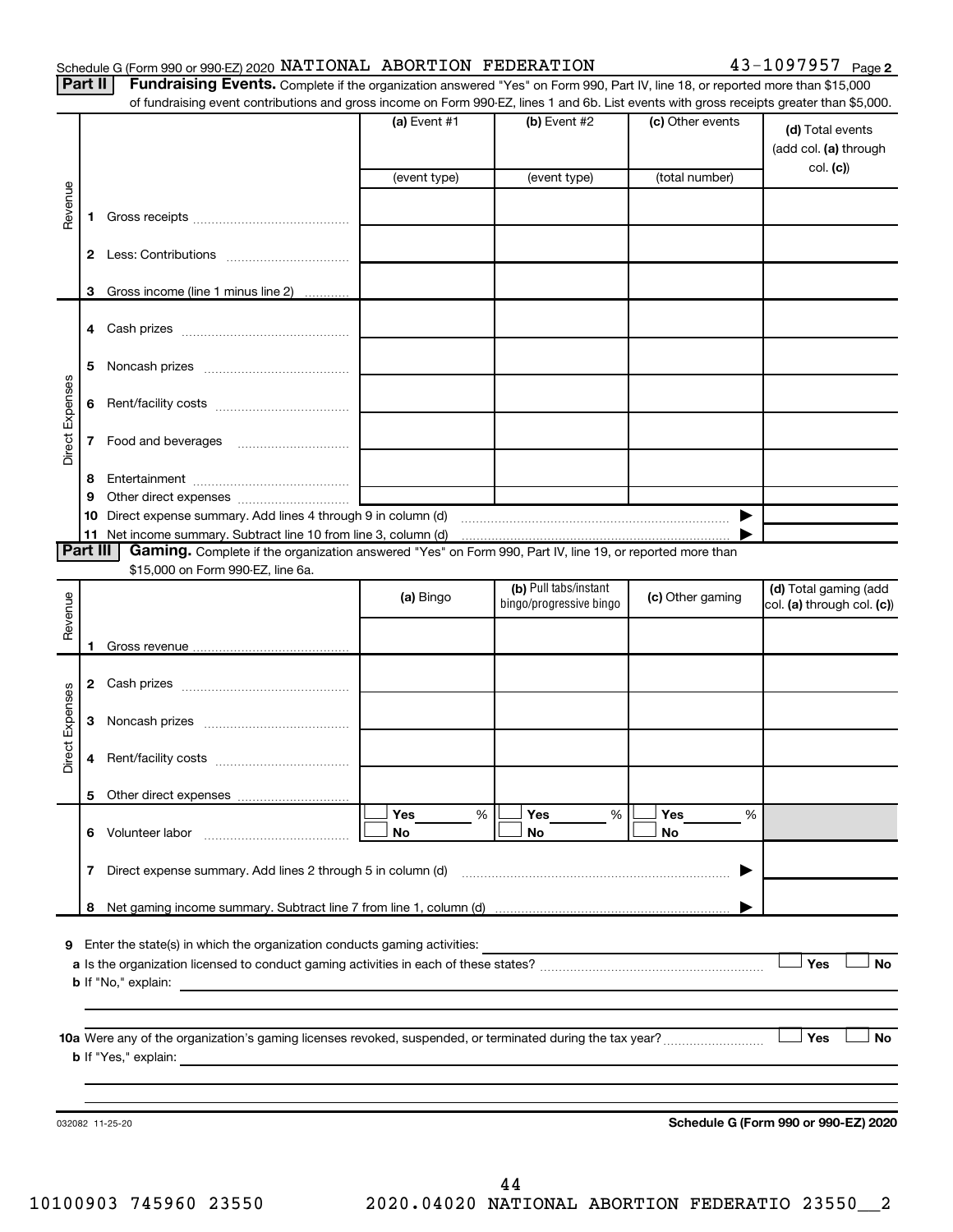| Schedule G (Form 990 or 990-EZ) 2020 NATIONAL ABORTION FEDERATION                                                                                                                                                                  | 43-1097957      | Page 3    |
|------------------------------------------------------------------------------------------------------------------------------------------------------------------------------------------------------------------------------------|-----------------|-----------|
| 11.                                                                                                                                                                                                                                | Yes             | <b>No</b> |
| 12 Is the organization a grantor, beneficiary or trustee of a trust, or a member of a partnership or other entity formed                                                                                                           | Yes             | <b>No</b> |
| <b>13</b> Indicate the percentage of gaming activity conducted in:                                                                                                                                                                 |                 |           |
|                                                                                                                                                                                                                                    | <b>13a</b>      | ℅         |
| <b>b</b> An outside facility <i>www.communicality.communicality.communicality www.communicality.communicality.communicality</i>                                                                                                    | 13 <sub>b</sub> | %         |
| 14 Enter the name and address of the person who prepares the organization's gaming/special events books and records:                                                                                                               |                 |           |
|                                                                                                                                                                                                                                    |                 |           |
|                                                                                                                                                                                                                                    |                 |           |
|                                                                                                                                                                                                                                    | Yes             | <b>No</b> |
|                                                                                                                                                                                                                                    |                 |           |
| of gaming revenue retained by the third party $\triangleright$ \$                                                                                                                                                                  |                 |           |
| c If "Yes," enter name and address of the third party:                                                                                                                                                                             |                 |           |
|                                                                                                                                                                                                                                    |                 |           |
|                                                                                                                                                                                                                                    |                 |           |
| 16 Gaming manager information:                                                                                                                                                                                                     |                 |           |
| Name $\blacktriangleright$<br><u> 1989 - Johann Barbara, martin amerikan basal da</u>                                                                                                                                              |                 |           |
| Gaming manager compensation > \$                                                                                                                                                                                                   |                 |           |
| Description of services provided states and the contract of the contract of the contract of the contract of the contract of the contract of the contract of the contract of the contract of the contract of the contract of th     |                 |           |
|                                                                                                                                                                                                                                    |                 |           |
|                                                                                                                                                                                                                                    |                 |           |
| Director/officer<br>Employee<br>Independent contractor                                                                                                                                                                             |                 |           |
| <b>17</b> Mandatory distributions:                                                                                                                                                                                                 |                 |           |
| a Is the organization required under state law to make charitable distributions from the gaming proceeds to                                                                                                                        |                 |           |
| retain the state gaming license? $\ldots$ No                                                                                                                                                                                       |                 |           |
| <b>b</b> Enter the amount of distributions required under state law to be distributed to other exempt organizations or spent in the                                                                                                |                 |           |
| organization's own exempt activities during the tax year $\triangleright$ \$<br>Supplemental Information. Provide the explanations required by Part I, line 2b, columns (iii) and (v); and Part III, lines 9, 9b, 10b,<br> Part IV |                 |           |
| 15b, 15c, 16, and 17b, as applicable. Also provide any additional information. See instructions.                                                                                                                                   |                 |           |
| SCHEDULE G, PART I, LINE 2B, LIST OF TEN HIGHEST PAID FUNDRAISERS:                                                                                                                                                                 |                 |           |
|                                                                                                                                                                                                                                    |                 |           |
| NAME OF FUNDRAISER: SPARKPOINT FUNDRAISING LLC<br>( I )                                                                                                                                                                            |                 |           |
| ADDRESS OF FUNDRAISER:<br>( I )                                                                                                                                                                                                    |                 |           |
|                                                                                                                                                                                                                                    |                 |           |
| INDUSTRIOUS ONE, THOMAS CIRCLE NW, SUITE 700, WASHINGTON, DC                                                                                                                                                                       | 20005           |           |
|                                                                                                                                                                                                                                    |                 |           |
|                                                                                                                                                                                                                                    |                 |           |
|                                                                                                                                                                                                                                    |                 |           |
| Schedule G (Form 990 or 990-EZ) 2020<br>032083 11-25-20                                                                                                                                                                            |                 |           |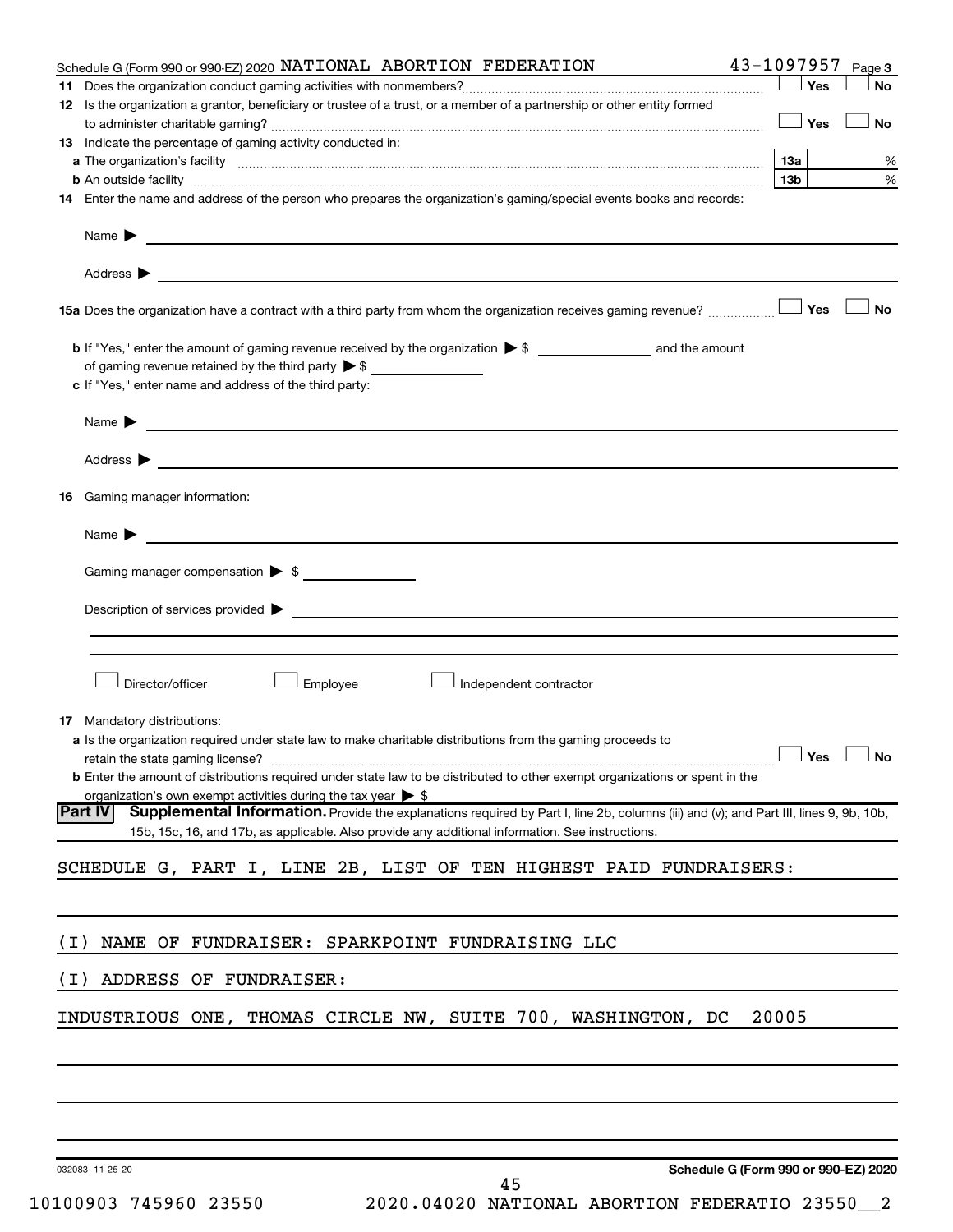| Schedule G (Form 990 or 990-EZ)                       |  | NATIONAL ABORTION FEDERATION | 43-1097957 | Page 4 |
|-------------------------------------------------------|--|------------------------------|------------|--------|
| <b>Part IV   Supplemental Information (continued)</b> |  |                              |            |        |

| 032084 04-01-20 | Schedule G (Form 990 or 990-EZ) |
|-----------------|---------------------------------|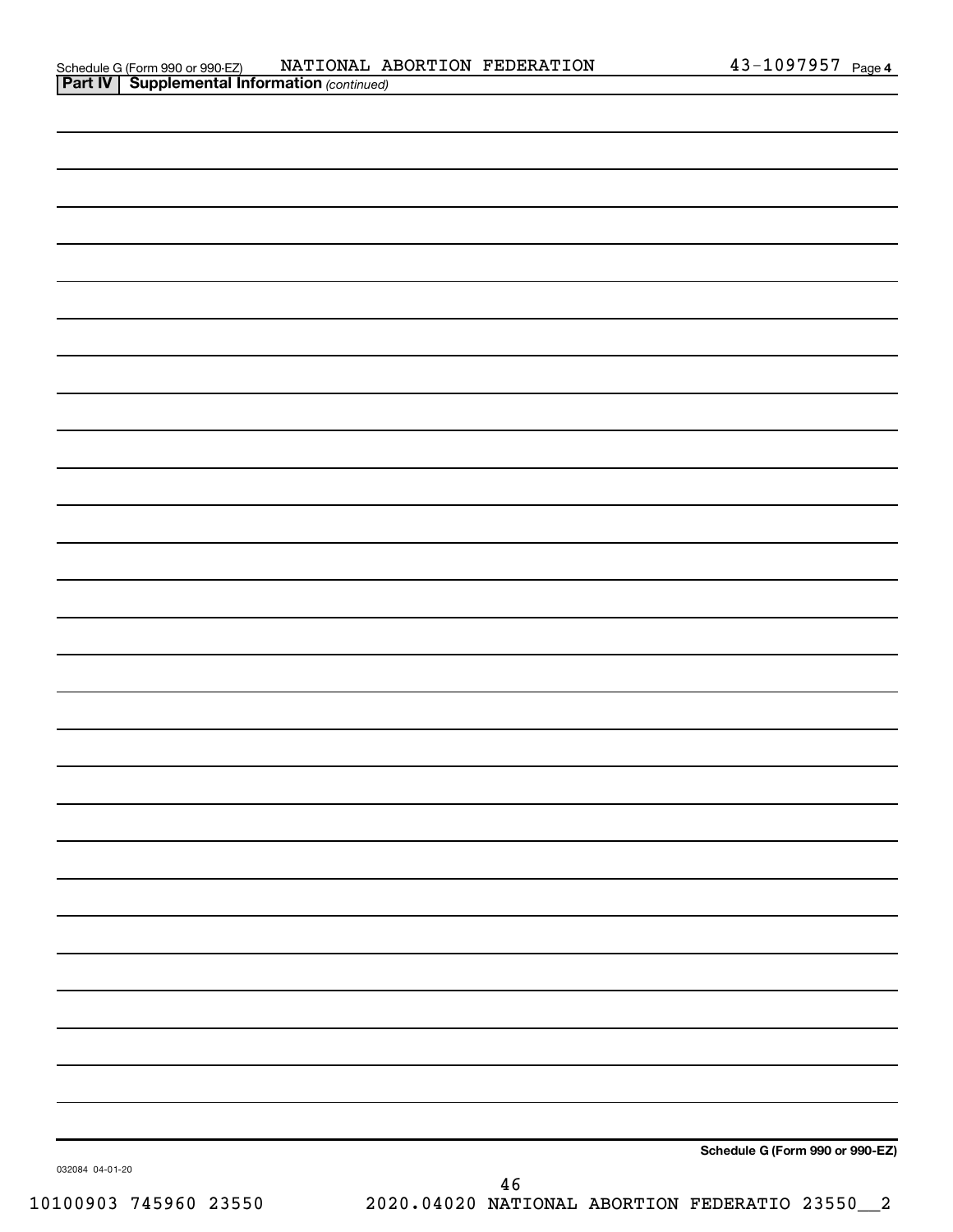| <b>SCHEDULE I</b><br>(Form 990)                                                                                                                                                                                                                                                                            | <b>Grants and Other Assistance to Organizations,</b><br>Governments, and Individuals in the United States<br>Complete if the organization answered "Yes" on Form 990, Part IV, line 21 or 22. |                                    |                                                       |                                         |                                                                |                                          |                                                                                            |  |  |  |
|------------------------------------------------------------------------------------------------------------------------------------------------------------------------------------------------------------------------------------------------------------------------------------------------------------|-----------------------------------------------------------------------------------------------------------------------------------------------------------------------------------------------|------------------------------------|-------------------------------------------------------|-----------------------------------------|----------------------------------------------------------------|------------------------------------------|--------------------------------------------------------------------------------------------|--|--|--|
| Department of the Treasury                                                                                                                                                                                                                                                                                 |                                                                                                                                                                                               |                                    | Attach to Form 990.                                   |                                         |                                                                |                                          | <b>Open to Public</b>                                                                      |  |  |  |
| Internal Revenue Service                                                                                                                                                                                                                                                                                   |                                                                                                                                                                                               |                                    | Go to www.irs.gov/Form990 for the latest information. |                                         |                                                                |                                          | Inspection                                                                                 |  |  |  |
| Name of the organization                                                                                                                                                                                                                                                                                   |                                                                                                                                                                                               | NATIONAL ABORTION FEDERATION       |                                                       |                                         |                                                                |                                          | <b>Employer identification number</b><br>43-1097957                                        |  |  |  |
| Part I<br><b>General Information on Grants and Assistance</b>                                                                                                                                                                                                                                              |                                                                                                                                                                                               |                                    |                                                       |                                         |                                                                |                                          |                                                                                            |  |  |  |
| Does the organization maintain records to substantiate the amount of the grants or assistance, the grantees' eligibility for the grants or assistance, and the selection<br>$\mathbf 1$<br>2 Describe in Part IV the organization's procedures for monitoring the use of grant funds in the United States. |                                                                                                                                                                                               |                                    |                                                       |                                         |                                                                |                                          | $ \mathbf{X} $ Yes<br>l No                                                                 |  |  |  |
| Part II<br>Grants and Other Assistance to Domestic Organizations and Domestic Governments. Complete if the organization answered "Yes" on Form 990, Part IV, line 21, for any                                                                                                                              |                                                                                                                                                                                               |                                    |                                                       |                                         |                                                                |                                          |                                                                                            |  |  |  |
| recipient that received more than \$5,000. Part II can be duplicated if additional space is needed.                                                                                                                                                                                                        |                                                                                                                                                                                               |                                    |                                                       |                                         |                                                                |                                          |                                                                                            |  |  |  |
| 1 (a) Name and address of organization<br>or government                                                                                                                                                                                                                                                    | $(b)$ EIN                                                                                                                                                                                     | (c) IRC section<br>(if applicable) | (d) Amount of<br>cash grant                           | (e) Amount of<br>non-cash<br>assistance | (f) Method of<br>valuation (book,<br>FMV, appraisal,<br>other) | (g) Description of<br>noncash assistance | (h) Purpose of grant<br>or assistance                                                      |  |  |  |
| GYNUITY HEALTH PROJECTS<br>15 EAST 26TH ST, 8TH FL<br>NEW YORK, NY 10010                                                                                                                                                                                                                                   | 06-1652595                                                                                                                                                                                    | <b>OTHER</b>                       | 48,812.                                               | 0                                       |                                                                |                                          | PROJECT: MEDICAL ABORTION<br>CAN ENABLE THE EXERCISE<br>OF WOMEN'S REPRODUCTIVE<br>RIGHTS. |  |  |  |
|                                                                                                                                                                                                                                                                                                            |                                                                                                                                                                                               |                                    |                                                       |                                         |                                                                |                                          |                                                                                            |  |  |  |
| $\mathbf{2}$<br>3                                                                                                                                                                                                                                                                                          |                                                                                                                                                                                               |                                    |                                                       |                                         |                                                                |                                          | 0.<br>1.                                                                                   |  |  |  |

**For Paperwork Reduction Act Notice, see the Instructions for Form 990. Schedule I (Form 990) 2020** LHA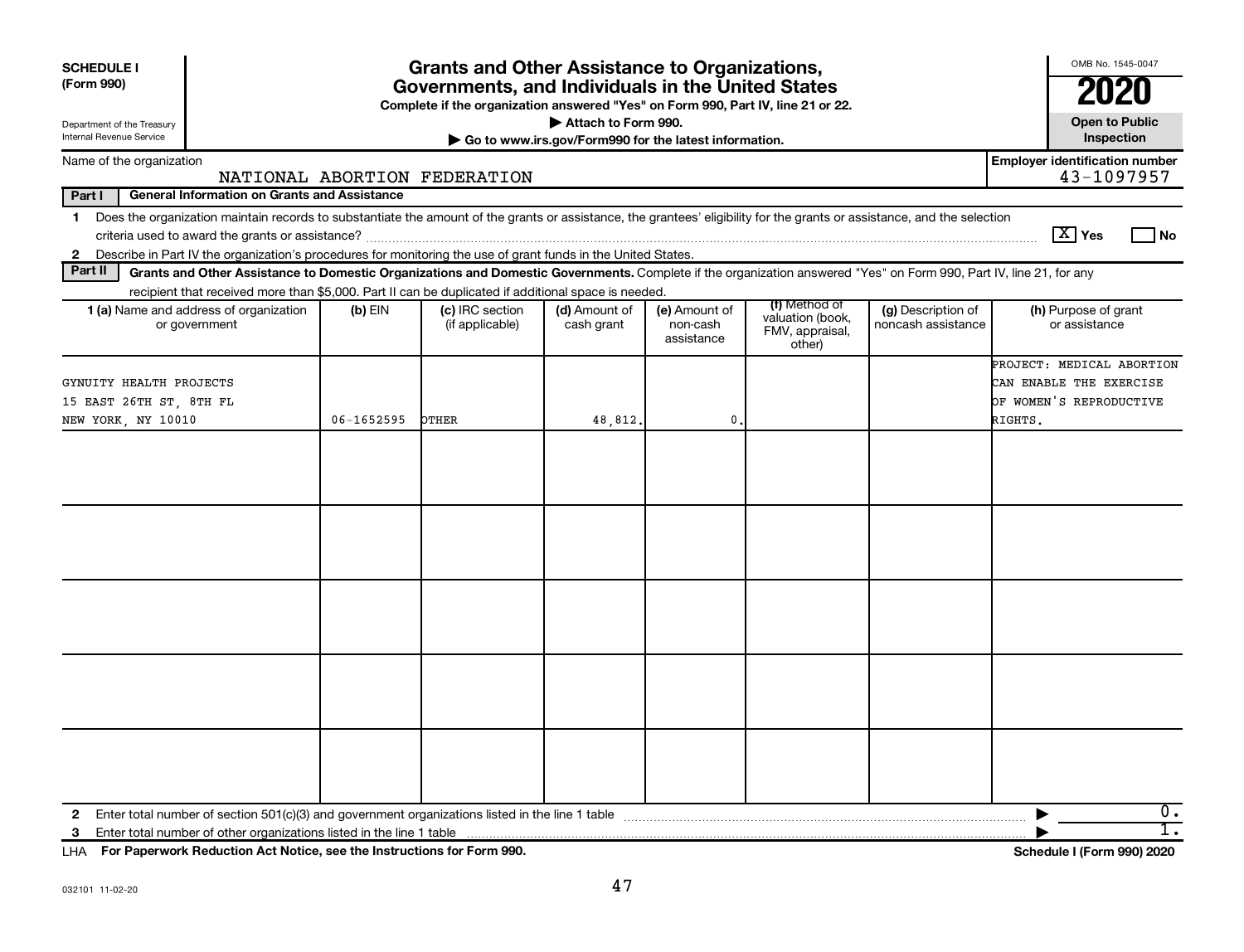### THE PROJECT OUTLINED IN THE GRANT PROPOSAL. THE FINAL REPORT IS DUE TO THE

PART I, LINE 2:

FUNDER 30 DAYS AFTER THE COMPLETION OF THE PROJECT.

| Part III | Grants and Other Assistance to Domestic Individuals. Complete if the organization answered "Yes" on Form 990, Part IV, line 22. |
|----------|---------------------------------------------------------------------------------------------------------------------------------|
|          | Part III can be duplicated if additional space is needed.                                                                       |

Part IV | Supplemental Information. Provide the information required in Part I, line 2; Part III, column (b); and any other additional information.

AS THE FISCAL SPONSOR, OUR AGREEMENT IS TO PROCESS CONTRIBUTIONS INTENDED

FOR THE GYNUITY HEALTH PROGRAM. THESE FUNDS ARE TO BE USED EXCLUSIVELY FOR

| (a) Type of grant or assistance | (b) Number of<br>recipients | (c) Amount of<br>cash grant | (d) Amount of non-<br>cash assistance | (e) Method of valuation<br>(book, FMV, appraisal, other) | (f) Description of noncash assistance |
|---------------------------------|-----------------------------|-----------------------------|---------------------------------------|----------------------------------------------------------|---------------------------------------|
|                                 |                             |                             |                                       |                                                          |                                       |
|                                 |                             |                             |                                       |                                                          |                                       |
|                                 |                             |                             |                                       |                                                          |                                       |
|                                 |                             |                             |                                       |                                                          |                                       |
|                                 |                             |                             |                                       |                                                          |                                       |
|                                 |                             |                             |                                       |                                                          |                                       |
|                                 |                             |                             |                                       |                                                          |                                       |
|                                 |                             |                             |                                       |                                                          |                                       |
|                                 |                             |                             |                                       |                                                          |                                       |
|                                 |                             |                             |                                       |                                                          |                                       |

Schedule I (Form 990) 2020 Page NATIONAL ABORTION FEDERATION 43-1097957

**2**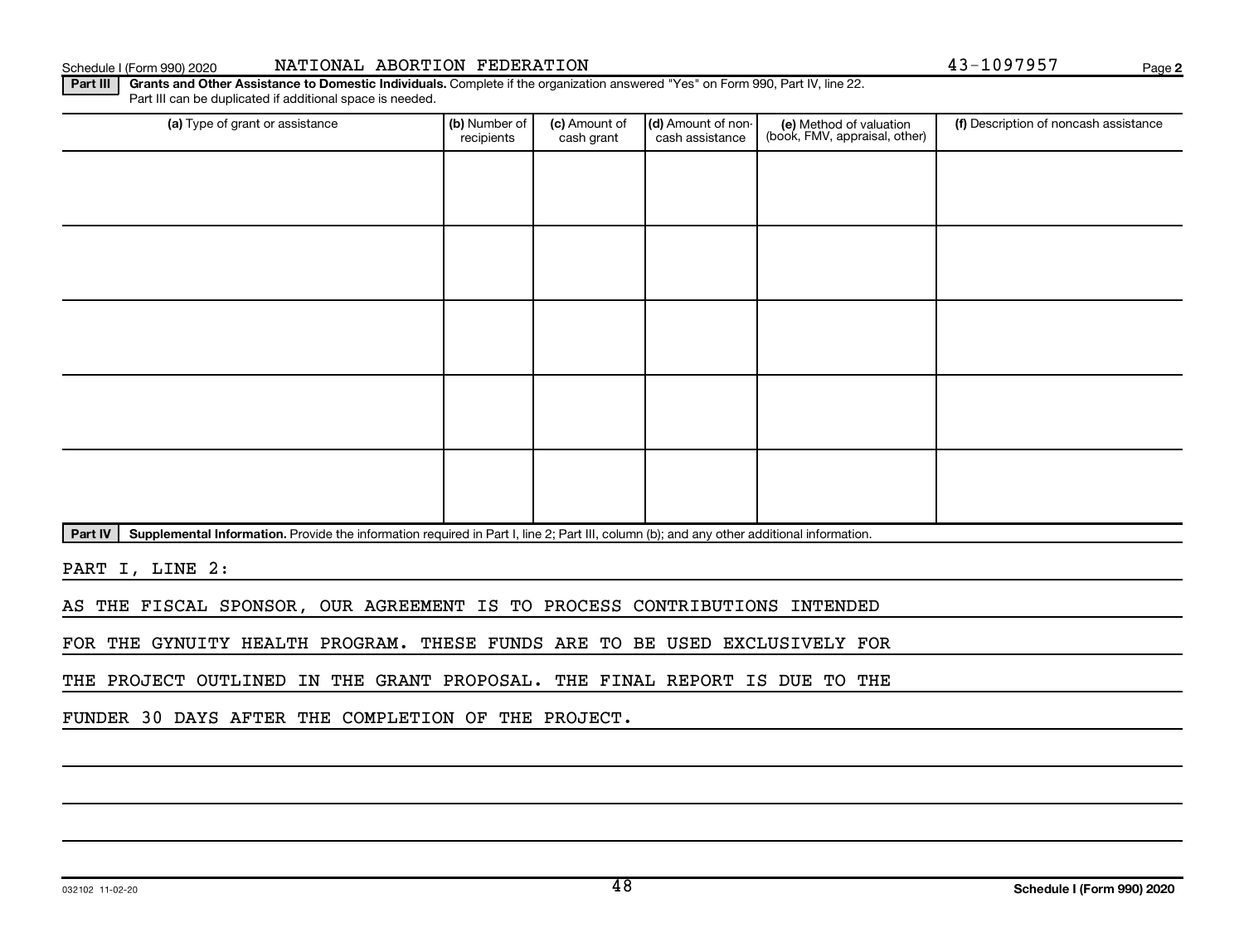| <b>Compensation Information</b><br><b>SCHEDULE J</b>                                                                             | OMB No. 1545-0047                     |  |
|----------------------------------------------------------------------------------------------------------------------------------|---------------------------------------|--|
| (Form 990)<br>For certain Officers, Directors, Trustees, Key Employees, and Highest                                              |                                       |  |
| <b>Compensated Employees</b>                                                                                                     |                                       |  |
| Complete if the organization answered "Yes" on Form 990, Part IV, line 23.<br>Attach to Form 990.                                | <b>Open to Public</b>                 |  |
| Department of the Treasury<br>Go to www.irs.gov/Form990 for instructions and the latest information.<br>Internal Revenue Service | Inspection                            |  |
| Name of the organization                                                                                                         | <b>Employer identification number</b> |  |
| NATIONAL ABORTION FEDERATION                                                                                                     | 43-1097957                            |  |
| <b>Questions Regarding Compensation</b><br>Part I                                                                                |                                       |  |
|                                                                                                                                  | <b>Yes</b><br>No                      |  |
| Check the appropriate box(es) if the organization provided any of the following to or for a person listed on Form 990,           |                                       |  |
| Part VII, Section A, line 1a. Complete Part III to provide any relevant information regarding these items.                       |                                       |  |
| First-class or charter travel<br>Housing allowance or residence for personal use                                                 |                                       |  |
| Travel for companions<br>Payments for business use of personal residence                                                         |                                       |  |
| Tax indemnification and gross-up payments<br>Health or social club dues or initiation fees                                       |                                       |  |
| Discretionary spending account<br>Personal services (such as maid, chauffeur, chef)                                              |                                       |  |
|                                                                                                                                  |                                       |  |
| <b>b</b> If any of the boxes on line 1a are checked, did the organization follow a written policy regarding payment or           |                                       |  |
| reimbursement or provision of all of the expenses described above? If "No," complete Part III to explain                         | 1b                                    |  |
| 2<br>Did the organization require substantiation prior to reimbursing or allowing expenses incurred by all directors,            | $\mathbf{2}$                          |  |
|                                                                                                                                  |                                       |  |
| Indicate which, if any, of the following the organization used to establish the compensation of the organization's<br>з          |                                       |  |
| CEO/Executive Director. Check all that apply. Do not check any boxes for methods used by a related organization to               |                                       |  |
| establish compensation of the CEO/Executive Director, but explain in Part III.                                                   |                                       |  |
| $\lfloor \underline{X} \rfloor$ Compensation committee<br>Written employment contract                                            |                                       |  |
| $\boxed{\textbf{X}}$ Compensation survey or study<br>Independent compensation consultant                                         |                                       |  |
| $\lfloor \underline{X} \rfloor$ Form 990 of other organizations<br>Approval by the board or compensation committee               |                                       |  |
|                                                                                                                                  |                                       |  |
| During the year, did any person listed on Form 990, Part VII, Section A, line 1a, with respect to the filing<br>4                |                                       |  |
| organization or a related organization:                                                                                          |                                       |  |
| Receive a severance payment or change-of-control payment?<br>а                                                                   | х<br>4a                               |  |
| b                                                                                                                                | $\overline{\textnormal{x}}$<br>4b     |  |
| с                                                                                                                                | $\overline{\textnormal{x}}$<br>4c     |  |
| If "Yes" to any of lines 4a-c, list the persons and provide the applicable amounts for each item in Part III.                    |                                       |  |
|                                                                                                                                  |                                       |  |
| Only section 501(c)(3), 501(c)(4), and 501(c)(29) organizations must complete lines 5-9.                                         |                                       |  |
| For persons listed on Form 990, Part VII, Section A, line 1a, did the organization pay or accrue any compensation                |                                       |  |
| contingent on the revenues of:                                                                                                   |                                       |  |
| a                                                                                                                                | х<br>5a                               |  |
|                                                                                                                                  | $\overline{\mathbf{X}}$<br>5b         |  |
| If "Yes" on line 5a or 5b, describe in Part III.                                                                                 |                                       |  |
| For persons listed on Form 990, Part VII, Section A, line 1a, did the organization pay or accrue any compensation<br>6.          |                                       |  |
| contingent on the net earnings of:                                                                                               | х                                     |  |
| a                                                                                                                                | 6а<br>$\overline{\mathbf{X}}$         |  |
|                                                                                                                                  | 6b                                    |  |
| If "Yes" on line 6a or 6b, describe in Part III.                                                                                 |                                       |  |
| 7 For persons listed on Form 990, Part VII, Section A, line 1a, did the organization provide any nonfixed payments               | x                                     |  |
| Were any amounts reported on Form 990, Part VII, paid or accrued pursuant to a contract that was subject to the                  | 7                                     |  |
| 8                                                                                                                                | х<br>8                                |  |
| If "Yes" on line 8, did the organization also follow the rebuttable presumption procedure described in                           |                                       |  |
| 9                                                                                                                                | 9                                     |  |
| LHA For Paperwork Reduction Act Notice, see the Instructions for Form 990.                                                       | Schedule J (Form 990) 2020            |  |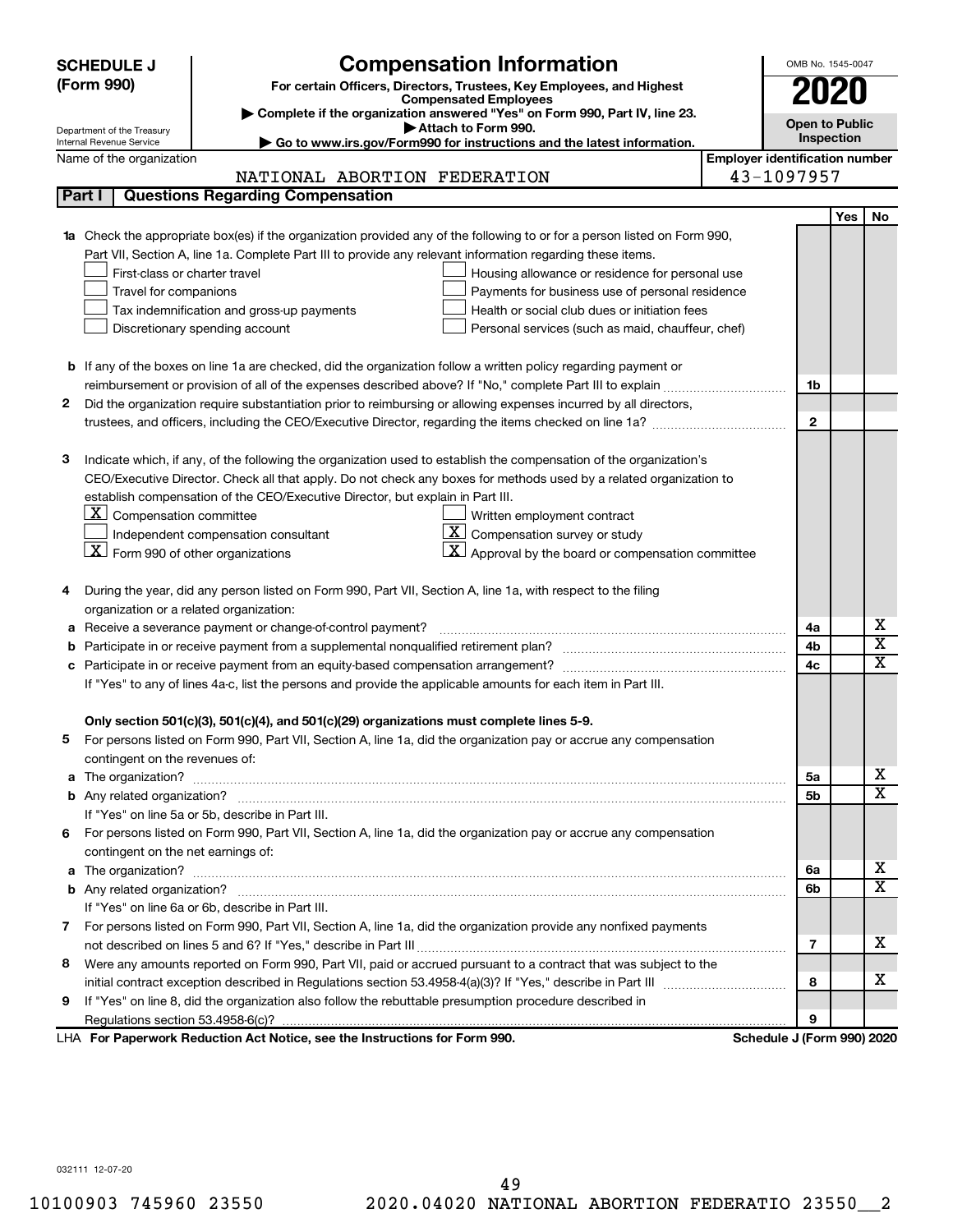#### Part II | Officers, Directors, Trustees, Key Employees, and Highest Compensated Employees. Use duplicate copies if additional space is needed.

For each individual whose compensation must be reported on Schedule J, report compensation from the organization on row (i) and from related organizations, described in the instructions, on row (ii). Do not list any individuals that aren't listed on Form 990, Part VII.

Note: The sum of columns (B)(i)-(iii) for each listed individual must equal the total amount of Form 990, Part VII, Section A, line 1a, applicable column (D) and (E) amounts for that individual.

|                                  |       |                          | (B) Breakdown of W-2 and/or 1099-MISC compensation |                                           | (C) Retirement and             | (D) Nontaxable   | (E) Total of columns        | (F) Compensation                                           |
|----------------------------------|-------|--------------------------|----------------------------------------------------|-------------------------------------------|--------------------------------|------------------|-----------------------------|------------------------------------------------------------|
| (A) Name and Title               |       | (i) Base<br>compensation | (ii) Bonus &<br>incentive<br>compensation          | (iii) Other<br>reportable<br>compensation | other deferred<br>compensation | benefits         | $(B)(i)$ - $(D)$            | in column (B)<br>reported as deferred<br>on prior Form 990 |
| KATHERINE RAGSDALE<br>(1)        | (i)   | 390,000.                 | 0.                                                 | $\overline{0}$ .                          | 29,440.                        | 12, 265.         | 431,705.                    | $0$ .                                                      |
| PRESIDENT & CEO                  | (ii)  | $\overline{0}$ .         | $\overline{0}$ .                                   | $\overline{0}$ .                          | 0.                             | $\overline{0}$ . | $\Omega$ .                  | $\overline{0}$ .                                           |
| ALICE MARK<br>(2)                | (i)   | 244,800.                 | 0.                                                 | 0.                                        | 18,450                         | 0.               | 263, 250.                   | $\overline{0}$ .                                           |
| SENIOR MEDICAL ADVISOR           | (ii)  | $\overline{0}$ .         | $\overline{0}$ .                                   | 0.                                        | $\overline{0}$ .               | 0                | $\overline{0}$              | $\overline{0}$ .                                           |
| VERONICA JONES<br>(3)            | (i)   | 250,663.                 | $\overline{0}$ .                                   | σ.                                        | $\overline{0}$ .               | 8,150            | 258, 813.                   | $\overline{0}$ .                                           |
| CHIEF OPERATING OFFICER          | (ii)  | $\overline{0}$ .         | $\overline{0}$ .                                   | $\overline{0}$ .                          | 0.                             | 0.               | $\overline{0}$              | $\overline{0}$ .                                           |
| MELISSA FOWLER<br>(4)            | (i)   | 182,528.                 | $\overline{\mathfrak{o}}$ .                        | $\overline{0}$ .                          | 720.                           | 9,275.           | 192,523.                    | $\overline{0}$ .                                           |
| CHIEF PROGRAM OFFICER            | (ii)  | $\overline{0}$ .         | $\overline{\mathfrak{o}}$ .                        | $\overline{0}$ .                          | $\overline{0}$ .               | О.               | 0.                          | $\overline{0}$ .                                           |
| SAANA HOLLEY<br>(5)              | (i)   | 163,720.                 | $\overline{\mathfrak{o}}$ .                        | $\overline{0}$ .                          | 2,960.                         | 13,947.          | 180,627.                    | $\overline{0}$ .                                           |
| VP PEOPLE OPS & LEARNING         | (ii)  | $\overline{0}$ .         | $\overline{0}$ .                                   | $\overline{0}$ .                          | 0.                             | О.               | $\overline{0}$ .            | $\overline{0}$ .                                           |
| TALCOTT CAMP<br>(6)              | (i)   | 153, 333.                | $\overline{\mathfrak{o}}$ .                        | $\overline{0}$ .                          | 1,200.                         | 8,924.           | 163,457.                    | $\overline{0}$ .                                           |
| CHIEF LEGAL AND STRATEGY OFFICER | (ii)  | $\overline{0}$ .         | $\overline{\mathfrak{o}}$ .                        | $\overline{0}$ .                          | σ.                             | σ.               | $\overline{\mathfrak{o}}$ . | $\overline{0}$ .                                           |
|                                  | (i)   |                          |                                                    |                                           |                                |                  |                             |                                                            |
|                                  | (ii)  |                          |                                                    |                                           |                                |                  |                             |                                                            |
|                                  | (i)   |                          |                                                    |                                           |                                |                  |                             |                                                            |
|                                  | (ii)  |                          |                                                    |                                           |                                |                  |                             |                                                            |
|                                  | (i)   |                          |                                                    |                                           |                                |                  |                             |                                                            |
|                                  | (ii)  |                          |                                                    |                                           |                                |                  |                             |                                                            |
|                                  | (i)   |                          |                                                    |                                           |                                |                  |                             |                                                            |
|                                  | (ii)  |                          |                                                    |                                           |                                |                  |                             |                                                            |
|                                  | (i)   |                          |                                                    |                                           |                                |                  |                             |                                                            |
|                                  | (ii)  |                          |                                                    |                                           |                                |                  |                             |                                                            |
|                                  | (i)   |                          |                                                    |                                           |                                |                  |                             |                                                            |
|                                  | (ii)  |                          |                                                    |                                           |                                |                  |                             |                                                            |
|                                  | (i)   |                          |                                                    |                                           |                                |                  |                             |                                                            |
|                                  | (ii)  |                          |                                                    |                                           |                                |                  |                             |                                                            |
|                                  | (i)   |                          |                                                    |                                           |                                |                  |                             |                                                            |
|                                  | (ii)  |                          |                                                    |                                           |                                |                  |                             |                                                            |
|                                  | (i)   |                          |                                                    |                                           |                                |                  |                             |                                                            |
|                                  | (ii)  |                          |                                                    |                                           |                                |                  |                             |                                                            |
|                                  | (i)   |                          |                                                    |                                           |                                |                  |                             |                                                            |
|                                  | (iii) |                          |                                                    |                                           |                                |                  |                             |                                                            |

**Schedule J (Form 990) 2020**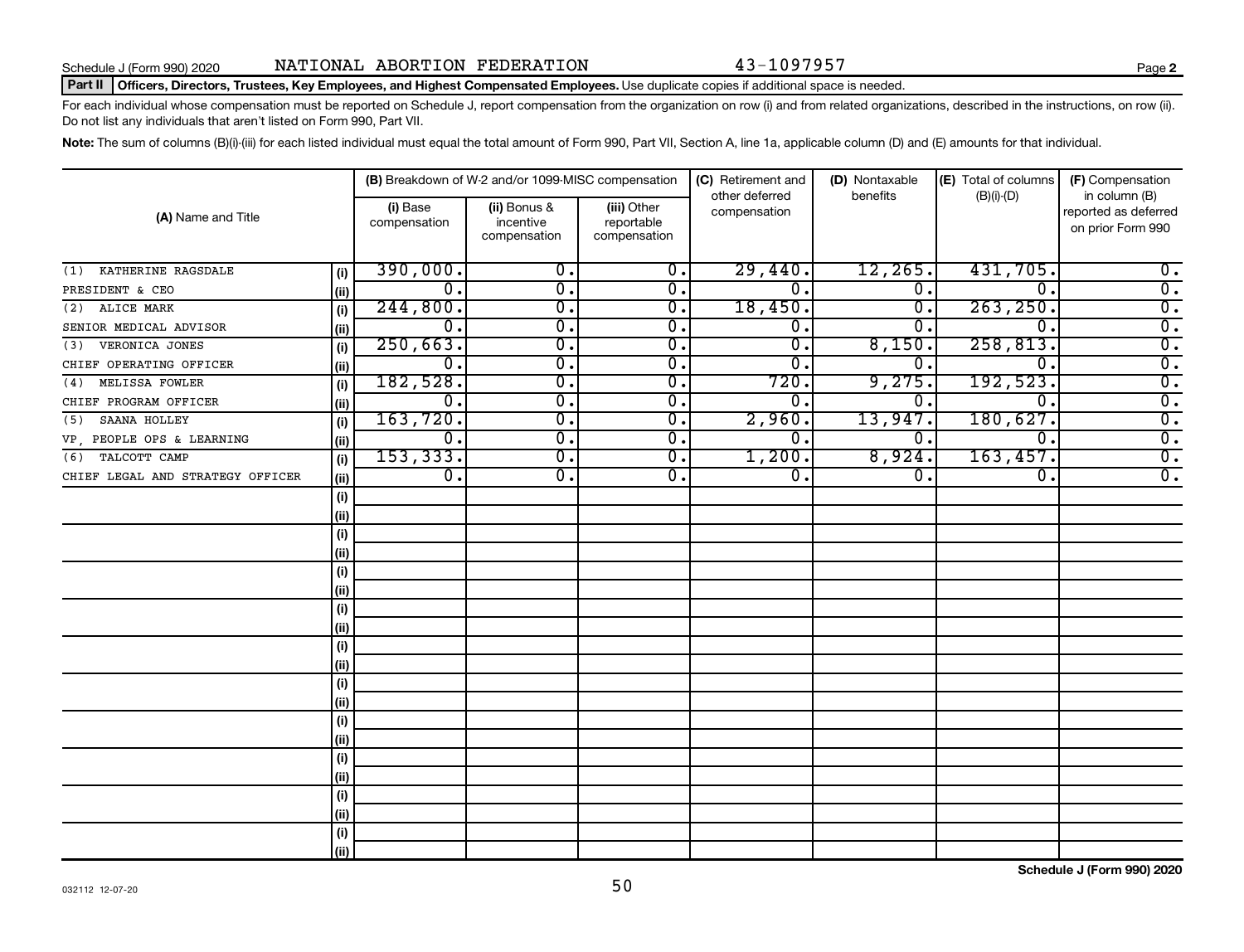Provide the information, explanation, or descriptions required for Part I, lines 1a, 1b, 3, 4a, 4b, 4c, 5a, 5b, 6a, 6b, 7, and 8, and for Part II. Also complete this part for any additional information.

**Schedule J (Form 990) 2020**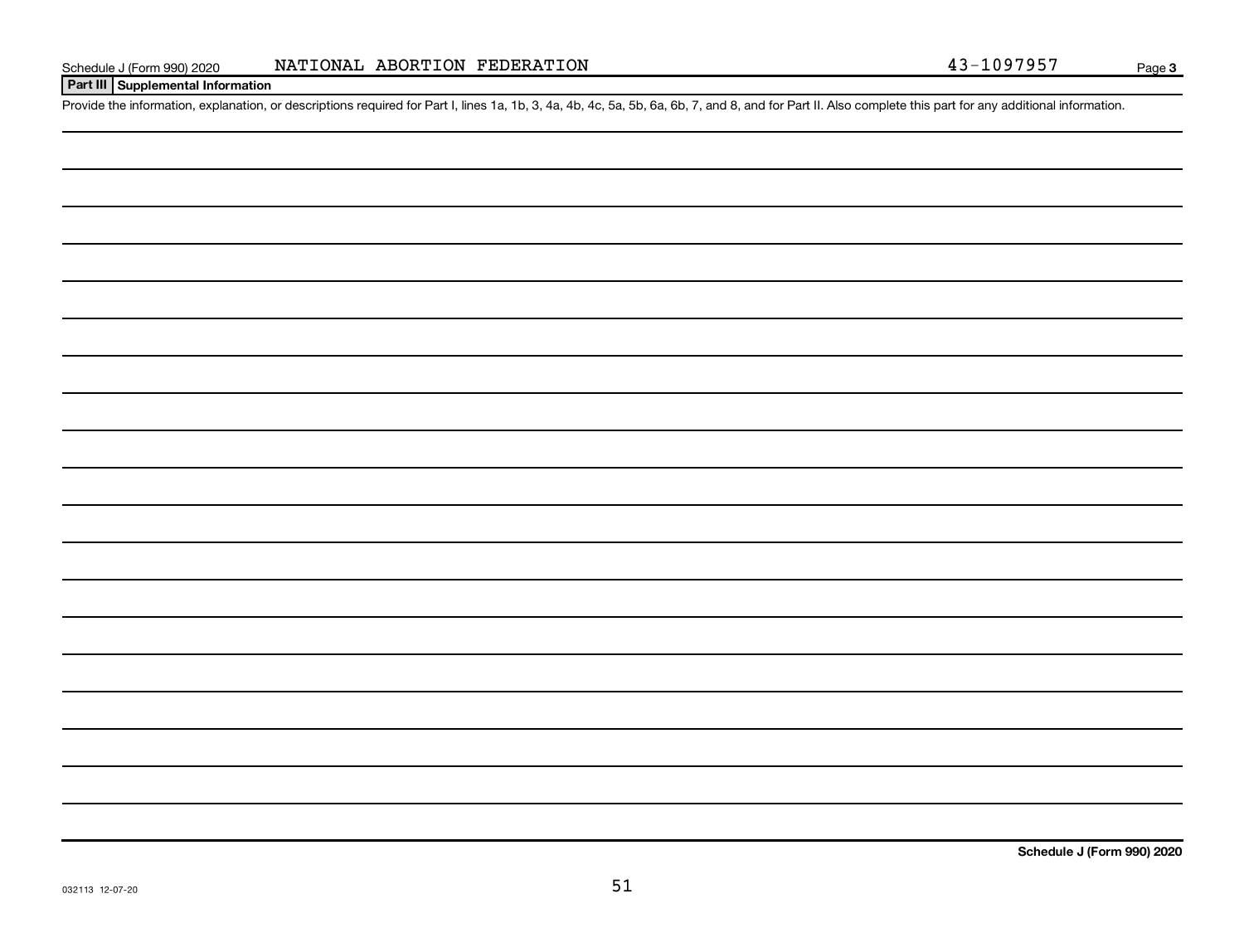## **SCHEDULE M (Form 990)**

## **Noncash Contributions**

OMB No. 1545-0047

**Employer identification number**

**Open to Public Inspection**

Department of the Treasury Internal Revenue Service

◆ Complete if the organizations answered "Yes" on Form 990, Part IV, lines 29 or 30.<br>● Complete if the organizations answered "Yes" on Form 990, Part IV, lines 29 or 30. **Attach to Form 990.** J

 **Go to www.irs.gov/Form990 for instructions and the latest information.** J

Name of the organization

## NATIONAL ABORTION FEDERATION  $\vert$  43-1097957

| Part I | <b>Types of Property</b>                                                                                                       |                               |                                      |                                                                                                      |                                                              |            |     |    |
|--------|--------------------------------------------------------------------------------------------------------------------------------|-------------------------------|--------------------------------------|------------------------------------------------------------------------------------------------------|--------------------------------------------------------------|------------|-----|----|
|        |                                                                                                                                | (a)<br>Check if<br>applicable | (b)<br>Number of<br>contributions or | (c)<br>Noncash contribution<br>amounts reported on<br>items contributed Form 990, Part VIII, line 1g | (d)<br>Method of determining<br>noncash contribution amounts |            |     |    |
| 1      |                                                                                                                                |                               |                                      |                                                                                                      |                                                              |            |     |    |
| 2      |                                                                                                                                |                               |                                      |                                                                                                      |                                                              |            |     |    |
| 3      |                                                                                                                                |                               |                                      |                                                                                                      |                                                              |            |     |    |
| 4      |                                                                                                                                |                               |                                      |                                                                                                      |                                                              |            |     |    |
| 5      | Clothing and household goods                                                                                                   |                               |                                      |                                                                                                      |                                                              |            |     |    |
| 6      |                                                                                                                                |                               |                                      |                                                                                                      |                                                              |            |     |    |
| 7      |                                                                                                                                |                               |                                      |                                                                                                      |                                                              |            |     |    |
| 8      |                                                                                                                                |                               |                                      |                                                                                                      |                                                              |            |     |    |
| 9      | Securities - Publicly traded                                                                                                   | $\overline{\textnormal{x}}$   | 1                                    |                                                                                                      | 5, 152, 726. MARKET VALUE                                    |            |     |    |
| 10     | Securities - Closely held stock                                                                                                |                               |                                      |                                                                                                      |                                                              |            |     |    |
| 11     | Securities - Partnership, LLC, or                                                                                              |                               |                                      |                                                                                                      |                                                              |            |     |    |
|        |                                                                                                                                |                               |                                      |                                                                                                      |                                                              |            |     |    |
| 12     | Securities - Miscellaneous                                                                                                     |                               |                                      |                                                                                                      |                                                              |            |     |    |
| 13     | Qualified conservation contribution -                                                                                          |                               |                                      |                                                                                                      |                                                              |            |     |    |
|        |                                                                                                                                |                               |                                      |                                                                                                      |                                                              |            |     |    |
| 14     | Qualified conservation contribution - Other                                                                                    |                               |                                      |                                                                                                      |                                                              |            |     |    |
| 15     | Real estate - Residential                                                                                                      |                               |                                      |                                                                                                      |                                                              |            |     |    |
| 16     | Real estate - Commercial                                                                                                       |                               |                                      |                                                                                                      |                                                              |            |     |    |
| 17     |                                                                                                                                |                               |                                      |                                                                                                      |                                                              |            |     |    |
| 18     |                                                                                                                                |                               |                                      |                                                                                                      |                                                              |            |     |    |
| 19     |                                                                                                                                |                               |                                      |                                                                                                      |                                                              |            |     |    |
| 20     | Drugs and medical supplies                                                                                                     |                               |                                      |                                                                                                      |                                                              |            |     |    |
| 21     |                                                                                                                                |                               |                                      |                                                                                                      |                                                              |            |     |    |
| 22     |                                                                                                                                |                               |                                      |                                                                                                      |                                                              |            |     |    |
| 23     |                                                                                                                                |                               |                                      |                                                                                                      |                                                              |            |     |    |
| 24     |                                                                                                                                |                               |                                      |                                                                                                      |                                                              |            |     |    |
| 25     | Other $\blacktriangleright$                                                                                                    |                               |                                      |                                                                                                      |                                                              |            |     |    |
| 26     | Other                                                                                                                          |                               |                                      |                                                                                                      |                                                              |            |     |    |
| 27     | Other $\blacktriangleright$                                                                                                    |                               |                                      |                                                                                                      |                                                              |            |     |    |
| 28     | Other $\blacktriangleright$                                                                                                    |                               |                                      |                                                                                                      |                                                              |            |     |    |
| 29     | Number of Forms 8283 received by the organization during the tax year for contributions                                        |                               |                                      |                                                                                                      |                                                              |            |     |    |
|        | for which the organization completed Form 8283, Part V, Donee Acknowledgement                                                  |                               |                                      | 29                                                                                                   |                                                              |            | 0   |    |
|        |                                                                                                                                |                               |                                      |                                                                                                      |                                                              |            | Yes | No |
|        | 30a During the year, did the organization receive by contribution any property reported in Part I, lines 1 through 28, that it |                               |                                      |                                                                                                      |                                                              |            |     |    |
|        | must hold for at least three years from the date of the initial contribution, and which isn't required to be used for          |                               |                                      |                                                                                                      |                                                              |            |     |    |
|        |                                                                                                                                |                               |                                      |                                                                                                      |                                                              | <b>30a</b> |     | х  |
|        | <b>b</b> If "Yes," describe the arrangement in Part II.                                                                        |                               |                                      |                                                                                                      |                                                              |            |     |    |
| 31     | Does the organization have a gift acceptance policy that requires the review of any nonstandard contributions?                 |                               |                                      |                                                                                                      |                                                              | 31         |     | х  |
|        | 32a Does the organization hire or use third parties or related organizations to solicit, process, or sell noncash              |                               |                                      |                                                                                                      |                                                              |            |     |    |
|        | contributions?                                                                                                                 |                               |                                      |                                                                                                      |                                                              | <b>32a</b> |     | х  |
|        | <b>b</b> If "Yes," describe in Part II.                                                                                        |                               |                                      |                                                                                                      |                                                              |            |     |    |
| 33     | If the organization didn't report an amount in column (c) for a type of property for which column (a) is checked,              |                               |                                      |                                                                                                      |                                                              |            |     |    |
|        | describe in Part II.                                                                                                           |                               |                                      |                                                                                                      |                                                              |            |     |    |

**For Paperwork Reduction Act Notice, see the Instructions for Form 990. Schedule M (Form 990) 2020** LHA

032141 11-23-20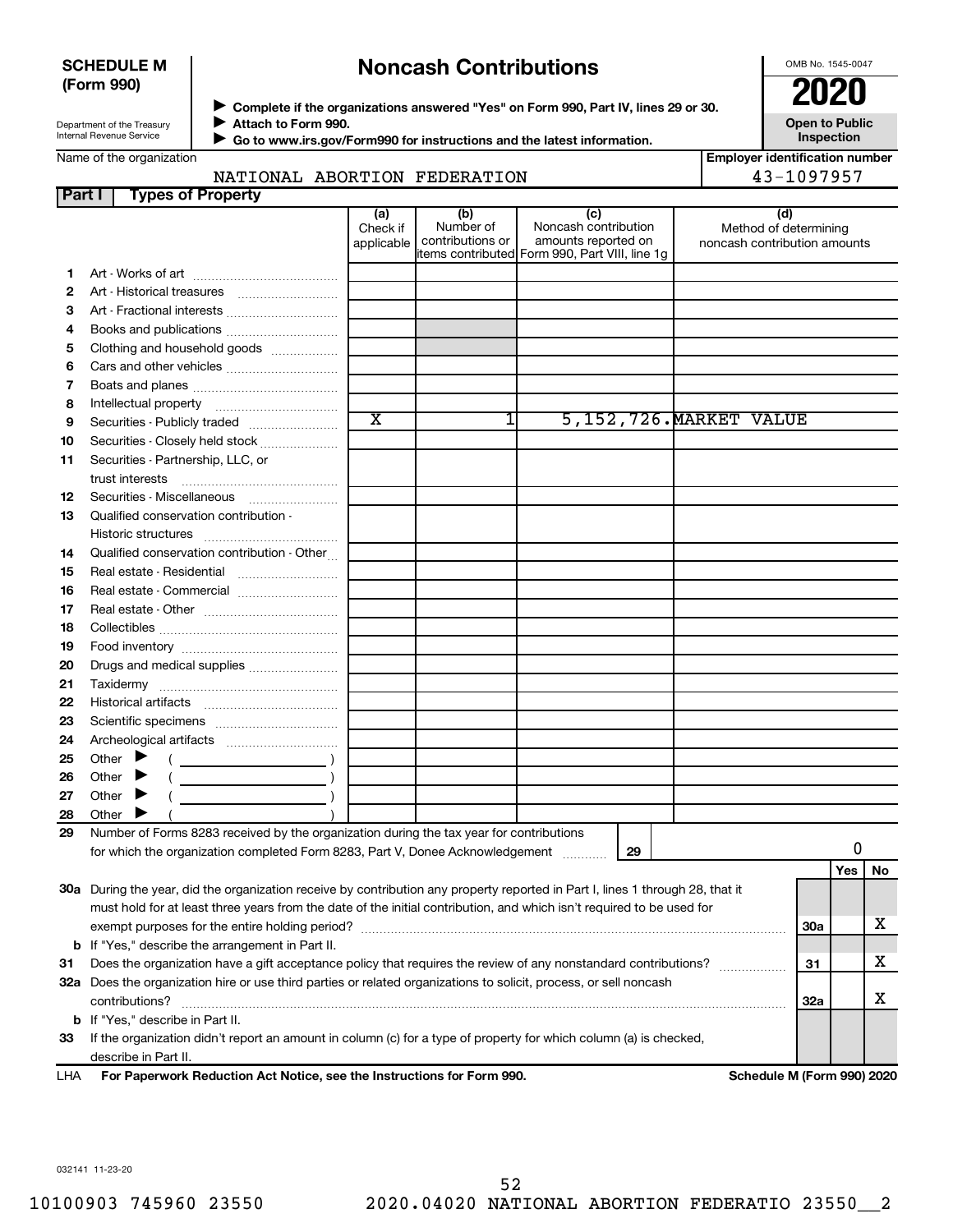|  |  |  |  |  |  | 43-1097957 | Page |  |
|--|--|--|--|--|--|------------|------|--|
|--|--|--|--|--|--|------------|------|--|

Part II | Supplemental Information. Provide the information required by Part I, lines 30b, 32b, and 33, and whether the organization is reporting in Part I, column (b), the number of contributions, the number of items received, or a combination of both. Also complete this part for any additional information.

SCHEDULE M, PART I, COLUMN (B):

THE NUMBER IN COLUMN (B) REPRESENTS THE NUMBER OF CONTRIBUTIONS.

**Schedule M (Form 990) 2020**

032142 11-23-20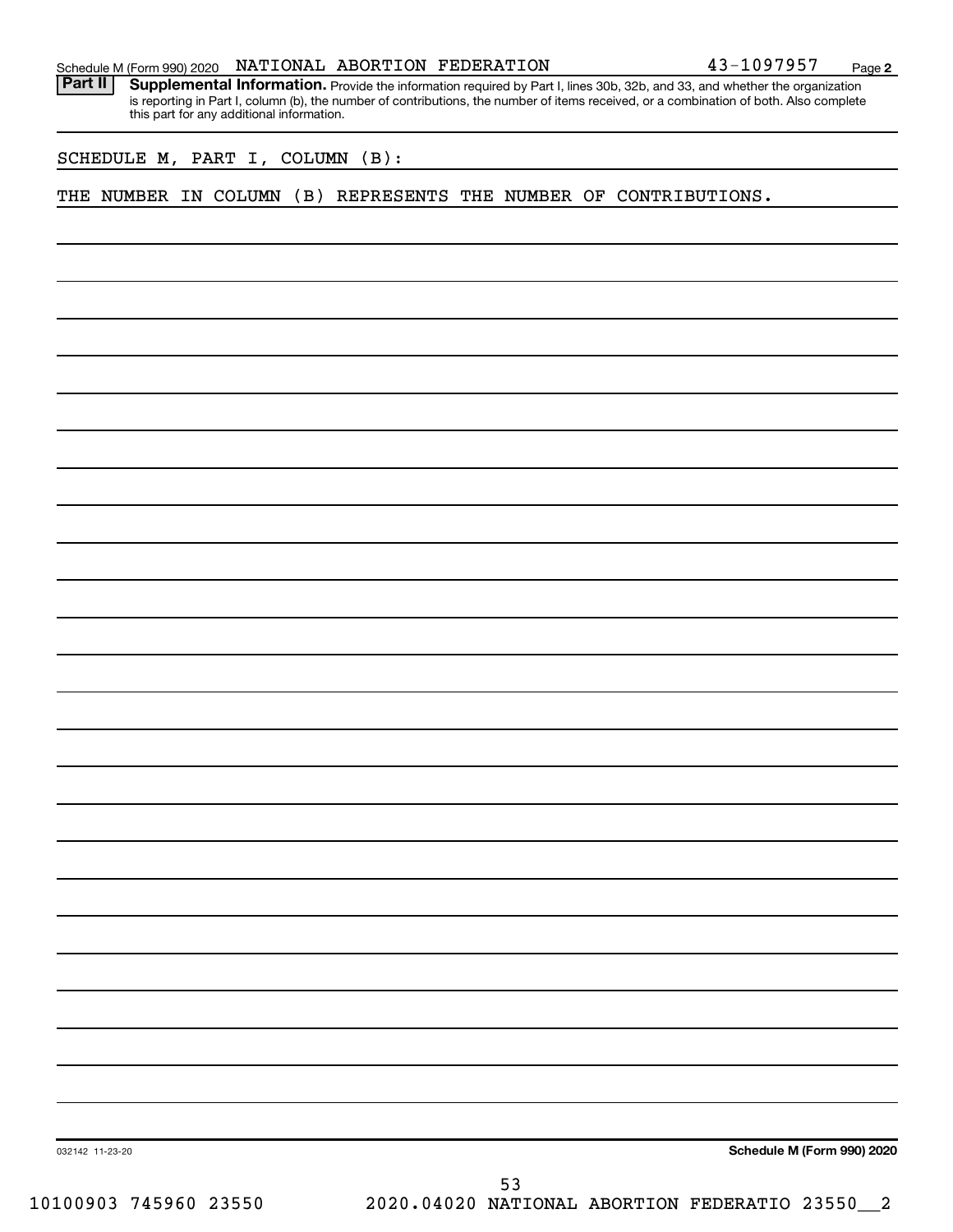Department of the Treasury **(Form 990 or 990-EZ)**

Name of the organization

Internal Revenue Service

**SCHEDULE O Supplemental Information to Form 990 or 990-EZ 2020**<br>(Form 990 or 990-EZ) Complete to provide information for responses to specific questions on

**Complete to provide information for responses to specific questions on Form 990 or 990-EZ or to provide any additional information. | Attach to Form 990 or 990-EZ. | Go to www.irs.gov/Form990 for the latest information.**



**Employer identification number**

NATIONAL ABORTION FEDERATION 13-1097957

FORM 990, PART III, LINE 4D, OTHER PROGRAM SERVICES:

CLINIC SECURITY/LAW ENFORCEMENT EDUCATION: NAF PROVIDES MEMBERS WITH

ESSENTIAL SECURITY SERVICES SUCH AS ON-SITE STAFF TRAININGS; HOME AND

FACILITY SECURITY ASSESSMENTS; OPPOSITION RESEARCH; TECHNICAL

ASSISTANCE; AND EMERGENCY SUPPORT. WE ALSO ADVOCATE, EDUCATE, AND

COLLABORATE WITH LOCAL AND NATIONAL LAW ENFORCEMENT TO ENSURE EFFECTIVE

LAW ENFORCEMENT RESPONSE TO THREATS AND VIOLENCE AND TO IMPROVE

PROVIDER AND PATIENT SAFETY.

EXPENSES \$ 449,864. INCLUDING GRANTS OF \$ 0. REVENUE \$ 0.

CANADIAN PROGRAM: NAF ESTABLISHED A CANADIAN PROGRAM TO PROVIDE DIRECT

SERVICES AND TECHNICAL ASSISTANCE TO NAF MEMBERS IN CANADA AND TO

ENSURE CANADIAN WOMEN HAVE ACCESS TO THE ABORTION CARE THEY NEED. WE

WORK TO EDUCATE GOVERNMENT OFFICIALS AND THE MEDIA ABOUT BARRIERS TO

ABORTION ACCESS AND DEVELOP STRATEGIES AND PROGRAMS TO INCREASE WOMEN'S

ACCESS TO QUALITY ABORTION CARE. WE ALSO PROVIDE CONTINUING MEDICAL

EDUCATION IN ABORTION CARE AT NAF-SPONSORED CONFERENCES AND THE

MEETINGS OF OTHER CANADIAN MEDICAL ORGANIZATIONS.

EXPENSES \$ 30,187. INCLUDING GRANTS OF \$ 0. REVENUE \$ 0.

ACCESS INITIATIVE: OUR ACCESS INITIATIVE PROVIDES TOOLS AND EDUCATIONAL

RESOURCES FOR ADVANCED PRACTICE CLINICIANS, MEDICAL STUDENTS,

RESIDENTS, AND OTHER HEALTH CARE PROFESSIONALS TO EXPAND THEIR SCOPE OF

PRACTICE AND OFFER ABORTION CARE. OUR NATIONAL SYMPOSIA CONVENE EXPERTS

AND PRACTITIONERS IN THE FIELD TO DEVELOP RECOMMENDATIONS TO ADDRESS

032211 11-20-20 **For Paperwork Reduction Act Notice, see the Instructions for Form 990 or 990-EZ. Schedule O (Form 990 or 990-EZ) 2020** LHA BARRIERS AND IMPROVE WOMEN'S ACCESS TO ABORTION CARE. WE ALSO HAVE A

54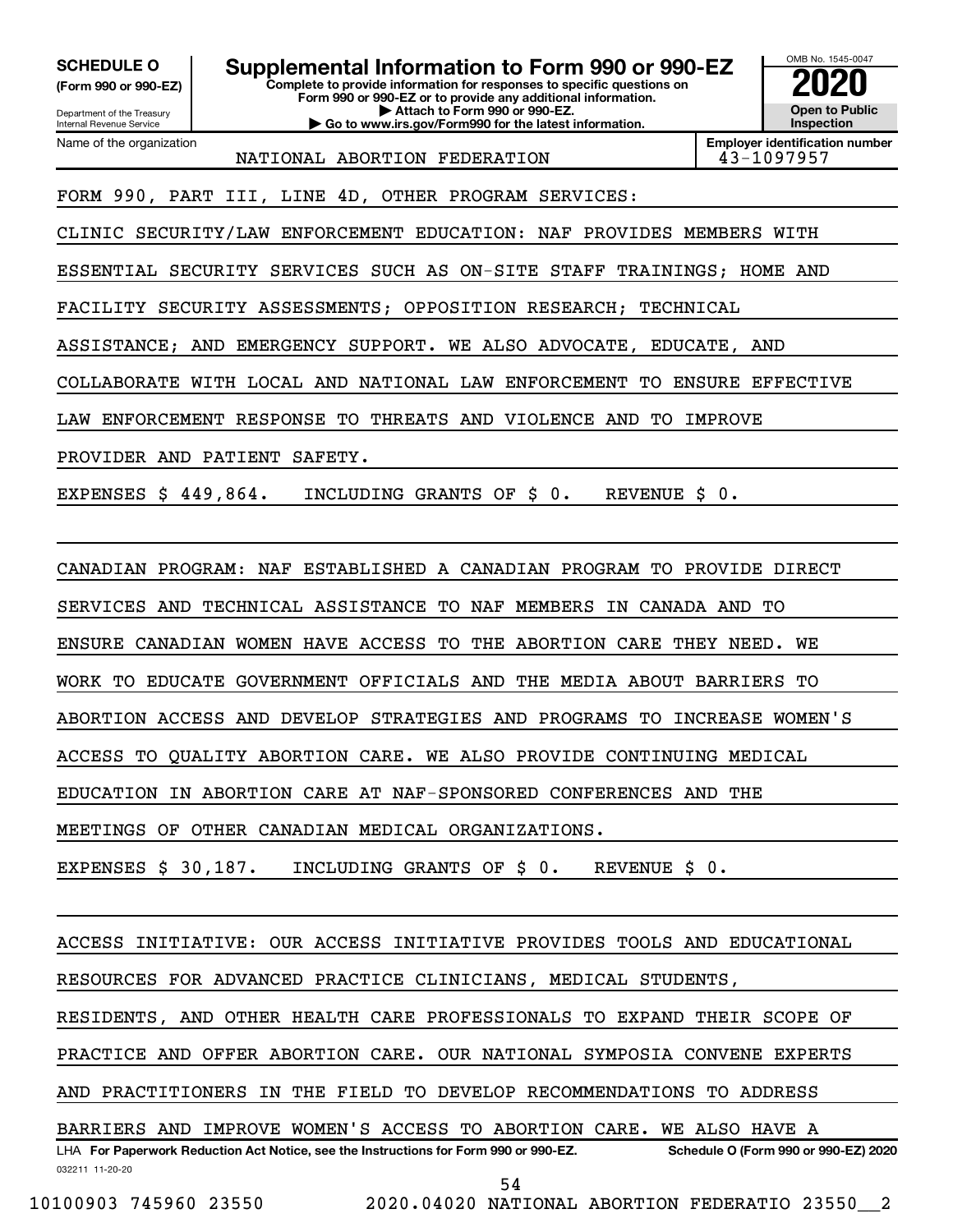Name of the organization

**Employer identification number**

PROMINENT SECTION OF OUR WEBSITE DEVOTED TO EDUCATING WOMEN ABOUT

PREGNANCY OPTIONS AND HELPING WOMEN FIND PROVIDERS OFFERING QUALITY

CARE.

EXPENSES \$ 65,124. INCLUDING GRANTS OF \$ 0. REVENUE \$ 0.

FORM 990, PART VI, SECTION A, LINE 6:

MEMBERS INCLUDE INSTITUTIONAL PROVIDERS (E.G., CLINICS AND HOSPITALS) AND

CLINICIANS WHO PROVIDE ABORTION CARE, AS WELL AS REPRODUCTIVE HEALTH CARE

ORGANIZATIONS, PRO-CHOICE COOPERATING ORGANIZATIONS, AND INDIVIDUALS.

FORM 990, PART VI, SECTION A, LINE 7A:

NAF HAS SIX CATEGORIES OF VOTING MEMBERSHIP: INSTITUTIONAL PROVIDERS,

MEDICAL ABORTION PROVIDERS, CLINICIAN PROVIDERS, REPRODUCTIVE HEALTH CARE

ORGANIZATIONS, PRO-CHOICE COOPERATING ORGANIZATIONS AND INDIVIDUALS.

FORM 990, PART VI, SECTION A, LINE 7B:

ANY BYLAWS CHANGES MUST BE APPROVED BY THE MEMBERSHIP.

FORM 990, PART VI, SECTION B, LINE 11B:

THE 990 WAS PREPARED BY THE OUTSIDE ACCOUNTANTS AND REVIEWED IN DETAIL WITH SENIOR MANAGEMENT. A COPY OF THE FINAL 990 WILL BE DISTRIBUTED TO THE

ENTIRE BOARD AT THE DECEMBER BOARD MEETING.

FORM 990, PART VI, SECTION B, LINE 12C:

ANNUALLY, THE CONFLICT OF INTEREST POLICY IS DISTRIBUTED IN PERSON AT A

MEETING OF THE BOARD OF DIRECTORS. AT THE END OF THE MEETING, STAFF COLLECT

THE COMPLETED FORMS. STAFF FOLLOW UP WITH ANY BOARD MEMBERS WHO WERE ABSENT

032212 11-20-20 **Schedule O (Form 990 or 990-EZ) 2020** AT THE MEETING TO ENSURE THAT COMPLETED FORMS ARE RECEIVED FROM THEM. THE 55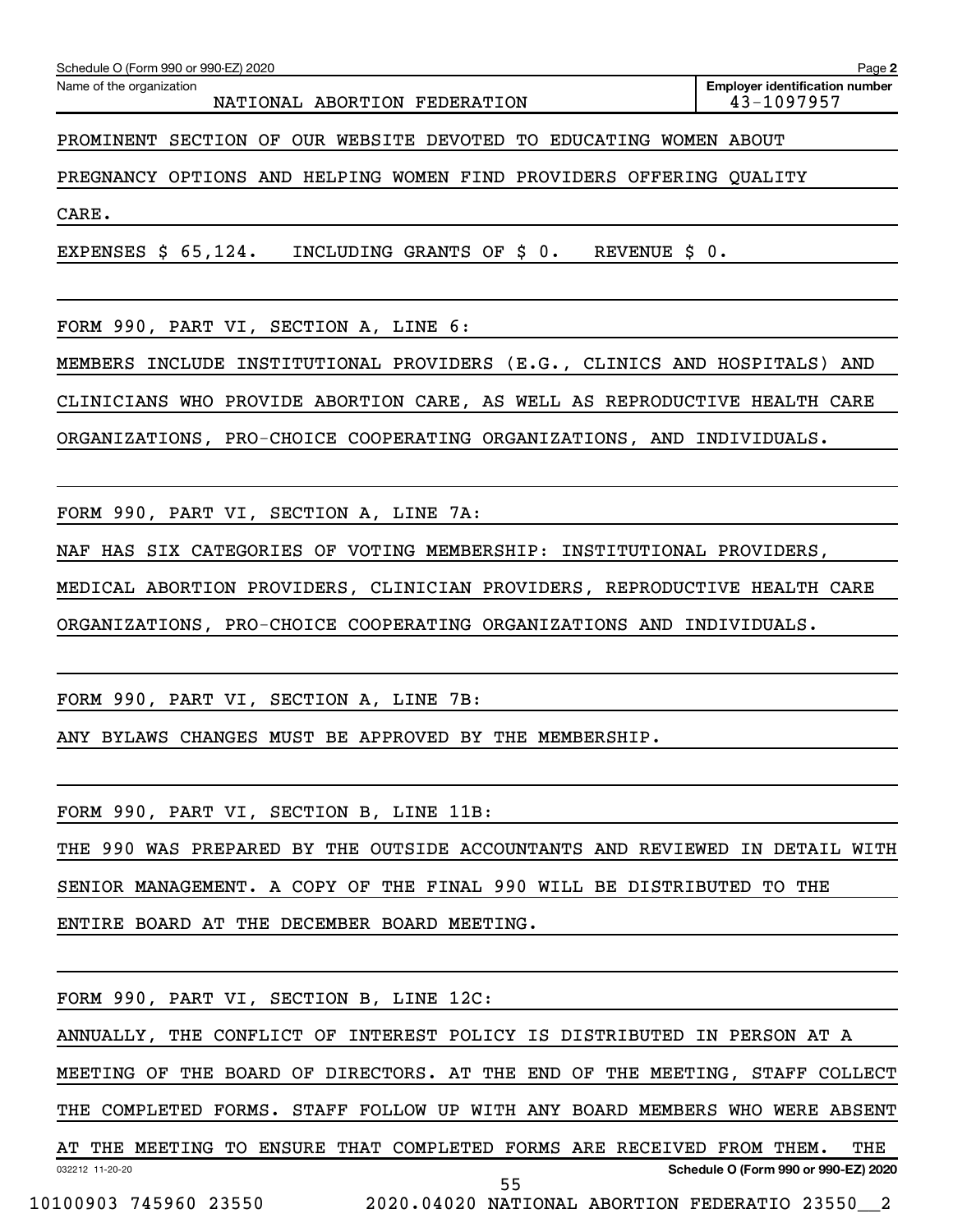**2 Employer identification number** Schedule O (Form 990 or 990-EZ) 2020 Name of the organization NATIONAL ABORTION FEDERATION 13-1097957 PRESIDENT/CEO OR, WHERE APPLICABLE, CHAIR, AFTER RECEIVING INFORMATION ABOUT A POSSIBLE CONFLICT OF INTEREST, TAKES SUCH ACTIONS AS NECESSARY, WITHOUT THE SUBSTANTIVE INVOLVEMENT OF THE PERSON WHO HAS THE POSSIBLE CONFLICT OF INTEREST, TO ASSURE THAT THE TRANSACTION IS COMPLETED IN THE BEST INTEREST OF NAF. A WRITTEN RECORD OF ANY REPORT OF POSSIBLE CONFLICT AND OF ANY ADJUSTMENT MADE TO AVOID POSSIBLE CONFLICTS OF INTERESTS IS KEPT BY THE PRESIDENT/CEO OR, WHERE APPLICABLE, CHAIR.

STAFF ALSO RECEIVE A CONFLICT OF INTEREST POLICY AS PART OF THE EMPLOYEE HANDBOOK. UPON BEING HIRED, THEY SIGN A CERTIFICATION, ATTESTING THAT THEY HAVE RECEIVED, READ, AND UNDERSTAND THE POLICY. THE FORM IS ALSO REDISTRIBUTED ANNUALLY, WITH SIGNATURES OBTAINED EACH YEAR.

FORM 990, PART VI, SECTION B, LINE 15:

THE BOARD OF DIRECTORS REVIEWS THE PERFORMANCE OF THE PRESIDENT/CEO ANNUALLY. DECISIONS ABOUT COMPENSATION ARE GUIDED BY THE EVALUATION AND A REVIEW OF COMPENSATION DATA OF SIMILAR NON-PROFIT ORGANIZATIONS, WHICH IS CONDUCTED BY THE CHAIR. THE BOARD CHAIR PREPARES A CONFIDENTIAL SUMMARY OF THE ASSESSMENT, WHICH IS SHARED WITH THE PRESIDENT/CEO. THE 2019 COMPENSATION REVIEW WAS COMPLETED IN SEPTEMBER 2019.

THE PRESIDENT/CEO DETERMINES THE SALARIES OF THE KEY EMPLOYEES OF THE ORGANIZATION. THE BOARD APPROVES WRITTEN COMPENSATION SCHEDULES FOR EMPLOYEES AS PART OF THE ANNUAL BUDGET PROCESS. THESE SCHEDULES ARE DEVELOPED BY REVIEWING COMPENSATION DATA FOR COMPARABLE POSITIONS AT SIMILAR NON-PROFIT ORGANIZATIONS.

032212 11-20-20 **Schedule O (Form 990 or 990-EZ) 2020** FORM 990, PART VI, LINE 17, LIST OF STATES RECEIVING COPY OF FORM 990: 10100903 745960 23550 2020.04020 NATIONAL ABORTION FEDERATIO 23550\_\_2 56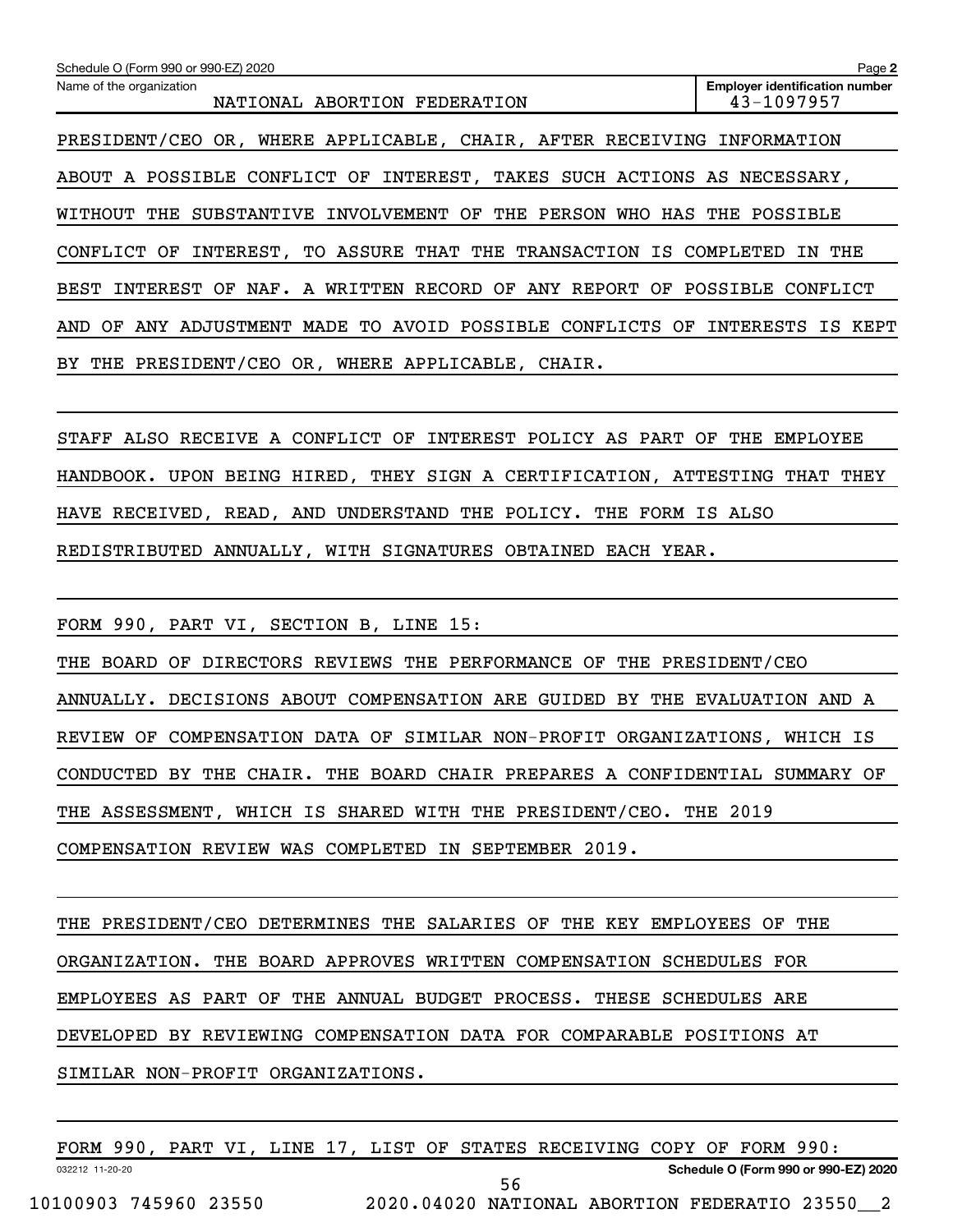Name of the organization

NATIONAL ABORTION FEDERATION 13-1097957

AL,AR,CA,FL,GA,IL,KS,KY,MA,MD,MN,NC,NH,NJ,NM,NY,OR,PA,RI,SC,TN,UT,VA,WI,WV MI,MS

FORM 990, PART VI, SECTION C, LINE 19:

NAF PROVIDES A LINK ON ITS WEBSITE TO BOTH WWW.CHARITYNAVIGATOR.ORG AND WWW.GUIDESTAR.ORG, WHERE THE ORGANIZATION'S FINANCIAL STATEMENTS CAN BE VIEWED. IN ADDITION, NAF PROVIDES GOVERNING DOCUMENTS, INCLUDING THE CONFLICT OF INTEREST POLICY, FINANCIAL STATEMENTS, AND ANNUAL REPORT, TO ALL WHO REQUEST THEM. TELEPHONE-ANSWERING INSTRUCTIONS STATE THAT REQUESTS FOR THESE DOCUMENTS ARE TO BE FORWARDED TO THE APPROPRIATE SENIOR ADMINISTRATIVE AND FINANCIAL STAFF FOR RESPONSE. SIMILARLY, REQUESTS THAT ARE RECEIVED VIA EMAIL ARE FORWARDED TO THE APPROPRIATE SENIOR ADMINISTRATIVE AND FINANCIAL STAFF FOR RESPONSE.

FORM 990, PART IX, LINE 11G, OTHER FEES:

OTHER CONSULTING FEES:

PROGRAM SERVICE EXPENSES 567,603. MANAGEMENT AND GENERAL EXPENSES 35,866. FUNDRAISING EXPENSES 4,603. TOTAL EXPENSES 608,072.

FINANCIAL CONSULTING: PROGRAM SERVICE EXPENSES 198,712. MANAGEMENT AND GENERAL EXPENSES 12,556. FUNDRAISING EXPENSES 1,612. TOTAL EXPENSES 212,880. TOTAL OTHER FEES ON FORM 990, PART IX, LINE 11G, COL A 820,952.

57

032212 11-20-20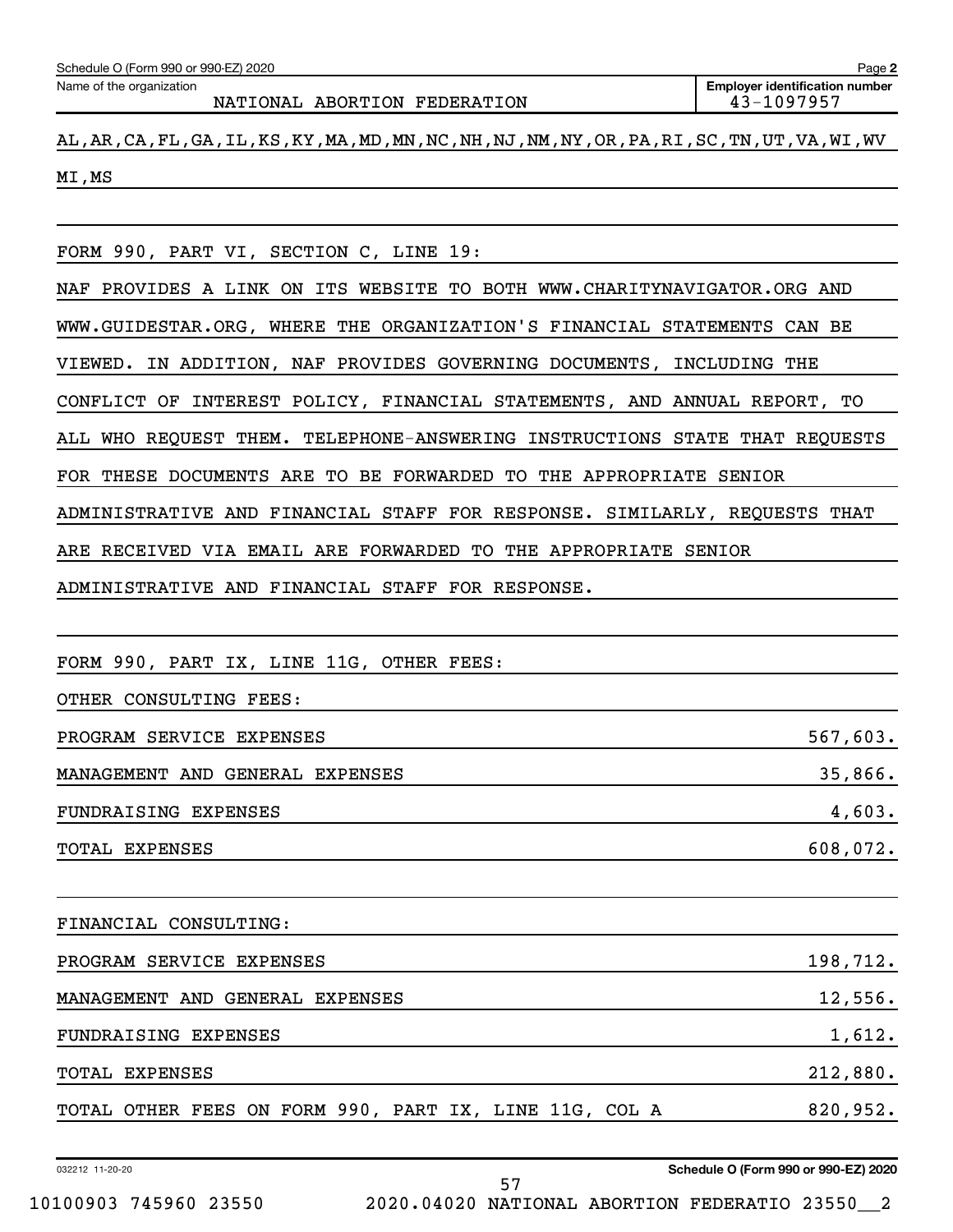| <b>SCHEDULE R</b> |
|-------------------|
|                   |

## **Related Organizations and Unrelated Partnerships**

**(Form 990) Complete if the organization answered "Yes" on Form 990, Part IV, line 33, 34, 35b, 36, or 37.** |

■ Attach to Form 990. **Dependent of Attach to Form 990.** Open to Public

OMB No. 1545-0047

**2020**<br>Open to Public

**Employer identification number**

Department of the Treasury Internal Revenue Service

**| Go to www.irs.gov/Form990 for instructions and the latest information. Inspection**

Name of the organization

## NATIONAL ABORTION FEDERATION

Part I ldentification of Disregarded Entities. Complete if the organization answered "Yes" on Form 990, Part IV, line 33.

| (a)<br>Name, address, and EIN (if applicable)<br>of disregarded entity | (b)<br>Primary activity | (c)<br>Legal domicile (state or<br>foreign country) | (d)<br>Total income | (e)<br>End-of-year assets | (f)<br>Direct controlling<br>entity |
|------------------------------------------------------------------------|-------------------------|-----------------------------------------------------|---------------------|---------------------------|-------------------------------------|
|                                                                        |                         |                                                     |                     |                           |                                     |
|                                                                        |                         |                                                     |                     |                           |                                     |
|                                                                        |                         |                                                     |                     |                           |                                     |
|                                                                        |                         |                                                     |                     |                           |                                     |
|                                                                        |                         |                                                     |                     |                           |                                     |

#### **Part II** Identification of Related Tax-Exempt Organizations. Complete if the organization answered "Yes" on Form 990, Part IV, line 34, because it had one or more related tax-exempt<br>Part II acconizations during the tax ye organizations during the tax year.

| (a)<br>Name, address, and EIN<br>of related organization | (b)<br>Primary activity                                     | (c)<br>Legal domicile (state or<br>foreign country) | (d)<br>Exempt Code<br>section | (e)<br>Public charity<br>status (if section | (f)<br>Direct controlling<br>entity |        | $(g)$<br>Section 512(b)(13)<br>controlled<br>entity? |
|----------------------------------------------------------|-------------------------------------------------------------|-----------------------------------------------------|-------------------------------|---------------------------------------------|-------------------------------------|--------|------------------------------------------------------|
|                                                          |                                                             |                                                     |                               | 501(c)(3))                                  |                                     | Yes    | No                                                   |
| NAF HOTLINE FUND - 26-4703759                            | NATIONAL TOLL-FREE HOTLINE                                  |                                                     |                               |                                             |                                     |        |                                                      |
| 1090 VERMONT AVE, NW SUITE 1000                          | FOR CONFIDENTIAL                                            |                                                     |                               |                                             |                                     |        |                                                      |
| WASHINGTON, DC 20005                                     | CONSULTATIONS & REFERRALS. DISTRICT OF COLUMBIA $501(C)(3)$ |                                                     |                               | LINE 12A, I                                 | NAF                                 | v<br>ᅀ |                                                      |
|                                                          |                                                             |                                                     |                               |                                             |                                     |        |                                                      |
|                                                          |                                                             |                                                     |                               |                                             |                                     |        |                                                      |
|                                                          |                                                             |                                                     |                               |                                             |                                     |        |                                                      |

**For Paperwork Reduction Act Notice, see the Instructions for Form 990. Schedule R (Form 990) 2020**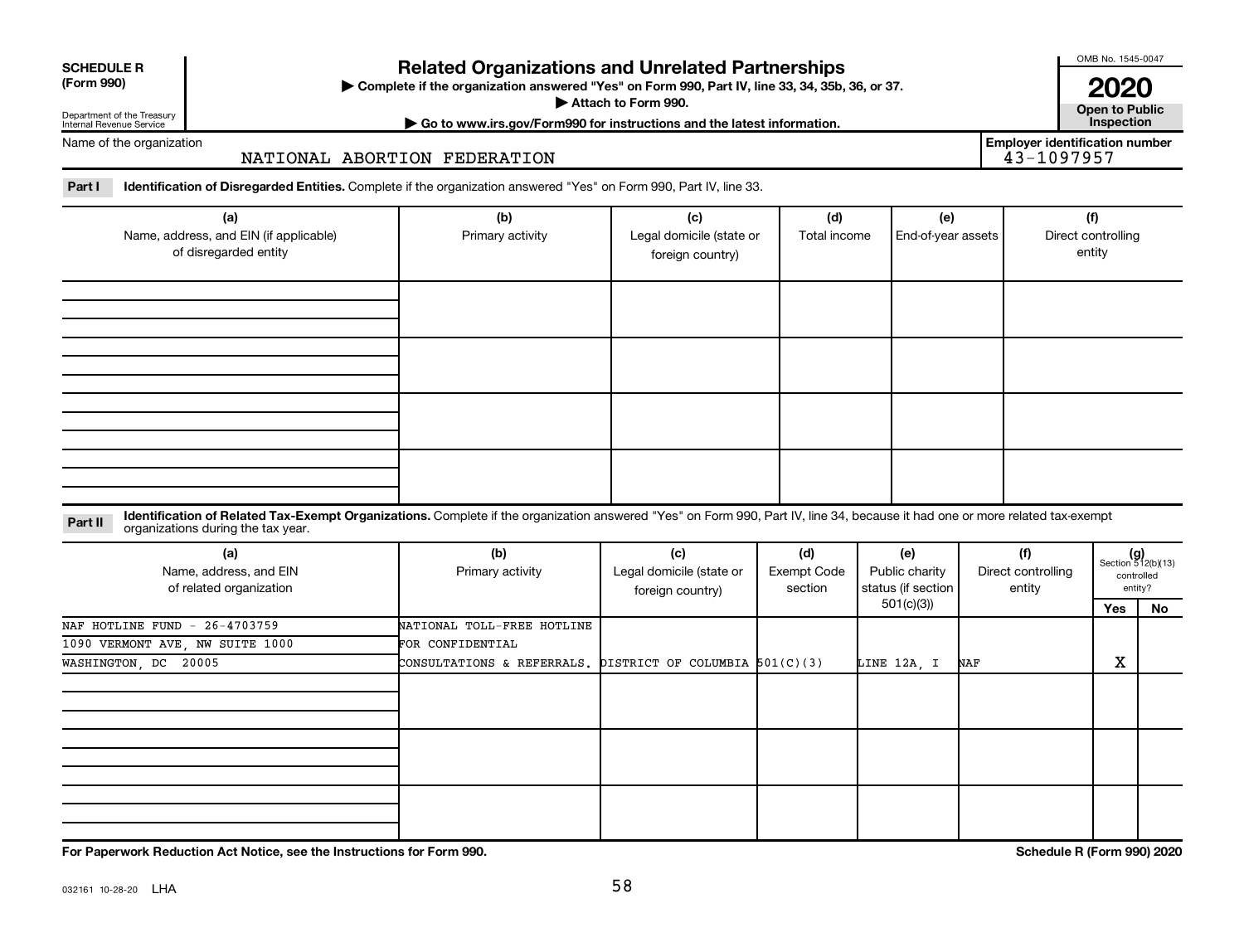## Schedule R (Form 990) 2020 Page NATIONAL ABORTION FEDERATION 43-1097957

**2**

Part III Identification of Related Organizations Taxable as a Partnership. Complete if the organization answered "Yes" on Form 990, Part IV, line 34, because it had one or more related<br>Read to the organizations tracted as organizations treated as a partnership during the tax year.

| organizations treated as a partnership during the tax year.                                                                                                                                                                                                                 |                  |                     |                    |                     |                                              |  |                            |                       |                |              |     |                                               |                  |     |                                       |  |                       |  |
|-----------------------------------------------------------------------------------------------------------------------------------------------------------------------------------------------------------------------------------------------------------------------------|------------------|---------------------|--------------------|---------------------|----------------------------------------------|--|----------------------------|-----------------------|----------------|--------------|-----|-----------------------------------------------|------------------|-----|---------------------------------------|--|-----------------------|--|
| (a)                                                                                                                                                                                                                                                                         | (b)              | (c)                 | (d)                |                     | (e)                                          |  | (f)                        |                       | (g)            |              | (h) | (i)                                           |                  | (i) | (k)                                   |  |                       |  |
| Name, address, and EIN                                                                                                                                                                                                                                                      | Primary activity | Legal<br>domicile   | Direct controlling |                     | Predominant income<br>(related, unrelated,   |  | Share of total<br>Share of |                       |                |              |     |                                               | Disproportionate |     |                                       |  | General or Percentage |  |
| of related organization                                                                                                                                                                                                                                                     |                  | (state or           | entity             |                     | income                                       |  |                            | end-of-year<br>assets |                | allocations? |     | Code V-UBI<br>amount in box<br>20 of Schedule |                  |     | managing ownership                    |  |                       |  |
|                                                                                                                                                                                                                                                                             |                  | foreign<br>country) |                    |                     | excluded from tax under<br>sections 512-514) |  |                            |                       |                | Yes          | No  | K-1 (Form 1065) Yes No                        |                  |     |                                       |  |                       |  |
|                                                                                                                                                                                                                                                                             |                  |                     |                    |                     |                                              |  |                            |                       |                |              |     |                                               |                  |     |                                       |  |                       |  |
|                                                                                                                                                                                                                                                                             |                  |                     |                    |                     |                                              |  |                            |                       |                |              |     |                                               |                  |     |                                       |  |                       |  |
|                                                                                                                                                                                                                                                                             |                  |                     |                    |                     |                                              |  |                            |                       |                |              |     |                                               |                  |     |                                       |  |                       |  |
|                                                                                                                                                                                                                                                                             |                  |                     |                    |                     |                                              |  |                            |                       |                |              |     |                                               |                  |     |                                       |  |                       |  |
|                                                                                                                                                                                                                                                                             |                  |                     |                    |                     |                                              |  |                            |                       |                |              |     |                                               |                  |     |                                       |  |                       |  |
|                                                                                                                                                                                                                                                                             |                  |                     |                    |                     |                                              |  |                            |                       |                |              |     |                                               |                  |     |                                       |  |                       |  |
|                                                                                                                                                                                                                                                                             |                  |                     |                    |                     |                                              |  |                            |                       |                |              |     |                                               |                  |     |                                       |  |                       |  |
|                                                                                                                                                                                                                                                                             |                  |                     |                    |                     |                                              |  |                            |                       |                |              |     |                                               |                  |     |                                       |  |                       |  |
|                                                                                                                                                                                                                                                                             |                  |                     |                    |                     |                                              |  |                            |                       |                |              |     |                                               |                  |     |                                       |  |                       |  |
|                                                                                                                                                                                                                                                                             |                  |                     |                    |                     |                                              |  |                            |                       |                |              |     |                                               |                  |     |                                       |  |                       |  |
|                                                                                                                                                                                                                                                                             |                  |                     |                    |                     |                                              |  |                            |                       |                |              |     |                                               |                  |     |                                       |  |                       |  |
|                                                                                                                                                                                                                                                                             |                  |                     |                    |                     |                                              |  |                            |                       |                |              |     |                                               |                  |     |                                       |  |                       |  |
|                                                                                                                                                                                                                                                                             |                  |                     |                    |                     |                                              |  |                            |                       |                |              |     |                                               |                  |     |                                       |  |                       |  |
|                                                                                                                                                                                                                                                                             |                  |                     |                    |                     |                                              |  |                            |                       |                |              |     |                                               |                  |     |                                       |  |                       |  |
|                                                                                                                                                                                                                                                                             |                  |                     |                    |                     |                                              |  |                            |                       |                |              |     |                                               |                  |     |                                       |  |                       |  |
|                                                                                                                                                                                                                                                                             |                  |                     |                    |                     |                                              |  |                            |                       |                |              |     |                                               |                  |     |                                       |  |                       |  |
|                                                                                                                                                                                                                                                                             |                  |                     |                    |                     |                                              |  |                            |                       |                |              |     |                                               |                  |     |                                       |  |                       |  |
| Identification of Related Organizations Taxable as a Corporation or Trust. Complete if the organization answered "Yes" on Form 990, Part IV, line 34, because it had one or more related<br>Part IV<br>organizations treated as a corporation or trust during the tax year. |                  |                     |                    |                     |                                              |  |                            |                       |                |              |     |                                               |                  |     |                                       |  |                       |  |
| (a)                                                                                                                                                                                                                                                                         |                  | (b)                 |                    | (c)                 | (d)                                          |  | (e)                        |                       | (f)            |              |     | (g)                                           | (h)              |     |                                       |  |                       |  |
| Name, address, and EIN                                                                                                                                                                                                                                                      |                  |                     | Primary activity   | Legal domicile      | Direct controlling                           |  | Type of entity             |                       | Share of total |              |     | Share of                                      | Percentage       |     | (i)<br>Section                        |  |                       |  |
| of related organization                                                                                                                                                                                                                                                     |                  |                     |                    | state or            | entity                                       |  | (C corp, S corp,           |                       | income         |              |     | end-of-year                                   | ownership        |     | $512(b)(13)$<br>controlled<br>entity? |  |                       |  |
|                                                                                                                                                                                                                                                                             |                  |                     |                    | foreign<br>country) |                                              |  | or trust)                  |                       |                |              |     | assets                                        |                  |     | Yes   No                              |  |                       |  |
|                                                                                                                                                                                                                                                                             |                  |                     |                    |                     |                                              |  |                            |                       |                |              |     |                                               |                  |     |                                       |  |                       |  |
|                                                                                                                                                                                                                                                                             |                  |                     |                    |                     |                                              |  |                            |                       |                |              |     |                                               |                  |     |                                       |  |                       |  |
|                                                                                                                                                                                                                                                                             |                  |                     |                    |                     |                                              |  |                            |                       |                |              |     |                                               |                  |     |                                       |  |                       |  |
|                                                                                                                                                                                                                                                                             |                  |                     |                    |                     |                                              |  |                            |                       |                |              |     |                                               |                  |     |                                       |  |                       |  |
|                                                                                                                                                                                                                                                                             |                  |                     |                    |                     |                                              |  |                            |                       |                |              |     |                                               |                  |     |                                       |  |                       |  |
|                                                                                                                                                                                                                                                                             |                  |                     |                    |                     |                                              |  |                            |                       |                |              |     |                                               |                  |     |                                       |  |                       |  |
|                                                                                                                                                                                                                                                                             |                  |                     |                    |                     |                                              |  |                            |                       |                |              |     |                                               |                  |     |                                       |  |                       |  |
|                                                                                                                                                                                                                                                                             |                  |                     |                    |                     |                                              |  |                            |                       |                |              |     |                                               |                  |     |                                       |  |                       |  |
|                                                                                                                                                                                                                                                                             |                  |                     |                    |                     |                                              |  |                            |                       |                |              |     |                                               |                  |     |                                       |  |                       |  |
|                                                                                                                                                                                                                                                                             |                  |                     |                    |                     |                                              |  |                            |                       |                |              |     |                                               |                  |     |                                       |  |                       |  |
|                                                                                                                                                                                                                                                                             |                  |                     |                    |                     |                                              |  |                            |                       |                |              |     |                                               |                  |     |                                       |  |                       |  |
|                                                                                                                                                                                                                                                                             |                  |                     |                    |                     |                                              |  |                            |                       |                |              |     |                                               |                  |     |                                       |  |                       |  |
|                                                                                                                                                                                                                                                                             |                  |                     |                    |                     |                                              |  |                            |                       |                |              |     |                                               |                  |     |                                       |  |                       |  |
|                                                                                                                                                                                                                                                                             |                  |                     |                    |                     |                                              |  |                            |                       |                |              |     |                                               |                  |     |                                       |  |                       |  |
|                                                                                                                                                                                                                                                                             |                  |                     |                    |                     |                                              |  |                            |                       |                |              |     |                                               |                  |     |                                       |  |                       |  |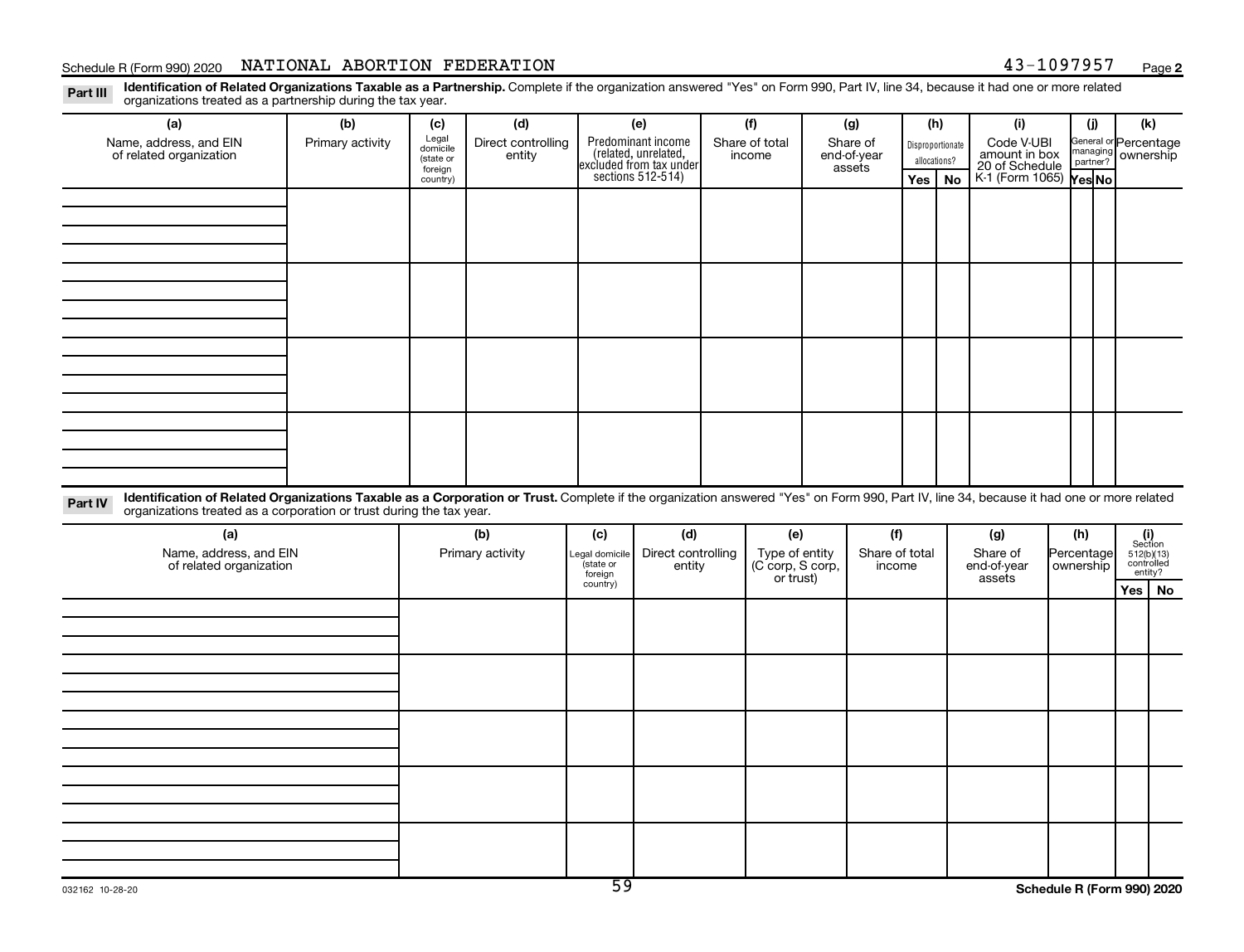## Schedule R (Form 990) 2020 Page NATIONAL ABORTION FEDERATION 43-1097957

|  | Part V Transactions With Related Organizations. Complete if the organization answered "Yes" on Form 990, Part IV, line 34, 35b, or 36. |
|--|----------------------------------------------------------------------------------------------------------------------------------------|
|  |                                                                                                                                        |

| <b>Note:</b> Complete line 1 if any entity is listed in Parts II, III, or IV of this schedule.                                                      |                                                                                                                                                                                                                                |                 |                         |                             |  |  |
|-----------------------------------------------------------------------------------------------------------------------------------------------------|--------------------------------------------------------------------------------------------------------------------------------------------------------------------------------------------------------------------------------|-----------------|-------------------------|-----------------------------|--|--|
| During the tax year, did the organization engage in any of the following transactions with one or more related organizations listed in Parts II-IV? |                                                                                                                                                                                                                                |                 |                         | Yes  <br><b>No</b>          |  |  |
|                                                                                                                                                     |                                                                                                                                                                                                                                | 1a              |                         | $\overline{\mathbf{x}}$     |  |  |
|                                                                                                                                                     | b Gift, grant, or capital contribution to related organization(s) manufactured content and content of the contribution to related organization(s) manufactured content and content of the content of the content of the conten | 1 <sub>b</sub>  |                         | $\mathbf x$                 |  |  |
|                                                                                                                                                     |                                                                                                                                                                                                                                | 1c              |                         | $\overline{\textnormal{x}}$ |  |  |
|                                                                                                                                                     |                                                                                                                                                                                                                                | 1 <sub>d</sub>  |                         | $\overline{\text{x}}$       |  |  |
|                                                                                                                                                     |                                                                                                                                                                                                                                | 1e              |                         | $\overline{\textbf{X}}$     |  |  |
|                                                                                                                                                     |                                                                                                                                                                                                                                |                 |                         |                             |  |  |
|                                                                                                                                                     | Dividends from related organization(s) manufacture contraction contract to contract and announced contract or contract or contract or contract or contract or contract or contract or contract or contract or contract or cont | 1f              |                         | X                           |  |  |
|                                                                                                                                                     | $g$ Sale of assets to related organization(s) with the contraction control of the contract of the control of the control of the control of the control of the control of the control of the control of the control of the con  | 1g              |                         | $\overline{\texttt{x}}$     |  |  |
|                                                                                                                                                     | h Purchase of assets from related organization(s) manufactured content to content the content of assets from related organization(s) manufactured content to content the content of the content of the content of the content  | 1 <sub>h</sub>  |                         | $\overline{\textbf{x}}$     |  |  |
|                                                                                                                                                     |                                                                                                                                                                                                                                | 1i.             |                         | X                           |  |  |
|                                                                                                                                                     |                                                                                                                                                                                                                                | 1j.             |                         | $\overline{\textbf{x}}$     |  |  |
|                                                                                                                                                     |                                                                                                                                                                                                                                |                 |                         |                             |  |  |
|                                                                                                                                                     |                                                                                                                                                                                                                                | 1k              |                         | X                           |  |  |
|                                                                                                                                                     |                                                                                                                                                                                                                                | 11              | $\overline{\mathtt{x}}$ |                             |  |  |
|                                                                                                                                                     |                                                                                                                                                                                                                                | 1 <sub>m</sub>  |                         | $\mathbf{x}$                |  |  |
|                                                                                                                                                     |                                                                                                                                                                                                                                | 1n              |                         | X                           |  |  |
|                                                                                                                                                     | o Sharing of paid employees with related organization(s) manufaction(s) and contain an example and contained and contained and contained and contained and contained and contained and contained and contained and contained a | 10 <sub>o</sub> |                         | X                           |  |  |
|                                                                                                                                                     |                                                                                                                                                                                                                                |                 |                         |                             |  |  |
|                                                                                                                                                     |                                                                                                                                                                                                                                | 1p              |                         | X                           |  |  |
|                                                                                                                                                     |                                                                                                                                                                                                                                | 1q              | $\overline{\textbf{x}}$ |                             |  |  |
|                                                                                                                                                     |                                                                                                                                                                                                                                |                 |                         |                             |  |  |
|                                                                                                                                                     |                                                                                                                                                                                                                                | 1r              | X                       |                             |  |  |
|                                                                                                                                                     |                                                                                                                                                                                                                                | 1s              |                         | X                           |  |  |
|                                                                                                                                                     | If the answer to any of the above is "Yes," see the instructions for information on who must complete this line, including covered relationships and transaction thresholds.                                                   |                 |                         |                             |  |  |

| (a)<br>Name of related organization | (b)<br>Transaction<br>type (a-s) | (c)<br>Amount involved | (d)<br>Method of determining amount involved |
|-------------------------------------|----------------------------------|------------------------|----------------------------------------------|
| (1) NAF HOTLINE FUND                | L                                | 194,785.FMV            |                                              |
| (2) NAF HOTLINE FUND                | Q                                | $1,473,024$ . FMV      |                                              |
| (3) NAF HOTLINE FUND                | $\mathbf R$                      | 92,132.FMV             |                                              |
| (4)                                 |                                  |                        |                                              |
| (5)                                 |                                  |                        |                                              |
| (6)                                 | $\overline{\phantom{a}}$         |                        |                                              |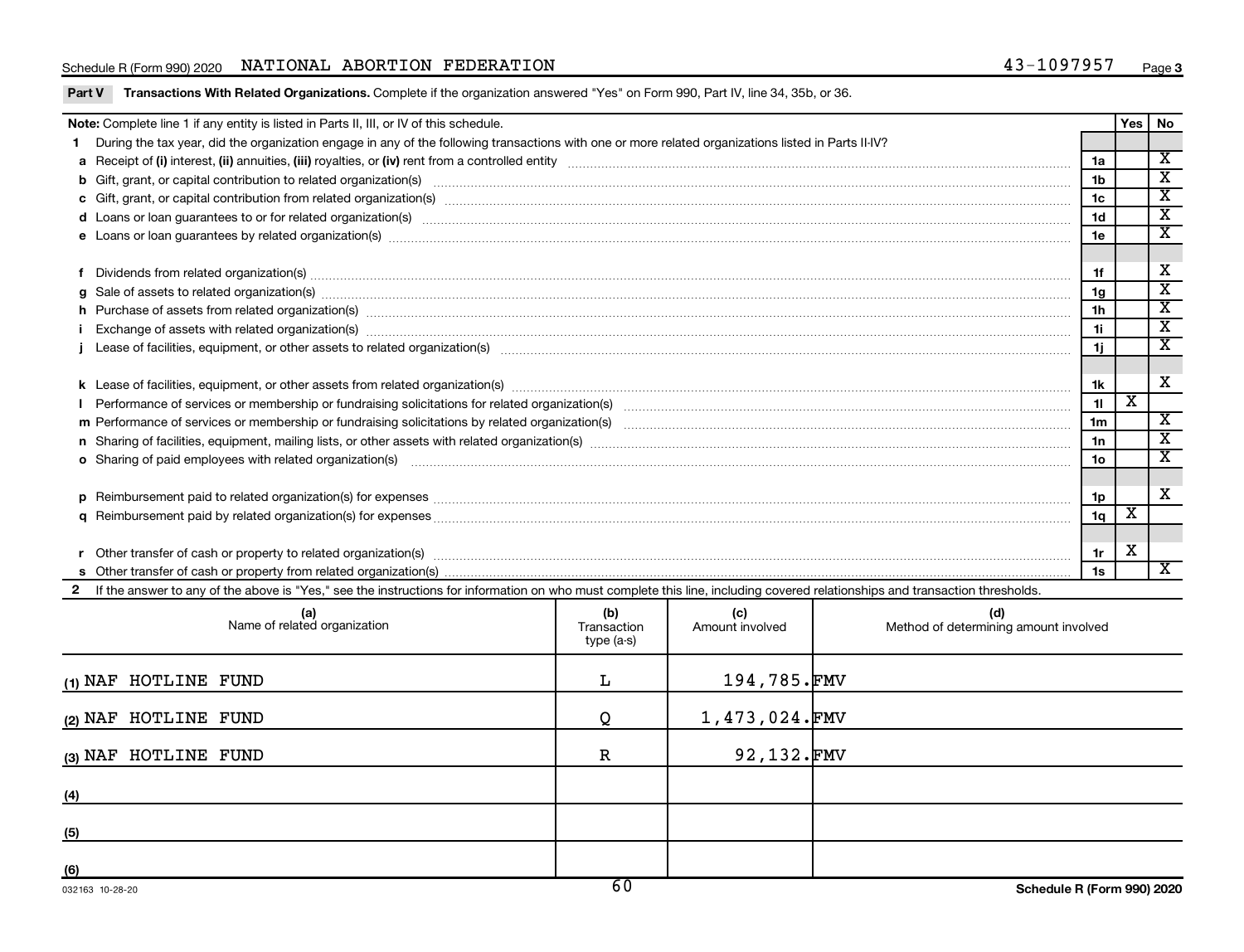## Schedule R (Form 990) 2020 Page NATIONAL ABORTION FEDERATION 43-1097957

Part VI Unrelated Organizations Taxable as a Partnership. Complete if the organization answered "Yes" on Form 990, Part IV, line 37.

Provide the following information for each entity taxed as a partnership through which the organization conducted more than five percent of its activities (measured by total assets or gross revenue) that was not a related organization. See instructions regarding exclusion for certain investment partnerships.

| (a)<br>Name, address, and EIN<br>of entity | - - -<br>(b)<br>Primary activity | (c)<br>Legal domicile<br>(state or foreign<br>country) | - - - - <sub>1</sub> - - 1<br>(d)<br>Predominant income<br>(related, unrelated,<br>excluded from tax under<br>sections 512-514) | (e)<br>Are all<br>partners sec.<br>$\frac{501(c)(3)}{0rgs?}$<br>Yes No | (f)<br>Share of<br>total<br>income | (g)<br>Share of<br>end-of-year<br>assets | (h)<br>Dispropor-<br>tionate<br>allocations?<br>Yes No | (i)<br>Code V-UBI<br>amount in box 20 managing<br>of Schedule K-1<br>(Form 1065)<br>$\overline{Y_{\text{res}}}\overline{NQ}$ | (i)<br>Yes NO | (k) |
|--------------------------------------------|----------------------------------|--------------------------------------------------------|---------------------------------------------------------------------------------------------------------------------------------|------------------------------------------------------------------------|------------------------------------|------------------------------------------|--------------------------------------------------------|------------------------------------------------------------------------------------------------------------------------------|---------------|-----|
|                                            |                                  |                                                        |                                                                                                                                 |                                                                        |                                    |                                          |                                                        |                                                                                                                              |               |     |
|                                            |                                  |                                                        |                                                                                                                                 |                                                                        |                                    |                                          |                                                        |                                                                                                                              |               |     |
|                                            |                                  |                                                        |                                                                                                                                 |                                                                        |                                    |                                          |                                                        |                                                                                                                              |               |     |
|                                            |                                  |                                                        |                                                                                                                                 |                                                                        |                                    |                                          |                                                        |                                                                                                                              |               |     |
|                                            |                                  |                                                        |                                                                                                                                 |                                                                        |                                    |                                          |                                                        |                                                                                                                              |               |     |
|                                            |                                  |                                                        |                                                                                                                                 |                                                                        |                                    |                                          |                                                        |                                                                                                                              |               |     |
|                                            |                                  |                                                        |                                                                                                                                 |                                                                        |                                    |                                          |                                                        |                                                                                                                              |               |     |
|                                            |                                  |                                                        |                                                                                                                                 |                                                                        |                                    |                                          |                                                        |                                                                                                                              |               |     |

**Schedule R (Form 990) 2020**